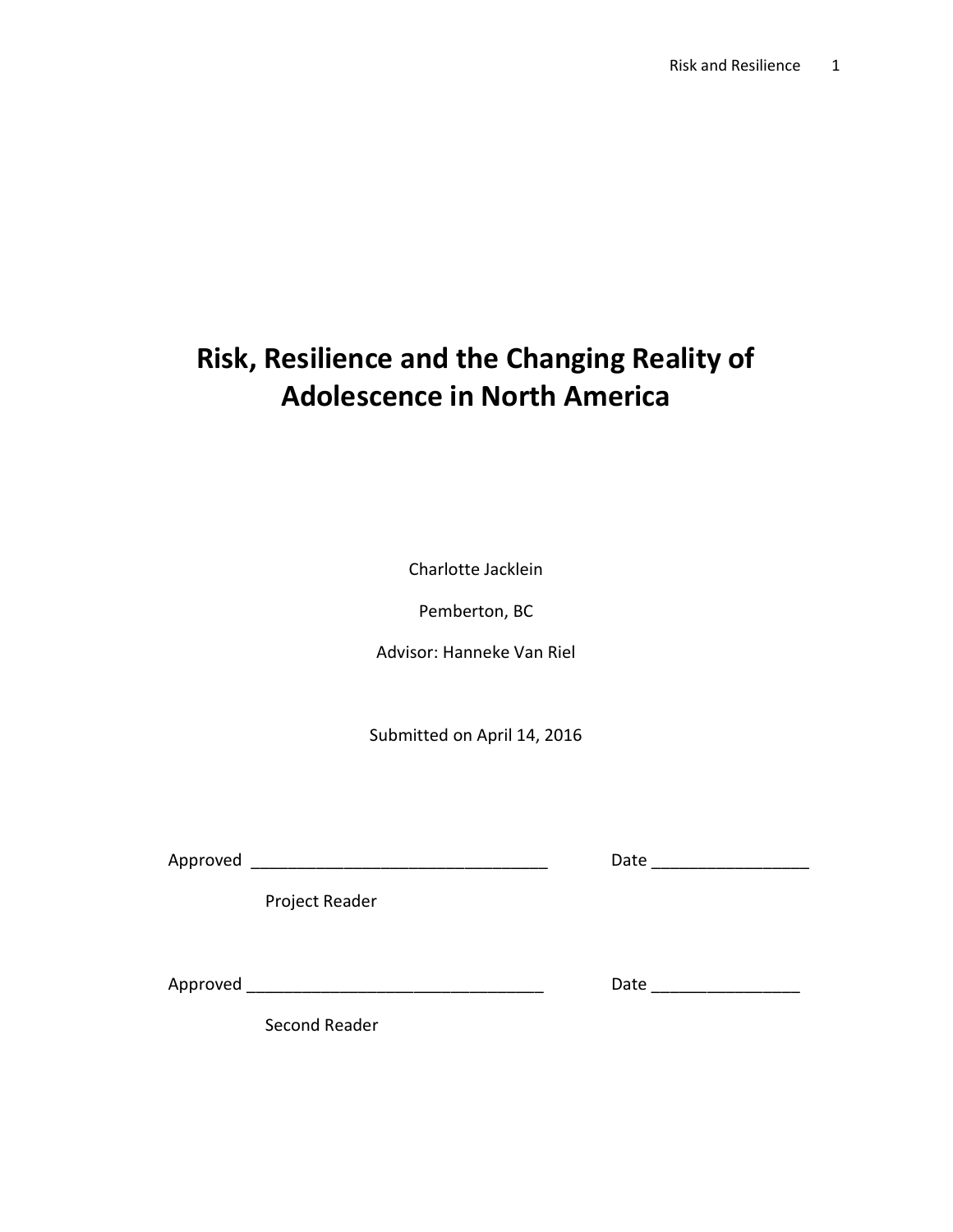# Table of Contents

| <b>Abstract</b>                                    |    |
|----------------------------------------------------|----|
| Introduction                                       |    |
| <b>Research Methodology</b>                        |    |
| <b>Disclaimer on Risk</b>                          |    |
| Chapter 1 - Overview of adolescence                | 12 |
| <b>Historical Context</b>                          | 12 |
| <b>Cultural Considerations</b>                     | 14 |
| <b>Gender Considerations</b>                       | 16 |
| <b>Schools</b>                                     | 17 |
| <b>Adolescence in the Twenty-First Century</b>     | 18 |
| Chapter $2$ – The adolescent brain                 | 22 |
| The adolescent brain                               | 22 |
| <b>Trauma in Childhood and Adolescence</b>         | 25 |
| <b>Stress and the Teenage Brain</b>                | 27 |
| Risk-taking and risk-averse individuals            | 27 |
| <b>Protective Factors</b>                          | 28 |
| <b>Chapter 3 - Perceived risk versus real risk</b> | 29 |
| How do we determine risk                           | 29 |
| <b>Media and Risk</b>                              | 31 |
| <b>Youth and Risk</b>                              | 33 |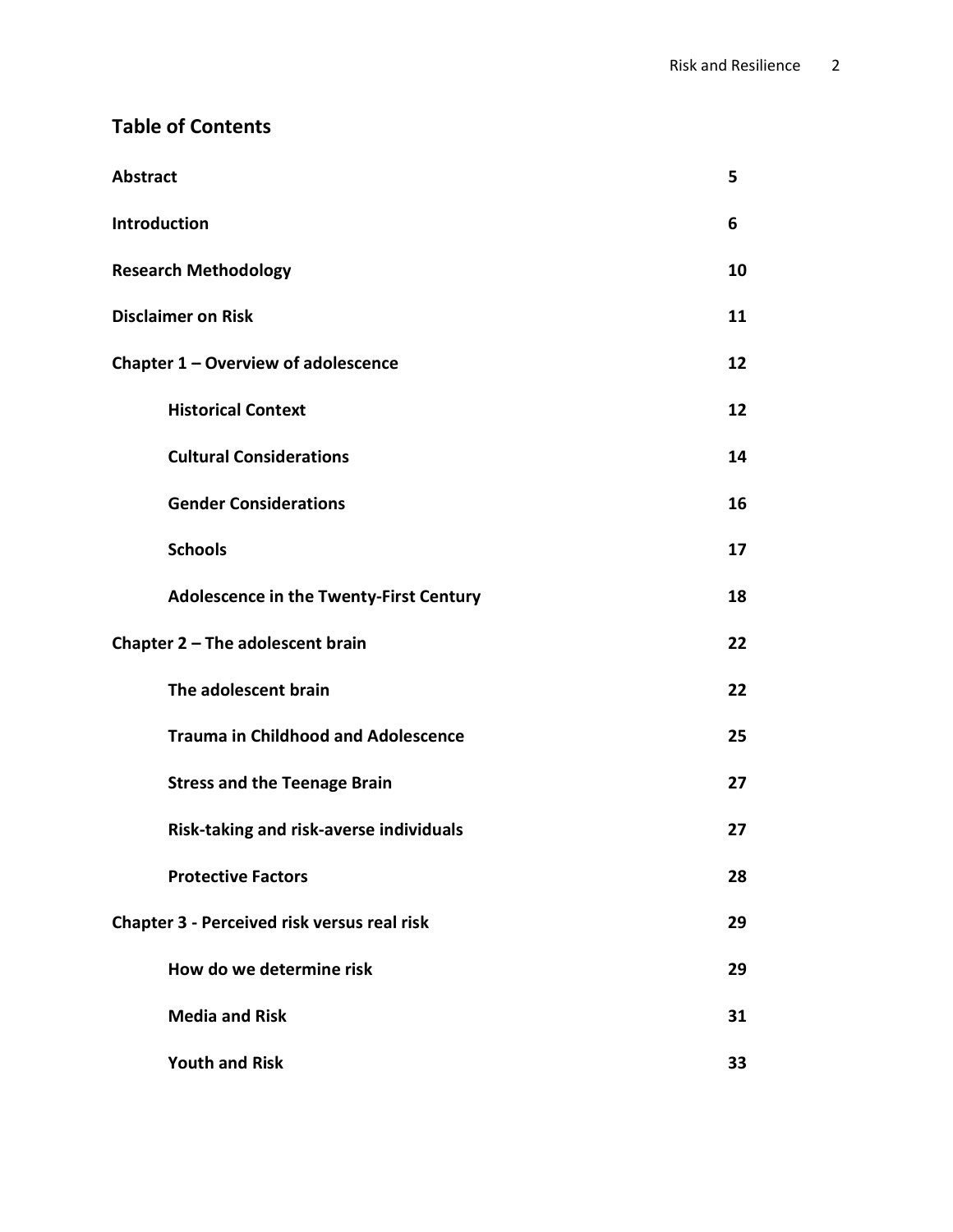|                                                   | <b>Policy Development and Risk</b>                              | 35 |
|---------------------------------------------------|-----------------------------------------------------------------|----|
|                                                   | <b>Making decisions</b>                                         | 37 |
| Chapter $4$ – The changing reality of adolescence |                                                                 | 38 |
|                                                   | <b>Academic expectations and external pressures</b>             | 38 |
|                                                   | Decreased unstructured free time                                | 41 |
|                                                   | <b>Technology</b>                                               | 44 |
|                                                   | Decreased levels of empathy and greater individualism           | 47 |
|                                                   | <b>Child-centred quest for happiness</b>                        | 50 |
|                                                   | <b>Helicopter parents</b>                                       | 51 |
|                                                   | <b>Mental illness</b>                                           | 52 |
| Chapter 5 - Healthy Risk                          |                                                                 | 55 |
|                                                   | Why is risk important?                                          | 55 |
|                                                   | <b>Benefits of healthy risk</b>                                 | 55 |
|                                                   | Executive function, self-regulation skills and sense of mastery |    |
|                                                   | over life circumstances                                         | 57 |
|                                                   | Resilience in the face of challenge or failure                  | 58 |
|                                                   | Well-being and flow                                             | 61 |
| Chapter 6 - The Cost of Insufficient Risk         |                                                                 | 62 |
|                                                   | <b>Undervaluing and Misinterpreting Risk</b>                    | 62 |
|                                                   | <b>Depression</b>                                               | 64 |
|                                                   | <b>Anxiety</b>                                                  | 66 |
|                                                   | Poor choices in future                                          | 67 |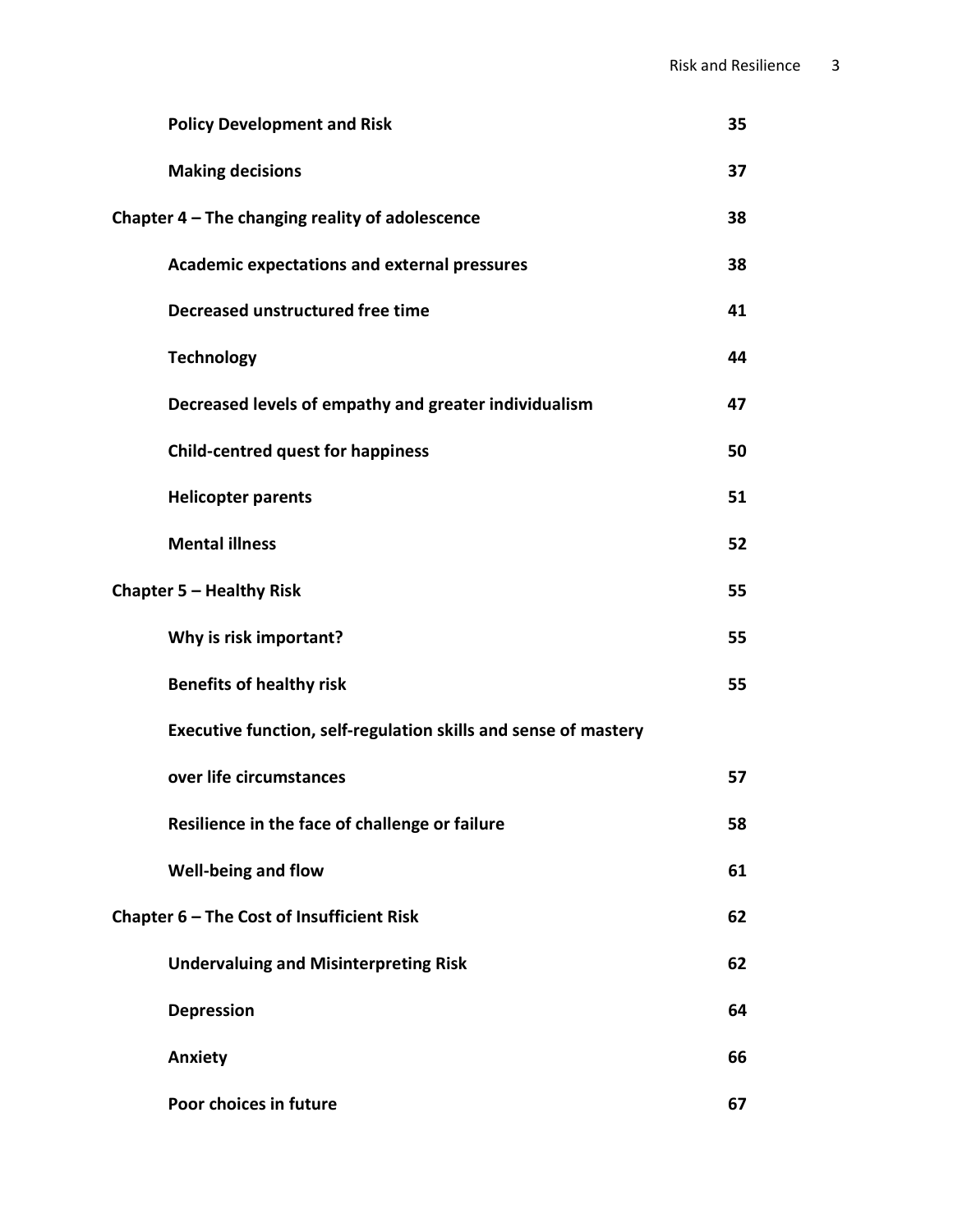| Decreased sense of control over destiny                      | 68 |
|--------------------------------------------------------------|----|
| Chapter $7$ – Creating opportunities for healthy risk        |    |
| Creating opportunities for healthy risk in academic contexts | 73 |
| <b>Physical and outdoor education</b>                        | 75 |
| <b>Performing arts</b>                                       | 77 |
| <b>Community service, work placements and exchanges</b>      | 79 |
| Chapter 8 – Conclusion                                       |    |
| <b>Reflections on Research</b>                               | 81 |
| <b>Risk in the Context of Waldorf Education</b>              | 84 |
| <b>Relevant Organizations/Networks</b>                       |    |
| <b>Works Cited</b>                                           |    |
| <b>Bibliography</b>                                          |    |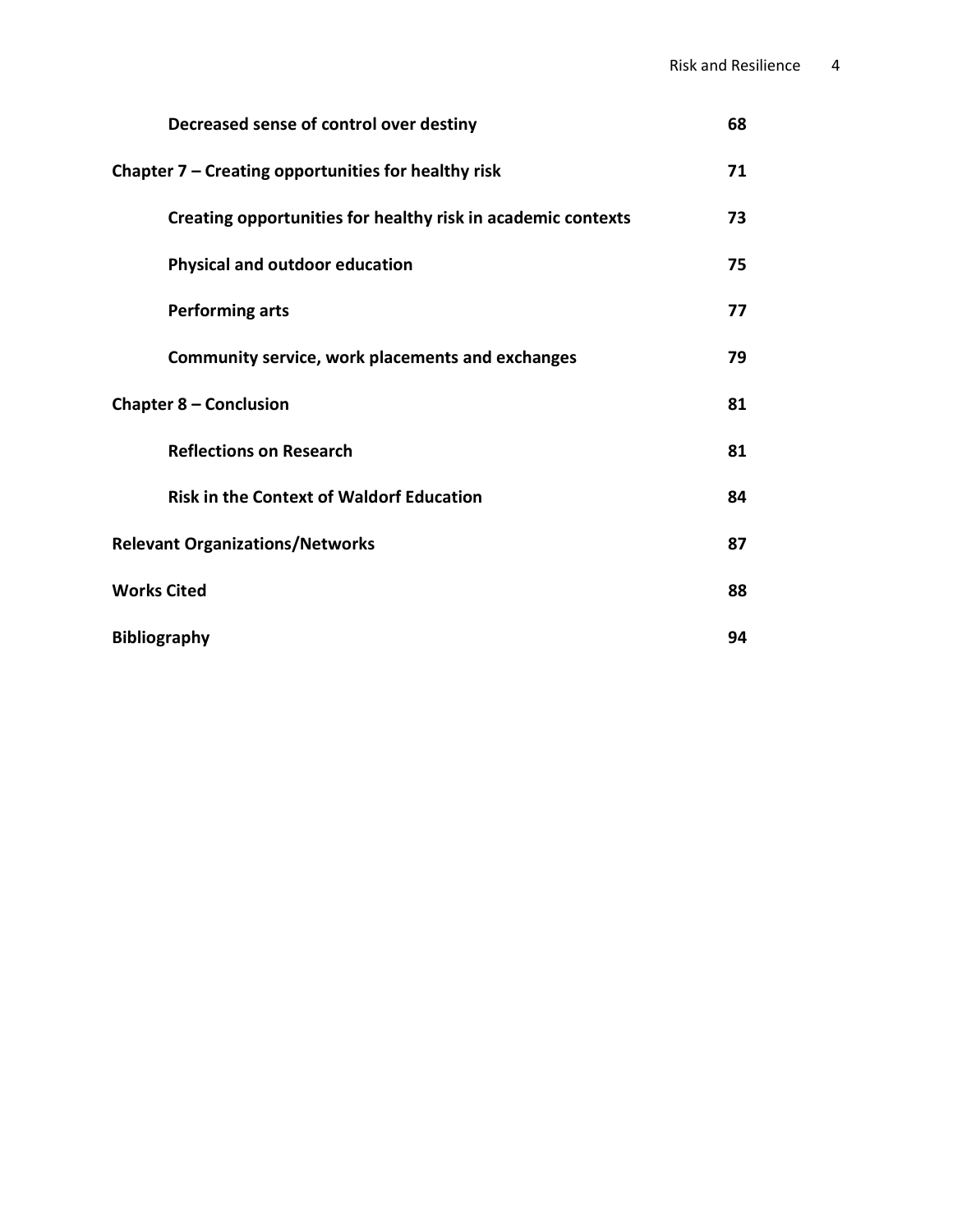# Abstract

This paper explores the connection between risk and resilience in adolescents, and how educators can guide adolescents in their natural risk-taking or risk averse tendencies to create authentic opportunities for growth and learning. The reality, responsibilities, real and perceived risks for adolescents have changed in recent generations. One of these changes is an increase in structured, supervised activities and fewer opportunities for free play or unstructured activities, thus reducing opportunities for young people to take manageable risks, develop judgment, and consequently gain a greater understanding of their role in the world. Fear of litigation, risk averse policies and parenting, shifting community design, a culture of fear and misinformation regarding real and perceived risk all combine to cloud our well-meaning efforts to protect youth and limit opportunities to develop executive functioning, self-regulation and sense of mastery over life circumstances. While North American adolescents perhaps have more material good and more opportunities than young people in other times in historical, rates of mental health disorders such as anxiety and depression have skyrocketed. Through a meta-analysis of publications and research on these topics, this paper seeks to identify patterns and trends in risk, resilience, and how educators can raise their awareness of developmentally-appropriate risk taking to develop self-regulation skills, executive functioning and a sense of mastery over life circumstances in order to contribute to resilience and inner strength in adolescents.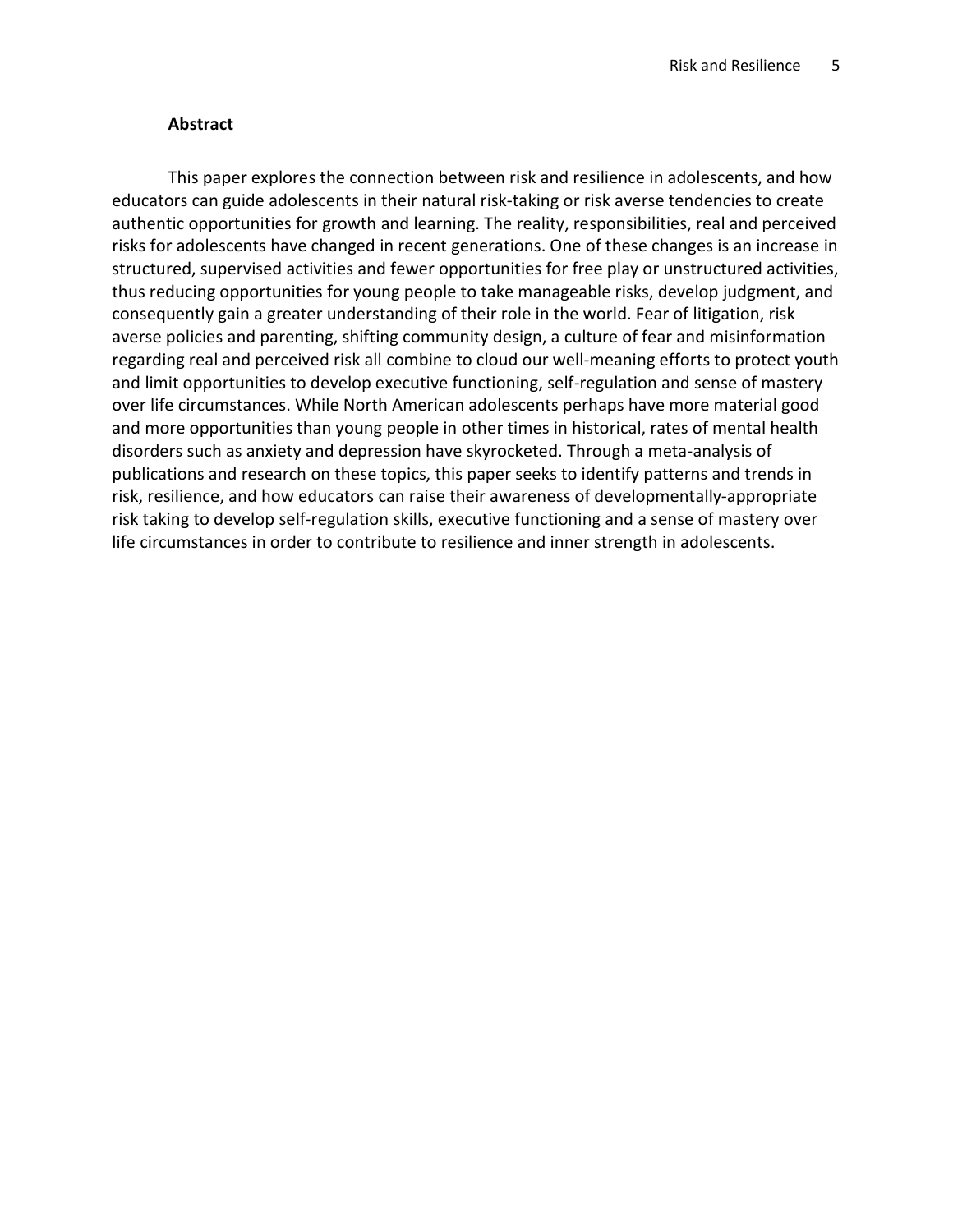#### Introduction

This paper examines the relationship between risk, responsibility for actions and resilience in the context of contemporary adolescence, and how educators can utilize developmentally-appropriate opportunities for risk as a tool to promote resilience and inner strength in young people. By drawing on the inherent qualities of the teenage brain and creating space to make informed choices about risk, we can empower young adults to step confidently into the world.

The experience of young adulthood has changed dramatically over the course of history. For much of history, for better or worse, adolescents were considered capable of taking on substantial responsibilities such as hunting, employment, marriage and parenthood. History is full of examples of adolescents who – with some assistance perhaps – ruled empires, made great inventions and sailed the seas. Today in the twenty-first century, many adolescents have unprecedented advantages in education, leisure and material goods, yet often have few authentic opportunities to take on genuine challenges and meaningful work through which they can derive identity and self-worth.

Adolescents in North America receive confusingly mixed messages – they can vote, drive vehicles, join the military, are encouraged to choose a career direction before having much opportunity to experience the reality of work firsthand – while at the same time they cannot do relatively innocuous things such as purchase alcohol or even have the freedom to determine how they will spend much of their time – the expectation is that they will go to school. In some communities, adolescents are further controlled by curfews. In many ways, adolescence is an exciting and unique time in life – yes, with challenges and difficulties, but also with unmatched opportunities for growth and self-discovery. However, in recent decades adolescents in North America have experienced increasing rates of mental health disorders such as anxiety and depression. A study comparing young people's mental health with that of their peers 75 years ago found that 5 times as many teenagers scored above the test's cut-off for serious psychological problems (Steinberg). While perhaps some of this can be attributed to more attentive diagnoses, this still does not explain this worrying trend that is affecting young people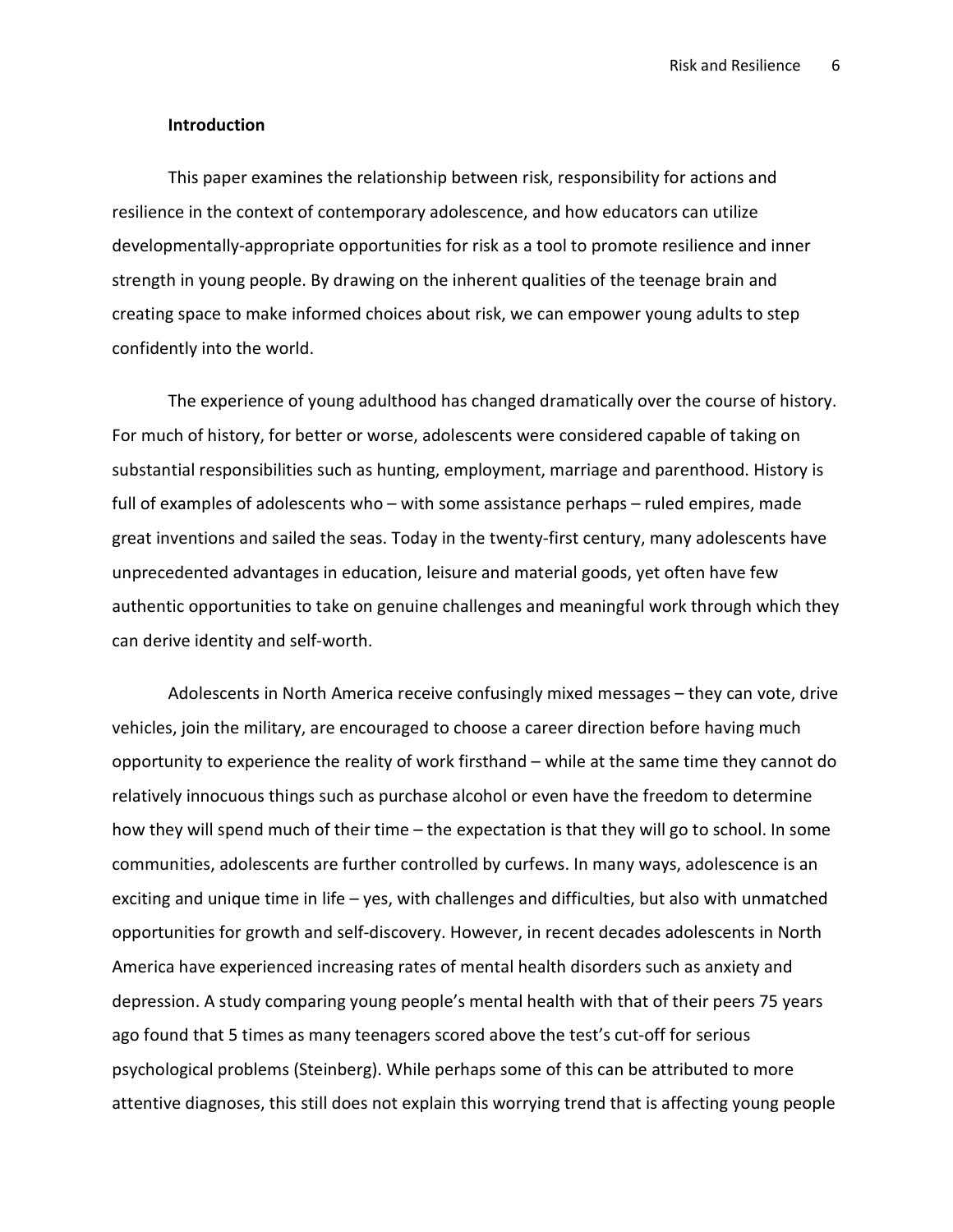in one of the most developed, affluent parts of the world. What changes have happened in the lives of young people that may be contributing to this increase?

There is no one clear factor; however, certain changes are easily observable. For the past two decades I have worked with children and young adults in a variety of capacities such as tutoring, coaching, teaching, outdoor education, adventure leadership programs, wilderness trips and managing community recreation programs. Through this work I have had the opportunity to spend time with young people from a variety of cultures, environments and contexts ranging from remote communities in the Canadian Arctic to shantytowns in Central America. Whether taking inner-city students on their first camping trip or leading students from elite private schools on service learning trips in Ecuador or Mozambique, directing Shakespeare plays or serving food at a soup kitchen with a group of adolescents, each of these experiences offered opportunities to observe how different individuals respond to challenge, change and adversity. As I observed the growth opportunities that came from these experiences, it became clear that these experiences were remarkably empowering for young people – perhaps more so than traditional academics or highly structured experiences. However, it also became evident that much of daily life for adolescents does not offer these growth opportunities.

Over the course of this work with young people, I became increasingly aware that the childhood and adolescence experiences I took for granted in my youth were no longer a societal norm in much of North America. Certainly, there has always been a tremendous range of childhood experiences depending on geographical factors, social background, and many other factors. But this seemed like a shift that transcended even these categories. In my youth, my siblings and I participated in some structured activities such as music lessons or sports, but much of our time outside of school was spent freely and with little supervision. We climbed trees, constructed rafts and forts, waded in swamps to catch frogs, explored islands with our sailing dinghy, rode bikes and horses across hundreds of acres, and foraged for wild berries from our carefully guarded secret spots.

As we grew older, we took the bus or train to the nearest city (about 1 hour away), went on weekend camping trips, attended parties of questionable repute and went on trips – some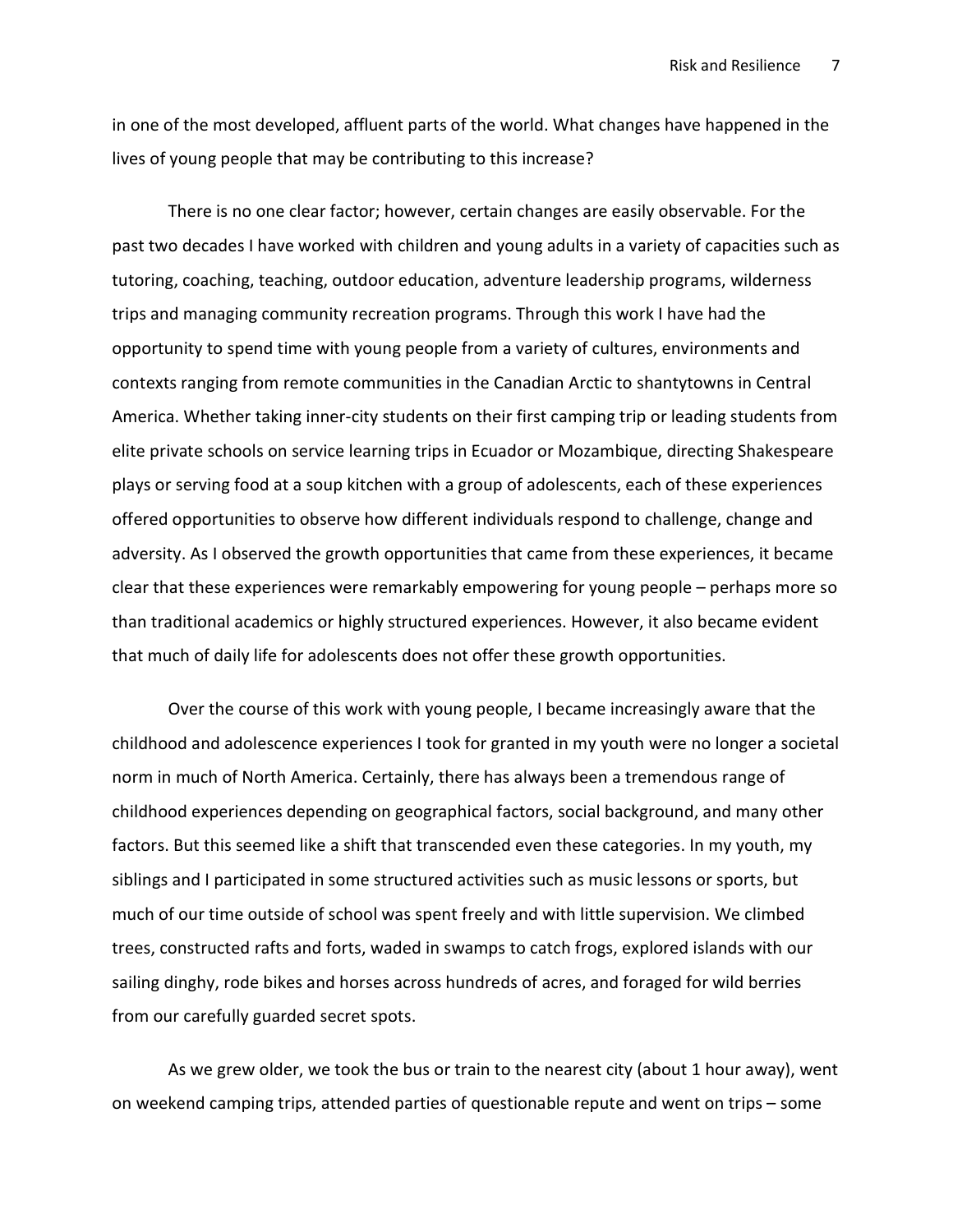supervised and some not – to music competitions and foreign countries. At age 17, I decided I wanted to spend the summer working on a horse farm in Iceland, and tracked down a job, booked a flight, and headed off for two months. While I'm sure our parents kept an eye on our goings-on, at no point did I feel limited. The expectation was that we would be responsible, wear the appropriate safety gear such as a helmet or life jacket, do the relevant research by looking at maps or train schedules, and that we would make good choices. If I scraped my knee, was bucked off a horse, or ended up stranded at a train station in a foreign country, I almost always could attribute this consequence to choices I had made. Subsequently I learned from these experiences – to take responsibility for my actions, to plan ahead and to be comfortable problem-solving when unexpected things came my way. While this didn't always mean that I made the best choices (simultaneously standing on the backs of two galloping horses never worked out very well), overall I feel that these experiences contributed to an inner confidence and resilience, even in the face of uncertainty. When later we were faced with decisions that had the potential for more serious consequences – driving, parties, new relationships – there had been prior opportunities to develop judgment skills and self-regulation, and thus we approached these more consequential scenarios with some sense of our own values and goals.

Today when I talk with children or adolescents, observe their interactions with the world or read studies about use of time, it becomes evident that substantial changes have taken place in only one generation. In many ways, these young people are more worldly and skilled, yet in other ways they have lost out on certain experiences. About a decade ago I asked a group of ten year olds from the Greater Toronto Area if they liked climbing trees, and to my astonishment not a single child from that group had ever climbed a tree. Not that climbing trees is an essential requirement for childhood, but in my childhood it was a fairly typical activity. That small conversation impelled me to further ponder and research the reality of today's youth. While outwardly many things remain the same – going to school, participating in activities and so forth - many significant changes have happened in the past couple of decades.

Today the average teenager spends more than 11 hours with a variety of media such as smart phones, television and various other screens (Strasburger, 2013) . Less than 10% of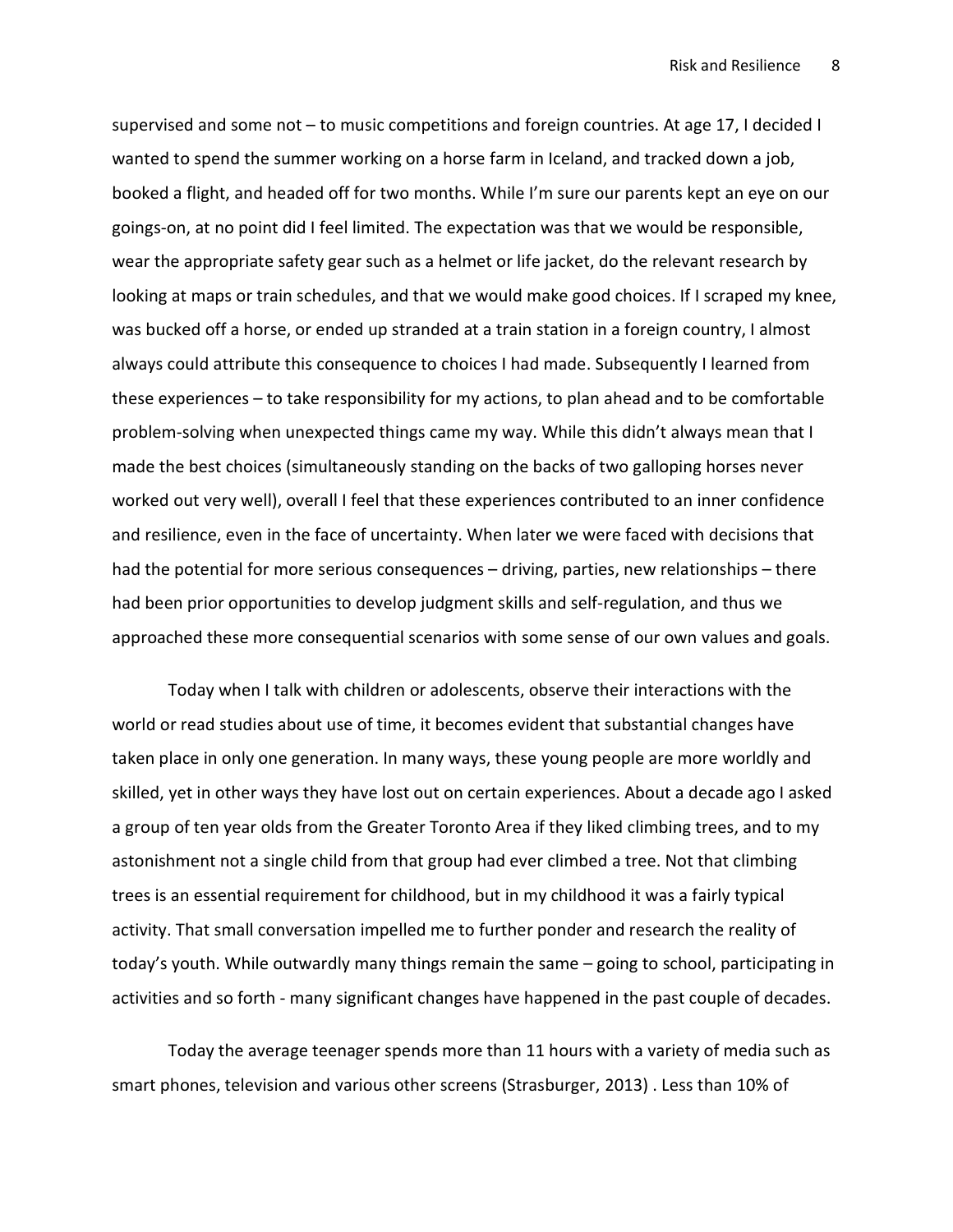children meet physical activity guidelines of 60 minutes or more of moderate to physical activity each day (Health Promotion and Chronic Disease Prevention in Canada, 2015). While use of technology or sedentary periods are not inherently a problem, in excess they impact our physical and emotional well-being. These changes also have a direct impact on our social interactions and community structure. When I speak with friends who have young children, many of them express a longing to allow their youngsters to bike down their neighbourhood street or go to the park alone, yet they feel this choice would be unsupported, would be judged by others or would be too risky because no other kids are out there. And indeed, there is safety in numbers – the incidence of motor-vehicle bike accidents decreases exponentially the more cyclists are on the road as drivers look out for them better (Jacobsen, 2003). Overall, childhood and adolescence is more closely monitored even while unlimited access to the internet becomes the norm. Many young adolescents have literally never been out of adult supervision. Yet we expect these young people to go out and make major choices about their lives and the world. This disconnect understandably causes anxiety, uncertainty and disempowers rather than enables young people to be active participants in the world.

Adolescence is a powerful time. These pivotal years are an incomparable opportunity to learn, develop the capacity for meaningful attachments, cultivate an inner sense of purpose, and gain understanding of ourselves as individuals. The sensation-seeking teenage brain is primed to take on these tasks. However, for this learning process to take place, young people need to push and test themselves against large and small challenges. These opportunities for challenge and risk – even so small a risk as talking directly to a love interest or deciding whether to bike to school on one route or another – have shifted in the last generation. While there still are plenty of real risks – among them driving, one of the leading causes of death among adolescents – in many ways there are fewer opportunities for the incremental, manageable risks that come with unstructured time and a less anxious age – and provide authentic opportunities to develop fundamental life skills.

While deciding on my research question, I posed a variety of possible topics to my opinionated and engaged class of Grade 8 students. They politely listened to and commented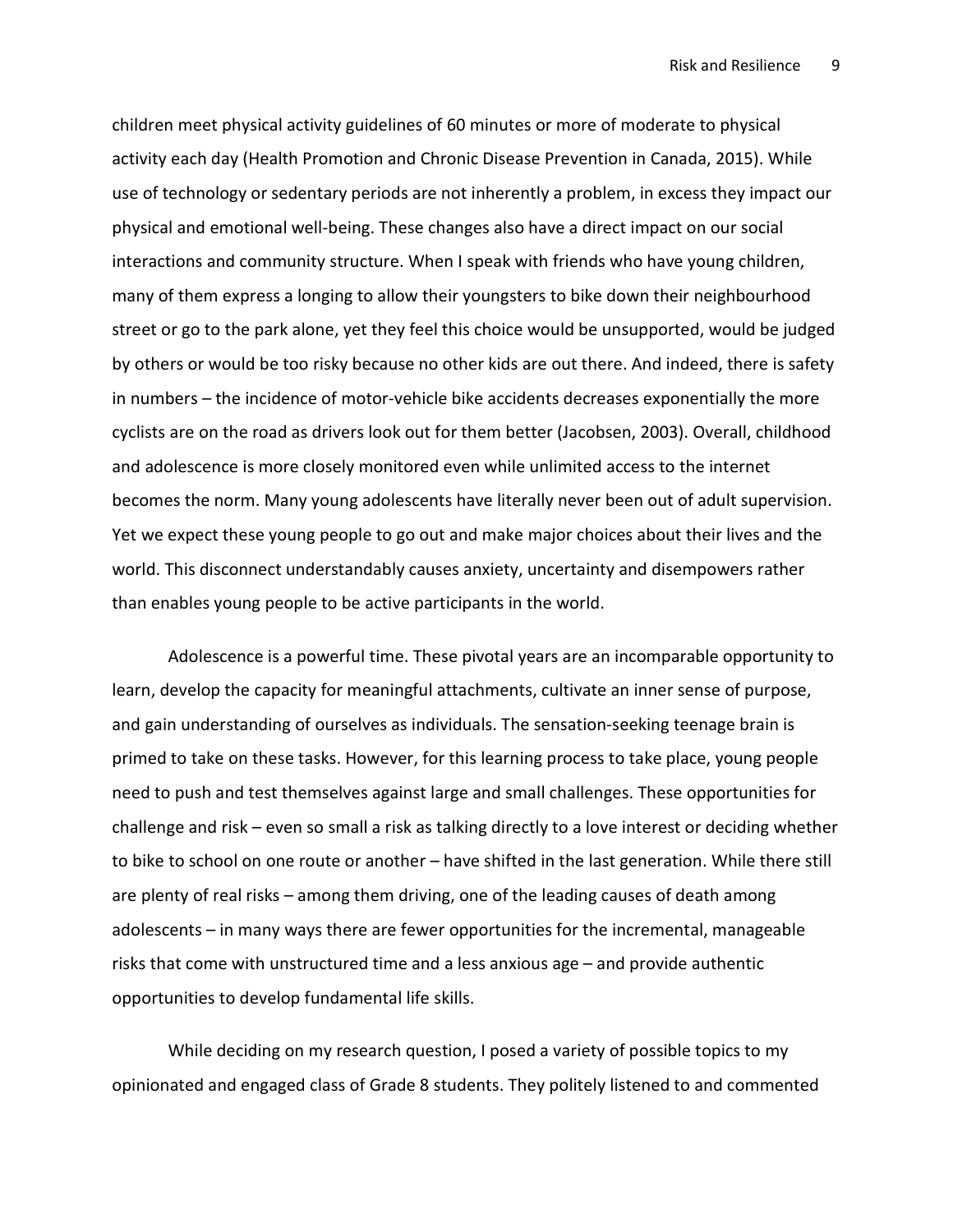on a range of possible topics; however, when I broached the subject of changing exploring the changing reality of young people, freedom and perceived risk, they responded unanimously with almost a plea to pursue this subject. These are young people I have seen in challenging (albeit supervised) conditions – stormy weeklong wilderness kayaking trips, winter camping and dog sledding at -35 Celsius, volunteering at busy homeless shelters, performing challenging Shakespearean dialogues, planning and preparing meals for a dozen people – yet in daily life they have relatively few opportunities in which they can apply and develop their remarkable skills. Yes, as their teacher I sought to develop meaningful learning experiences and likewise their loving parents drove them to countless activities, games and lessons. However, when I look at the daily lives of these young people they have relatively few opportunities for selfdirected, unfiltered interactions with the world. Young people have a strong desire to be actively involved and contribute to the world, and they have great potential – but if we hinder them from developing these abilities, we are doing them and ourselves a great disservice, and hindering them from developing the resilience that can give them strength to face the ups and downs of life. By examining contemporary perceptions, publications and research on the relationship between risk and resilience in North American adolescence, I am seeking to gain further insight into how educators, parents and anyone working with young people can support their development in an age-appropriate, informed and tangible way.

#### Research Methods

My primary method for research consisted of an extensive meta-analysis of publications and research on the topics of risk, resilience, adolescent brain development, historical and cultural perspectives on adolescence, and contemporary views on child and youth development. I sought to include a broad range of sources including academic research and publications as well as articles from popular magazines and journals, and parenting books. Much has been written about risk, resilience, the teenage brain, mental health, happiness and contemporary culture; however, many publications only focus on a few aspects of these interrelated topics. My intention with this meta-analysis is to combine disparate and plentiful sources into a concise and accessible format that is of use to educators, parents and anyone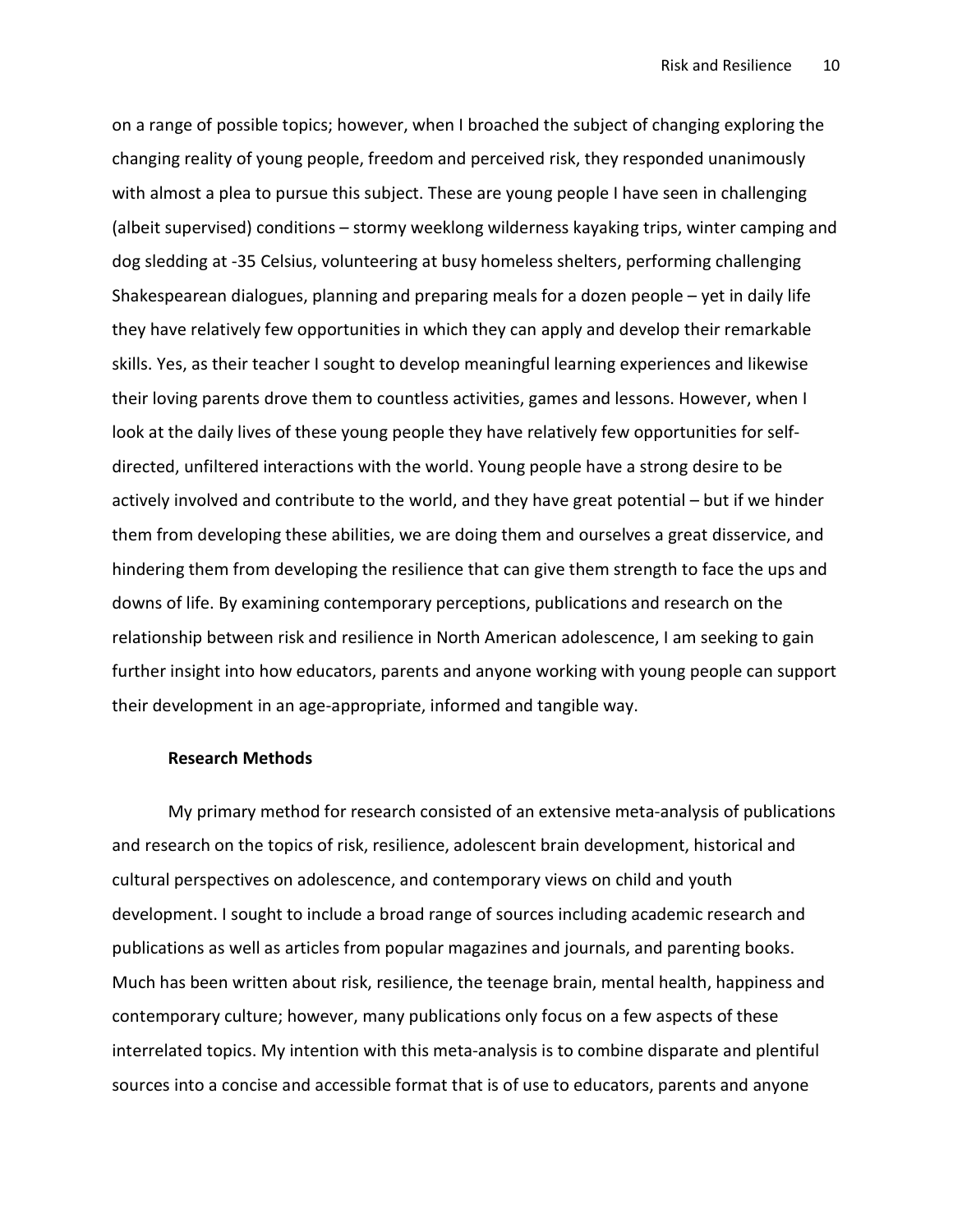working with young people. In order to enliven information from these various sources, I have interspersed this research with personal observations and anecdotes from my years of working in the classroom, youth leadership and outdoor education programs.

# Disclaimer on Risk

Throughout this paper the topic of risk appears repeatedly. When I speak of ageappropriate risk-taking opportunities, I recognize that there invariably is a range of factors which may or may not be relevant to the individuals and situation in question. Risk is dynamic and varies greatly depending on the context, the individuals involved, and a host of other factors that cannot be reliably predicted. Anecdotes and observations shared in this paper should not be followed blindly – rather, use your own judgment and knowledge to make decisions regarding possible risks.

When I speak of opportunities to take age-appropriate, incremental risks I am referring to activities such as walking to the park, climbing trees, riding bikes, driving cars, and other activities that over the last decades have been somewhat accepted pursuits for young people in North America. I am not saying that all young people should take up base jumping or other extreme sports in order to develop their character, though if they choose to do so in a thoughtful manner, I wish them much joy. I also wish to clarify that when I speak of risk-taking opportunities for adolescents, I am not doing so in the context of what some researchers call risky behaviour (drugs, alcohol, risky sexual activity). Rather, I am observing that regular opportunities for manageable, low consequence risk can have a range of benefits for children, adolescents and people of all ages. Learning happens when we step out of our comfort zones.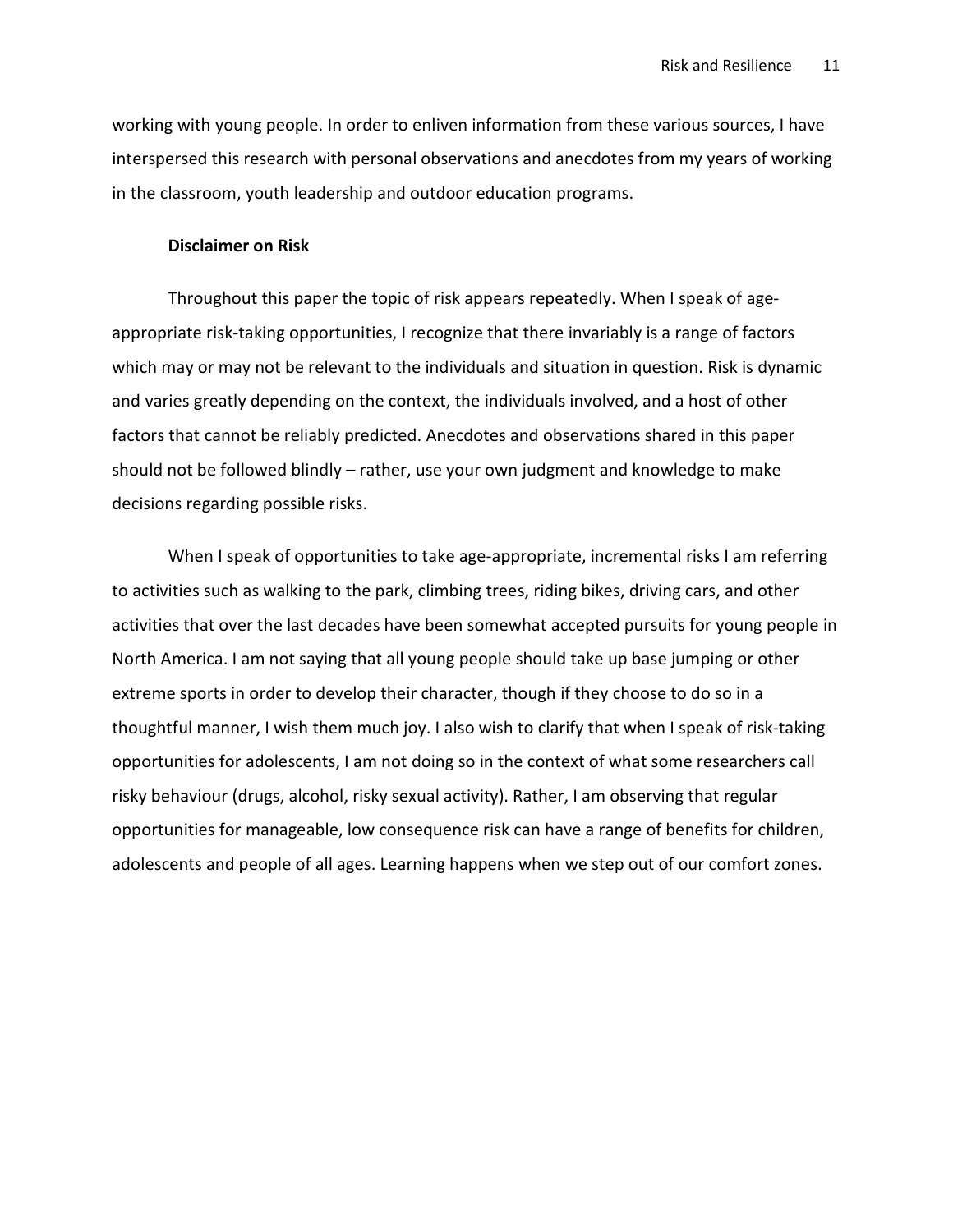#### Chapter 1 – The changing reality of adolescence

Adolescence typically refers to the chapter of life after the onset of puberty and before adult maturity. This is a very fluid definition – once this time period lasted just a few years, but today many young people are entering into adolescence earlier and adulthood later (Steinberg, 2014). Researchers cite a range of possible biological factors which contribute to early onset of puberty such as richer diets and endocrine disruptors from plastics (Steinberg, 2014). With less demand for young people to enter the workforce in North America, adolescence has in some ways extended well into what formerly was considered adulthood. Steinberg (2014) speculates that if current trends continue, adolescence may soon "take almost twenty years from start to finish" (p. 48).

Adolescent roles and responsibilities have varied greatly throughout history and cultural contexts. Even today, there is an enormous difference between the realities of adolescents around the world – consider a high school student at an elite private school in New England, a young Honduran migrant working illegally in California, a textile worker in Bangladesh or cattle herder in Kenya. Yet even with these disparate realities and incredible variety, some common ground can be found particularly in the field of neuroscience and adolescent behaviour.

# Historical context

The concept of adolescence or teenagehood as a specific chapter or segment in life is a relatively recent construct. For much of history, as people matured and grew out of childhood, they moved directly into active roles in society. At other times in history, people in their teens often were married, went to war, ran households or entire kingdoms. At the tender young age of 14, Henry II sailed across the English Channel and raided several castles – all without his family's approval (Griffiths, 2014). In contrast, today in North America many teenagers aren't allowed to take the city bus alone.

Many factors interacted to form the norms we see today. Gielen sums this up well with: "Human development is the outcome of a continuous interaction between long-term evolutionary forces, evolved general and individual biological predispositions complex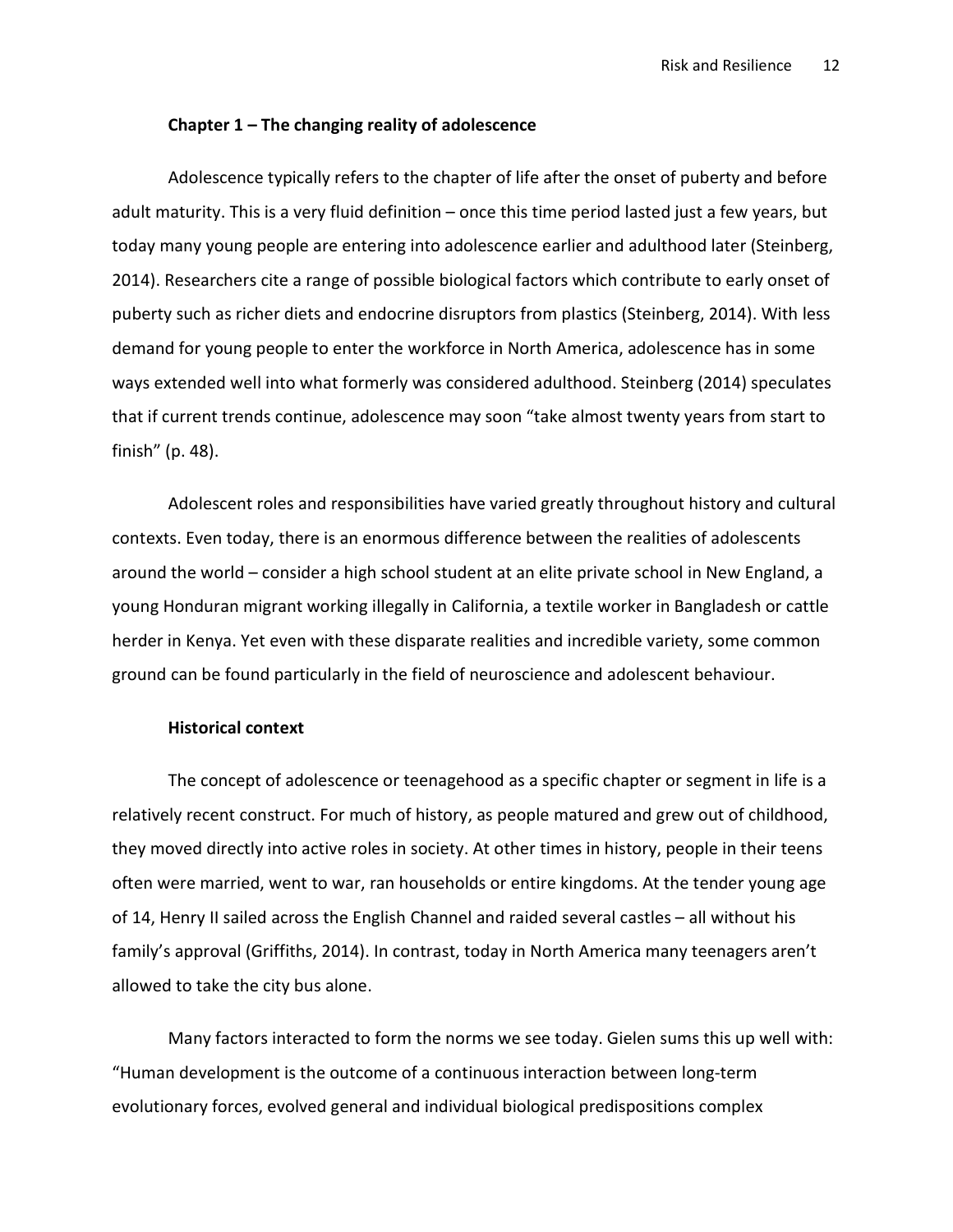psychological processes, changing physical environments, changing social forces and intricate cultural belief systems (Gielen, 2004). With increasing material wealth in North America, families and society became less dependent on the labour and contributions of young people and thus a cultural vacuum was formed.

While the idea of adolescence as a specific chapter in life is a more recent construct, youth has been recognized having distinct characteristics since in ancient times. Many legends, myths and folktales explore the theme of young people rebelling against their elders, challenging cultural norms and seeking identity and purpose in life. Greek philosopher Aristotle commented that young people "are apt to be carried away by their impulses" (Jensen, 2015, p. 105).

However, even with these so-called youthful impulses and passionate behaviour, for much of history adolescents were given considerable responsibilities. In the 1900s, most typical fifteen year olds had long completed any schooling they would receive and spent most of their days working alongside adults on farms and in factories (Gielen, 2004). Young people had regular real tasks, yet also had ongoing support and connection to multiple generations. Leisure time was spent around adults and the community as a whole. In contrast, now in early twentyfirst century, the vast majority of both free time and structured time is spent with peers. Beyond immediate family, only a handful of adults such as teachers and coaches have regular meaningful interactions with young people.

As the "line between youth and adult became sharper, more intently watched and more demarcated" (Lesko, 2012, p. 74), specific movements developed such as S.S. Baden-Powell inspired Boy Scouts and Woodcraft Movement founded by Ernest Thomas Seton. These organisations felt that with increased leisure time there was a need for external challenges and learning opportunities to help form young people into suitable adults. A few decades later, visionary educator Kurt Hahn founded revolutionary institutions such as Schloss Salem and then Outward Bound. He felt that contemporary education failed to "satisfy the thirst for action, the thirst for mastery" inherent to young people and through his programs he sought to provide an antidote for these decays of modern youth (Hahn, 1958, p. 3) and to reignite the spirit of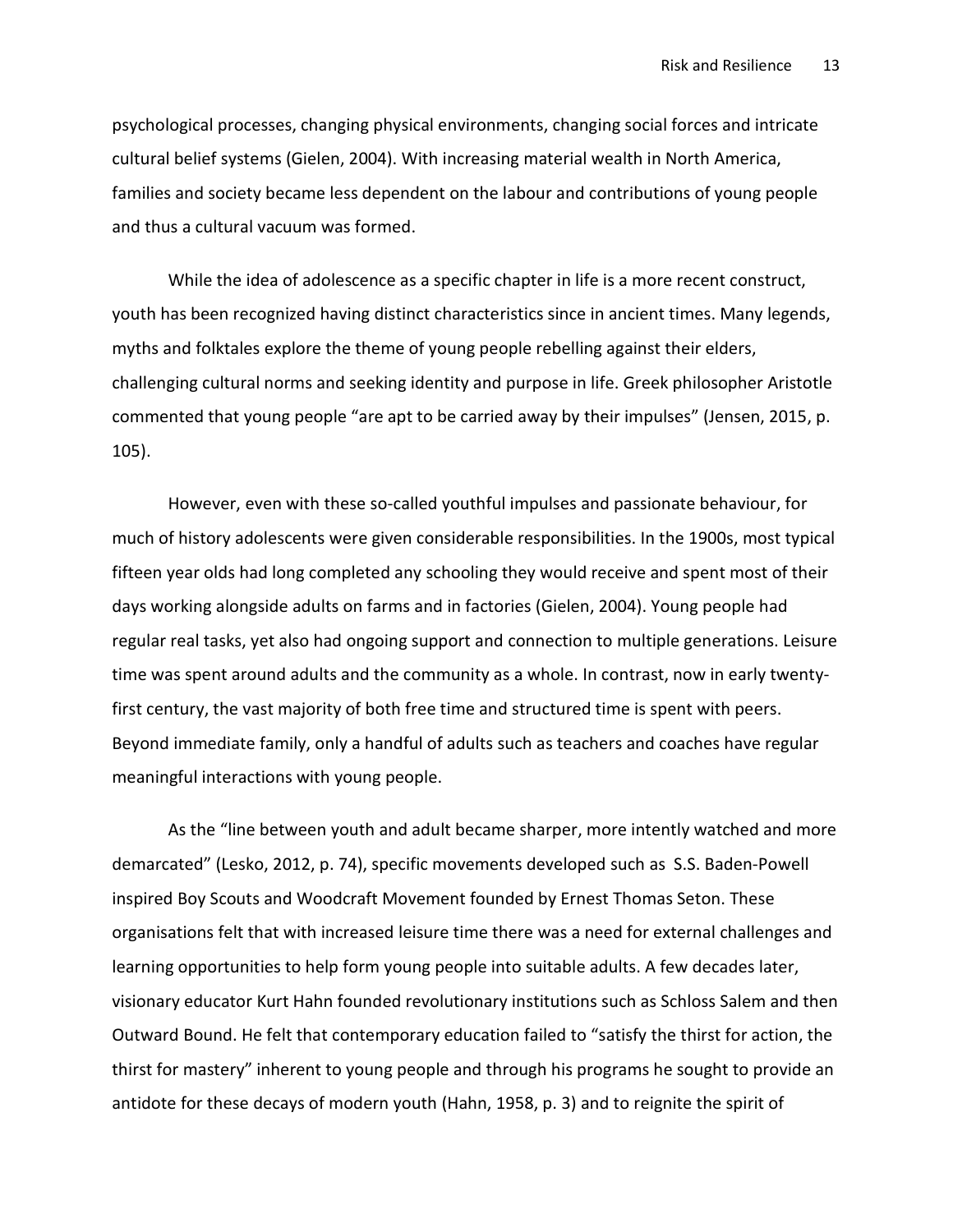humankind. Less than 50km away, another visionary educator Rudolf Steiner similarly sought to develop and implement a new system of education that would ignite the human spirit. Clearly this time period was rife with the desire to bring more meaningful education and experiences to young people adrift in society.

Adolescents – perhaps more so than all human beings – have a deep-seated desire to be needed. Historically, young people were needed and valued for their labor and tangible contributions to family and society. A hard day's work in the fields or house has immediate, practical results and rightfully fosters a sense of achievement and a sense of capability. Contrast this with achievement on an academic test – yes, we can feel a sense of pride, but the difference between an A- or B+ is a fabricated currency. With the exception of work placements or volunteer opportunities, ongoing real life connections to the world often are delayed until after post-secondary education. Staley (1988) claims that "today we have denied adolescents many of the responsibilities they had in the past – childhood is prolonged well into their twenties" (p. 99). There is value in not rushing into adult responsibilities but in some cases this delay means that young people are underprepared for the decisions that await them.

With post-World War II boom in North America and a decreased need for youth to immediately enter the working world, teenagers became a "distinct group with leisure and consumer power" (Lesko, 2012, p. 117). Iconic images from this time include James Dean in Rebel Without A Cause, the advent of rock n roll music, and the whole rebel narrative that takes shape when a generation of young people find themselves without a clear role or task. Bluntly put by Hines, "young people became teenagers because we had nothing better for them to do" (Reynolds, 2014, p. 69). While the rise of teenagers allowed for greater involvement in further education, sports, arts and other laudable pursuits, it also removed opportunities for authentic engagement in society.

# Cultural Considerations

Cultural considerations and norms, too numerous to explore in the scope of this paper, influence the development and identity of adolescents. In North America there are immense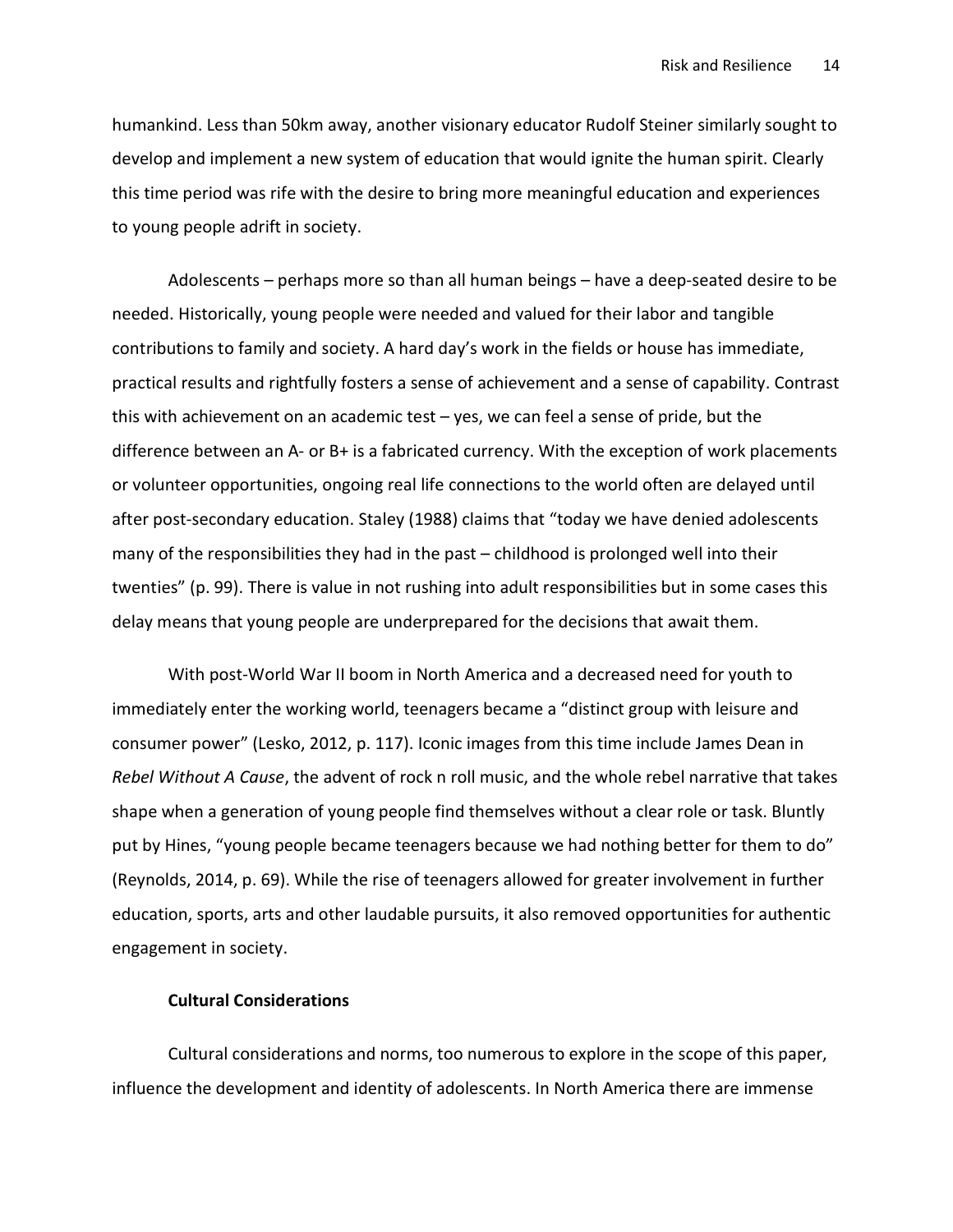differences between the goals and experiences of young people - consider different realities experienced by high school students in an inner city school, university-oriented prep school or remote northern fly-in community.

Yet even with significant cultural differences, certain aspects of adolescent behaviour appear to be hardwired (see Chapter 2). A study by the Jacobs Foundation (Steinberg, 2014) observed that North American adolescents have comparable levels of risky behaviour to adolescents in other countries such as China, Colombia, India, Italy and Kenya; however, how adolescents explore these risks varies depending on the regional prevalence of factors such as access to driving, alcohol, smoking, or guns. Thus if policymakers are seeking to reduce risk for adolescents, it would be prudent to address broader social norms regarding gun control or motor vehicle use rather than seeking to specifically (and likely ineffectively) alter adolescent behaviour.

Even if sensation-seeking behaviour is a somewhat consistent biological aspect of adolescence nature, cultural norms still play a role in nurturing specific outcomes. Depending on an adolescent's cultural background, different behaviours are expected or rewarded. For example, social and extroverted behaviours are generally received positively in North America, whereas restrained and inhibited behaviour are associated with maturity and accomplishment in traditional Chinese society (Gielen, 2004). These differences have an impact on how parents raise and interact with their children. Furthermore, traditionally profitable careers such as medicine or engineering are valued more in some cultures, while other may be more open to entrepreneurship or creative pursuits – all differences which can shape the choices that adolescents (or their parents) make regarding their schooling and life choices.

Cultural background can also influence attitudes towards education and learning, and thus further have an impact on adolescents. Gielen finds that while American parents believe that academic achievement is largely determined by innate abilities, parents of Japanese and Chinese descent believe achievement is based primarily on diligence and effort (Chen, 2004). Less value on diligence and effort means that adults are less likely to watch their children attempt and fail at a task – even if the learning benefits ultimately may be greater. By placing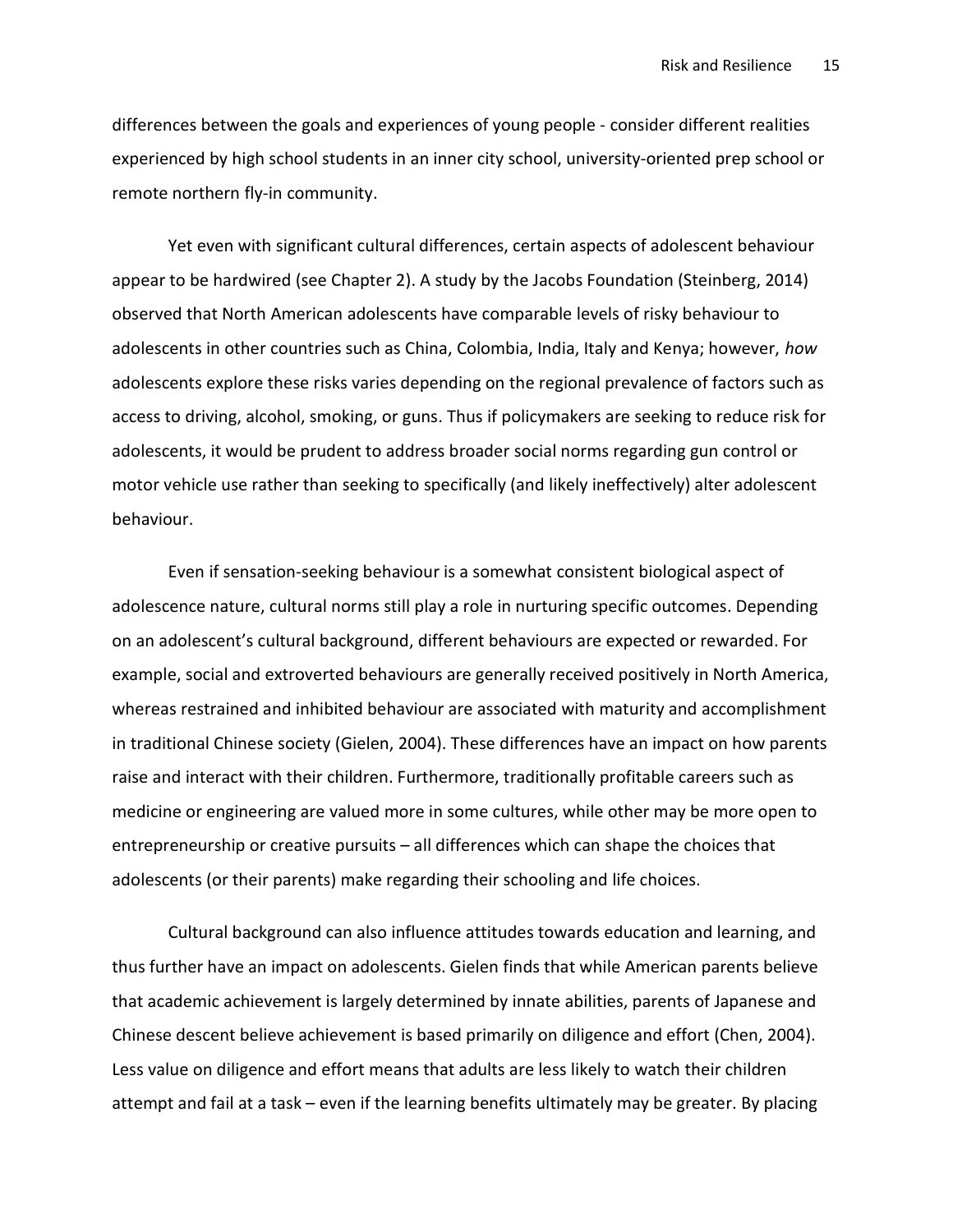value on what are perceived to be innate talents at a time when many of these are still quite fluid and malleable, parents may be losing an opportunity to support the development of will, work habits and conscientiousness.

While there are still cultural differences, many aspects of the adolescent experience such as food, clothing and music are becoming increasingly globalised and cosmopolitan. Foods that were somewhat exotic a generation ago such as sushi are now a mainstream staple among many adolescents. Language may still be a barrier in some ways, but most young people who are plugged into mainstream media can – for better or worse – identify pop culture icons such as Justin Bieber, Taylor Swift or the Kardashians. More understated yet unique local culture at times is lost in the face of the pop culture juggernaut. In some ways this "complex hybrid nature of youth of contemporary global youth culture" (Tomlinson, 1999, p. 200) increases openness to different ways of being yet it can also complicate the individual search for identity and personal values. With no shared culture and history, the large and small choices in daily life have no framework and can become more overwhelming and individuals may feel more isolated. As Lapham (1997) observes: "I cannot help but think of people with no sense of history as orphans" (p. 67). In the absence of communally embraced values and shared customs and festivals, much of adolescence has become a pursuit of identity and meaning.

# Gender Considerations

Gender remains a complex and at times controversial topic regarding childhood and adolescence. While outwardly gender equality has made positive strides, in many cases substantial differences remain between male and female adolescent experiences. This starts young – consider the prevalence of princess culture in toys and dress for young girls and brawny super heroes for young boys. Numerous studies of gender-based socialization show that adults will interact differently with an infant or child depending on whether they think they're interacting with a boy or girl (Gielen, 2004), attributing more daintiness to female babies and more strength and courage to male babies, even when in reality the male and female babies are acting exactly the same. A recent study published in The Journal of Pediatric Psychology observed that parents are 4 times more likely to tell girls to be careful than boys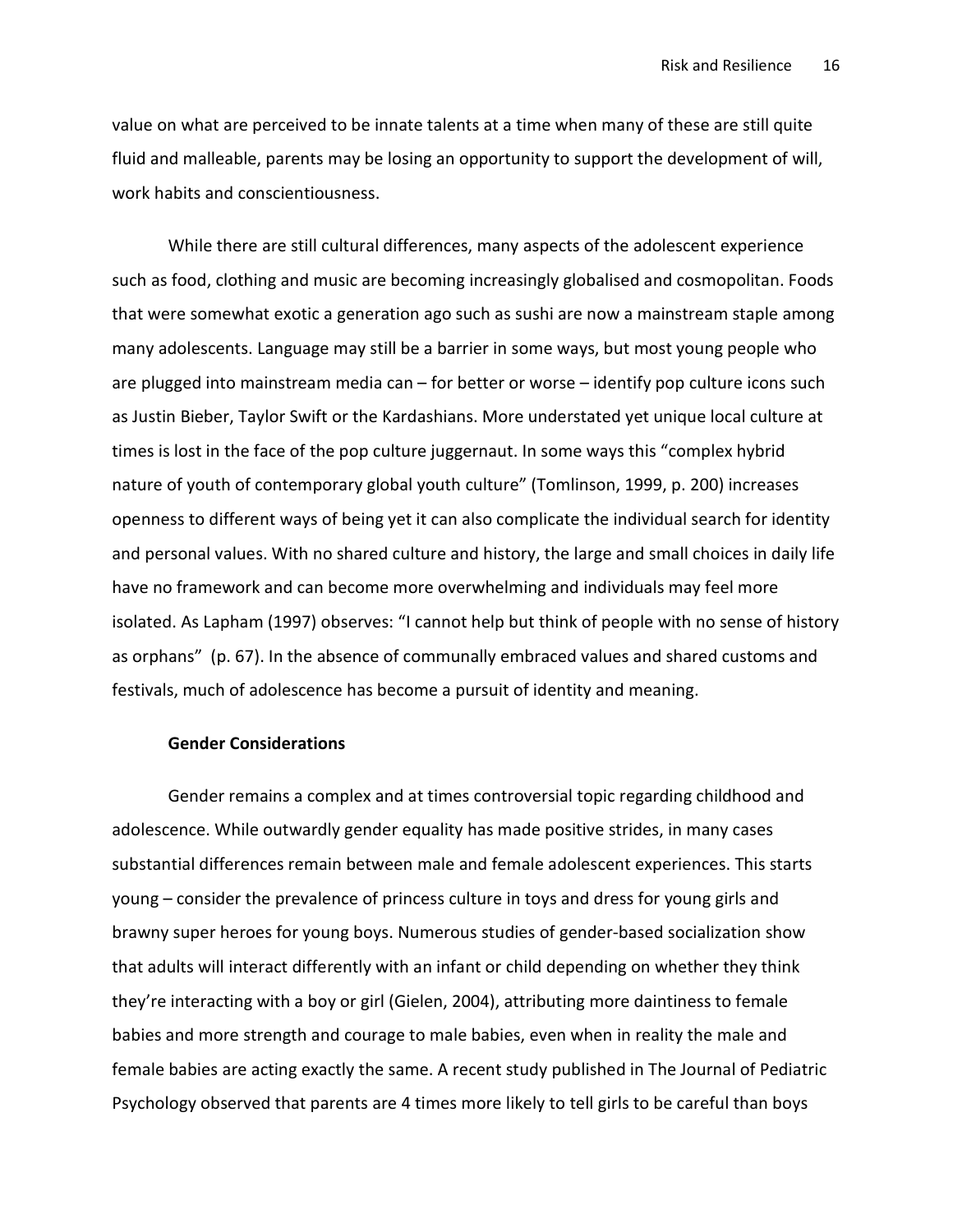(O'Neal, 2015), thus through nurture contributing to the gender stereotype that young girls are by nature more cautious and less physically capable. True, later on hormones will cause physical differences such as muscle mass, but many of these gender differences are still socially constructed.

Certain subjects such as math still have implicit negative associations for young women, even if explicitly individuals do not express this bias (Passolunghi, 2014). Women who are assertive rather than nurturing still can face harsh judgments in the business world (Heilman, 2015), while men who contradict gender stereotypes can equally face discrimination or judgment. Many stereotypes still dictate sexual behaviour among adolescents, with more aggressive sexual behaviour seen as typical of young men whereas young women are expected to be responsible and careful in their choices (Oakley, 2015). Increasing awareness and openness to transgender identities has further drawn attention to gender issues; however, the interesting fact is that gender is still used in an absolutist rather than embracing manner.

While there are still many contradictions in gender expectations and there is more progress to be made in this field, adolescents in North America do have a wide range of possible role models demonstrating intellectual, emotional and physical diversity among men and women.

## **Schools**

With the rise of "prolonged adolescence" over the past century, there has been shift from families educating their children informally at home to formal education outside of the family. Whereas in the past a significant amount of education happened informally through shared chores, tasks and responsibilities (or more formally through apprenticeship), today much of this has been outsourced. Gielen (2004) argues that this change parallels a shift from responsibility and respectfulness to the community to greater focus on individuality and selfactualization and is typical of the shift from traditional to post-industrial societies. With greater emphasis on individual happiness and a physical transience as needed for work, education or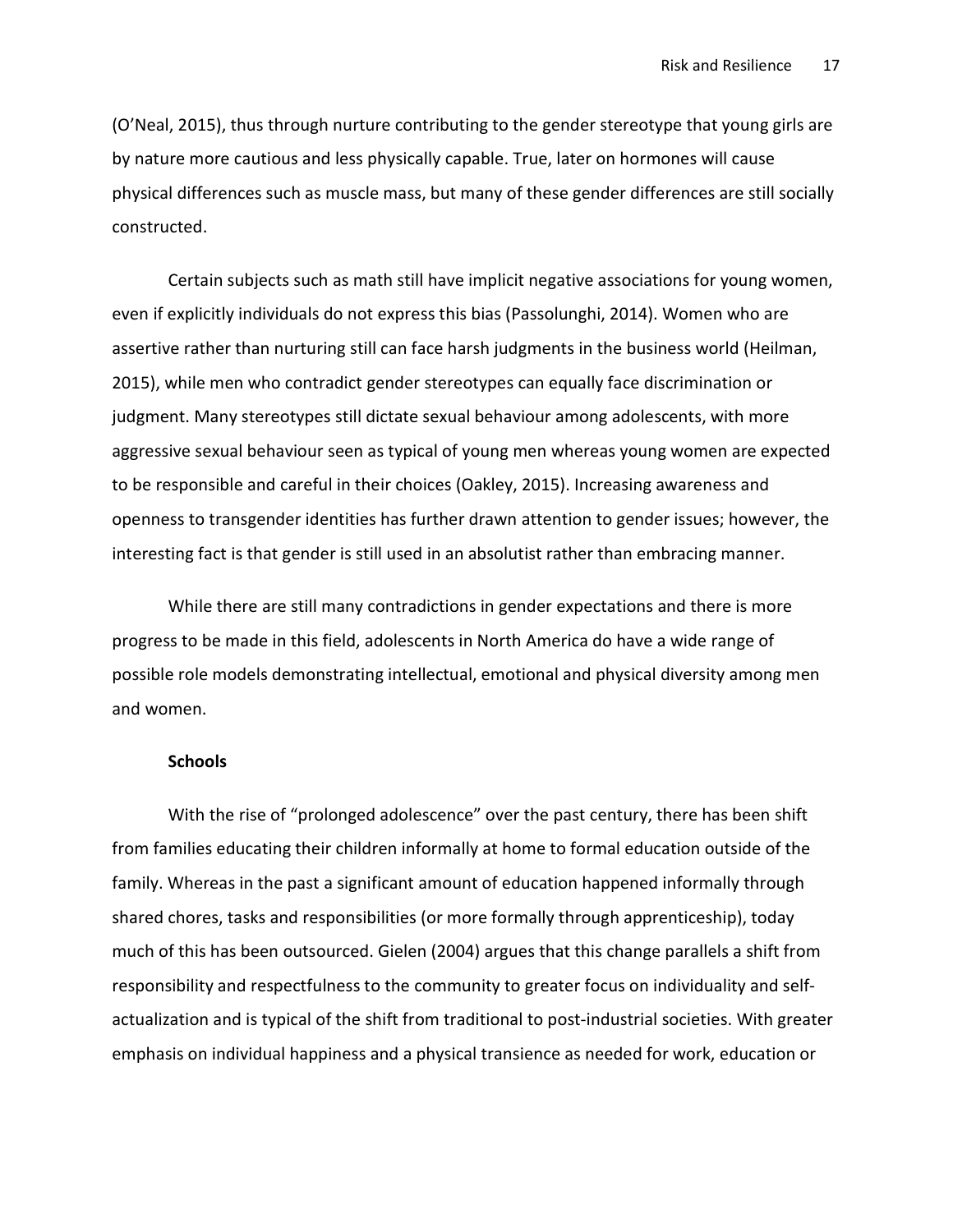simply a change of scenery, these changes indeed contributed to a more individualistic society with less shared responsibility for each other.

Today many responsibilities that were once taken on by the community have been accorded to the individual or the government. Standardized public education has altered the face of society and has made basic skills such as literacy and numeracy more widely available than at any other time in history. However, the widespread implementation of our current educational system has at times been a stormy process. Opinions still vary widely on how to identify, develop and quantify good education. Educational institutions still struggle to adequately meet the needs of students at an emotional and spiritual level as well as academic realm. Lesko (2012) observes that "we have come to accept, even expect, that secondary schools will be hostile places for most students" (p. 166) While for some individuals high school is a memorable time of belonging and achievement, for many people it is a time of confusion, anxiety and at times deep unhappiness. Adolescence is when we begin to "experience the range of human emotion" (Staley, 1988, p. 6) and thus some highs and lows are normal; however, schools in their current state do not always support the adolescent craving for meaning and purpose. Increased understanding of adolescent development, neuroscience and psychology can help educators make decisions that will best serve young people.

#### Adolescence in the Twenty First Century

As we can see from the areas discussed above, adolescence in the twenty-first century comes with a unique set of challenges. In some ways young people have more freedom while in other ways they are entrapped by social expectations and structures. Staley (1988) observes that today's children are encouraged to make judgments about the world at an early age and that always deciding what to wear, what to eat, what show to watch can create a sense of insecurity rather than freedom. Simultaneously, the reassuring structures of extended family and strong community often are less present in the more transient, individualistic society of 21<sup>st</sup> century North America. Staley (1988) states that when "When family ceases being an authority in their lives, they (young people) seek authority elsewhere. … Instead of feeling secure, they feel empty" (p. 37). The shift from childhood to adulthood naturally will bring stages of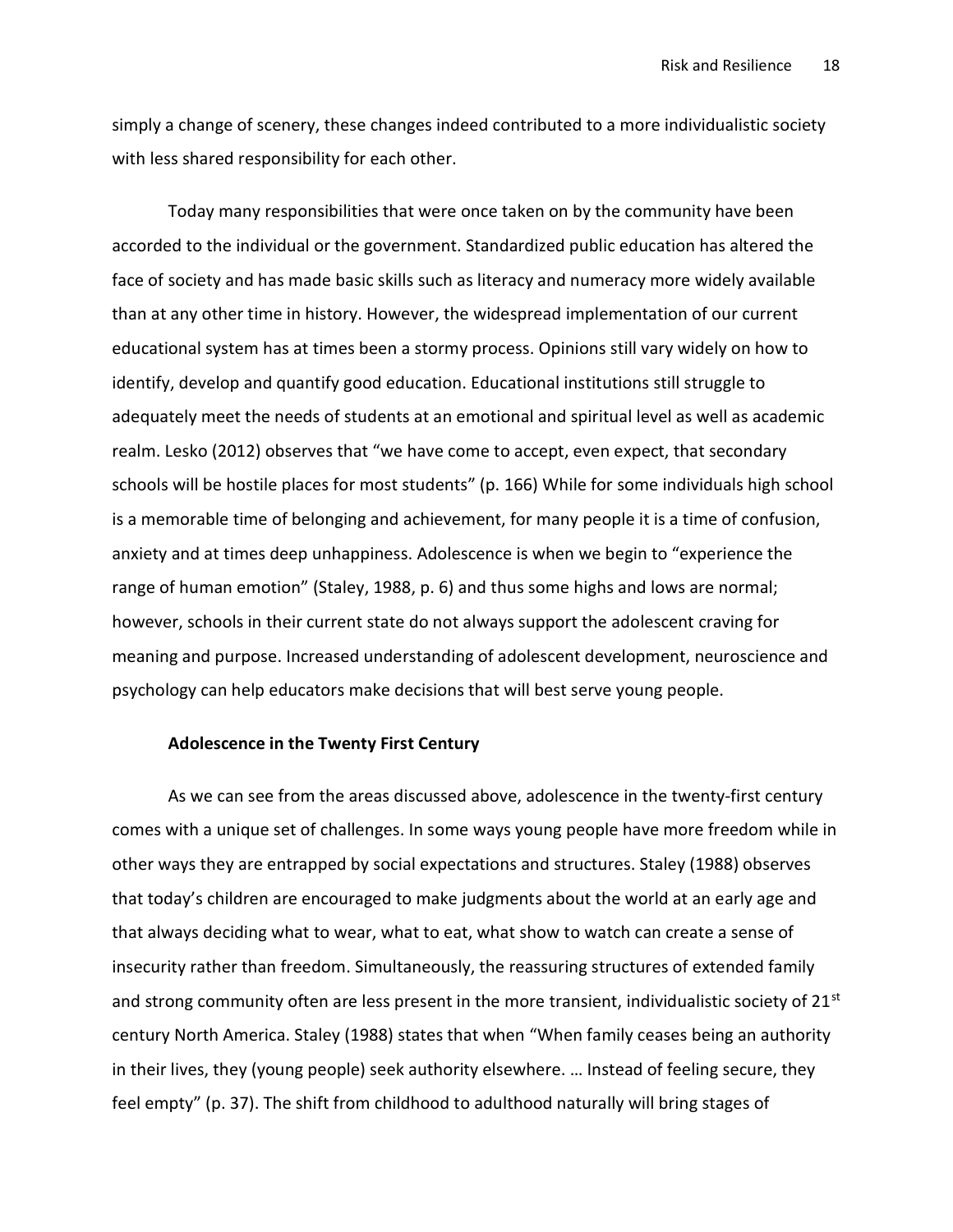rebellion, questioning and pushing against social norms and expectations – all healthy and important steps in reaching a sense of oneself within the broader world. However, without the internal compass and foundation that comes of belonging to a family and community with expectations and values, this rebellion only brings emptiness and a sense of inner isolation which can contribute to anxiety or depression (see Chapter 5).

As noted above, today's young people have a less defined path ahead of them – they are less likely to marry young, end up with a lifelong career or settle in one community for their whole life. Much of this is a product of the decreased need for competent labour from young people, along with other factors like increased material wealth and changing codes of morality. With the expectations of emerging adults shifting, Jensen (2015) quotes Arnett as stating that these "cultural and economic changes left twenty somethings feeling insecure, needing more education, finding fewer jobs and resisting marrying and settling down" (p.282) This sense of uncertainty complicates the adolescent experience, as young people now are dependent on parents for far longer. As previously discussed, young people are often are expected to pursue more extensive schooling than in the past, and ultimately are likely to take longer before finding meaningful occupations through which they can have an impact on the world. Staley (1988) concurs with these changes and (1988) describes the mixed emotions that come of this: "Frustration because of dependence on parents, desire to be accepted as an adult, wanting to make a mark on the world, and the need to get on with their own lives" (p. 99). While mixed emotions are neurologically and biologically an inalienable aspect of adolescence, this overall adolescent experience has been heightened and extended over a far longer time today than at other points in history.

While some adolescents in North America are underprivileged and face significant challenge, the overall many people in North America enjoy a high quality of life with the highest level of disposable income of all countries in the Organization for Economic Cooperation and Development (OECD Better Life Index, 2015). Many North American adolescents have a wide range of opportunities when compared with young people from elsewhere around the world – they have access to plentiful education opportunities, unprecedented material wealth,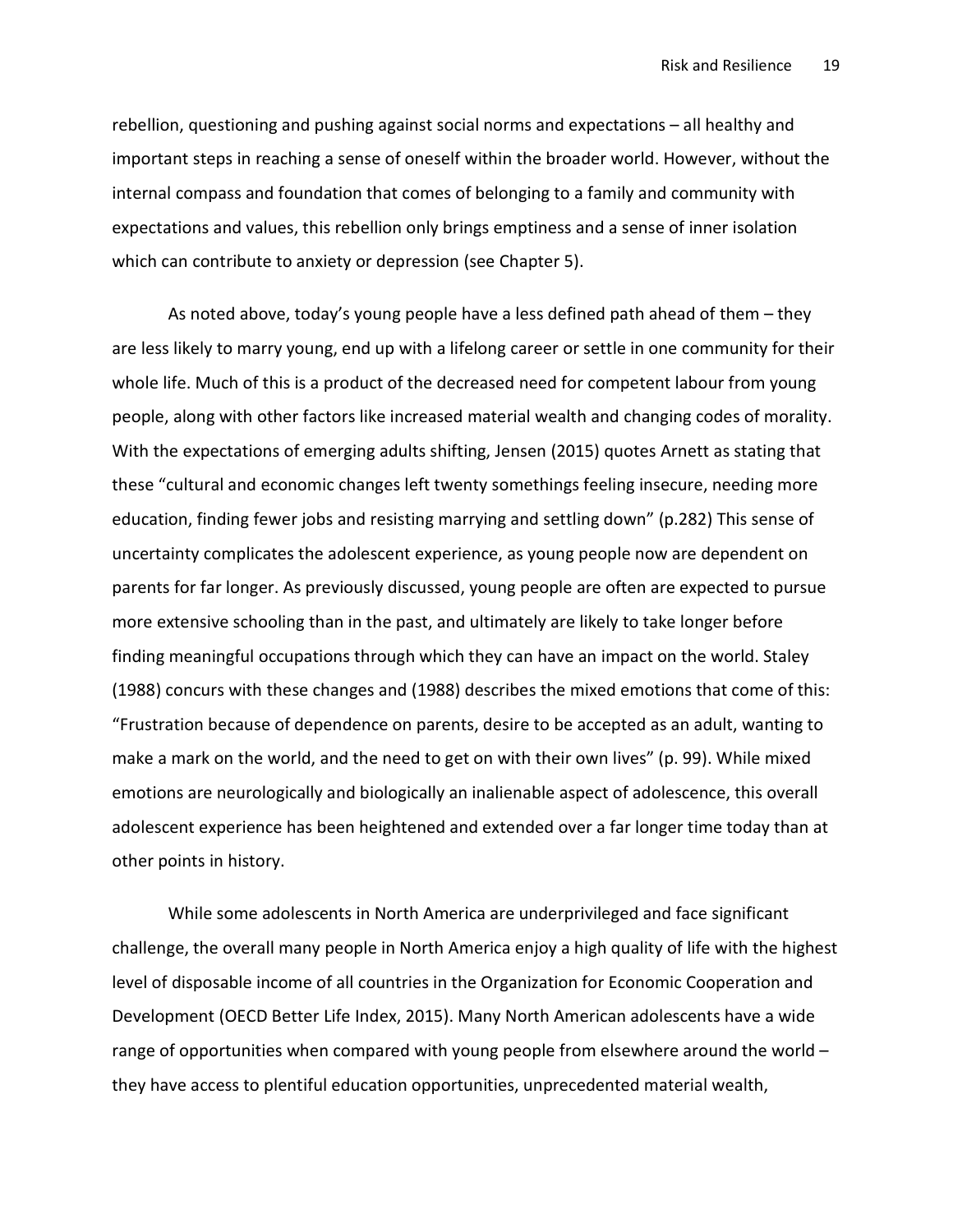adequate health care and a plethora of leisure activities. However, this cornucopia of opportunity does not seem to correlate with greater happiness or sense of worth. In fact, mental health disorders such as anxiety and depression have increased exponentially in North America. A study comparing young people's mental health with that of their peers 75 years ago found that 5 times as many teenagers scored above the test's cutoff for serious psychological problems (Steinberg, 2014).

At times these material opportunities even contribute directly to poor choices that affect health and happiness. More so than young people in other parts of the world, North American teens engage in suboptimal choice behaviour such as risky driving behaviour and substance abuse (Arnett, 2007). This is as much due to the social norms in North America as it is due to individual choices. Cars are readily accessible to many adolescents in their mid-teens, and while this is a culturally valued rite of passage among many people, the associated risks are made abundantly clear by high accident rates and subsequently high insurance rates. As if this isn't already sufficiently dangerous, the social nature of teenagers means that the mere presence of other teenagers in a car more than quadruples the chance of a crash (Steinberg, 2014).

While illegal substances exist around the world, North American adolescents have the disposable income to purchase non-essential items such as superfluous clothing sporting goods, and yes, illegal drugs. Psychology professor Suniya Luthar compared low income and affluent adolescents and to her surprise discovered that affluent teenagers used alcohol, drugs and tobacco more than low income teenagers (Tough, 2012). This same study also revealed that about a fifth of students had multiple persistent mental health problems, ascribed to low parental attachment, high parental criticism/expectations, and minimal after school supervision. Clearly material wealth is not a replacement for loving but firm boundaries, meaningful relationships with adult family members and expectations for responsible choices. The presence and accessibility of firearms is another concerning element that is reflected in statistics regarding adolescent behaviour in North America. Violent firearms crimes among adolescents are 5 times higher in US than Canada (Arnett, 2007), while adolescents in Mexico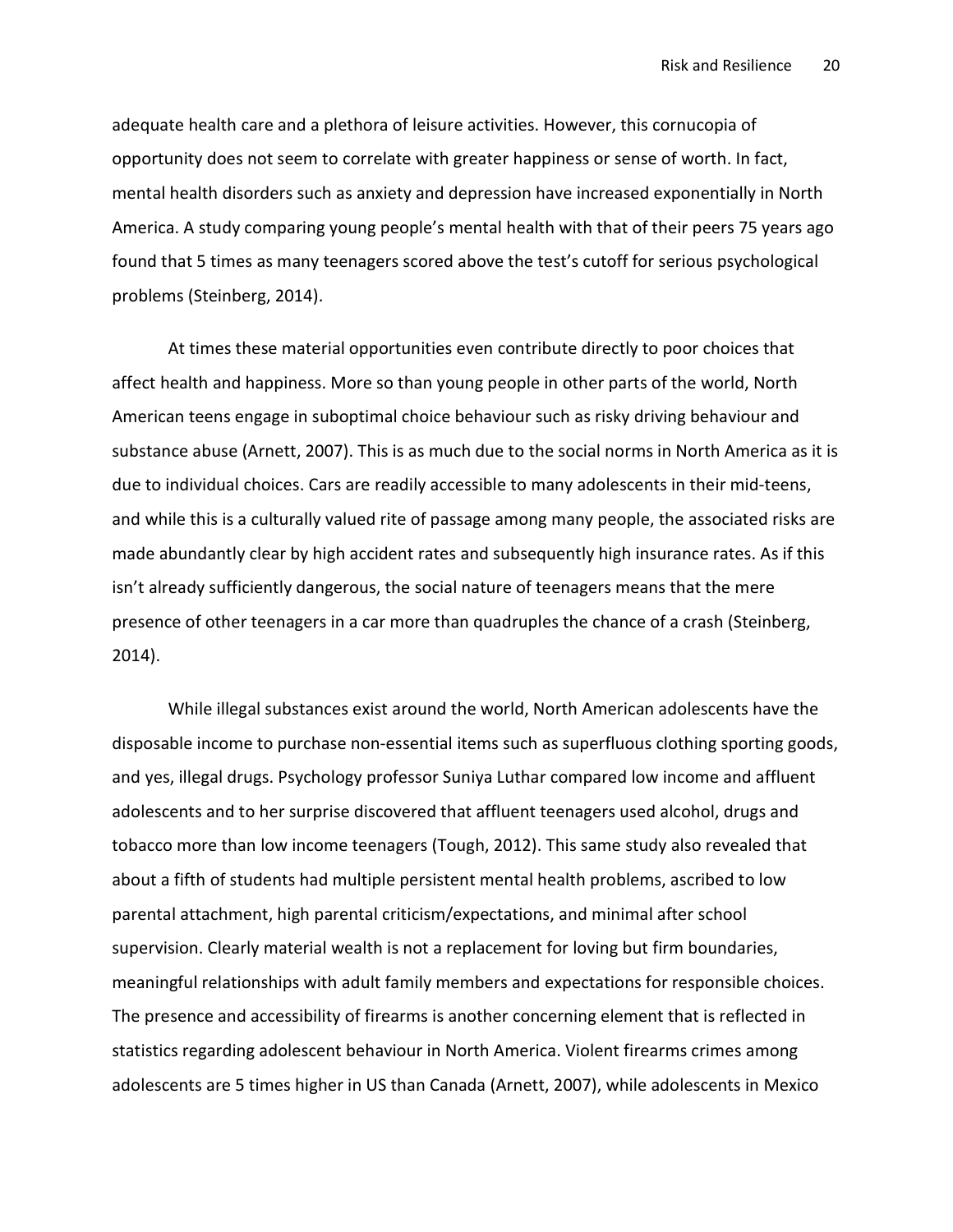are at great risk due to the presence of powerful drug cartels. Again, these outcomes are as much a product of society's choices and priorities as it is of the individual adolescents, emphasizing the need for thoughtful policy rather than reactive programs with limited success.

Adolescents in North America are clearly facing a variety of real risks including driving, illegal substance abuse and mental health disorders. How are these connected to the unique attributes of the teenage brain and how are educators meeting – or not – the needs of the developing adolescent?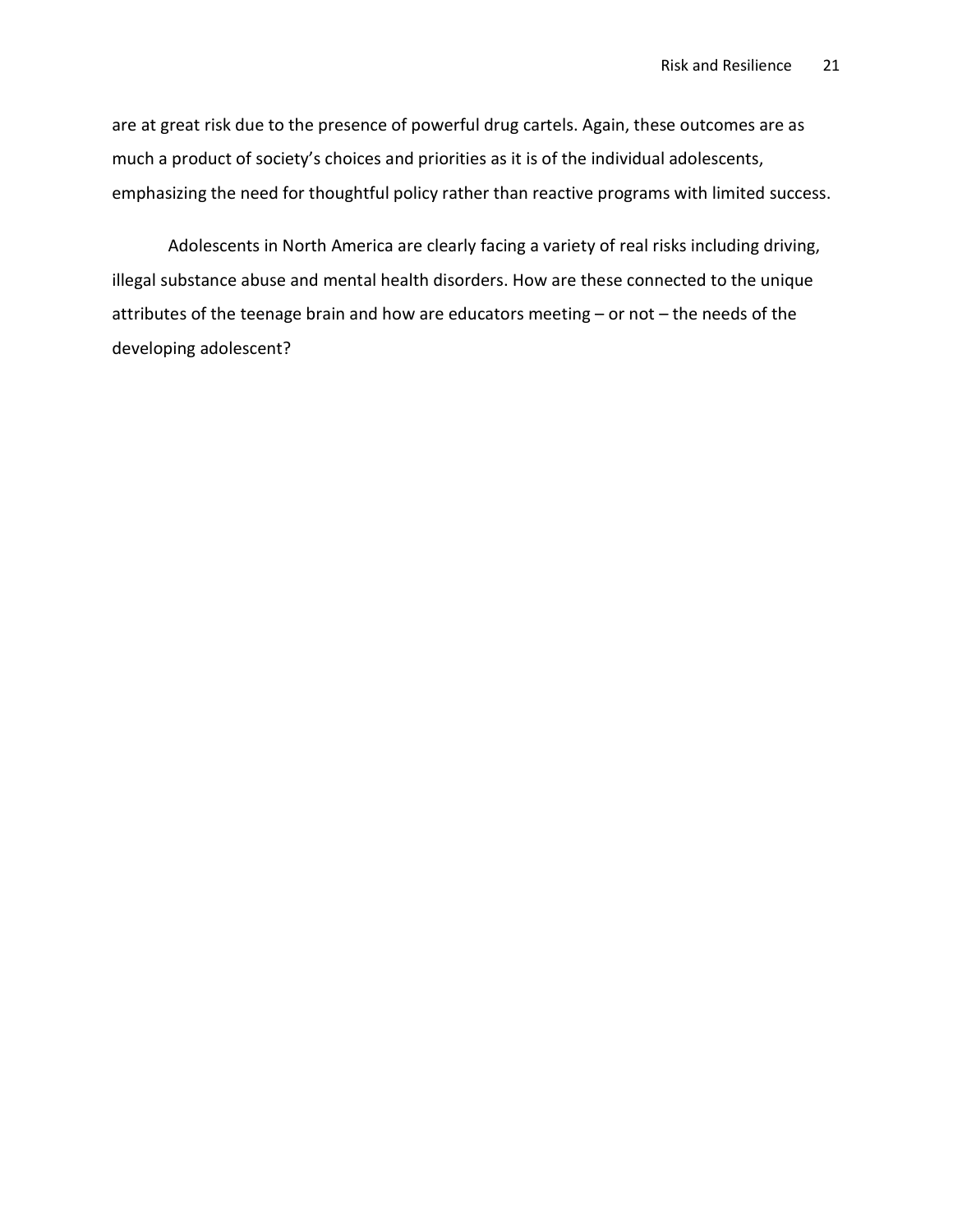#### Chapter 2 - The adolescent brain

Much has been written and researched about the adolescent brain, particularly with regard to the still-developing frontal cortex and the subsequent correlation to impulsive, potentially risky behaviour. While the volatility of the adolescent brain can lead to explosive moments, this is also a time of great opportunity. Jensen (2015) states that "the teenage brain is a wondrous organ, capable of titanic stimulation and stunning feats of learning" (p. 6). Even decades later, almost all individuals can recall specific emotions or experiences from their adolescence with vivid detail. Whereas childhood and adulthood may be a blur at times, the emotions, sights and experiences of adolescent are remarkably powerful. Not for nothing, this is when we do much of the work to discover who we are and how we belong into this world.

Children live in an unconscious state, united with the world around them, and only gradually do they awaken to using critical independent thought. In contrast, in adolescents these attributes are in overdrive and they live in a turmoil, pulled in different directions by contradicting emotions and thoughts (Staley, 1988). Teenagers are still trying to gain control over their own thinking and seeking to balance between external thoughts and their own opinions, all without having enough experience to filter through these contradictions. Learning to thrive in an ever-changing world – whether in early hunter-gatherer days or contemporary North America – requires an adaptable and keen mind. Jensen (2015) explains that "survival depends upon knowledge, and so the young brain must be flexible and malleable depending upon one's environment" (p. 83). He further states that the "growth of synapses make teens sensation-seeking learning machines" – an eloquent turn of phrase that readily describes some of the interesting choices we've all seen young people make.

The adolescent brain is wholly unique in its ability to take in information and respond with powerful emotions. Tough (2012) describes the adolescent brain as an "incentive processing system (which) is remarkably sensation seeking, emotionally reactive, and attentive to social information" (p. 21-22). Not until later in adolescence will individuals develop the cognitive control system that regulates these urges. New research indicates that the brain continues to mature into one's twenties and demonstrates remarkable plasticity throughout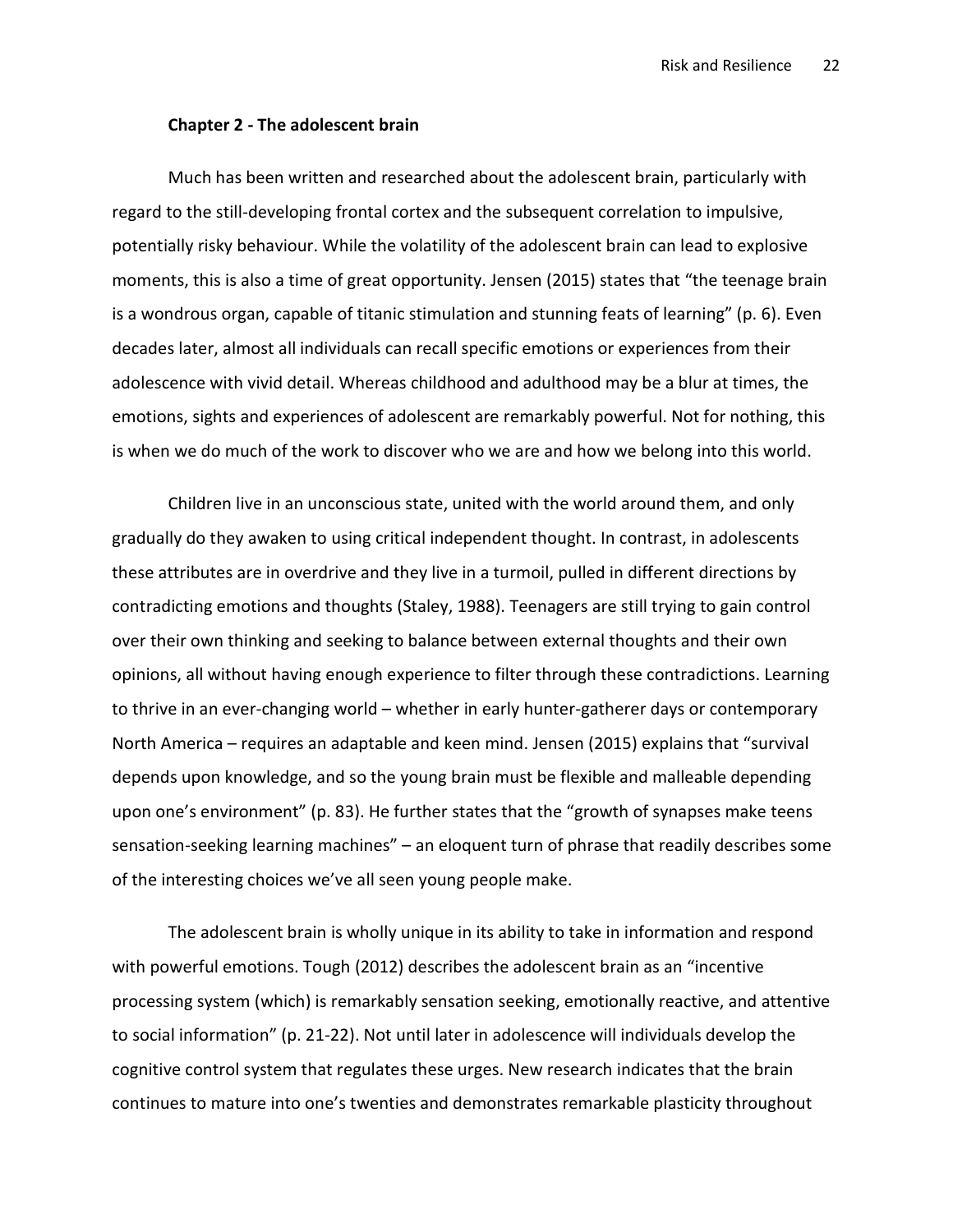life (Steinberg, 2014). The teenage brain is only about 80% of the way to maturity and the last place to connect is the frontal lobe, which is responsible for insight, judgment, planning and abstraction (Jensen, 2015). Thus while we can rightfully expect teenagers to exhibit curiosity, engagement and critical thought, it is not until our mid-twenties that these are balanced by consideration of more long-term consequences. These frontal lobes are the site of critical neural components of "executive functions" such as planning, working memory, and impulse control, and are among the last parts of the brain to mature (Johnson, 2009). Jensen (2015) states that "insight depends on the ability to look outside of oneself, and because that skill develops in the frontal and prefrontal lobes, it takes a while to develop" (p. 64). Steiner (Steiner et al, 2001) observes that in early adolescence young people tend to extreme opinions of loving and hating something, while only later do they develop the capacity to see complexity and nuance.

The attributes of the adolescent brain are both a tremendous gift and a potential hazard. Jensen (2015) observes that "rewarded by dopamine with each new sensation and learning experience, adolescents are susceptible to both incredible learning and potential addiction" (p. 54). If adolescents have opportunities where they can challenge themselves, take healthy risks and test their own boundaries, this can be a time of great learning. If adolescents do not have these healthy opportunities, their brains are still hardwired to pursue risks in order to gain a greater understanding of the world and themselves. Even in the face of healthy risks, adolescents may make choices with negative long-term consequences, demonstrating the need for some guiding external boundaries yet also the trust and freedom to develop good judgment.

All experiences that we undergo as a child and adolescent have an impact on our being. Steinberg (2014) states that "the developing brain is sculpted by both passive exposure and active experience" (p. 27). While at times this may be an intimidating thought given the potential impact of negative experiences, it also has positive benefits. With regular practice, the brain's plasticity means that we can develop beneficial skills like self-regulation that will then serve us in future challenging situations. Steinberg (2014) says of these skills that we can 'use it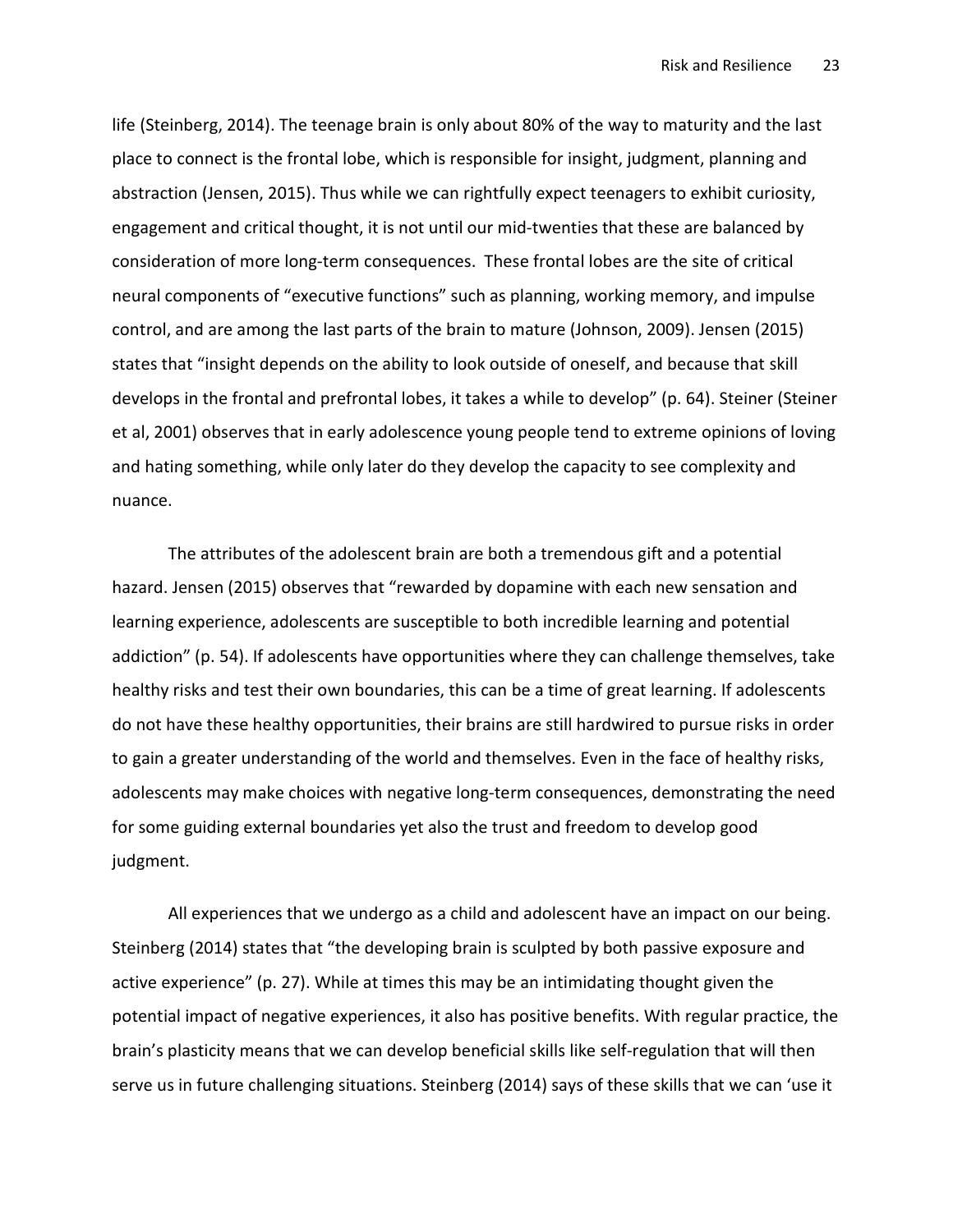and improve it' (p. 34-35), and indeed there is much evidence indicating that early opportunities to develop self-regulation skills have positive impacts in adolescence. Free unstructured play is a particularly effective way to develop self-regulation skills that will have a positive impact later in life. Repetitive, structured, controlled experiences do not necessarily create great growth in young people, but each new experience or stimulation triggers growth in neuron size, dendritic branching and number of synapses per neuron (Jensen, 2015). Both children's and adults' brains are shaped by experience, but in young people this is particularly evident.

Staley (1988) speaks of the sixteenth/seventeenth year change in which adolescents feel a sense of spiritual separation and face their own mortality. One way of confronting these existential quandaries is through risk – car accident, suspension from school, climbing a dangerous cliff – search for meaning of life and in life. By facing our mortality, we incarnate fully into our present being. Teenagers are in many ways at a vulnerable stage in their development. Steinberg (2014) observes that: "distractions, strong emotions, excitement, fatigue, the mere presence of other adolescents can make teenagers more likely to take risks" (p. 77). Given knowledge such as this, parents and policymakers can help develop frameworks that can reduce real risk while still leaving space for individual learning opportunities.

These internal and external processes help shape our brain and being. As adolescents mature, the brain "prunes" itself. These adolescents are no longer like children who soak up everything, but their brain is becoming a leaner and more efficient machine (Jensen, 2015). This is still a time when learning happens more easily than in adults. Jensen (2015) identifies this period in life as "a time to identify strengths and invest in emerging talents. Also the time for best results from remediation, special help, for learning and emotional issues" (p. 79). As we enter adulthood, our brains trade 'plasticity for efficiency" (Steinberg, 2014, p. 44). Thus while our learning capacity may never be quite as high again, we become more efficient at tasks and more emotionally stable.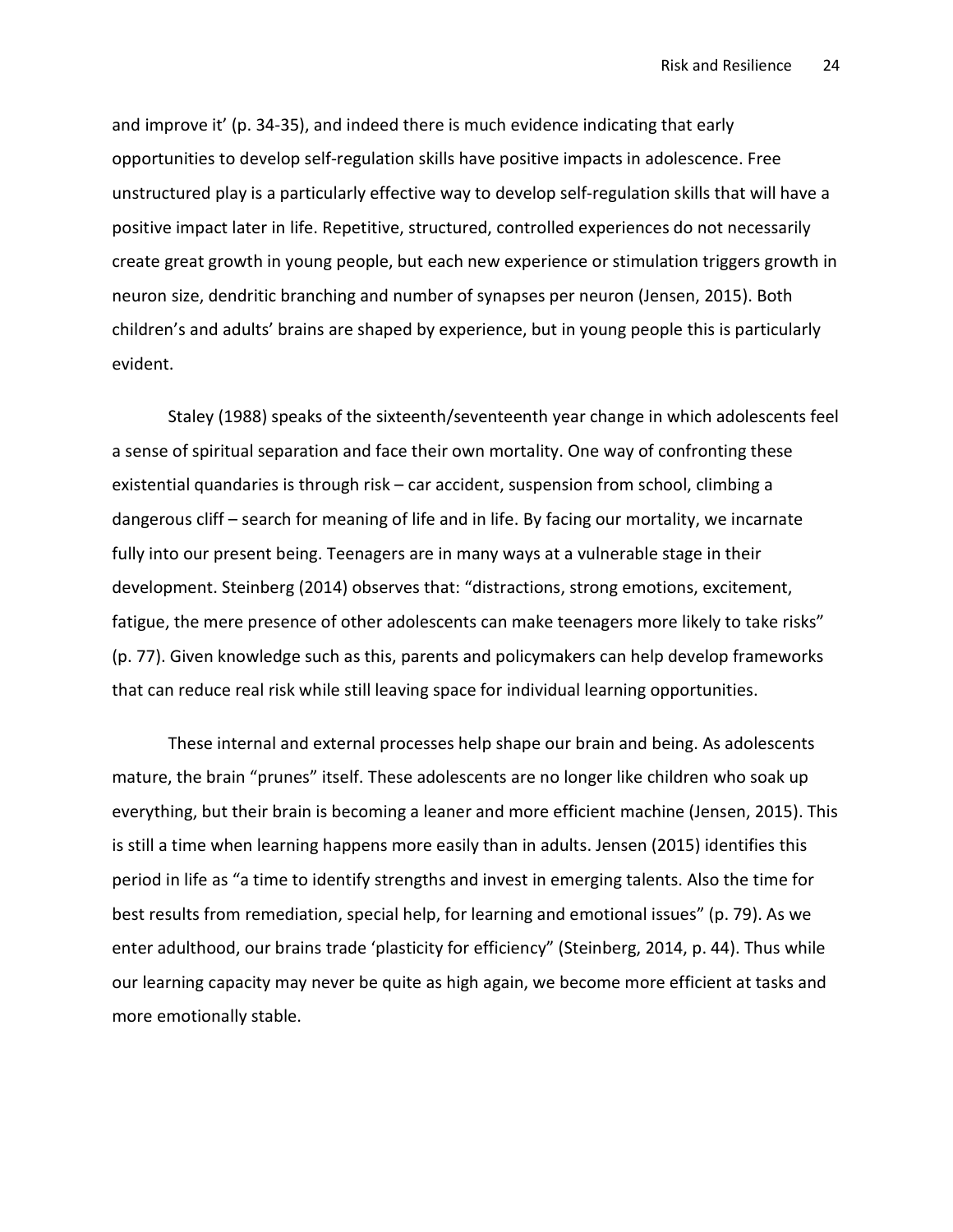# Trauma in Childhood and Adolescence

Given that childhood and adolescence are when the brain is at its most malleable, it is no surprise that traumatic childhood experiences can leave a lasting and complex impact on the developing human being. Trauma can include witnessing a specific violent event, or experiencing ongoing fear or abuse. The Adverse Childhood Experiences studies (ACE) show a strong correlation with traumatic events in childhood and mental health disorders later throughout life.

Some degree of shock – perhaps a near miss while driving – can inspire adolescents to connect to their higher self and make more conscientious decisions in the future. However, ongoing traumatic experiences trigger the hypothalamic-pituitary-adrenal axis (HPA) and thus have a negative impact on a host of biological and psychological factors (Jensen, 2015). To complicate matters further, traumatic experiences can vary greatly depending on the individual. Gladwell (2015) quotes psychiatrist J.T. MacCurdy in The Structure of Morale explored how traumatic experiences such as the London Blitz can be profoundly damaging for one group and beneficial for another group. If individuals see themselves as capable of influencing their environment and are supported by a strong community, even great hardship can be overcome; similarly if individuals perceive themselves as powerless and isolated from possible support networks, trauma can have particularly lasting effects.

As educators and people working with young adults, greater understanding of these protective elements and how we can support individuals overcome trauma will have an impact throughout an individual's lifetime.

## Stress and the Teenage Brain

Living in the twenty-first century brings many benefits: greater human rights, individual opportunity, and medical advances like antibiotics come to mind. However, few people would argue that in North America we have also created a culture of busyness and intense ongoing stimulation. Whether positive stimulation – messages from friends, cute photos of cats, or funny internet memes – or negative images such as overwhelming refugee crises, kidnapped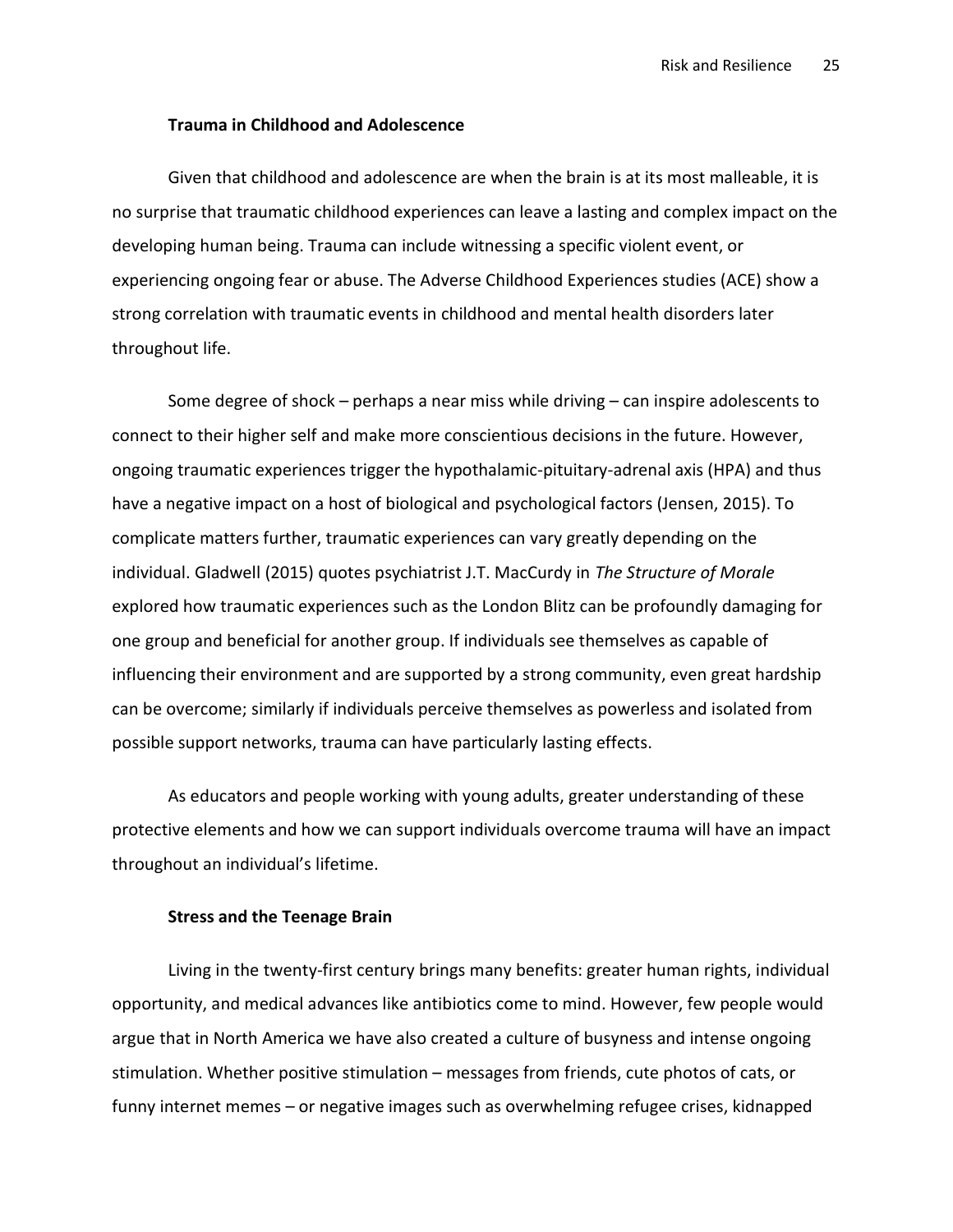children or new carcinogens – our minds are continually bombarded. Louw (2005) quotes family therapist Michael Gurian, best-selling author of The Good Son and The Wonder of Boys argues that "neurologically, human beings haven't caught up with today's over-stimulating environment. The brain is strong and flexible, so 70 to 80 percent of kids adapt fairly well" (p. 101). While many people manage to function surprisingly well in this environment, some understandably struggle to meet the demands of this frenetic pace.

Being adaptable, many young people may manage to adjust somewhat to ongoing stress present in daily life; however, this also has negative effects. The human hypothalamic-pituitaryadrenal (HPA) stress response system is tailored to respond to specific short term dangers like a hungry sabre tooth tiger or rampaging mastodon, but not for dealing with ongoing worries triggered by modern society (Tough, 2012). Raised levels of stress produce long term physical, psychological, and neurological negative effects. One direct impact of stress is decreased ability to learn. One study showed that rats can't perform task like going through a maze with the added stress of a cat outside their cage (Jensen, 2015). Obviously human beings are different than rats, but most people cannot perform at their best under continued intense pressure.

The part of the brain affected most by stress is the prefrontal cortex, critical in both emotional and cognitive self-regulation (Tough, 2012). Since adolescents are still developing frontal cortex, they are particularly susceptible to the effect of stress on their brains. Primal feelings such as the stress hormone induced fight or flight responses produced by hypothalamic-pituitary-adrenal axis (HPA) are more extreme in adolescents than adults because their pre-frontal cortex is not as developed to control fear and anger (Jensen, 2015). Thus a situation that may be tolerable to an adult may be utterly overwhelming for an adolescent.

In his seminal book Future Shock, Alvin Toffler (1970) talks about the concepts of 'information glut' and 'cognitive overload.' As adults we can seek to have the foresight and awareness to take steps to limit our exposure to media, information overload and overstimulating environments. As adolescent brains are programmed to seek this kind of sensory overload, they are particularly susceptible to stress and subsequent ailments.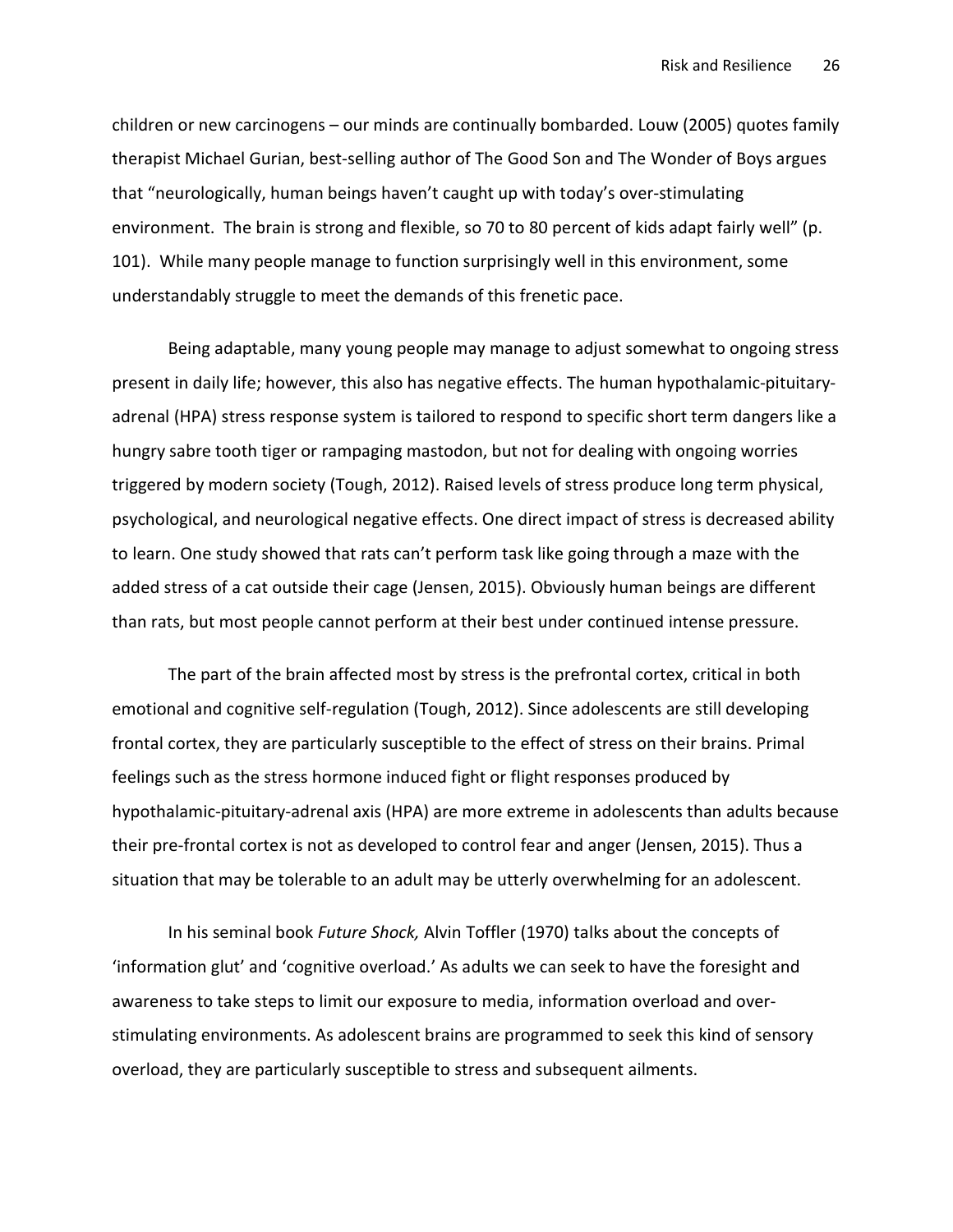#### Risk-taking and risk-averse individuals

It would be foolish to state that all adolescents are risk takers. There also are cautious, risk-averse adolescents carefully trying to figure out their place in the world. In some cases, much of this processing is happening internally rather than through over-the-top external behaviour. As educators, our role is to meet all of these individuals and encourage them to interact with the world in a way that promotes their growth and learning.

While everyone would like to believe their teenager is the exception, statistics show that "risky behaviour peaks in late teens" and "so do self-inflicted injuries, unintentional drownings, experimentation with drugs, accidental pregnancies, property crime and fatal automobile crashes" (Steinberg, 2014, p. 69). These sobering statistics are enough to encourage any parent or policy maker to re-examine our assumptions. As young adults experience "separation from secure world of childhood" this forces examination of the inner world, and some individuals step out very cautiously while others charge into the world far too quickly (Staley, 1988, p. 36). The mystifying thing is that teenagers are just as aware of the risks as adults – perhaps more so. After their extensive prevention programs, teenagers can tell you all about the risks of smoking, illegal substances, or driving recklessly. However, the strong sensations and emotions they experience are not balanced by prefrontal cortex until later (Steinberg, 2014), and hence it is important to start at a young age to instill self-regulation capacities.

As noted in the previous sections, adolescence is a time of great opportunity, defined by unprecedented willingness to try new things, desire to gain greater sense of self and the world. Unfortunately this does not always manifest itself in a way that meets social expectations or norms. As Steinberg (2014) says: "The problem is we want adolescents to take some risks – try out for the school play, take an AP course (…), etc but we don't want them to try drugs or break into buildings" (p. 75). The task of adolescence – and those working with adolescents – is to create the internal self-regulation and external factors that can contribute to positive risktaking experiences.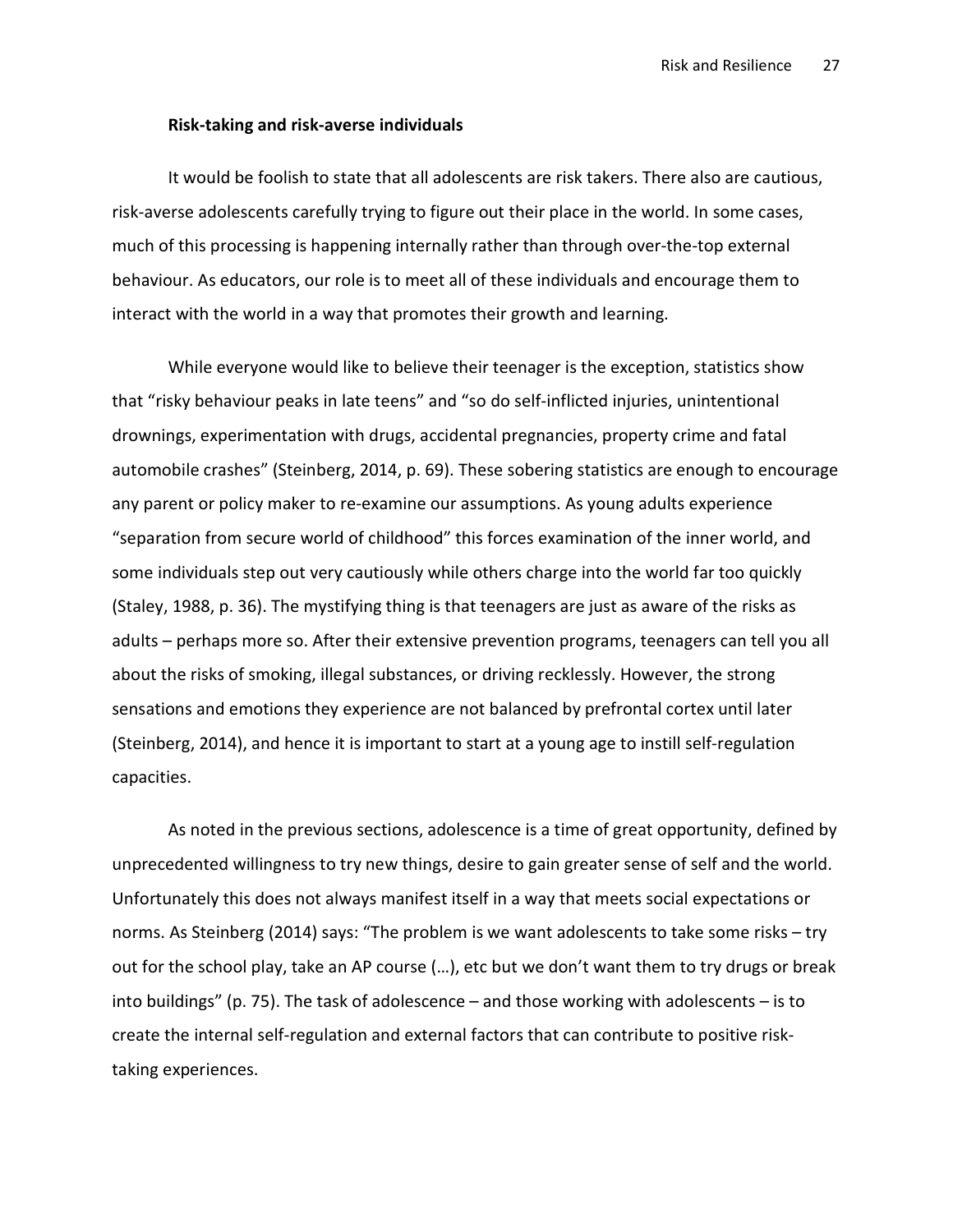## Protective Factors

The brain is a fragile and complex organ. As adolescent brains are still developing, they are particularly susceptible to stressors. Beyond the danger of direct impact such as concussions, seemingly low-level stresses can also have a long-term negative impact. However, certain protective factors can help individuals even from challenging backgrounds adjust more successfully. Researchers observe that "successful adaptation to stress may be engendered by protective factors such as strong family and community ties" (Gielen, 2004, p. 256). Similarly, an increased sense of locus of control and self-regulation can provide tools to deal with stress and adversity. Conflicting research delineates how individuals and society overcome or internalize traumatic experiences such as the London Blitz (Dagdeviren et al, 2016), in some cases creating a myth of resilience in the face of overwhelming devastation. Whether real or perceived, internal and societal narrative can go far in the face of tremendous hardship.

Human behaviour is not always altered by mere factual information, but rather by how we respond to information and situations. Furthermore, we are bound to be unsuccessful if we seek to go against human nature. Steinberg (2014) states that: "programs aimed at enhancing adolescents' general capacity for self-regulation are far more likely to be effective in reducing risky behaviour than those that are limited to providing them with information about risky activities" (p. 105). Many programs and activities can help develop self-regulation skills, such as arts, sports, outdoor trips, and even simple household chores develop a sense of responsibility and discipline.

There are further factors that contribute to greater chances of success at overcoming challenging or traumatic situations. Gielen (2004) observes that: "personal factors, including child temperamental characteristics, cognitive competence, and coping styles, availability of support systems including a stable relationship with at least one parent or reference person, and community support may mediate and moderate negative impact of adverse circumstances" (p. 62). Particularly strong, stable relationships are seen as a key indicator for overcoming difficulty. As educators and policymakers we can seek to develop strategies that support the development and continuation of these protective factors.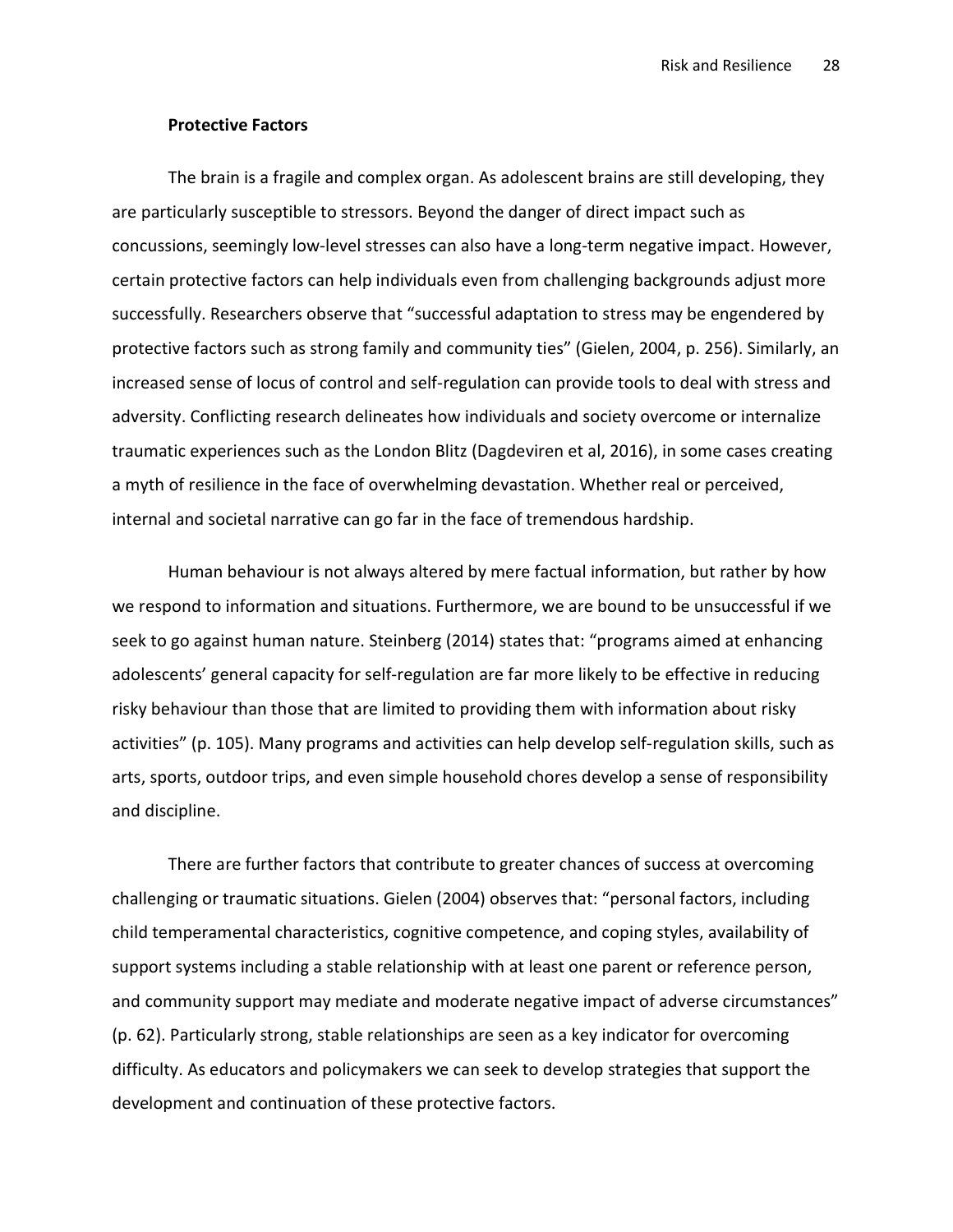#### Chapter 3 – Perceived risk versus real risk

#### How do we determine risk?

Before we proceed to examine the prevalence of risk and risk-taking opportunities in the North American adolescent experience, let us explore the relationship between real and perceived risk, and how we form these assessments. Individual perceptions or experiences of risk understandably vary greatly. Public speaking may be terrifying for one person while rappelling down a cliff or kayaking off a waterfall may be seen as perfectly acceptable by someone else. Certain risks – such as the health risks associated with drinking sugary drinks or the risks associated with daily driving – are generally accepted cultural norms, while other risks – such as children walking to the park alone or cycling to visit their playmates – are shifting. How do we determine real versus perceived risk?

While we as a species have managed to survive and adapt quite well, study after study demonstrates that human beings are remarkably incompetent at accurately assessing risk. One study by Paul Slovic and Sarah Lichtenstein asked respondents to compare health statistics and risks – something we have likely all pondered at some point in our lives. Even though strokes cause almost twice as many deaths as all accidents combined, 80% of respondents judged accidental death more likely (Kahneman, 2011). When in another study participants were asked about risk and driving, 90% of drivers said they are safer than the average driver (Sunstein, 2004) – a statistical impossibility! Clearly our personal bias – positive and negative – flavours our perception of actual risk. Even in the face of statistically sound information (not that this is always available), our emotions, wishes and perceptions may misguide our actions. Consider the astonishing rise and fall of Bre-X stocks in the 1990s from two cents to \$200 a share (Lapham, 1997). Realistically, there was absolutely no strong foundation for this stock– yet the dream of success drove many investors to make questionable choices. At times our emotions and imagination lead us to take farfetched risks.

As discussed above, emotion plays a powerful role in forming our choices regarding real and perceived risk. For example, even though driving causes far more deaths than air travel,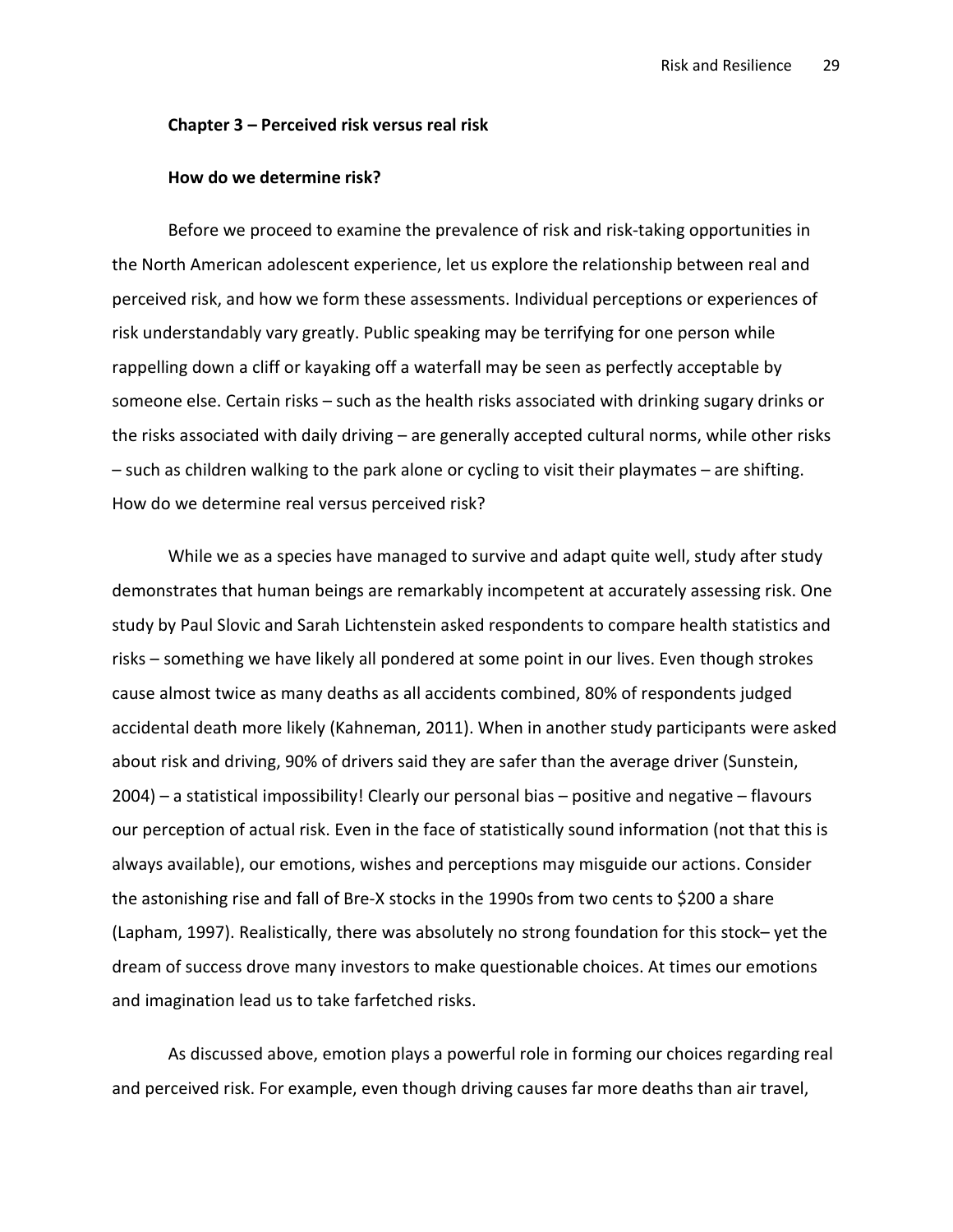many individuals feel they have more control than while if they are in an airplane and thus are willing to take this risk (Sunstein, 2004). After the 9/11 terrorist attacks, travellers switched to driving rather than flying and promptly caused a four-digit spike in automobile fatalities (Gardner, 2008). After the tragic Hatfield train crash in Britain 2000, one third of rail passengers started using highway (which is ten times more dangerous), and promptly the death toll of traffic accidents increased measurably (Sunstein, 2004). When people "are favourably disposed towards a technology, they rate it as offering large benefits and imposing little risks" (Kahneman, 2011, p. 139). These examples demonstrate how our social conditioning and current value system leads us to consider driving to be a necessary and beneficial part of daily life and thus an acceptable risk, even though in many parts of the world there are effective examples of alternatives such as highly effective public transit and mixed-use neighbourhoods. Given the impact of these various factors noted above, such as the influence of social norms and emotions, we are not particularly adept at making risk assessments.

By gaining further insight into how we make decisions, we can seek to improve this process. Decision making about risk is often more about approval, acceptance an emotion than about accurate information. A range of factors can affect our decisions. The so-called cascade effect occurs through our desire to "earn social approval and avoid disapproval" (Sunstein, 2004, p. 87). According to this theory, if multiple individuals have a certain view, we are more likely to follow it. In the face of this cascade effect, it takes a confident person to take their own stance and trust in their capacity to seek out and interpret potentially unpopular information.

Mass media further exacerbates this cascade effects. Media reports are "often careless and the typical citizen has no time to investigate the origins of assertions about environmental hazards or safety problems" (Sunstein, 2004, p 95). Furthermore, the media tends to only tell partial stories – for example, it may report on a missing child with screaming headlines but then will not tell about how the child was found safe and sound the following day. "When people lack reliable or direct information, they rely, much of the time, on what other people tend to do or think" (Sunstein, 2004, p. 289). As educators, we can seek to teach students how to gather and interpret reliable information – a much needed skill in this era of profuse but at times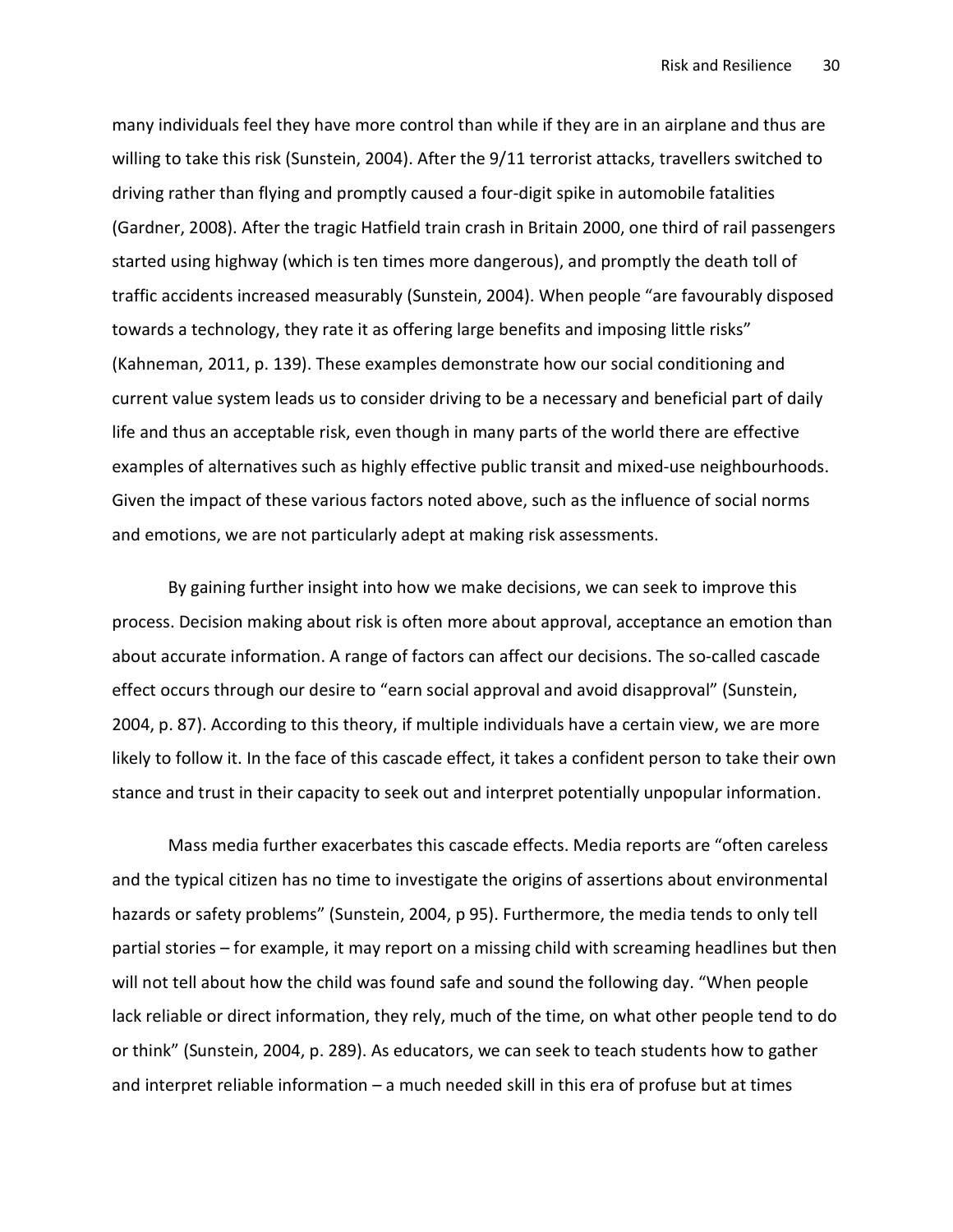erroneous information. In our teaching and discussions, we must explore not only "facts" but also the origins of information, possible biases, who may benefit from certain trends, and how to use observation and critical thinking in the face of these powerful influences.

As is evident in the preceding sections, decision making is a complicated process. Kahneman (2011) quotes neuroscientist Antonio Damasio's proposal that "people's emotional evaluations of outcomes, and their bodily states and the approach and avoidance tendencies associated with them, all play a central role in guiding decision making" (p. 139). Much of our energy, resources and time worrying about potential risks is misguided. For example, the annual risk of dying in a motor vehicle accident in the United States of America is one in 6,498 while the risk of being killed in a terrorist attack even including historic incidents such as the 9/11 attacks is almost one in 100,000 (Gardner, 2008). If reducing risk of death was the main intention, clearly it would be advisable to put energy into making car travel safer rather than pouring millions into the murky waters of terrorism prevention. This inability – whether unintentional or calculated – by government, institutions and individuals to make accurate risk assessments has a direct impact on how we seek to control risk for children and adolescents.

# Media and Risk

Given that we are already not particularly adept at interpreting risk, media attention on specific events and activities further skews our sense of risk. The vast majority of preventable deaths in the US are caused by risks associated with smoking, poor diet and exercise, and alcohol abuse. (Sunstein, 2000). However, this does not make for news that sells – few people want to read about how they should get off the couch and eat less French fries. Therefore media outlets will inevitably bring more dramatic and unusual news, even if these do not reflect an accurate portrayal of realistic risks and events. Even if readers or viewers are consciously or intellectually aware of this bias, the subsequent images and stories still affect our worldview at a deep emotional level.

Attacks by wild animals are one example of a fear which is incredibly unlikely yet receives a disproportionate amount of media attention. For example, we are 30 times more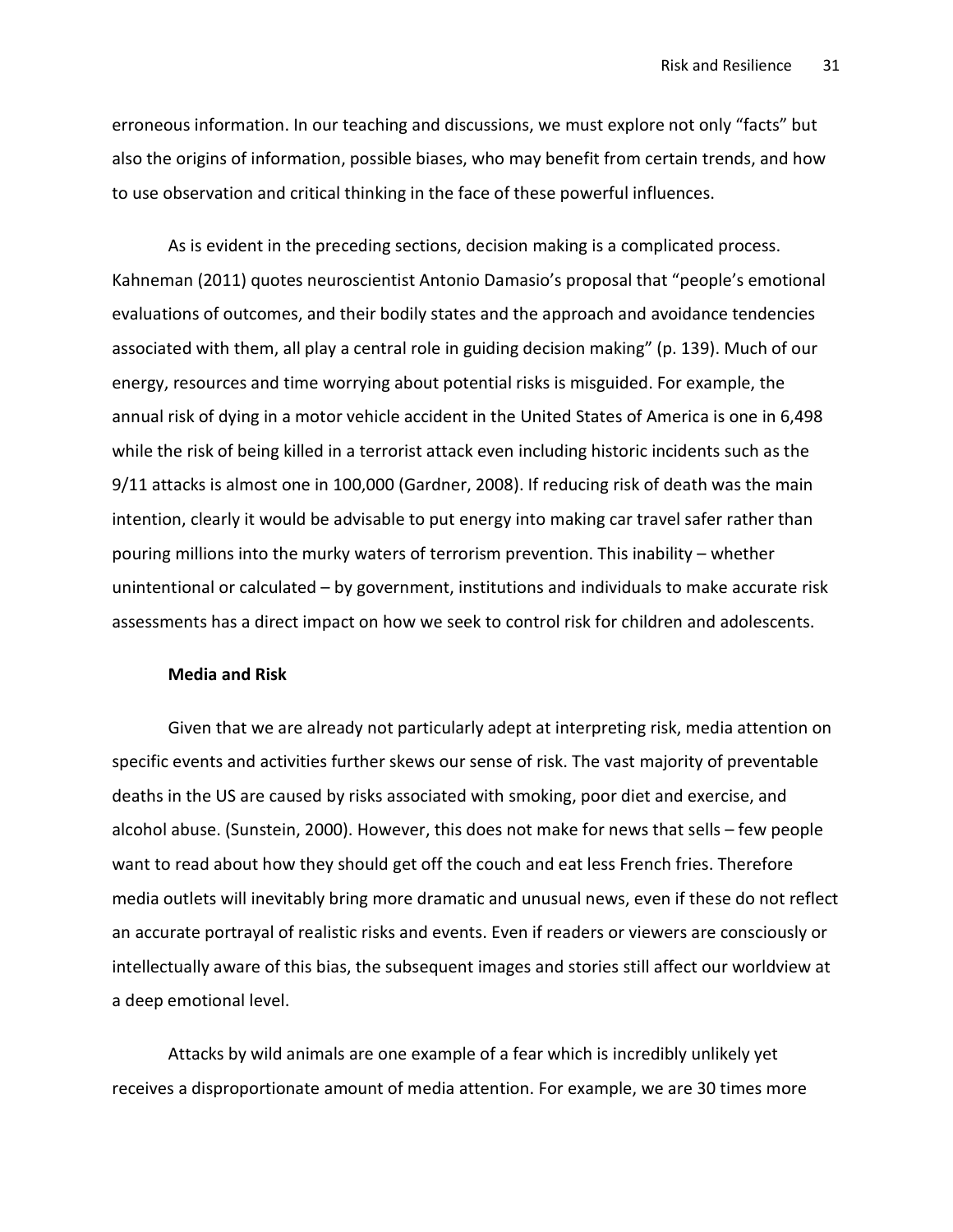likely to be hit by lightning (also very unlikely) than to be bitten by a shark (Sunstein, 2004). Yet thanks to Jaws, media attention and instinctive fear, many people have a powerful emotional response to the possibility of a shark attack. Each rare shark attack triggers a media circus and talk of legal reforms about shark feeding and monitoring wildlife, yet all of these efforts are unlikely to save a single life because the risk is so infinitesimal. A better use of public funds and resources would be to address the statistically most common causes of death such as vehicle accidents and poor choices regarding lifestyle.

We find ourselves at an interesting time in history where immense amounts of information is available but we do not always have the historical perspective or big picture context to understand how current events are interconnected or have developed out of past relationships or historical injustices. Lapham (1997) sums this up eloquently: "People unfamiliar with the world in time find themselves marooned in the ceaselessly dissolving and therefore terrifying present, divorced from both the future and the past (..), condemned to a state of constant dread" (p. 65). Without historical context, knowledge of different belief systems, trade networks or geographical idiosyncrasies, the world is indeed an overwhelming place where media can easily skew our perception of risk and reality.

What are real risks in North America? According to numerous studies, the leading cause of death are heart disease and cancer (Heron, 2013). Yet having this information does not always inform our actions. Many people some people are unwilling to hike in woods where there is an infinitesimal risk of a bear attack, but are quite willing to make unhealthy lifestyle choices, thus increasing their chances of the very real risk of heart disease. For young people, the "major causes of death (…) are accidents, homicide and suicide – causes are largely preventable and reflect the stresses young people experience during this stage of life" (Brown et al, 2002, p 37). By addressing the underlying issues that contribute to death rates in young people – poverty, inequality, prevalence of firearms, mental health issues and more – we could have a better chance of actually having an impact on these preventable deaths.

As discussed throughout this section, the media's attention on specific things skews our sense of risk, hence many people are more concerned about the unlikely risk of a kidnapping by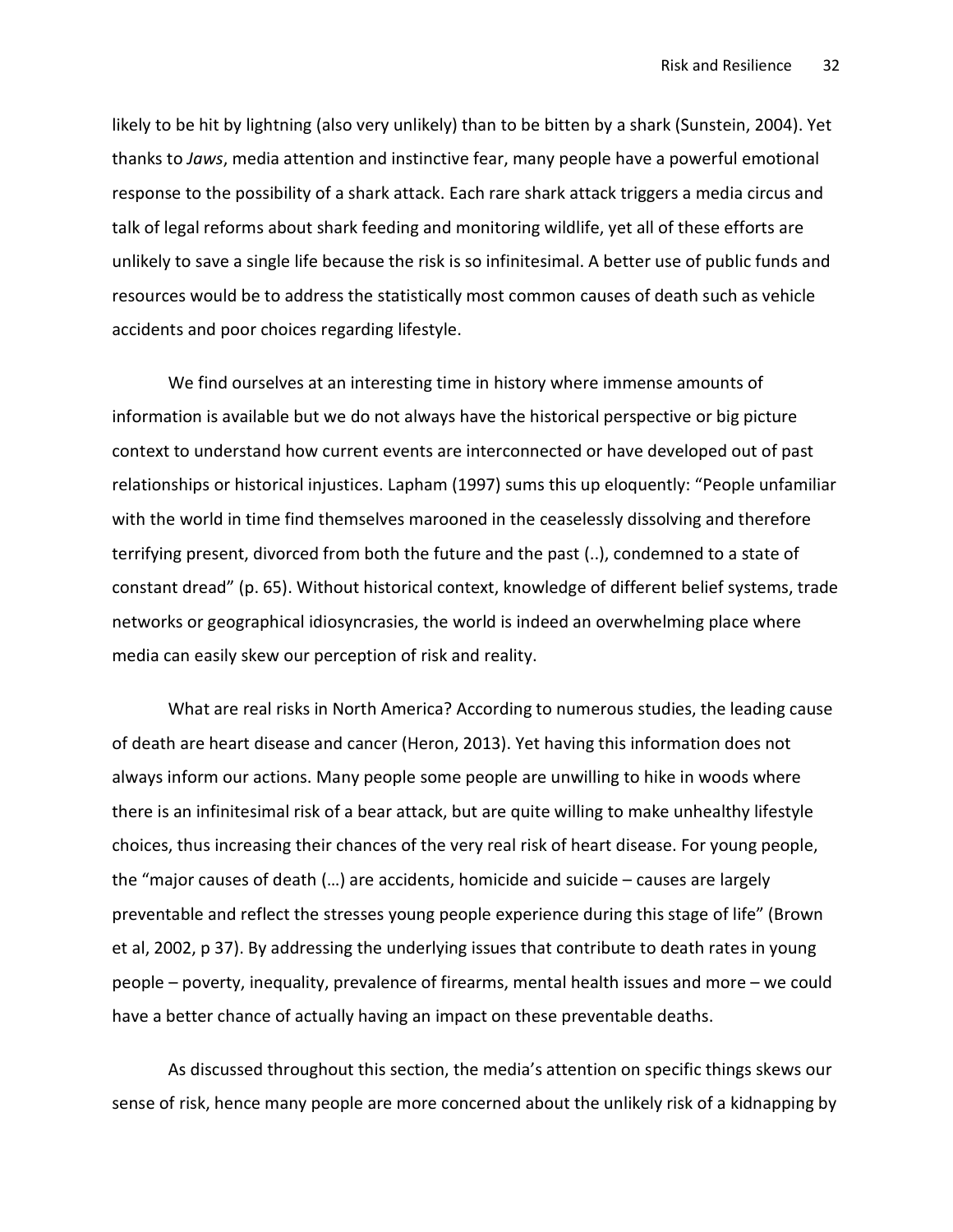strangers rather than common motor vehicle accidents. In order to balance the influence of the media, individuals require access to accurate information, critical thinking skills and a strong background of knowledge.

#### Risk and youth

When looking at risks involving children and youth, emotions can understandably play an even stronger role in influencing our decisions. As educators we are well aware of the impact that one powerful image can have compared to a string of lifeless facts, and we seek to use this in our teaching to bring material to life. However, the same contrast applies to our impressions of risk – a single vivid picture inevitably provokes a stronger response than statistical information (Sunstein, 2004). While we cannot deny the power of this single image, at times it may lead us to misinterpret or disregard important considerations.

Outdoor activities are a particularly vivid example of how emotion can override statistical considerations. Overall, throughout North America there is a long history of wellestablished outdoor pursuits and camps with manageable, acceptable risks and a host of benefits for participants. However, a few specific incidents have changed the willingness of schools and camps to participate in what – with the right planning and risk management – could otherwise be a tremendous positive experience for participants. Openness to waterbased activities changed dramatically after the 1978 Lake Temiskaming tragedy in which 13 students from St. John's School drowned due to a variety of factors (Raffan, 2002). Attitudes to alpine winter travel changed after the 2003 Connaught Valley Creek avalanche in which seven Strathcona Tweedsmuir School students were killed. Contributing factors to these tragedies could have been mitigated to some degree, and in the case of Strathcona Tweedsmuir, the school continues to run a backcountry winter program. The ripple effect of these striking events has had a widespread impact on the willingness of educational institutions to participate in wilderness pursuits. However, while these events were tragic, in the big scheme of risk and adolescents, outdoor pursuits account for a miniscule proportion of death. Young people are still far more likely to die from motor vehicle accidents, homicide and suicide (Brown et al, 2002). Yet strangely enough, getting a driver's license is a celebrated rite of passage.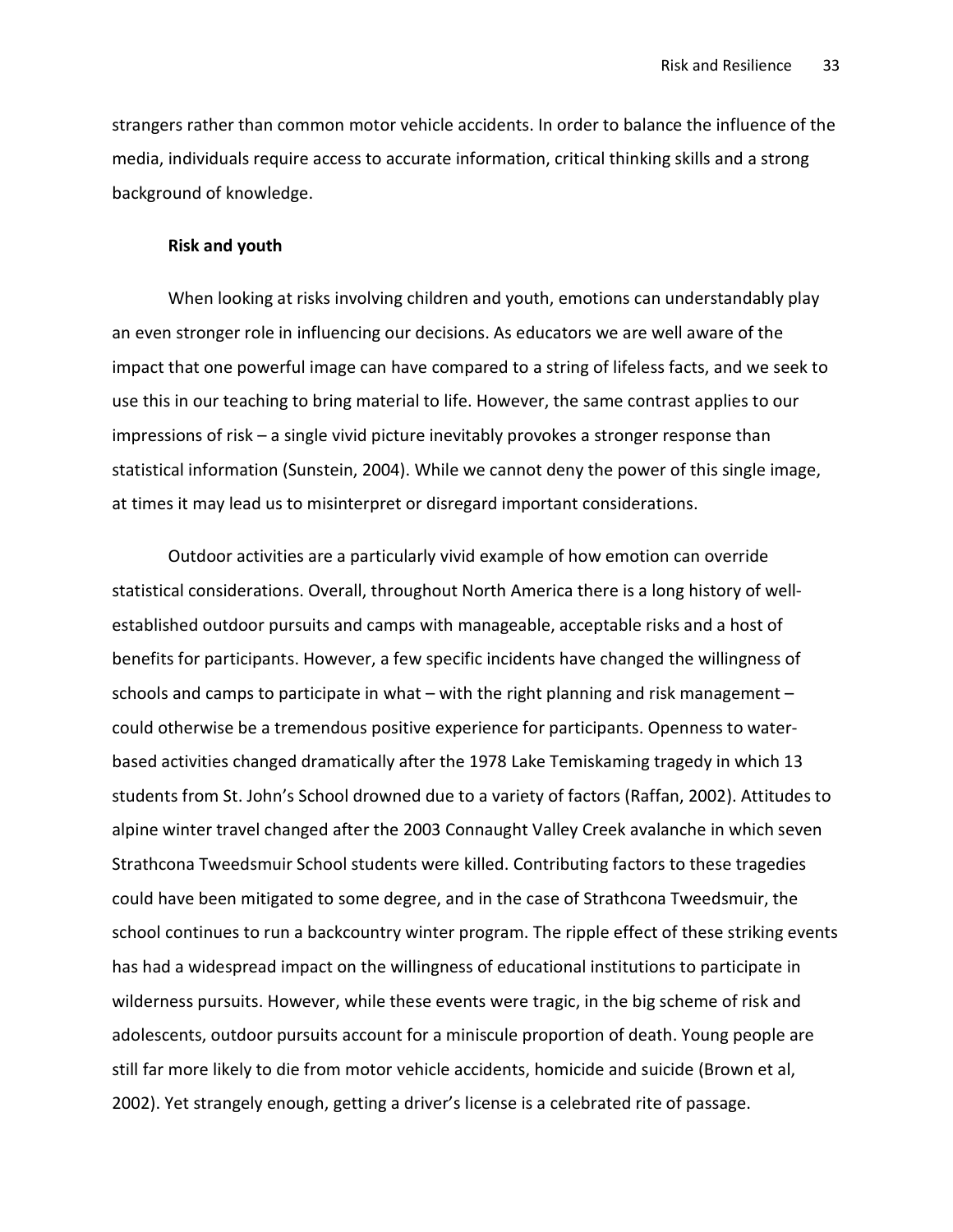When working with young people and assessing possible risks, emotion and powerful images easily counteract reason. According to Kahneman (2011), our minds have a "basic inability to deal with small risks – we either ignore them altogether, or give them far too much weight – nothing in between" (p. 143). Every parent who has watched with bated breath while their child climbed a tall tree or waited up late for a teenager to return from a party knows the power that unlikely but vividly imagined dangers can have in influencing our perceptions of risk. To further complicate matters, "people often believe themselves to be immune from risks that they acknowledge are real and significant with respect to others" (Sunstein, 2002, p. 262). Many people are willing to take a risk because they feel they are immune to any potential dangers.

Society and individuals seek to protect children and youth, but in some cases these attempts are misguided. Overly "safe" playgrounds limit healthy risk-taking activities and in some cases actually lead to more injuries as children seek the stimulation and challenge necessary for healthy development (Gill, 2007). Evidence from several studies suggests that limiting opportunities for risks actually leads to more hospitalizations and harmful effects than if children have the opportunity to engage in developmentally appropriate, incremental risks (Brussoni et al, 2012). In a litigation-minded and fearful society, the actual developmental needs of children lose priority. A handful of "experimental" educational facilities have been featured in popular media such as "the school with no rules" (Weale, 2014) and Danish forest kindergartens (Roberts, 2016) which seek to counteract this trend; however, even though people are intrigued and see value in this type of education, an actual shift from interest to action is slow to happen.

If anything, the trend towards caution and control is growing stronger. One vivid example of changing attitudes towards risk and supervision is in how children travel to and from school. In 1971, 80% of seven and eight year old children went to school on their own. In 1990, only 9% of children travelled to school on their own (Griffiths, 2014). To some degree this may reflect changes in living arrangements and fewer local schools; however, much of this is due to the perceived safety of driving. Yet in reality driving is approximately 8 times more likely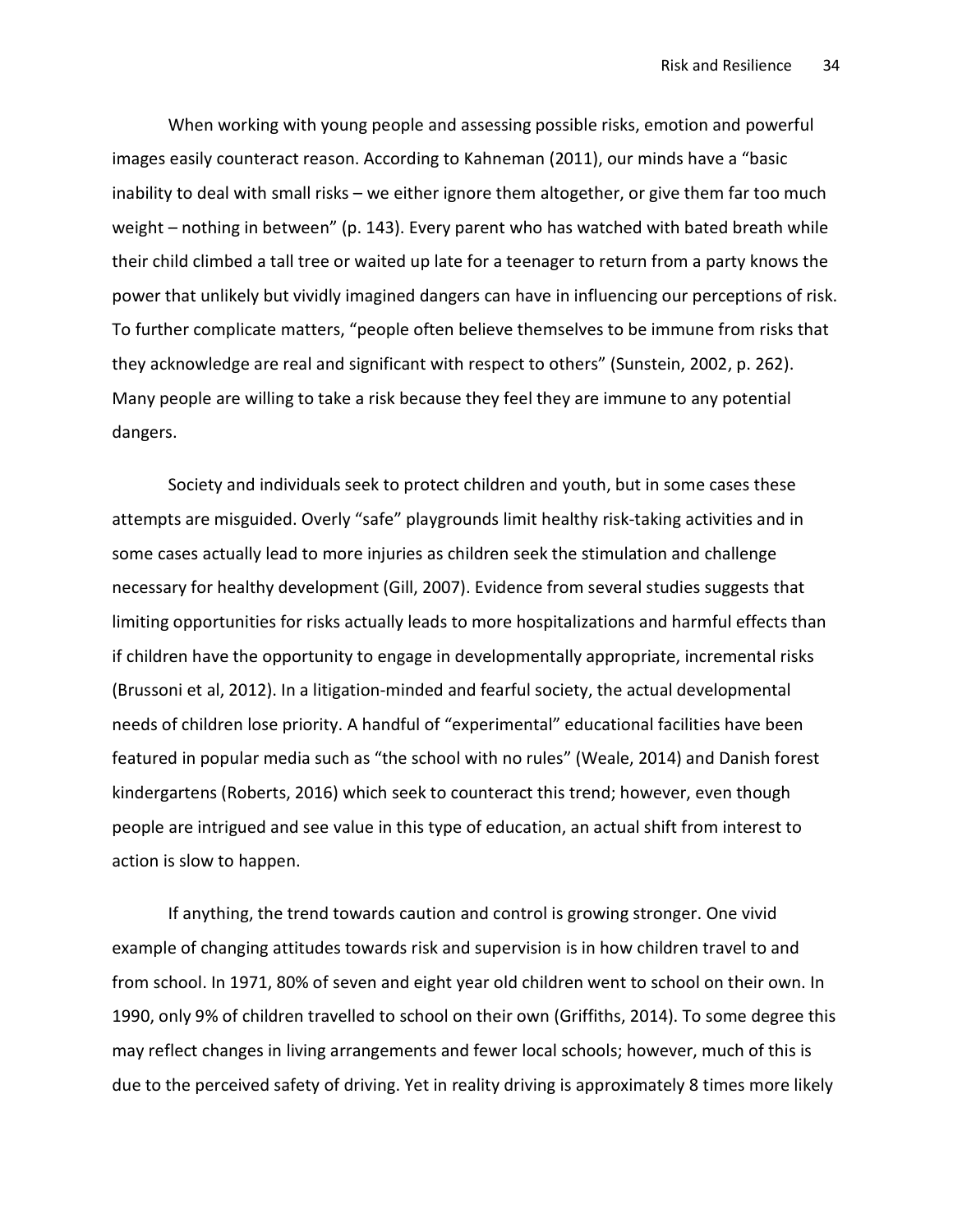to involve a fatality than the risk of walking (Gardner, 2008). While independent versus parent monitored travel to and from school may seem like a small thing, it is reflective of bigger trends in society that affect the physical, emotional and mental health of our young people.

Children and adolescents are quite capable of assessing potential risk; if not, the human species hardly would have reached the current unprecedented numbers. Young people are most likely to make good judgments if they have had incremental opportunities to make decisions and experience the consequences, and if they have had prior opportunity to develop self-regulation skills. Kahneman (2011) states that "to survive in a frequently dangerous world, an organism should react cautiously to a novel stimulus, with withdrawal and fear" (p. 67). However, if the situation is actually safe, it would be beneficial for the caution to fade and this new situation can be added to the internal catalogue of life experience. If young people never have the opportunity to learn how to respond to new situations, they will respond either with fear and anxiety (see Chapter 7) or with poor decisions. For the neurological reasons discussed in Chapter 2, teenagers do not have the most adept skill set for judging risk; however, if they never have the opportunity to develop it further, the potential costs are even higher.

# Policy development and risk

As demonstrated above, personal understanding of real and perceived risk is often limited. This same problem extends to policy development, where attempts to manage are often poorly informed and misguided. Kahneman (2011) quotes legal scholar Cass Sunstein's observation that the "existing system of priorities in United States displays a very poor setting of priorities, which reflect reaction to public pressures more than careful objective analysis" (p. 141). Even if steady and systematic analysis of risk would lead to more successful prevention of harm, governments are often quick to react to singular events that actually are unlikely to happen again.

One fascinating aspect of risk is that while certain elements can be quantified and measured, a large component of what we to perceive to be a risk is based more on a society's values and priorities. Risks are "socially constructed" and "individuals and societies will be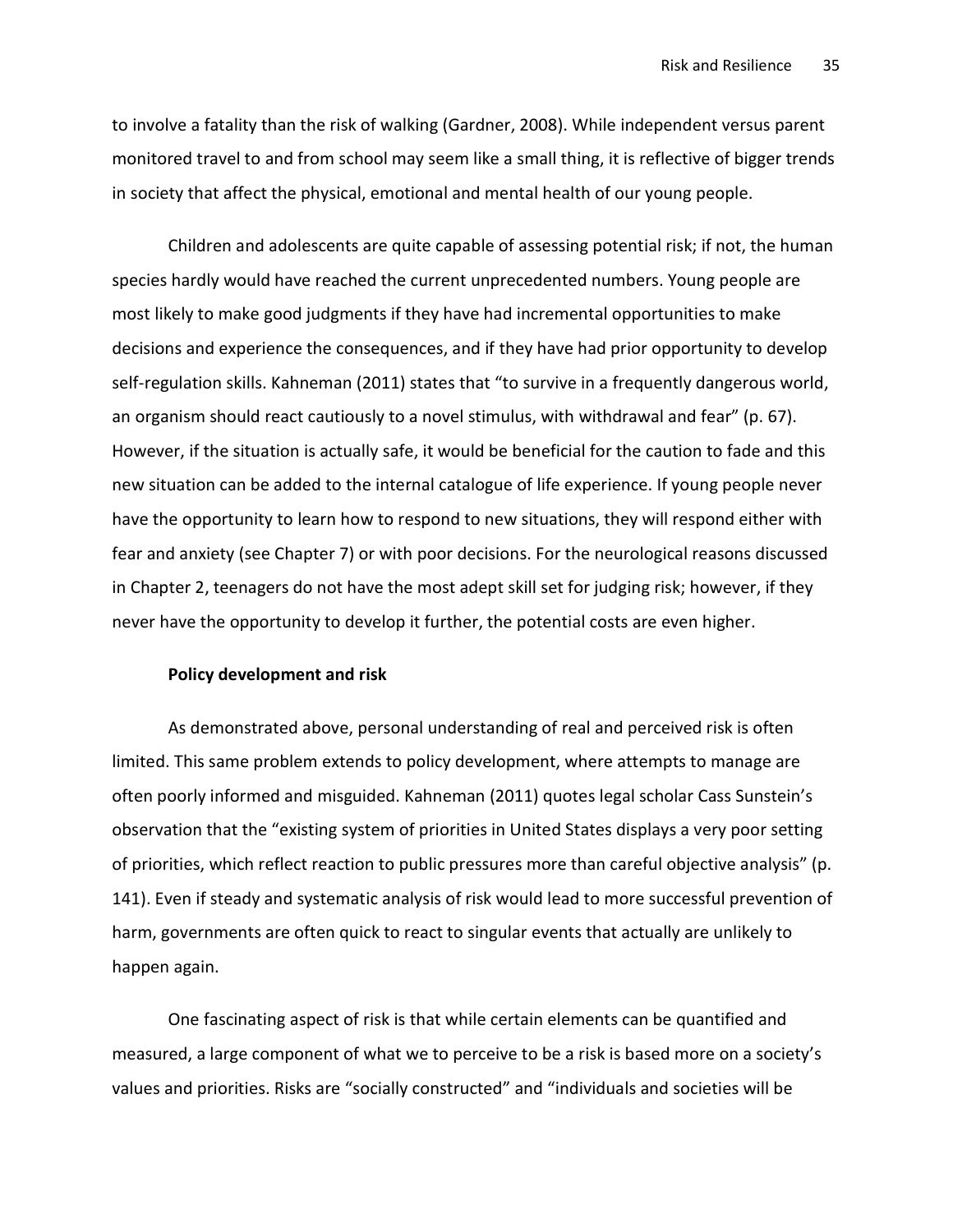greatly concerned about some hazards but treat others as inevitable aspects of life" (Sunstein, 2004, p. 107). This is visible in countless facets of life; for example, broken bones from skiing or football are considered a somewhat acceptable and inevitable part of life – perhaps even a badge of honour in some circles – whereas a broken bone from a failed attempt to climb a tree or build a zipline across a river might be considered poor parental supervision. It is interesting to observe that the acceptable risks are products of carefully managed, elaborately structured and economically impactful activities while children playing in the woods do not directly contribute to the economy, offer advertising opportunities or opportunities for indoctrination.

As discussed in the preceding sections, most "people appear to not have a clear sense of the relationships among different risks that are confronted in everyday life" and "tend to react to sensationalistic anecdotes and scare tactics" (Sunstein, 2004, p. 256). Media or public opinion can exacerbate this effect; Kahneman (2011) concurs with these patterns and notes that "when an unlikely event becomes the focus of attention, we will assign it much more weight than it deserves" (p. 316). Our policies – whether regarding schoolyard rules or national safety – often reflect our limited understanding rather than statistically sound information. Due to information cascades, people are more likely to react to small unlikely risks. Sunstein (2004) observes that "when like-minded people talk largely to one another, they tend to move towards extremes" (p. 290). Today with online communities there are plentiful opportunities for like-minded people to seek affirmation of their beliefs, and ultimately these narrowing perspectives can limit the capacity to make good decisions.

In order to make accurate assessments of risk, policy makers need to recognize their inherent cultural bias. There also is a tremendous need for accurate information – a critical component of decision making which is not always valued. Consider the Canadian government's decision under the Harper Conservatives to discontinue the mandatory long-form census in 2010 (now recently reinstated by the Trudeau Liberal government). Only with reliable and consistent information can we seek to identify meaningful patterns and act accordingly to best serve the needs of society.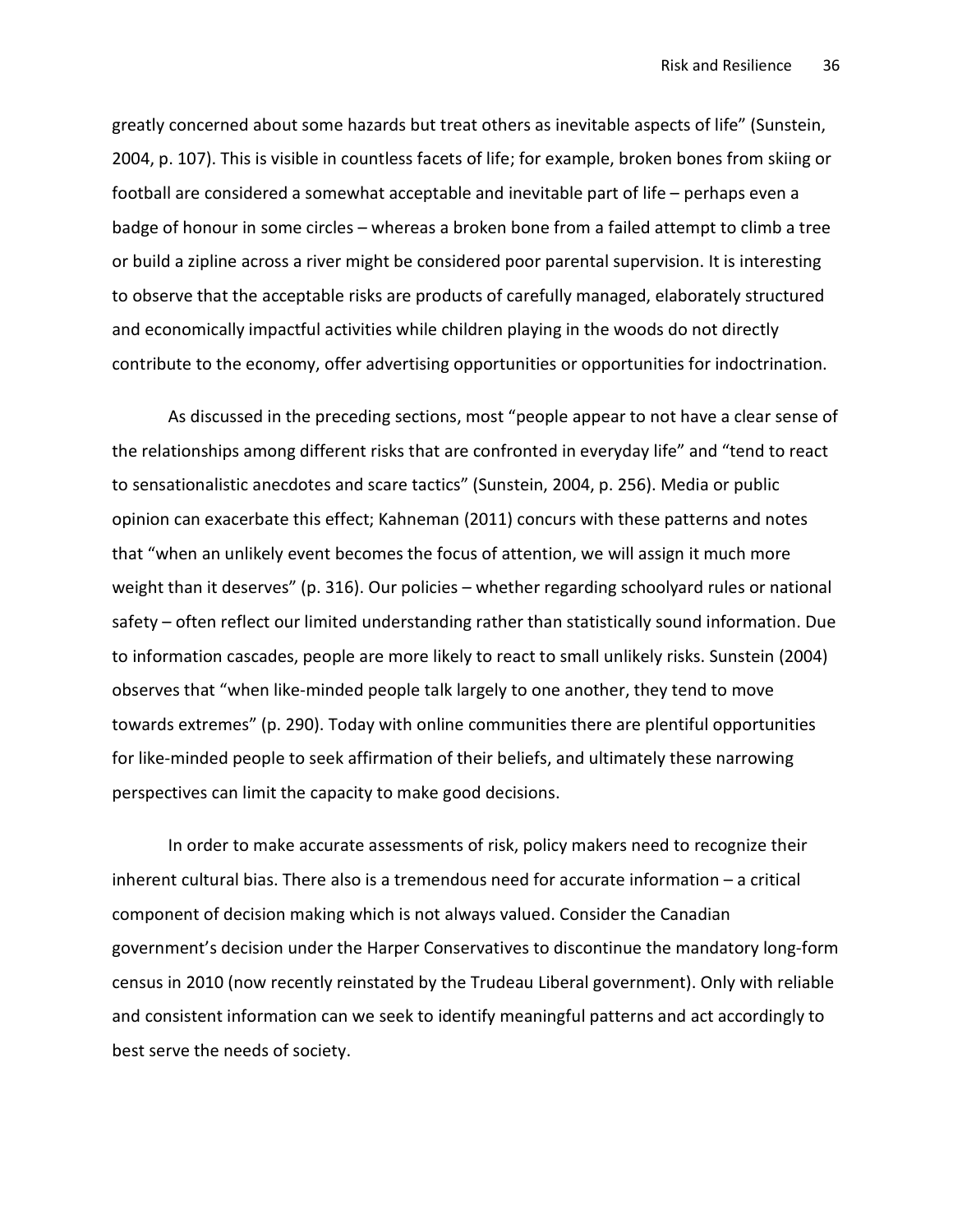#### Making decisions

With all this unclear information, emotions and uncertainty regarding decision making, how do we move forward? One way is to gather reliable information, observe what happened historically, and then respond accordingly. Sunstein (2014) states that "sensible people who want to reduce large risks, and to ignore tiny ones, will care about history" (p. 60). In Waldorf schools, students are given a strong foundation in world history which can help ground them in later decisions, whether at a personal level or as leaders of a country.

Our assessment of risk is closely linked to convenience. If driving in North America became less convenient and if alternatives became more convenient, our opinions of the associated risks would no doubt change rapidly. Sunstein (2014) gives the example of the trend of asbestos removal from schools – though the risk of a child getting cancer from covered asbestos insulation is about one third as likely as the risk of being struck by lightning, parents lobbied for the asbestos to be removed. However, when the parents found out the school would be closed for weeks and it would be very inconvenient, they suddenly thought it seemed like a very bad idea. As policy makers and individuals, we can seek to make genuinely risky behaviours inconvenient (E.g. making tobacco difficult and expensive to access) while working to make relatively manageable risks such as climbing trees (which each year hospitalizes half as many children as falling out of beds) an acceptable risk. It takes effort to go against norms, but the blindly following false information may have even higher costs.

As already stated, much could be summarized, brought together in a comprehensive way, avoiding the repetitions with slight variations.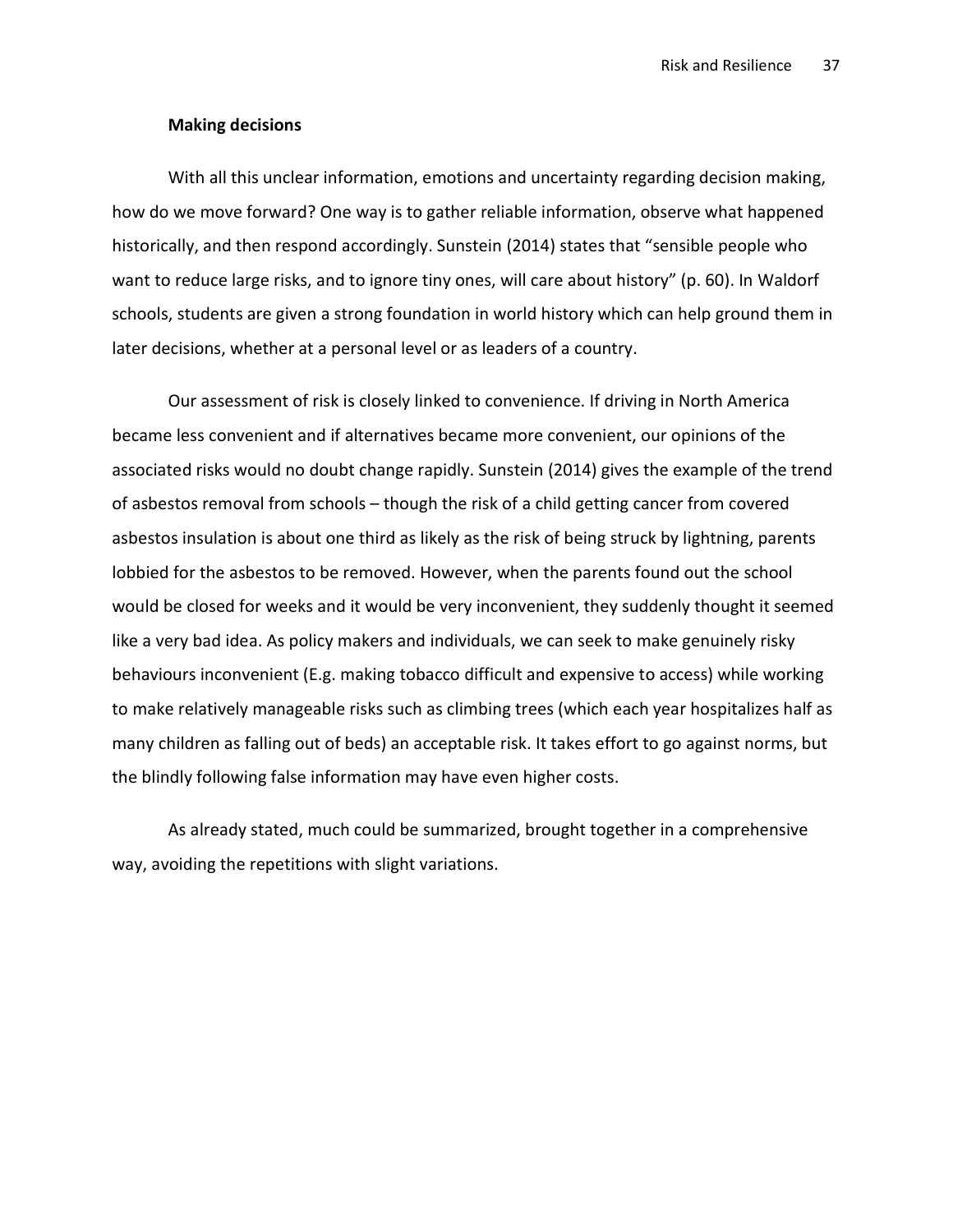#### Chapter 4 - Contemporary Context of Adolescents in North America

In the preceding chapters we have examined adolescence through a cultural and historical lens, explored the distinct characteristics of the teenage brain, and considered our relationship with perceived and real risk. With this background knowledge to inform our understanding of risk and adolescence (both culturally and biologically), let us explore some of the unique characteristics of adolescence in the twenty-first century.

In every generation there are recurring trends and at times grumblings about 'young people nowadays'. Every generation of young people appears to feel some sense of alienation and rebellion against what has come before; in fact, some would argue that this is a healthy part of developing one's own identity and values. However, certain characteristics – whether political, economic, cultural or otherwise – do tend to become associated with certain generations of young people. For example, the 1950s are known for the birth of rock n roll, James Dean and his teenage angst. The 1960s are known for protests and free love, and so forth. Thus it would be logical that certain characteristics also define adolescence in the 2010s. Some subjective factors such as stress and anxiety are difficult to measure and pinpoint; however, a variety of longitudinal studies have sought to quantify these changes over recent decades. After researching trends in both academic/medical journals and popular publications, the following are areas in which there have been noticeable changes for adolescents.

#### Academic expectations and external pressures

Adolescent participation in formal education has increased greatly in the past century. In many ways this is a positive change which opens up new opportunities and expands choices for young people. However in some ways this increased focus on formal education, specifically with the end goal of college or university, does not serve adolescents who may be less academically inclined but have valuable gifts to contribute to society.

For much of history, post-secondary education was pursued by only a small percentage of society. In many cases, formal academic education was the realm of the ruling elite or specific religious orders. For most people, learning happened through apprenticeship, informal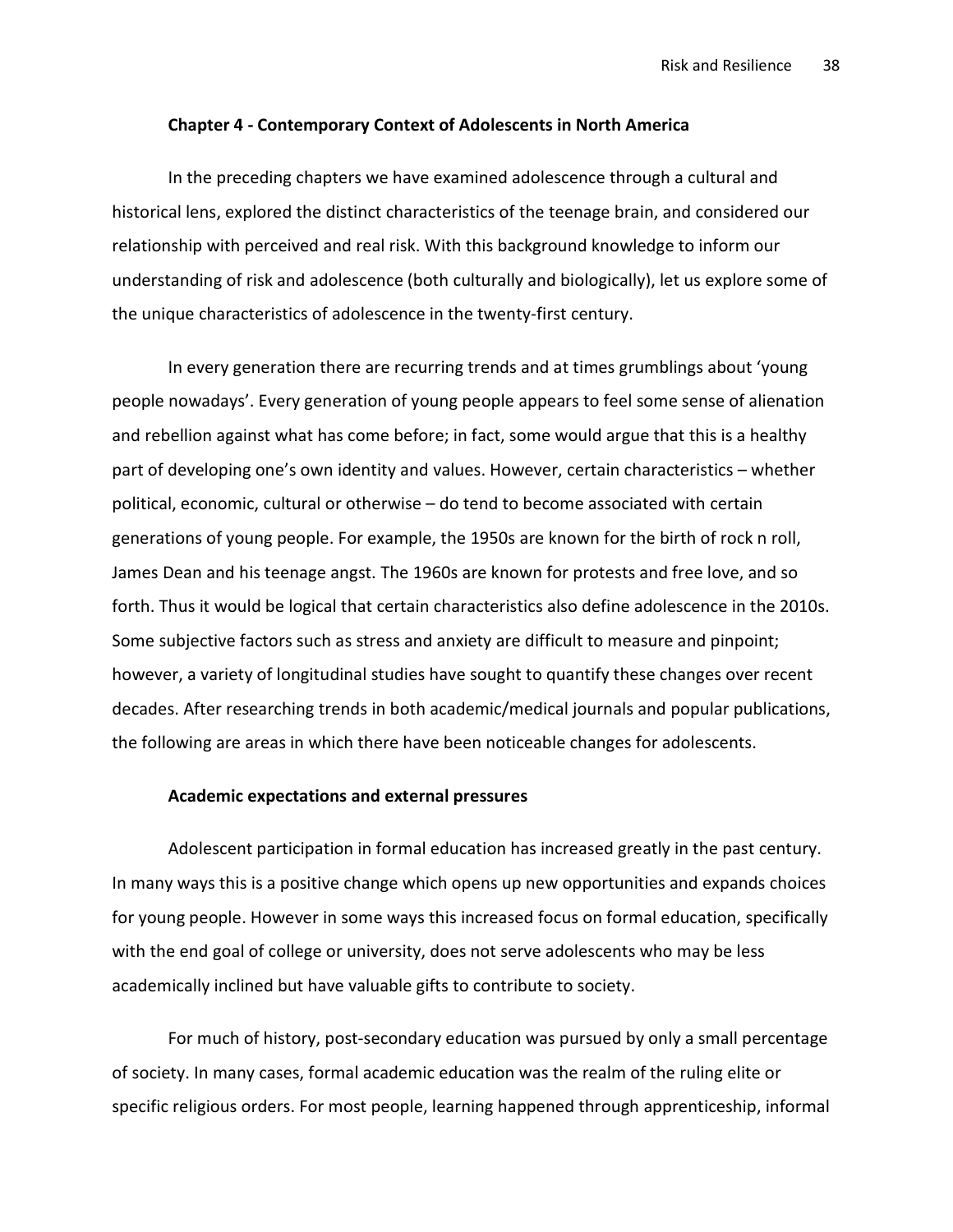exchanges with family or community members, and through observation and experiential, hands-on participation in daily life. In North America between 1700 and 1900 less than 5% of the population attended university (Thelin, 2003), yet clearly many people lived meaningful, productive lives. With the decreased need for adolescents in the workforce after World War II (see Chapter 1) and with the perceived need for specialization in careers, society began to fabricate more elaborate structures to keep young people occupied for longer, thus prolonging adolescence and also academic expectations and pressures.

While there is value in these academic opportunities and a need for specialised training in some fields, our current traditional schooling system was originally designed primarily to produce workers for the industrial revolution, not independent thinkers who have the skills and imagination to make creative changes. For many individuals, the pressure of performing in these structured and at times restrictive educational environments does not lead to positive experiences or successful outcomes. Since the 1970s, over 50% of the population in North America has attended post-secondary education, changing what formerly was an elite pursuit to a mainstream activity (Thelin, 2003). Some people joke that undergraduate degrees are the new high school degree – a basic requirement for many types of employment. Yet many graduates of university and college programs are left with crippling debts (Fry, 2014) and unclear life paths; the current educational approach and its associated pressures are often not a winning combination.

The pressure for academic success and the subsequent emotional and economic cost to young people is at an unprecedented high compared to previous generations. Particularly young people who are more sensitive to external pressures can put immense demands on themselves to do what is 'right', which creates a deep fear of failure or taking a less conventional path. National Outdoor Leadership School (NOLS) instructor and Dartmouth admissions staff member Colleen Wearn (2016) describes her experience of this trend:

Midway through leading a backpacking expedition composed of 15 college freshmen, I asked Claire  $-$  the nervous student designated to lead the day's hike  $-$  if she had ever failed. At anything, ever. She furrowed her brow and then shook her head. She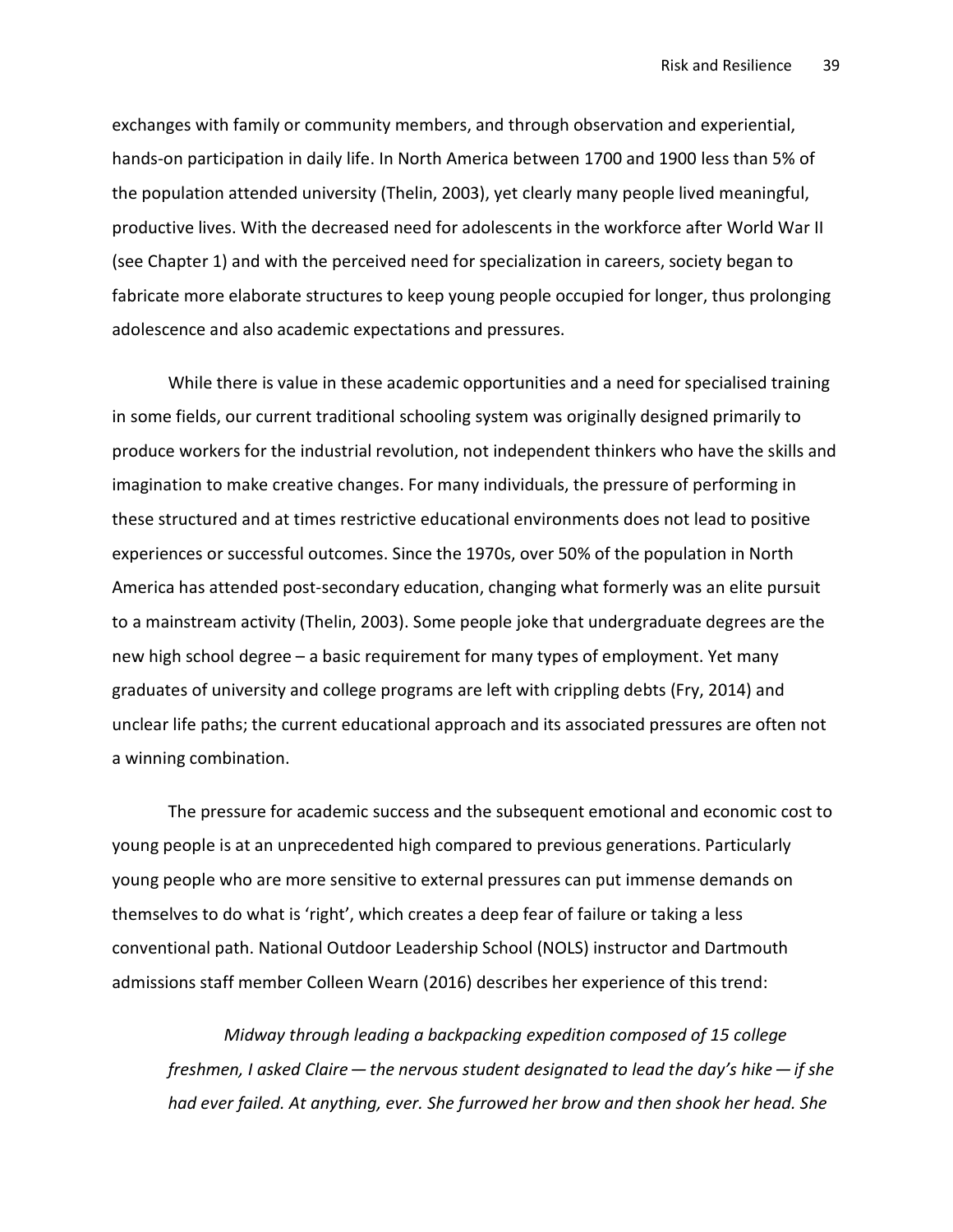could not think of a single time. Claire made the varsity volleyball team as a freshman, got straight As, earned a full ride to the University of North Carolina. She was successful by all traditional metrics, but still unsteady, unconfident. I see students like this on every NOLS course I teach, and I worry that we are raising a generation of Claires: students who are wonderfully accomplished and terrified to fail.

In the case of this specific student, Wearn goes on to describe how the student gained more confidence and capacity to overcome challenging situations over the course of their wilderness program; however, not all young people have this opportunity and a one month wilderness program is not a magic remedy for unhealthy patterns in society. Today's academic and external pressures are crippling rather than inspiring, and this does not serve the healthy development of young people.

Given the challenges faced by underprivileged children and youth, and the recognized long-term impact of traumatic childhood experiences (see Chapter 2), it might be a natural step to assume that this is the population which faces some of the greatest pressures in adolescence. Yet Dan Kindlon, professor of child psychology, in his research identifies disproportionate levels of high anxiety and depression among wealthy students (Tough, 2012). This may be attributed to a variety of factors, but one potential factor is the high pressures put on these students to 'succeed' according to external definitions of wealth and power. While less privileged students face other immense challenges, in some ways perhaps they are forced to develop greater coping mechanisms and to prioritize realistic success.

Whether stress is caused by academic pressures or socio-economic challenges, it has a negative effect on developing adolescents. As discussed in Chapter 2, the hypothalamicpituitary-adrenal (HPA) stress response system is well-adapted for humans evading a lion attack in the savannah, but not for dealing with the stress of ongoing worries (Tough, 2012). Persistent stress caused by modern problems such mortgages and high pressure jobs, or academic stress and social pressures in the case of adolescents can produce long term negative effects which have a physical, psychological, and neurological impact on individuals. Interestingly – and disconcertingly – the part of the brain affected most by stress is the prefrontal cortex, which is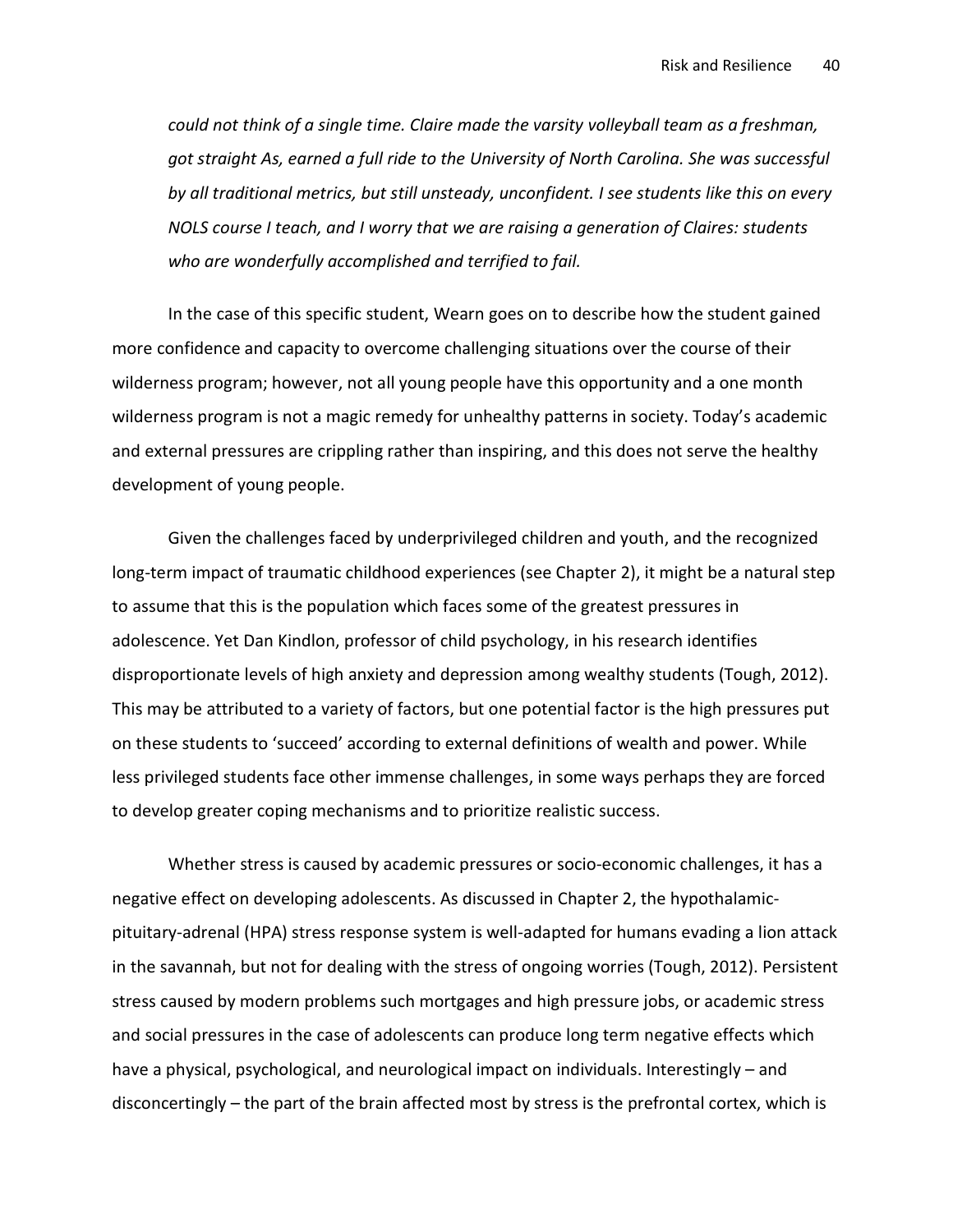critical in both emotional and cognitive self-regulation (Tough, 2012) and is particularly vulnerable in adolescents. Chronically high levels of cortisol caused by stress have been associated with both short term problems such as increased aggression, impulsivity and loss of short term memory, and long-term consequences such as cardiovascular disease (Jensen, 2015) Thus the stress and anxiety that can be caused by academic expectations and external pressures today may have a more lasting negative impact on adolescents.

#### Decreased unstructured free time

The Gallup World Poll and a variety of national surveys identify the two main situational factors contributing to happiness as physical health and social contact. While we may not always have direct impact over our health (though we certainly can have some influence), how we choose to use our time is one of the few areas over which people have some control (Kahneman, 2011). Children and adolescents today have increasingly less opportunities for unstructured play where they can develop a sense of self, awareness of the world, and critical life skills that will serve them throughout their lives. In the fifteen year time span between 1981 and 1997, children's free playtime dropped by 25% – a change which appears to be driven by the increase in the amount of time children spend in structured activities (Burdette et al, 2005). With increased structured activities and less free time, it follows that young people have less opportunity to engage in unstructured activities or free time. Be it due to structured activities or perceived social pressures such as hours spent communicating online, this change has the potential to impact both happiness and self-perception. This is not to say the involvement in structured activities is negative – meaningful engagement in sports, arts, community service or other activities can all be immensely positive experiences. In fact, structured social activities and regular shared family activities have been correlated with decreased behavioural problems (Hofferth). However, in excess, over-scheduled calendars can have detrimental effects on young people (or anyone for that matter).

The documentary Race to Nowhere (2010) examines the experiences of young people who "have been pushed to the brink by over-scheduling, over-testing and the relentless pressure to achieve," and the immense cost to their physical, emotional and mental wellbeing.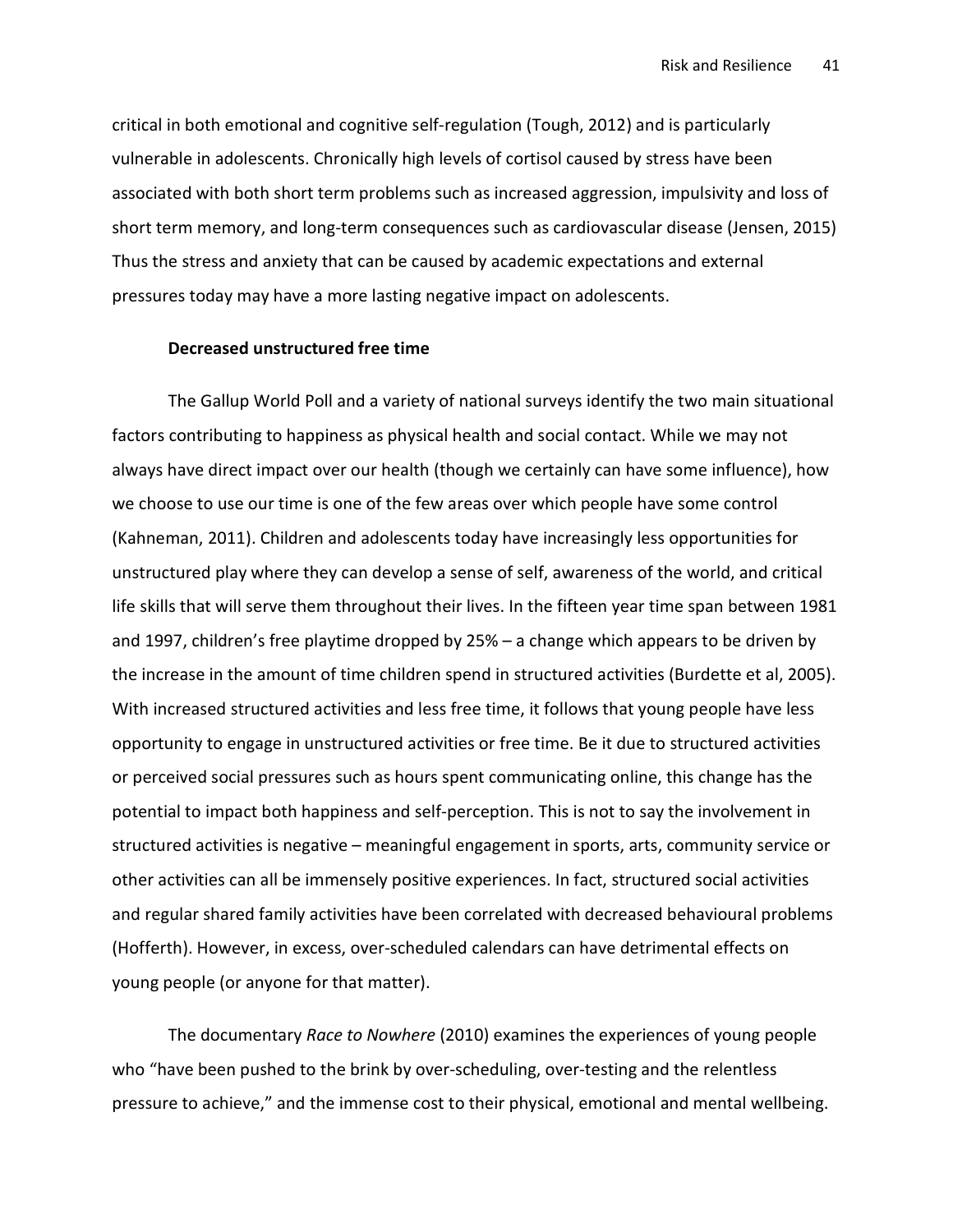While most parents, teachers or principals do not intentionally seek to create such a stressful atmosphere, they are products of their environment and do not necessarily have the foresight and courage to speak out against unhealthy levels of stress, unrealistic expectations or external pressures to perform on standardized tests that may have little pedagogical benefit.

Beyond impact on happiness and stress levels, there are further potential developmental costs to inadequate free time. Downtime or perhaps even being a little bit bored is when we process the big and small complexities of life and when key moments of creativity can strike. When attention is focused inward through daydreaming and letting the mind wander, a "default mode" of neural processing is triggered which is required for basic psychological functioning, mental health and cognitive abilities (Immordino-Yang et al, 2012). Excessive focus on external stimuli hinders this state of mind and thus can affect mental health and processing abilities. Given the structured, busy schedules of many young people it is unlikely they have sufficient opportunity to experience neural processing that occurs during downtime.

A further peril of decreased unstructured time is that young people have fewer opportunities to develop and exercise their judgment and then learn from these experiences. Staley (1988) states that "all children make mistakes. However, how the adults handle those mistakes reflects their moral value and helps the youngsters develop character" (p. 81). With more closely managed schedules and supervised activities, today's young people have fewer opportunities to make manageable mistakes and develop the character and capacity to face the complexities of life. In his book How children succeed: Grit, curiosity, and the hidden power of character, Tough interviews a teacher at an elite private school who says that: "What kids need more than anything is a little hardship; some challenge, some deprivation they can overcome, even if just to prove to themselves that they can" (Tough, 2012, p. 84). The teacher goes on to say that: "The problem is that the best way for a young person to build character is to attempt something where there is a real and serious possibility of failure." Whether in starting a new business or attempting a tricky slap shot in a hockey game, greater risk brings a high chance of defeat but also higher chance of "real and original success" (Tough, 2012, p. 85). Contrary to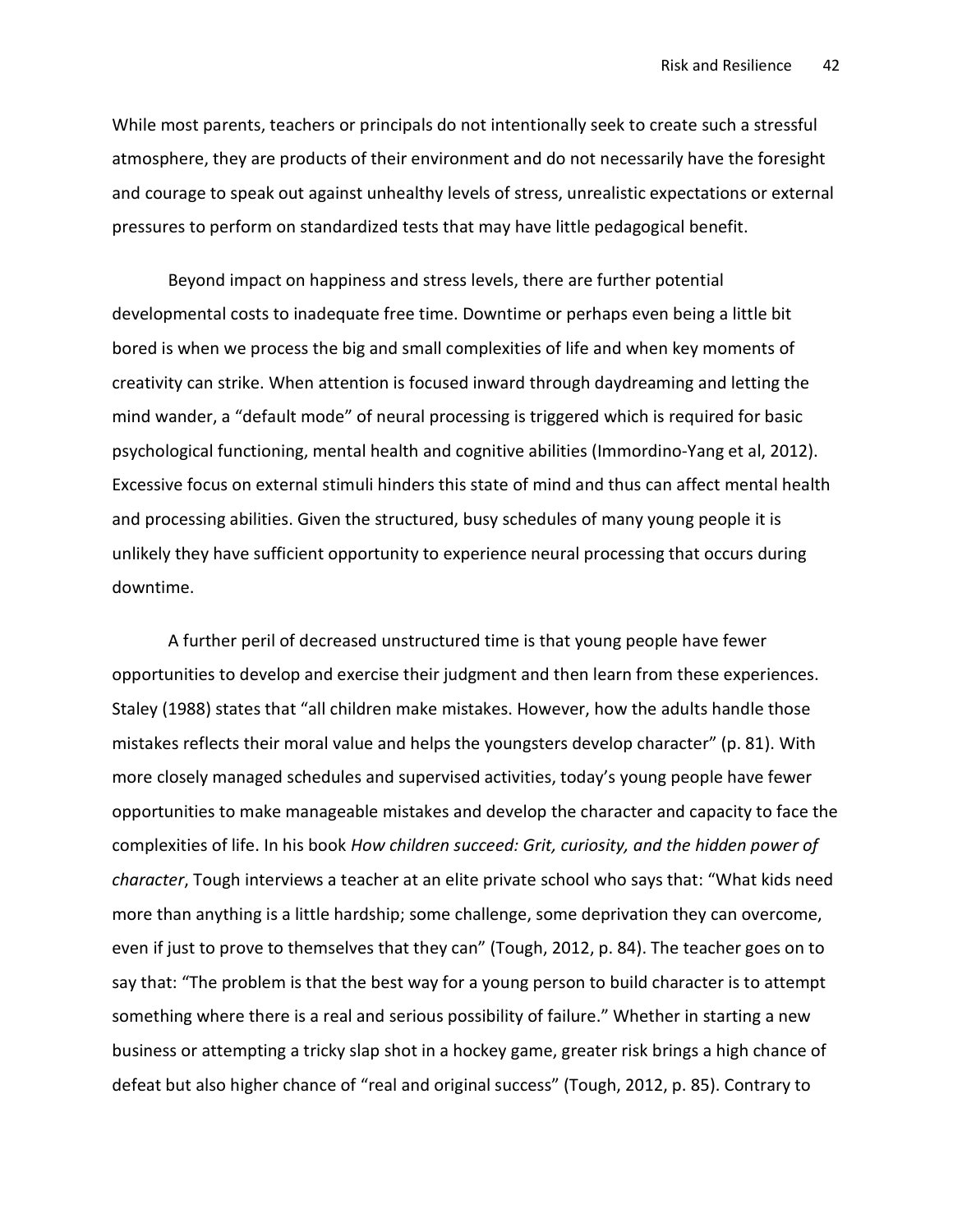the conservative and cautious approach to risk which is fostered in many educational institutions, some sectors such as the high tech industry in Silicon Valley actively promotes taking risks. Entrepreneurs recognize the need to take risks and learn from failures – ideally often and efficiently – as part of learning and developing as an individual or organisation (Saxenian, 1996). While some sectors have tapped into the value of failure such as Silicon Valley with its "fail fast, fail often, fail cheap (or early)" mantra, much of North American education system and society still perceives failure as something to avoid rather than a meaningful learning opportunity.

In summary, decreased unscheduled time impacts our ability to daydream, truly think our own thoughts and perhaps even be bored in order to arrive at new and original ideas. Adolescence is the time when young people first reach the developmental stage where they can form and become aware of their independent thoughts. Staley (1988) states that at age 16 adolescents begin to be able to listen and respond to inner thought process. If there is insufficient opportunity to develop the ability to think freely and trust their findings, adolescents will enter the world without a sense of self and drift towards whatever ideology or strong voice promises guidance. Turkle (2015) observes that "If we can't find our own centre, we lose confidence in what we have to offer to others" (p. 10). If Joan of Arc had not been daydreaming in her father's garden but had been Snapchatting with her friends or attending Kumon math tutoring, perhaps she might have missed the voices that inspired her to lead the French army against their English oppressors.

The single-minded attention of children and adolescents is a prized commodity not only to educators. Companies recognize that by investing in forming habits in young people, they can form lifelong dedicated consumers, thus it is no surprise that the free time of children and adolescents' is at risk given that their time, attention and money is a valuable commodity. Griffiths (2014) observes that: "Until recently, play has been an activity rather than a product" (p. 98-99), whereas today children in the US spend an average \$101 each week on 'playing'. With the advent of play as a commercial product with financial considerations rather than a non-monetized activity which promotes personal development and social interconnectedness,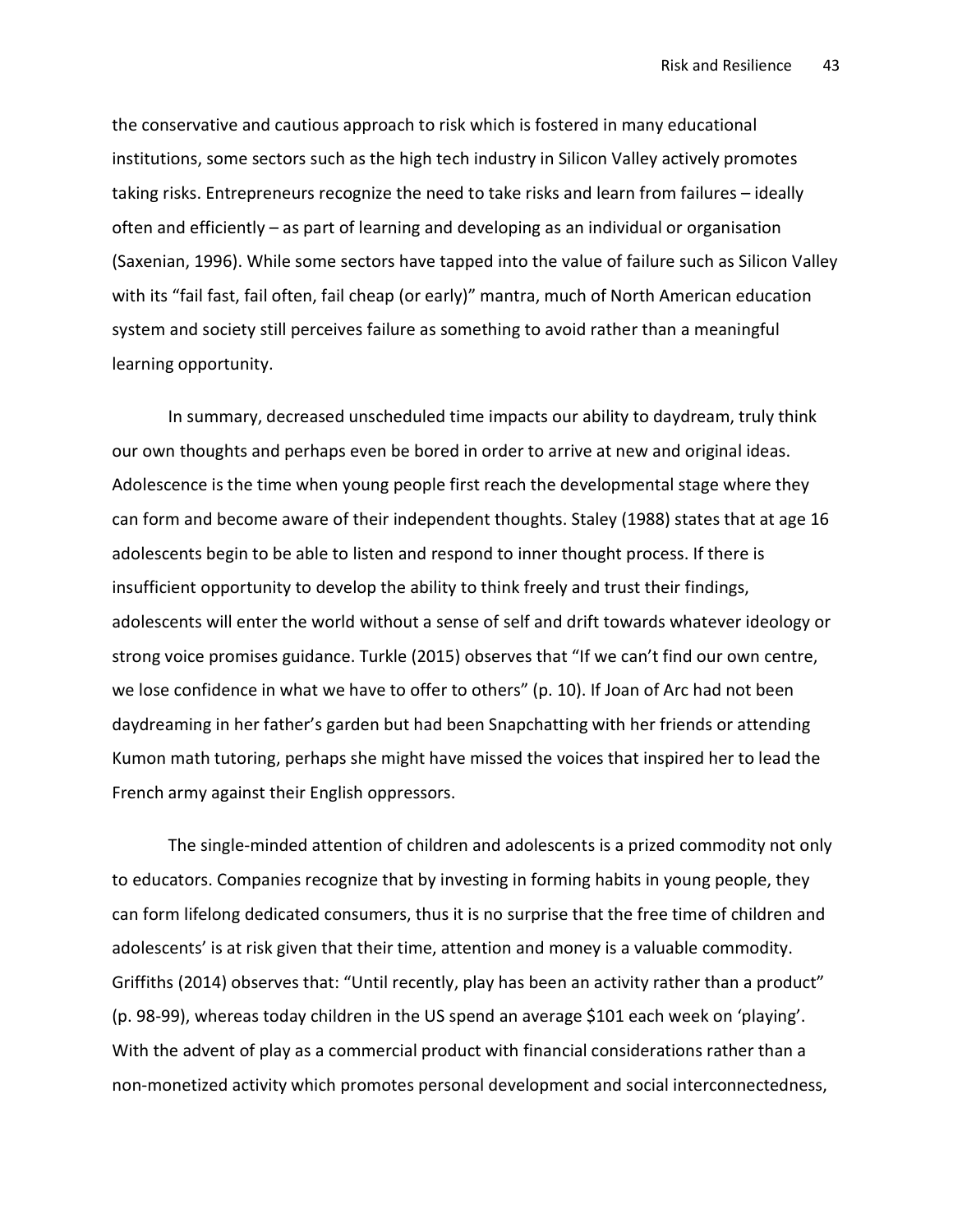these further elements contribute to making unstructured time an endangered commodity for young people.

Meaningful structure in life can be useful and reassuring if it is developmentally appropriate, loving and also has space for spontaneity. Many young people would benefit from more structure as a tool to simplify life and create space for reflection, inner and outer calm. However, structure and busy schedules are reaching unmatched levels in the lives of many young people in North America. Regular periods of unstructured time are important for individuals of all ages, and particularly young people, to reflect and rejuvenate and learn lessons which cannot always be contained in specific measurable units. With increasingly structured and scheduled lives, the importance of meaningful opportunities for unstructured time become even more critical.

# **Technology**

Whether embraced or feared, the face of technology has changed greatly in the past decades. In some ways, new forms of technology bring young people the opportunity for greater interconnectedness and awareness of information from around the world. Yet these technologies can also lead to a disconnection from self, reality and community. How we communicate has changed incredibly since the advent of the internet and smartphones. Handwritten letters – for centuries a common form of communication – now cannot even be deciphered by many young people who no longer learn cursive in school. Even while we forget certain skills, the accessibility of smart phones has eased many aspects of our lives. For better or worse, our choice of how to use these tools has had an impact on skills formerly taken for granted such as navigation, memorizing commonly used phone numbers or engaging in face to face conversations. The pervasive presence of screens and technology in our lives has also changed our attention spans and how we interact with the word. From 1965 to 1995, "the average soundbite on American television imploded from forty-two to 8 seconds" (Homer-Dixon, 2000, p. 322), and the trend appears to be continuing in this direction. Whereas once we communicated through lengthy handwritten missives, today even email and Facebook are seen as passé by adolescents who prefer to communicate through brief images and words such as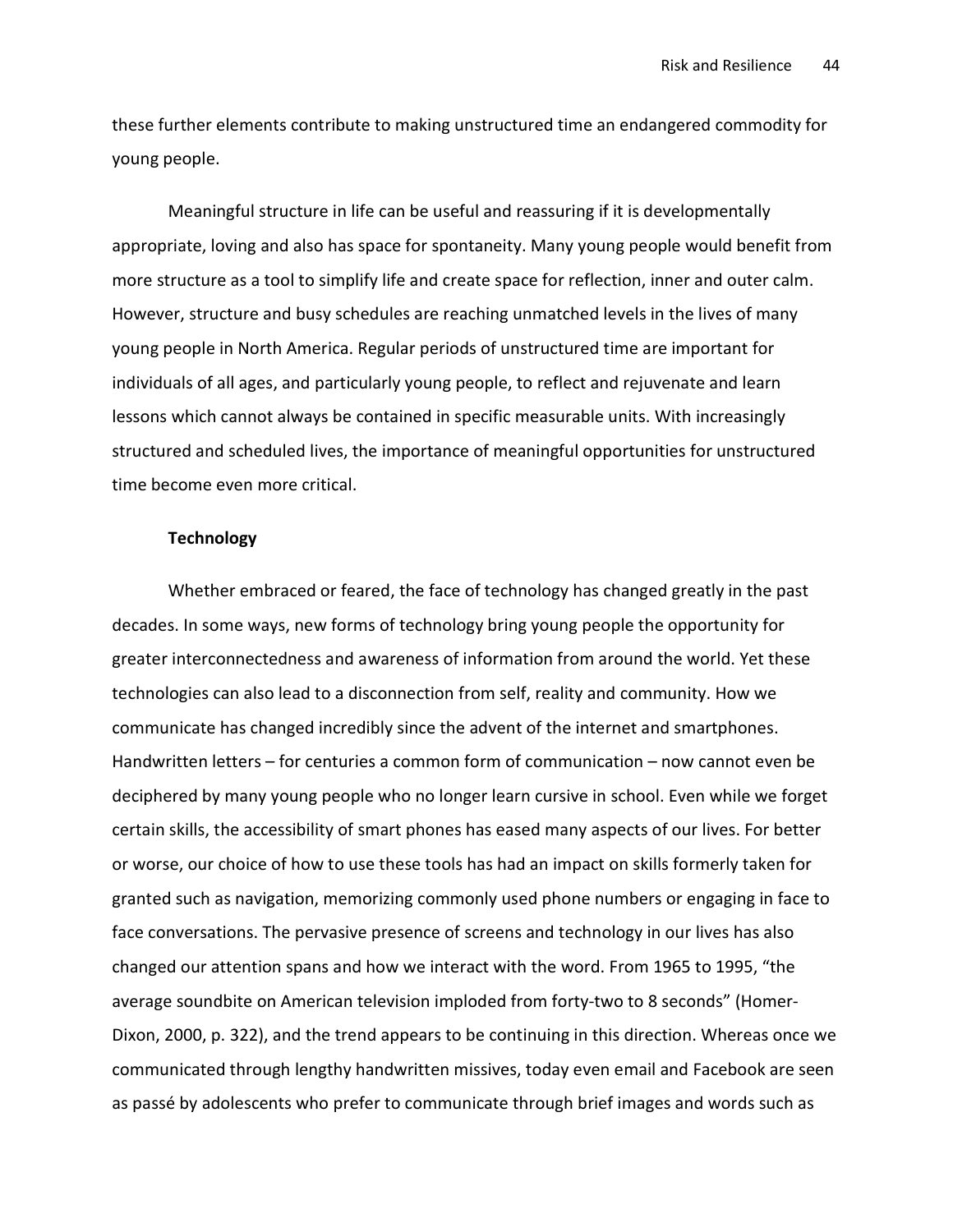Snapchat. There is value in different forms of conversation and communication, but anytime we move to one extreme we risk the loss of meaningful knowledge and skills.

Given adolescents' natural gravitation towards novel sensations (see Chapter 2), it comes as no surprise that technology is a natural draw for young people. Whether the ping of a new text or the thrill of reaching the next level in a game, technology can provide an endless source of rewarding sensations and perceived sense of belonging – all elements craved by adolescents. Yet if this use of technology is not balanced by real-life interactions and experiences, it forms a poor substitute for the developmental needs and milestones of adolescence. In excess, our dependence on technology can interfere with authentic interactions and experiences, and cause harm to the developing adolescent. In the last decade and a half, Internet addiction has been recognised to impair academic, social, and emotional functioning and has been included in the most recent edition of the Diagnostic and Statistical Manual of Mental Disorders (DSM-5) (Kuss, 2015). To varying degrees, all of us have likely experienced the pleasurable rush of dopamine that can come with new texts or posts, and perhaps have checked our various accounts more than we care to admit. In adolescents, particularly if they have not had the opportunity to develop balancing forces in their lives, the forceful presence of technology can be overwhelming.

While technology opens the door for many opportunities, it can also create a pervasive venue for negative behaviour such as bullying and can cause social isolation, both of which is are obvious stressors for teens (Jensen, 2015). Without guidance in developing respectful and compassionate behaviour towards others, technology can exacerbate problems because it hides them from the adults who might otherwise have the insight and perspective to redirect negative behaviour.

Sleep, a particularly precious commodity for adolescents, is another area influenced by technology. According to one study on the relationship between screen use and sleep, just a 2 hour exposure to self-lit screens decreases melatonin by about 22% (Wood et al, 2013). Teenagers are particularly susceptible to consequences of sleep deprivation (Jensen, 2015), yet most teens spend far more than two hours in front of screens most evenings. As a teacher I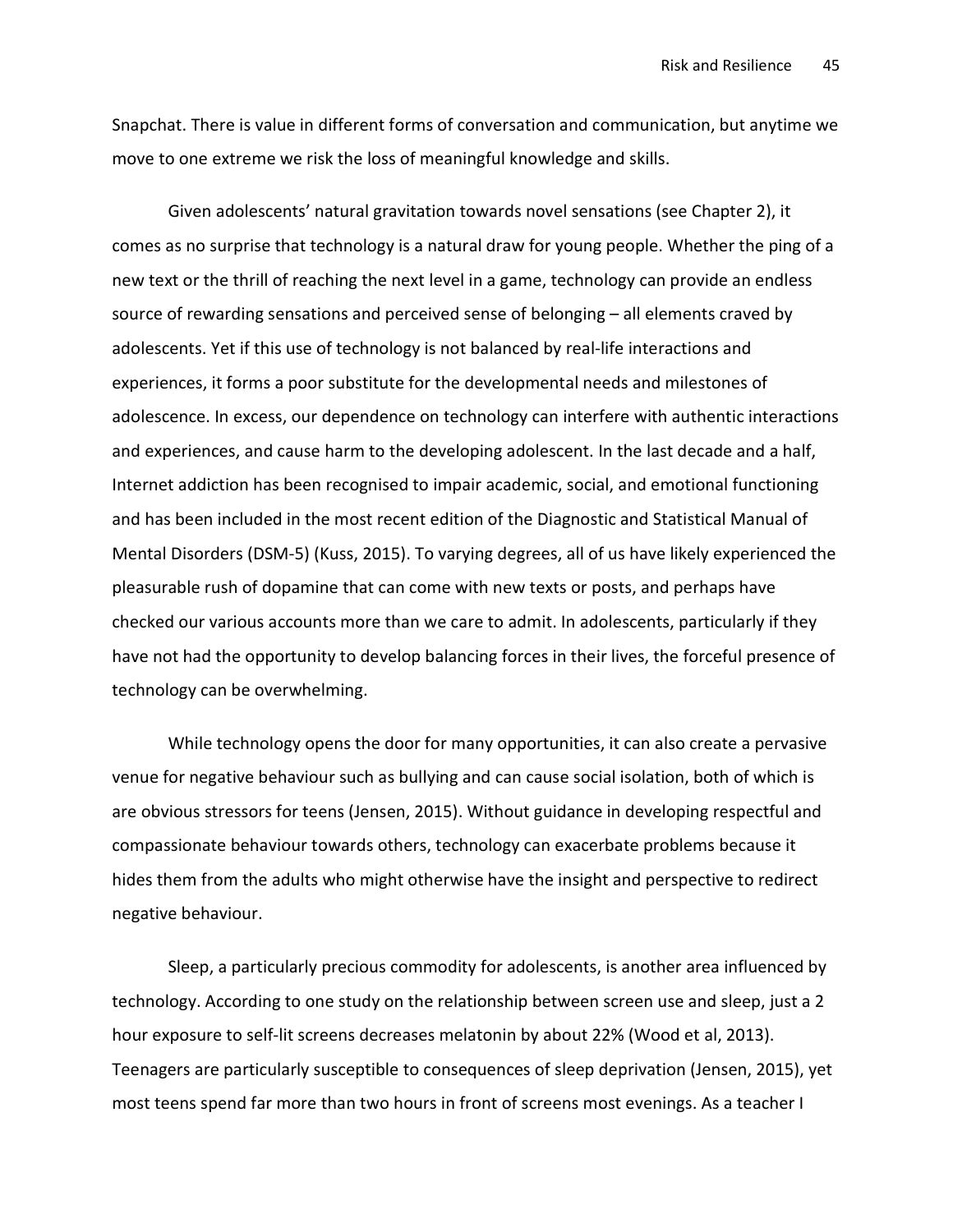regularly hear of students sending each other texts in the early hours of the morning or playing online games for hours every night, yet many parents are unaware that their adolescent isn't sleeping sweetly or feel they don't have the authority to take action. Parents do not always have the skills or insight to intervene. In one case, a baffled student told me about how her mother would sneak in at night (thinking her daughter was sleeping) to take her iPad rather than address her daughter's use of technology directly. A few missing minutes of sleep may seem trivial, but the cumulative effects of technology use and constant connection can have a strong impact on sleep in adolescents. Sleep disturbances are correlated with less physical activity, high obesity, suicidal thoughts, and even violent crimes (Jensen, 2015), and thus it is concerning that technology may in many cases be hindering healthy sleep patterns in adolescents.

Beyond affecting biological needs such as sleep, technology also has a direct impact on social interactions and how we communicate with each other. Sociologist, psychologist and MIT professor Sherry Turkle (2015) has spent decades exploring the shifting social norms around conversation and human interaction. She observes that it can takes a lot of risk to engage in face to face conversation where our emotions and true selves are at their most vulnerable. Turkle observes that relegating social interactions to online forms such as social media "means you can always leave" (p. 140), thus making individuals less responsible for the impact of their actions. Turkle further describes interviews held with students between 2008 and 2010 where they share their view that the back-and-forth of unrehearsed "real-time" conversation makes one "unnecessarily" vulnerable." (p. 143). The average teen in the US sends 3,300 texts a month in (Jensen, 2015), making this a substantial part of their daily activities, even if the quantity of texts does not necessarily speak to the quality of the interaction or relationships they are learning to develop.

One challenge of technology and social media is that it can create a predefined and less flexible sense of self. Turkle (2015) gives the example of a master's degree student who blogged regularly, and tried to conform to a certain brand and identity, which ultimately discouraged risk taking and creativity. When the student decided to pursue writing and research in private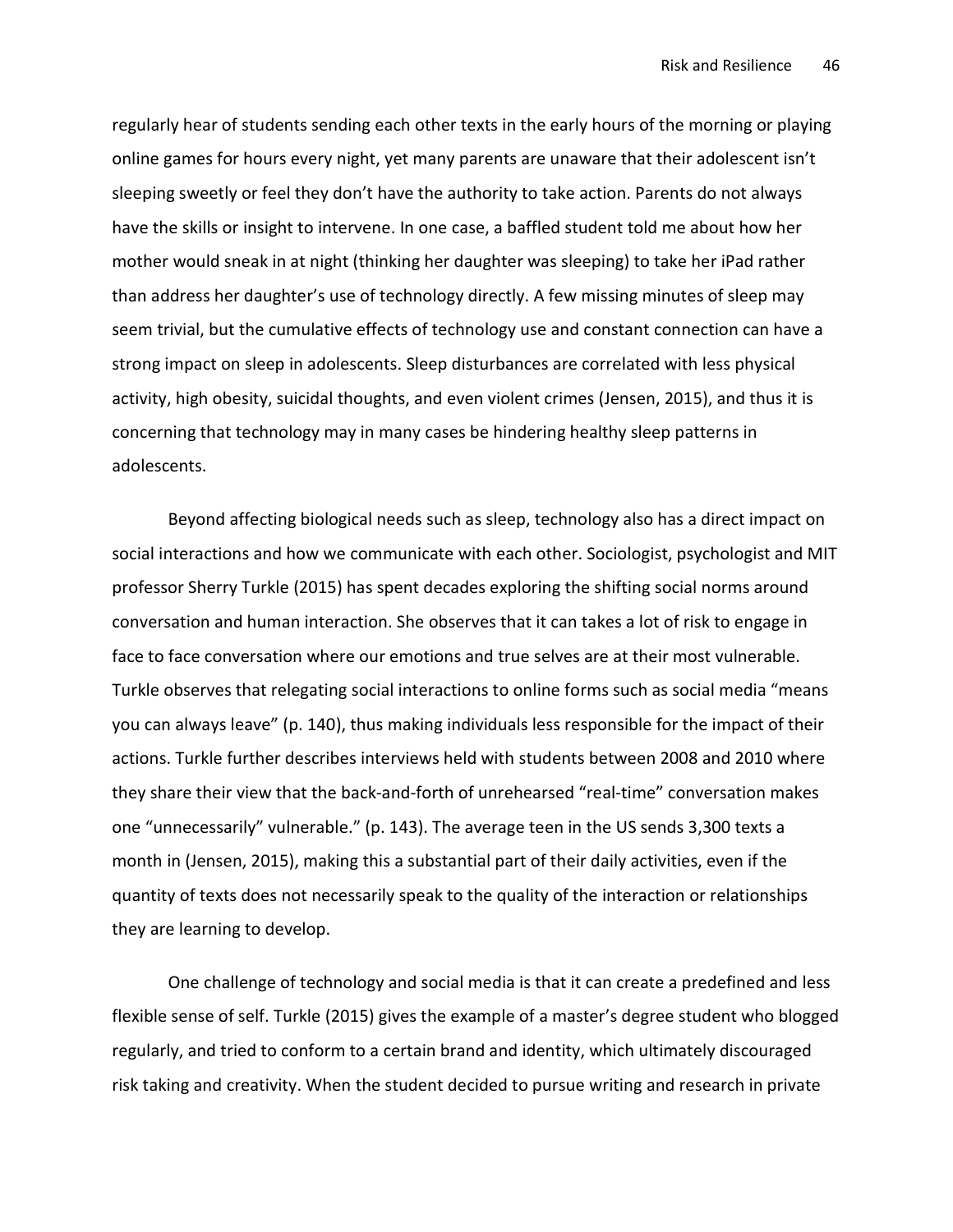without ongoing blog updates, this change was accompanied by a greater sense of curiosity, creativity and freedom. Turkle argues that: "People who use social media are less willing to share their opinions if their followers and friends might disagree with them. People need private space to develop their ideas" (p. 310). At an age where young people are still gaining a sense of self and hopefully changing in positive ways, it is limiting for adolescents to be confined by perceived expectations and norms. Staley (1988) observes that "for the adolescent, belonging to a group is extremely important and causes great anxiety" (p. 97). With the constant perceived surveillance and presence of external opinion through social media, it takes a remarkably strong individual to go against these expectations and show vulnerability by growing and changing.

At its best, technology can offer unprecedented ease of access to information and useful tools. At its worst, technology can genuinely hold individuals back from developing their potential and can worsen pre-existing problems between individuals or in a community. While our relationship with technology is varied, it is indisputable that its presence, proliferation and long term impacts present uncharted territory for today's adolescents.

## Decreased levels of empathy and greater individualism

Over the past generation, a number of researchers observed that society in North America has been shifting from community-oriented to individualistic. In the past much of life was defined by service to family, community, church or country, whereas today much energy and effort is put into seeking individual fulfilment and happiness. Sociologist David Riesman identifies these two styles of living as an other-directed life and an inner directed life. With an outer-directed life, worth is measured by what friends and neighbours think of you and whether you have what they have; whereas with an inner directed point of view individual choices are measured against a personal standard (Wilkinson, 2015). Polls of young people today indicate a greater emphasis placed on extrinsic values such as wealth and fame rather than intrinsic values such as community and civic engagement (Twenge et al, 2012). Dan Kindlon, a Harvard child psychologist, notes that in 1972, the most popular reason freshmen gave for enrolling in college was develop a meaningful philosophy of life whereas today the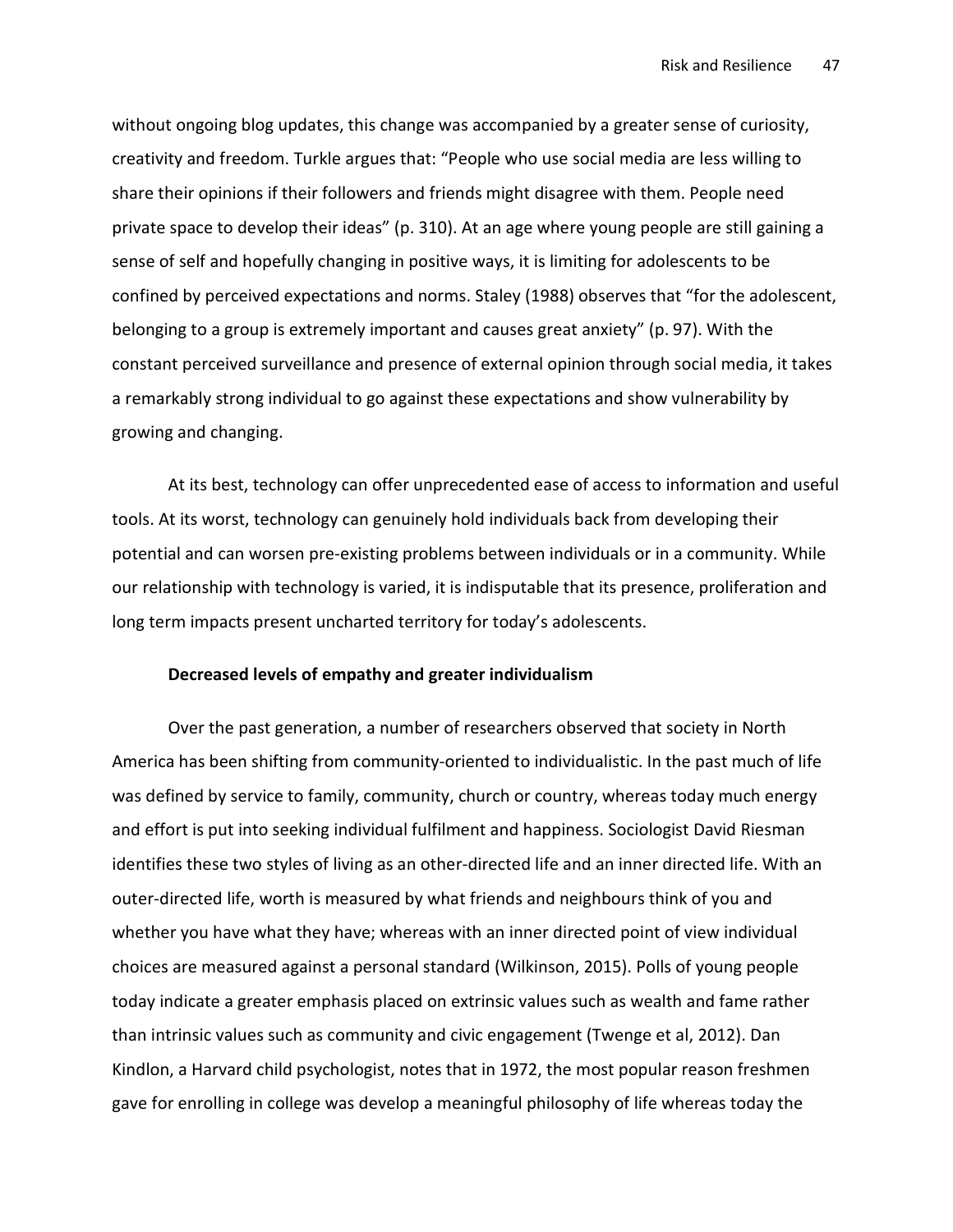most popular reason is to become very well-off financially (Kindlon, 2011). Through a variety of factors, motivations and values have shifted over the past generation.

In a cross-temporal meta-analysis, Konrath (2010) examined self-reported levels in empathy in college students from 1980 to 2010, and noted that almost 75% of students in 2010 rated themselves as less empathetic than the average student 30 years ago. The causes of these changes were unclear, but Konrath speculated that possible factors might be increased social isolation – never before in North American history have so many individuals lived alone – or perhaps even changes in reading habits which may influence levels of empathy and ability to relate with others. While these shifts may seem alarming, it would be false to blame young people for these changes. Twenge (2014) observes that: "Young people today are the product of their culture – a culture that teaches them the primacy of the individual at virtually every step" (p. 11). At a time in history where material wealth, fame and power are glorified over compassion, service and humility, it is not surprising that young people would seek to emulate these messages and the role models which surround them.

While young people in some ways are more connected to the world than ever before, in many ways they are less connected to their immediate community. An engaged Grade 6 can likely tell you about polar bears in risk of extinction or famine in Africa, but due to declining community structures may never have had the opportunity to engage with local social justice issues, help a neighbour carry in their groceries or volunteer at a church dinner. Turkle (2015) speaks of how much of communication between young people today is in a 'broadcasting' form rather than a receptive or empathetic form and how they have "lost practice in the empathic arts – learning to make eye contact, to listen and to attend to others" (p. 7). Neurobiologist Dan Siegel's research indicates that children need eye contact to develop parts of brain involved with attachment. If this attachment is lacking, it leads to problems with empathy and selfregulation. He observes that how caregivers communicate with infants "during these crucial early years may help shape the right hemisphere's capacity for self-regulation, self-other relationships, an autobiographical sense of self, and the basic elements of the capacity for mindsight" (Siegel, 2001). Researchers found that "some socioemotional skills may be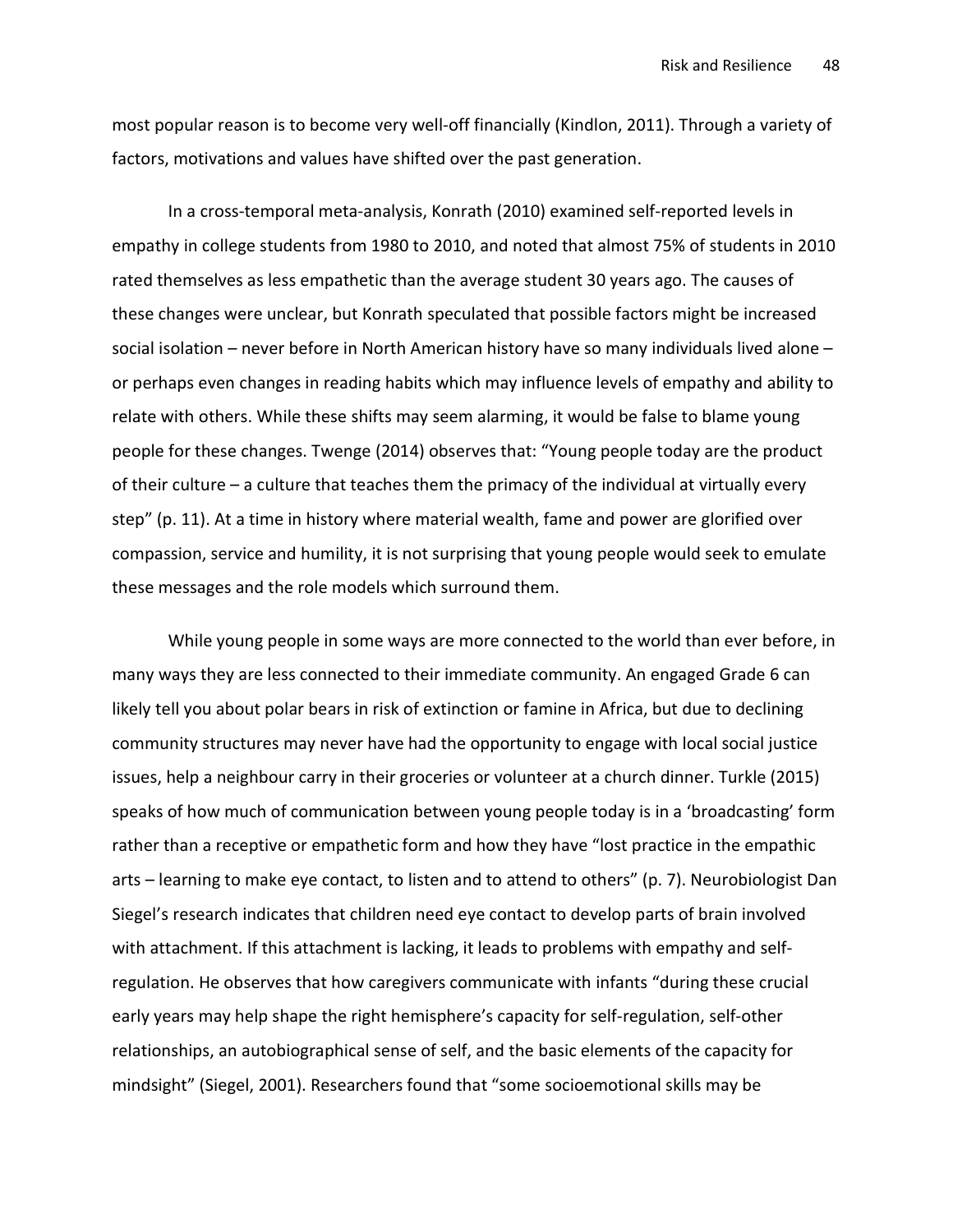vulnerable to disruption by environmental distraction, for example, from certain educational practices or overuse of social media" (Immordino-Yang et al, 2012). While we cannot blame Facebook for decreased levels of empathy, the combination of all these factors does cause a measurable shift in how young people interact with the world compared to previous generations.

If nothing else, it is reassuring to note that empathy is such an ingrained trait in human beings that with the right environment and support it can reawaken. Turkle (2015) describes a study which showed that "after only five days at a summer camp that bans electronic devices, children showed an increased capacity for empathy as measured by their ability to identify the feelings of others by looking at photographs and videos of people's faces" (p. 11). We would likely all benefit from spending more time interacting consciously with each other rather than hiding ourselves behind the self-imposed security of screens.

Staley (1998) observes that "adolescents seek a dialogue between themselves and the world" (p. 92); yet in our current society there are not always sufficient opportunities or guidance for young people to engage in meaningful dialogue with each other and the world. Some of this shift may be attributed to increased reliance on technology, but far more powerful are the underlying values that dictate how we choose to live our lives, spend our time, resources and energy. If much of these are directed towards extrinsic goals and rewards, it is no wonder that young people also are influenced in these directions – until perhaps one day there is a rebellion against excess individualism and a rekindled interest in communal living and service to others.

On several occasions I have spoken with Waldorf middle school students, who arguably have had a richer and more diverse educational experience than many young people, about their long term goals in life. Many told me their greatest dream is to become YouTube sensations or to be rich and famous; thus living up to the exact stereotypes ascribed to their generation. Yet many also have deep empathy and compassion for others, in some cases volunteering their time, organising initiatives to help local or international humanitarian efforts, and – most tellingly perhaps – regularly acting towards others with empathy and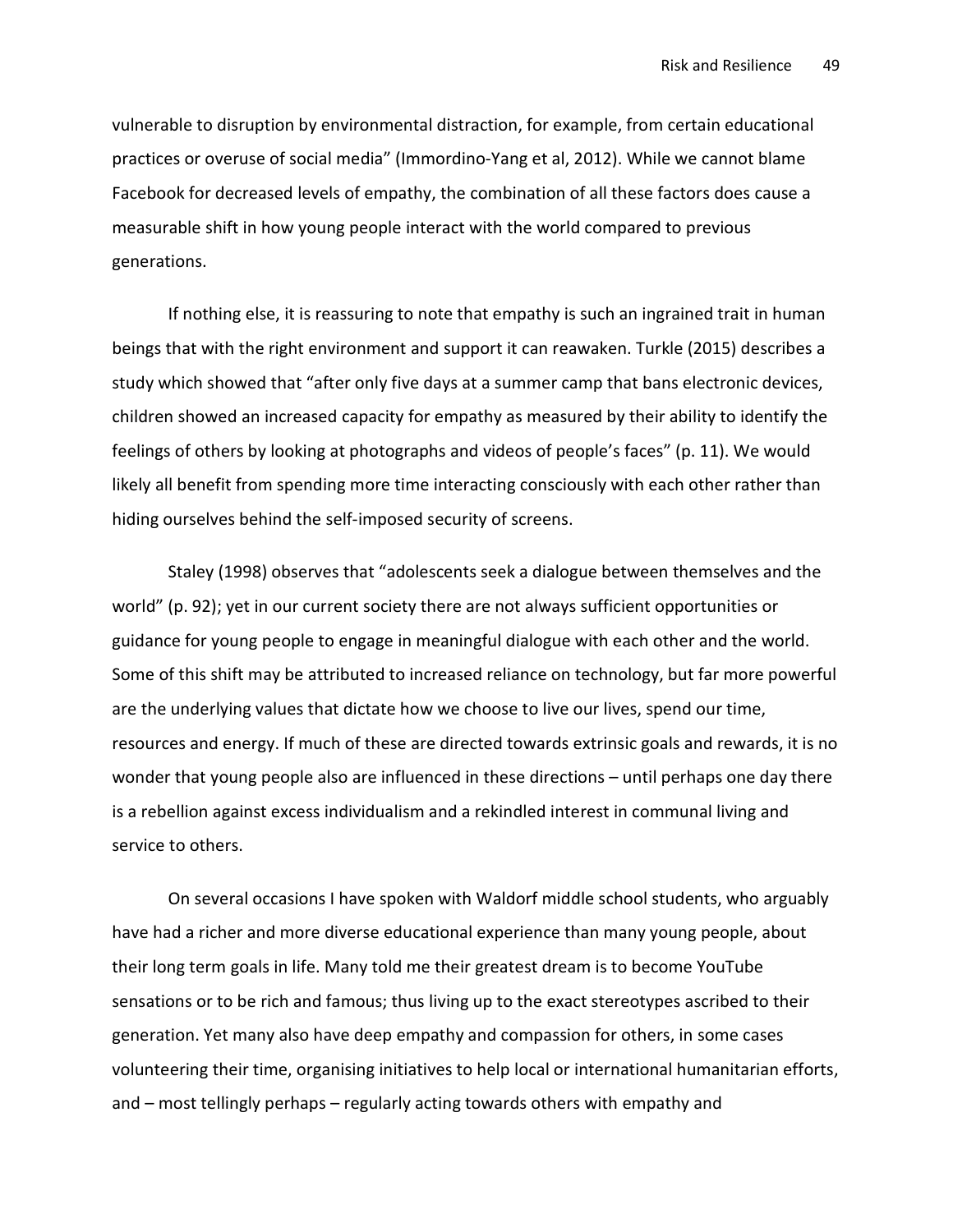thoughtfulness. As educators looking towards the future, we can seek to nourish and strengthen this impulse rather than let ourselves be swayed by contrary forces.

#### Child-centred quest for happiness

Understandably, parents are driven by love and compassion to protect their offspring from possible hardship. However, too much intervention sends the message that young people are perceived as incapable of dealing with challenges or hardships themselves. In some cases, even though these interventions come from the best intentions, they can raise levels of anxiety and fear in children who are naturally susceptible to the underlying messages around them.

Based on trends observed in her career and interviews with other professionals, therapist Lori Gottlieb (2011) argues that many parents are too focused on making their children happy, ultimately with negative effects for both themselves and their offspring. She references an interview with psychiatrist Paul Bohn who "believes many parents will do anything to avoid having their kids experience even mild discomfort, anxiety, or disappointment – with the result that when, as adults, they experience the normal frustrations of life, they think something must be terribly wrong" (p. 64). Such unrealistic and impossible expectations do not serve young people. Rather than seek to prevent all possible problems, "parents simply need to accept that teenagers want the impossible from their parents" (Staley, 1988, p. 105); they seek both loving support but also the freedom to experience life independently – a difficult and everchanging balancing act.

While experts on parenting will likely continue to disagree about almost everything under the sun, researchers have found a few trends of note. Authoritative parenting which includes both high warmth and high control has been found most associated with adaptive and competent child functioning such as mature moral reasoning, prosocial behaviour, high selfesteem, peer acceptance, and academic achievement (Gielen, 2004). In contrast, permissive (high warmth, low control), authoritarian (low warmth, high control) and uninvolved parenting (low warmth, low control) have less positive outcomes. Protecting children from the consequences of their actions also does not help young people feel prepared for life. Staley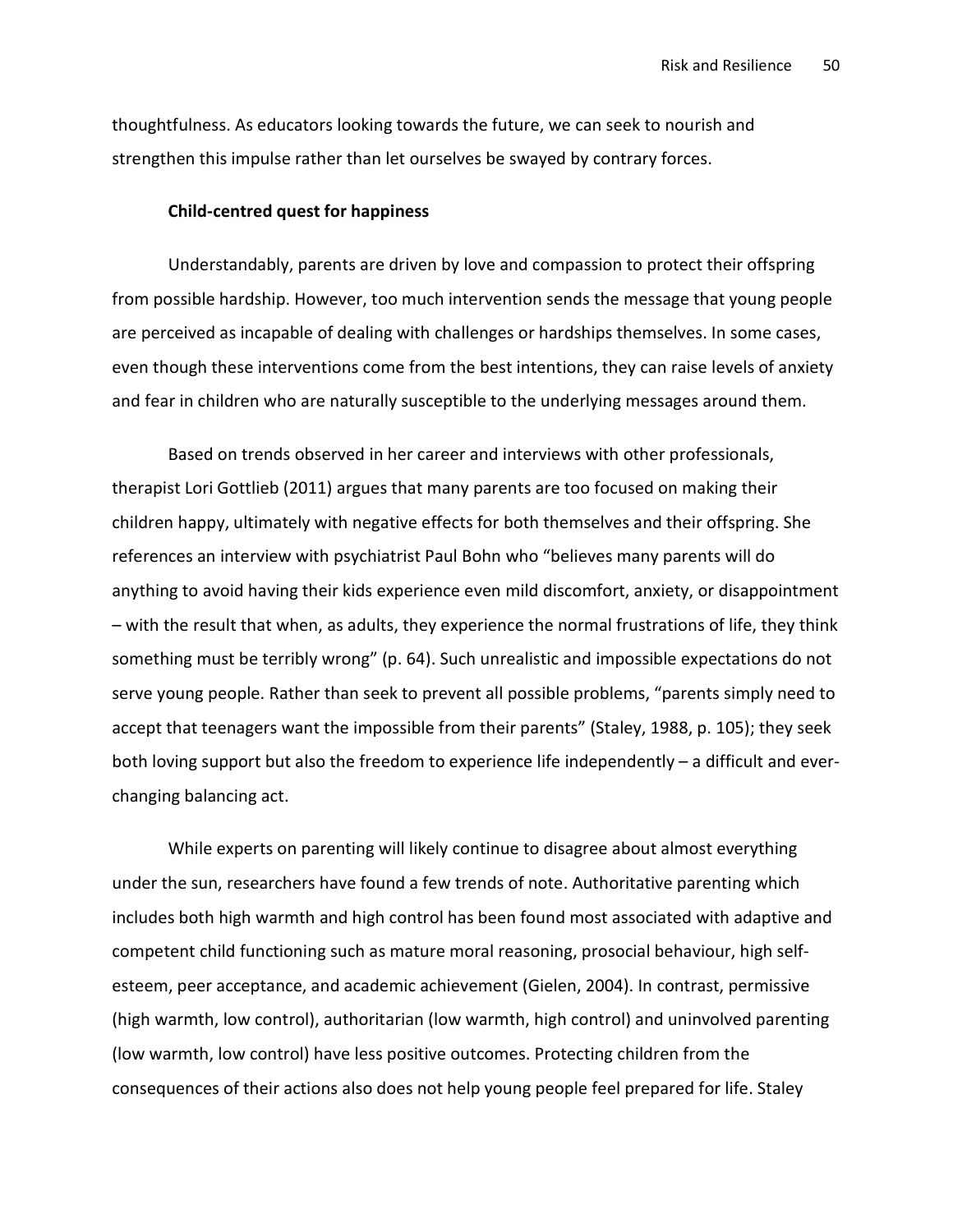(1988) observes that "if parents focus on protecting the youngster from punishment, they often do a disservice to their children" (p. 81). Rather, one can seek to incrementally increase opportunities for risk and reward in such a way that young people have a greater possibility of being prepared.

Some parents seek to give their children every opportunity in life, right down to letting their two-year old choose between twenty different flavours of yogurt in the grocery store aisle. Yet this endless stream of choice and decisions can be crippling and overwhelming, forcing us to continually direct energy towards something that does not serve us or others. In his book The Paradox of Choice: How the Culture of Abundance Robs Us of Satisfaction, social theorist Barry Schwartz explores how too much choice makes people more likely to feel depressed and out of control. Rates of depression in the year 2000 were about ten times as likely as depression in the year 1900 (Schwartz, 2004), and Schwartz argues that this can be attributed in part to the incredible glut of choices that overwhelm us rather than bring us joy. In an interview with Lori Gottlieb (2011) he states that: "Happiness as a byproduct of living your life is a great thing – but happiness as a goal is a recipe for disaster." Today's adolescents face tremendous and at times unrealistic pressure to be happy and do not always have the opportunity to build up the internal resilience and intrinsic motivation to face hardships.

## Helicopter parents

Much has been written about the supposed new trend of "helicopter" parents who are "always hovering, ready to swoop in for the rescue, but not necessarily making emotional connections with their kids or even spending time with their kids" (Tough, 2012, p. 81). While a variety of articles in popular magazines and journals bemoan the proliferation of helicopter parenting, some experts seek to differentiate between diverse styles of involved parenting.

In his 2014 book The myth of the spoiled child: Challenging the conventional wisdom about children and parenting, Alfie Kohn explores this trend in depth. He claims that the concept of helicopter parents is somewhat of a myth, but that focus on happiness rather than building capacities does seem to be a shift in contemporary parenting. Kohn states that: "a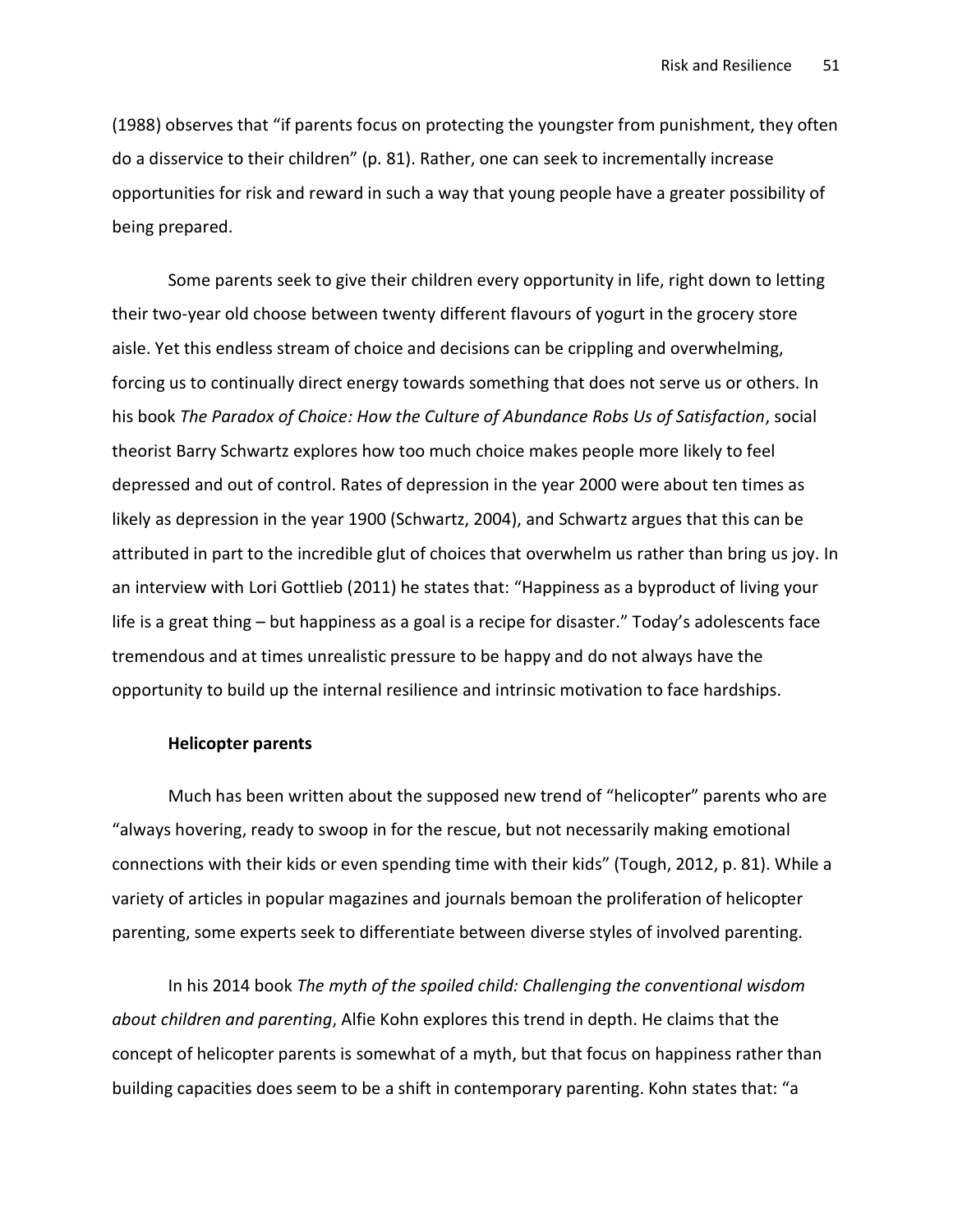review of forty-seven studies concluded that childhood anxiety seemed to be associated with a variety of parent styles: rejection or withdrawal, hostility or over-involvement" (2014, p. 60). Kohn notes that parental engagement is positive, particularly when it seeks to support their children's development and autonomy rather than seeking behavioural and psychological control, which are both destructive. This supports the findings discussed earlier that authoritative parenting which includes high warmth and high levels of involvement is most associated with positive outcomes such as inner confidence, strong moral reasoning and academic achievement (Gielen, p. 65). These findings somewhat contradict the popular assumption that young people are spoiled and utterly dependent on their parents. Perhaps more research is required into the difference between positive levels of engagement and overinvolved or anxiety-inducing levels of engagement.

As educators we regularly see parents who are actively involved yet also supporting the growing autonomy of their children, while other parents seek to micromanage every little aspect of their offspring's lives, which does not contribute to happiness or independence for either party. Kohn makes a case for active involvement with children into young adulthood, arguing that this leads to positive outcomes such as higher levels of academic achievement and decreased likelihood to engage in binge drinking (Kohn, 2014). Meaningful relationships, established expectations and a sense of responsibility towards others as well as self can certainly help carry adolescents through the times in their lives where impulse may override judgment. At a time when many young people are suffering from anxiety, Kohn (2014) argues that the "lowest levels of anxiety are found among children whose parents actively supported their autonomy" (p. 60).. While parents today spend far more time parenting than even just a generation ago, much of this time is spent rushing to and from scheduled activities, or in a distracted state. Perhaps as we strive to aim for quality interactions rather than quantity, these positive engagements will support young people in their development.

## Mental illness

Many researchers, educators and experts have observed that rates of mental illness in adolescents (and adults) in North America appear to be increasing. The causes of these changes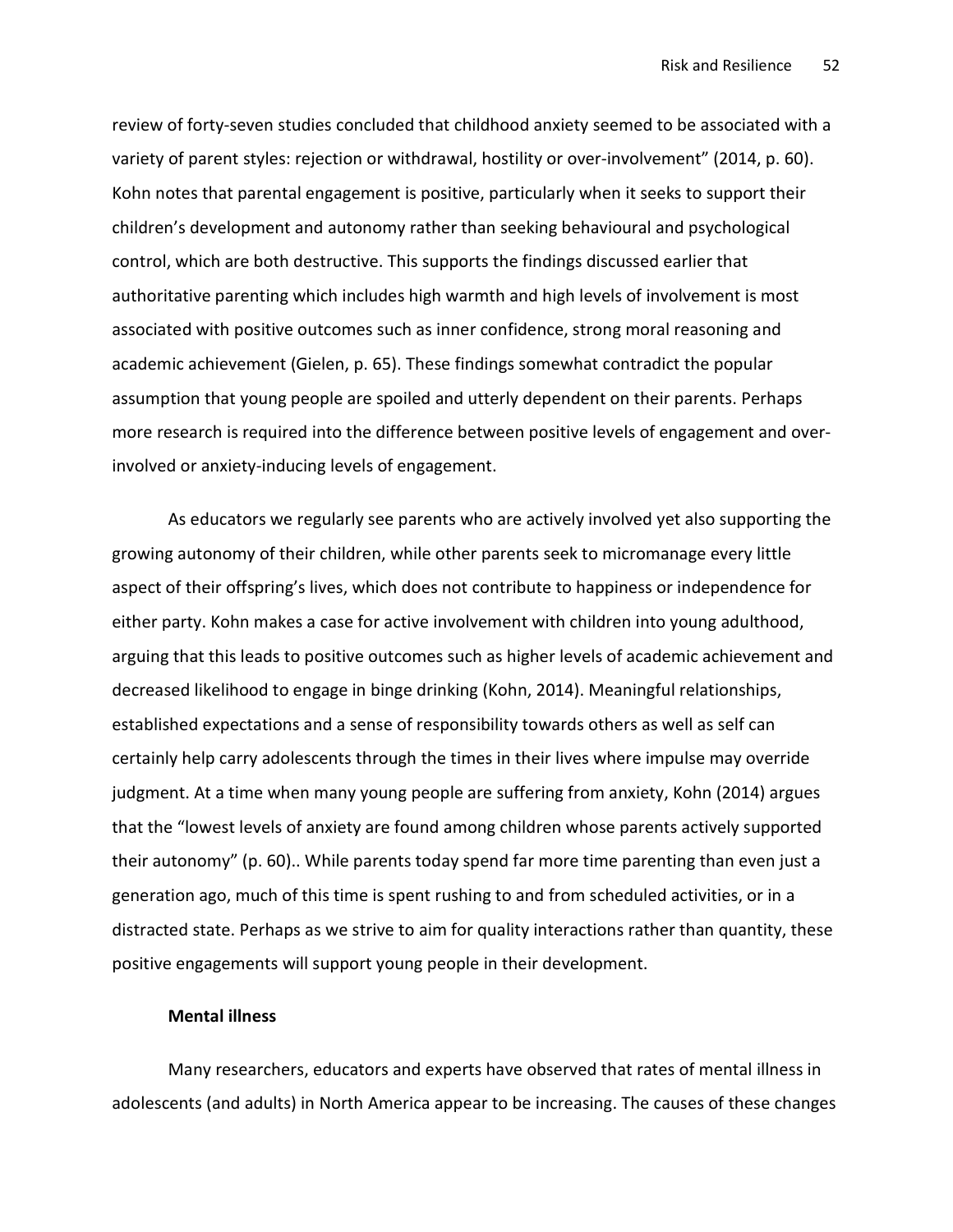are not immediately clear – possible factors include more diligent diagnoses and improved access to healthcare, the increased stress and stimuli of modern life, a decrease in traditional support networks such as extended family and religious communities, or increased prevalence of contaminants such as heavy metals which can cause neuropsychiatric disturbances. Some argue that the vested interest of pharmaceutical companies encourages the identification of disorders for what may simply be part of the human experience, in some cases developing and promoting medication that is no more effective than placebos. (Antonuccio et al, 2002). Less measurable but perhaps equally relevant are our shifting values and the social constructivism that seeks to define our views of normalcy.

Since the development of the DSM-1 (actively funded by eager drug companies), the number of diagnostic categories has more than tripled and in some cases includes "disorders" with vague characteristics such as periods of sadness or ongoing shyness which may simply be part of the human experience (Rogers et al, 2014). A number of professional organisations such as the Society of Humanistic Psychologists question the definitions presented by the American Psychiatric Association in the DSM; however, its impact remains widespread. Today mental disorders account for nearly half of the total disease burden in the US according to World Health Organization (Jensen, 2015), and are correlated with higher rates of incarceration, addiction, and can limit opportunities to live a rewarding, joyful life.

While much could be written about the history and sociology of psychology and psychiatry, the fact remains that at this time in North America rates of mental health disorders are at an unprecedented high. Severe mental health disorders are more common in adolescents than asthma or diabetes and suicide is one of the leading causes of death among adolescents (Jensen, 2015). In the past, people obviously faced great hardships – famine, plagues, violence, and more – yet perhaps found support in the form of deep-seated religious beliefs, strong community ties and ongoing connection to the cycles of the natural world. Changes in our worldview and social order mean that today people are often more likely to turn to pharmaceutical aids rather than call upon spiritual forces or seek strength from community or the natural world. Prescription of antidepressants has increased almost 400% from the late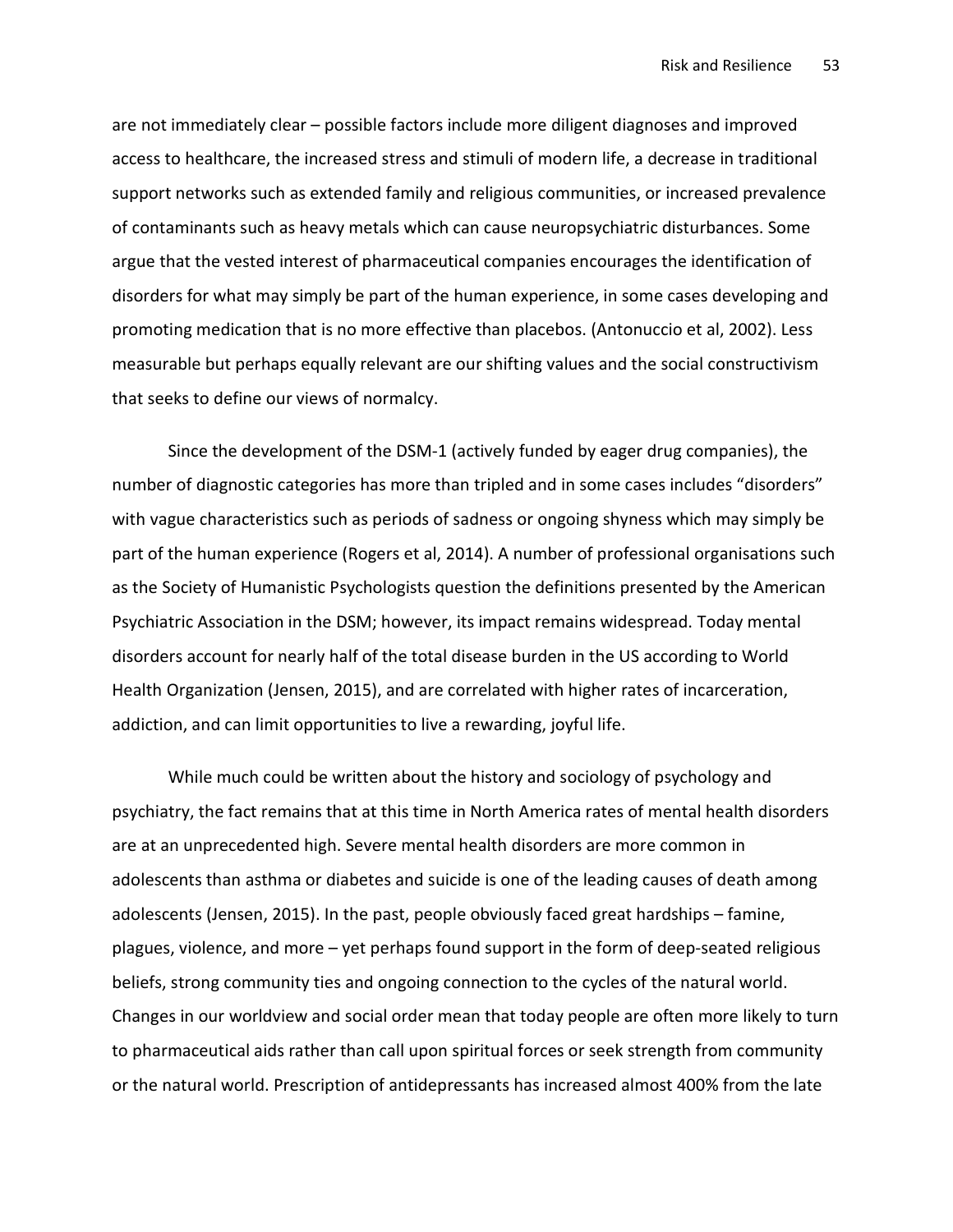1980s to 2008 (Pratt et al, 2011), a disconcerting finding given that some studies find no difference in the success rates of antidepressants over placebos, and some even are correlated with higher rates of suicide (Escudero et al, 2015). Clearly medication alone is not a sufficient answer to the rising rates of mental illness in North America.

Given these changes in mental health, what are some corresponding changes that have happened in North American society during this time period? Stress is one of the main risk factors for a variety of mood and anxiety disorders as it causes greater than normal release of cortisol into the brain (Jensen, 2015), and one might argue that levels of stress have indeed risen among adolescents and adults. If we can seek to make decisions that mitigate the level of stress in daily life and promote the development of tools to manage stress, perhaps this can have an impact on rates of mental illness and overall wellbeing.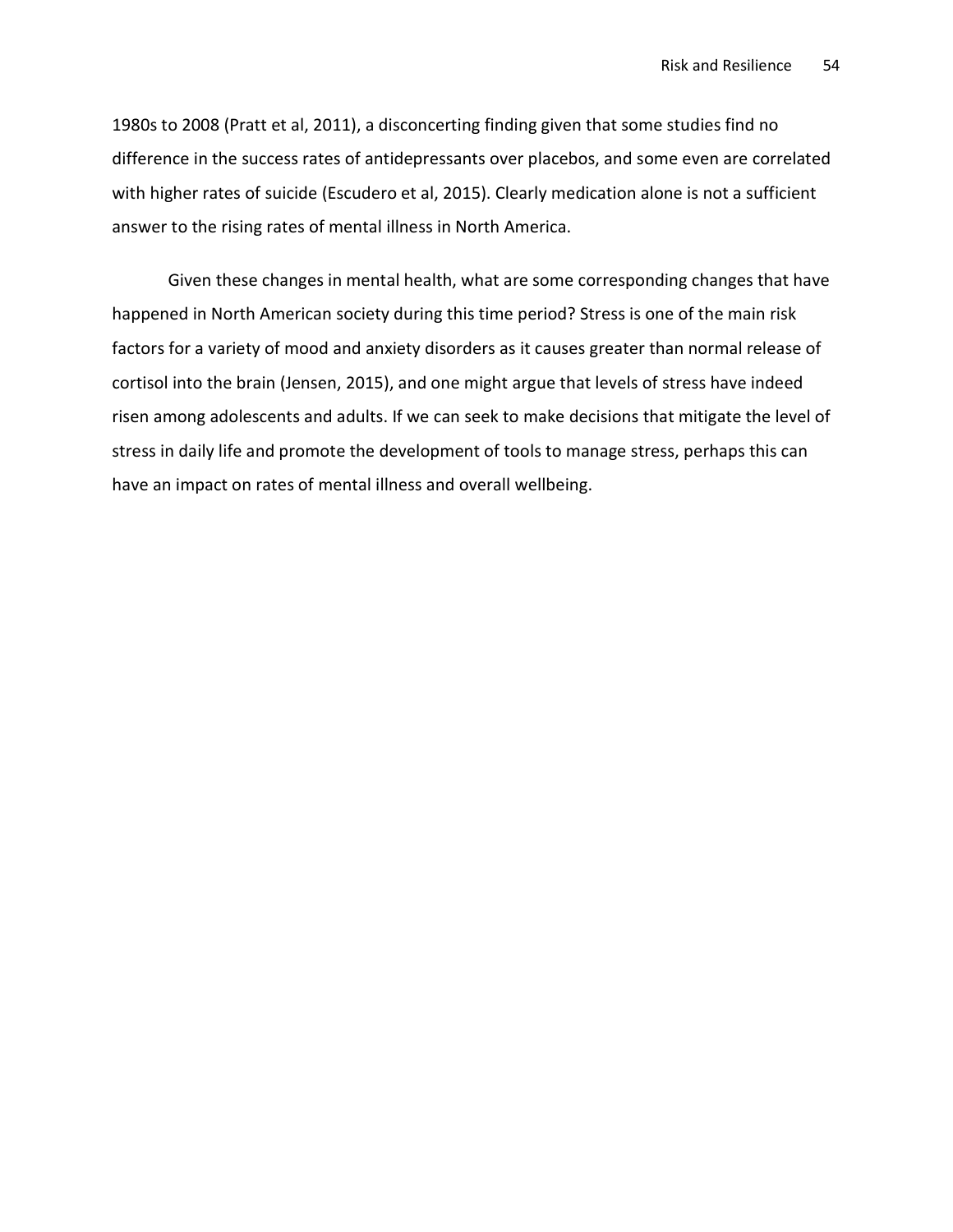#### Chapter 5 – Healthy Risk

#### Why is risk important?

Sensation-seeking is built into the teenage brain and each novel sensation gives adolescents the positive rush of a dopamine reward. While teenagers' reasoning skills are developed and in many ways quite capable (Jensen, 2015), this neurochemistry means they are inextricably drawn to new sensations. As educators and people working with adolescents, we must provide healthy opportunities to seek new sensations. If we fail to provide these opportunities and do not support healthy risk taking, the developmental needs of adolescents will cause young people to seek out risks in other and potentially more negative contexts. Griffiths (2014) observes that: "Children need accidents – little ones, ideally, accidents the right size, through which they learn to avoid bigger accidents later" ( p. 67). How and when to provide these opportunities becomes a challenge in a society which at times is more concerned with liability than the developmental needs of children.

## Benefits of healthy risk

Taking incremental risks and seeking new experiences is how we learn about the world. Each new step we take, each new word we say, each new food we taste brings us novel sensations and fresh information. With these new experiences comes the potential risk that we might fall down, look awkward, or eat something we don't like. Jensen (2015) observes that "evolutionarily, adaptive risk-taking and adventure seeking has long term benefits but short term risks" (p. 104). Throughout much of history, these short term risks were somewhat mitigated by being in a familiar environment with a supportive community. Yes, hunter gatherer teenagers likely participated in some shenanigans, but by adolescence their knowledge of the environment and its potential dangers would have been substantial. Today there is a different range of potential risks which can be accessed quite easily but have no prior context. With little to no prior knowledge or context, a young person can encounter illegal substances, internet predators or jump on a plane and travel abroad to a completely foreign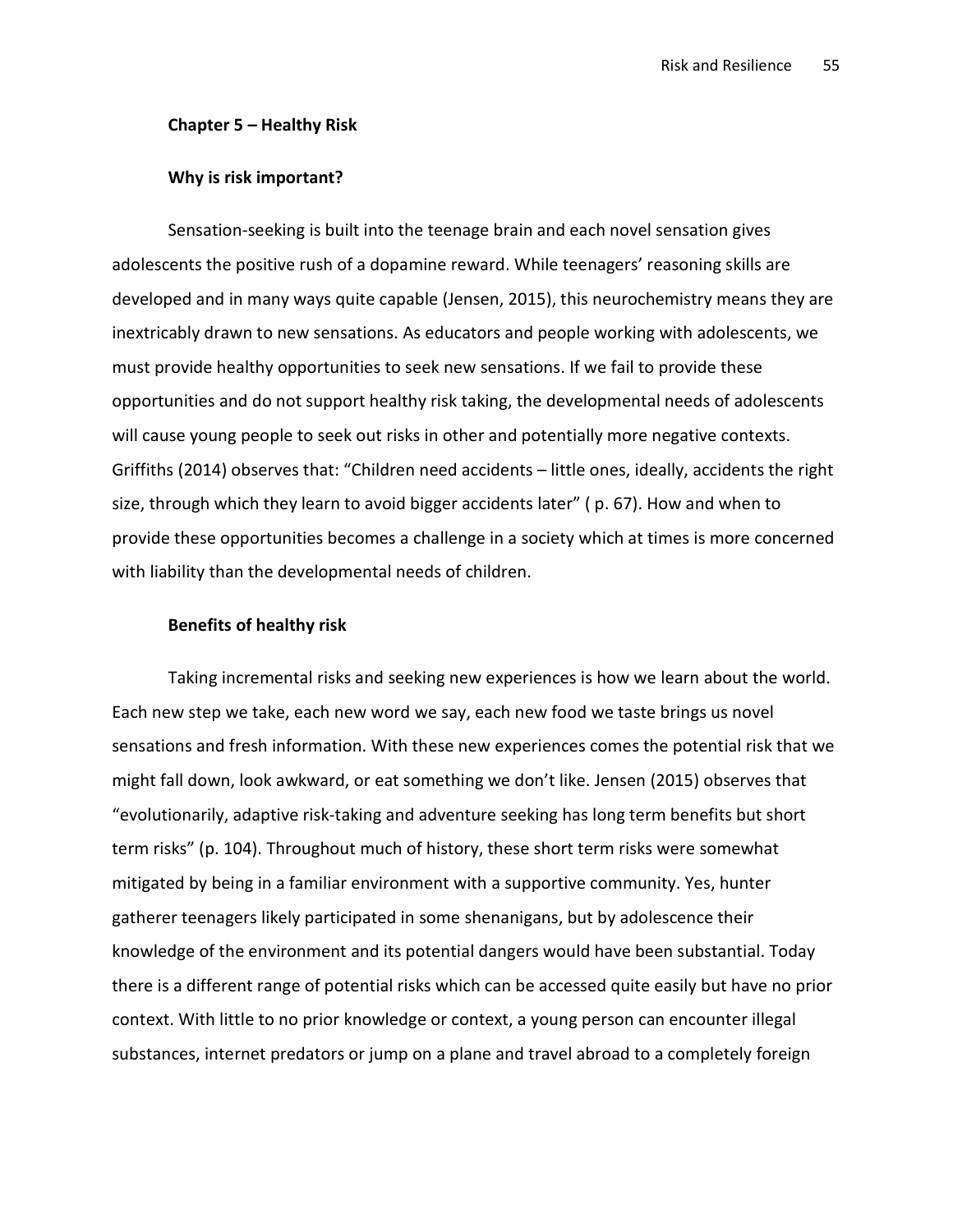environment – and promptly be faced with decisions which require good judgment and may have serious consequences.

German psychologist Dietrich Dorner researched experiments on social risks and noted that few people are able to understand and predict the long-term consequences. He found that "successful participants seem to take small, reversible steps or to see the full set of effects at once, and thus protect themselves against major blunders" (Sunstein, 2004, p. 2). To prepare adolescents for the risks they will inevitably encounter (both due to their predisposition for risk and due to the inexorable unpredictability of life), we must give them opportunities to learn how to take these small, reversible steps. This process can start early with something as simple as experimenting with building blocks or trying to invent a new imaginative game in preschool, but it requires the freedom to make choices, experience the consequences and have the foresight to apply this new information to comparable situations in the future.

Taking risks is an integral part of adolescence, yet at times the courage to take a risk can prevent worse outcomes. In his book *Deep Waters* (2002), writer and adventurer James Raffan explores the Timiskaming Lake tragedy; a canoeing disaster which left 13 campers dead. He argues that with better preparation, understanding of the conditions and willingness to be flexible and speak up against the original plan, this disaster could have been prevented. While "implicit in growing up is the need to take risk from parental influence to a life of one's own" (Raffan, 2002, p. 2), in this case the adolescents grew up in such a rigid and hierarchical boarding school structure that they perhaps had less opportunity than ideal to develop their own capacity for judgment. The ability to take an informed risk – whether by the campers or adults – could have prevented a tragedy which, ironically, had a broad ripple effect across the outdoor education world and prevented generations of future adolescents from participating in school-based adventure learning.

Resilience is a learned skill, and since teenagers brains are primed for learning they have a better chance than adults to develop this skill. While there will always be unpredictable variables in life, adolescents can learn the fundamentals that help them take control and manage their life. This can include elements as basic as such as taking care of themselves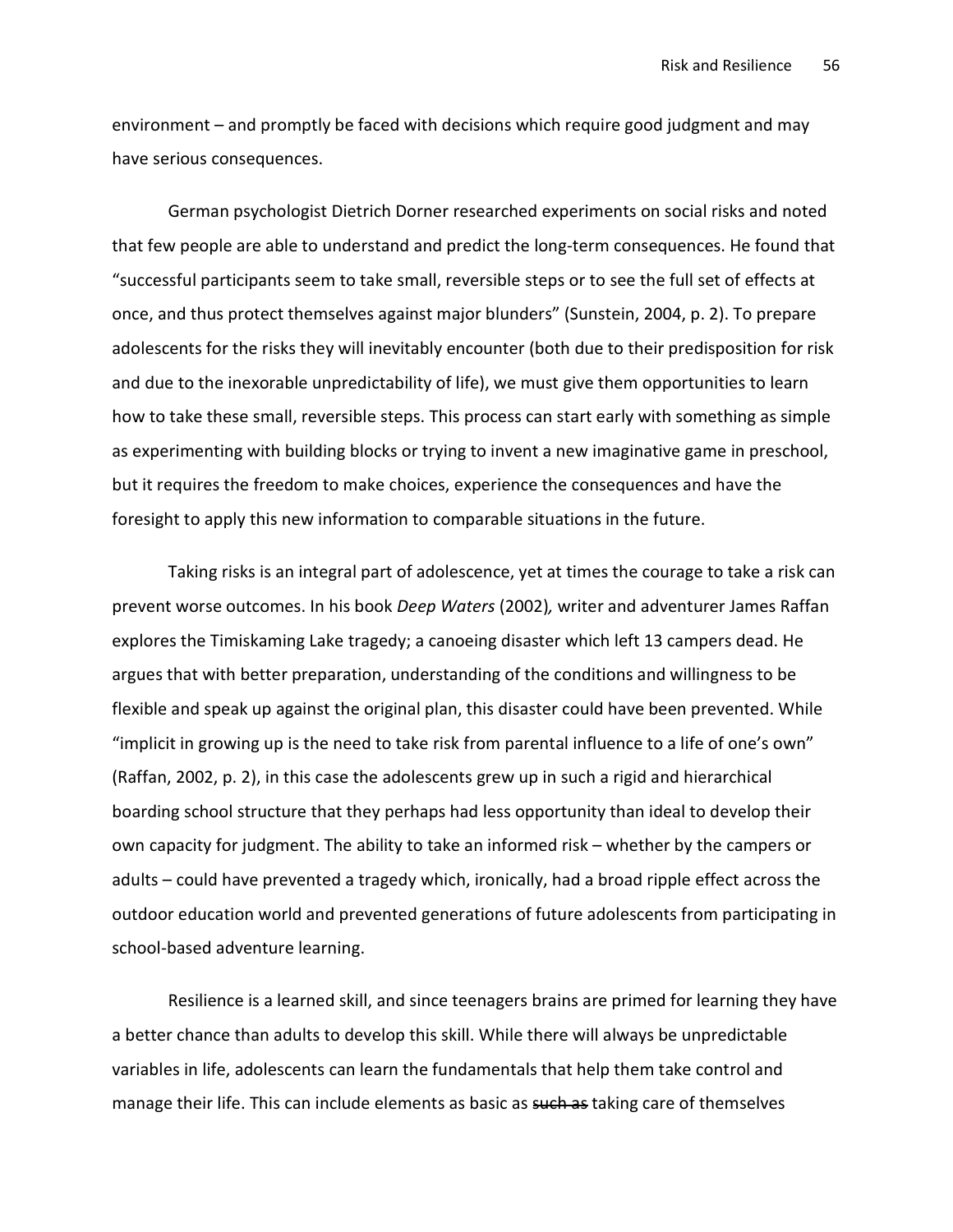physically, eating well and getting enough sleep, setting goals and working towards them, and making choices to connect with people face to face rather than through more superficial means. By being supported to develop these habits, adolescents can have a foundation that will enable them to draw on more inner strength and resilience when needed.

#### Executive function, self-regulation skills and sense of mastery over life circumstances

As young children, we have no filter in our emotions or actions – we scream if we are upset, take the toys we want, and laugh joyfully if we are happy. As we grow up, we gradually learn to manage these emotions and filter them in socially appropriate ways – sometimes perhaps too much so. The ability to deal with confusing and unpredictable situations and diverse information requires a combination of cognitive and emotional impulse control (Tough, 2012), skills which in part come with maturity and in part with regular use and practice. The more we are aware of our responses and the more we can manage them, the greater the likelihood that we can work productively with others and overcome interpersonal challenges. Psychology professor Steinberg (2014) claims that "the capacity for self-regulation is probably the single most important contributor to achievement, mental health and social success" (Steinberg,2014, (p. 16). Thus it stands to reason that helping young people develop selfregulation and executive functioning skills is a worthwhile goal for anyone working with adolescents.

Promoting self-regulation skills must be done in consideration with age-appropriate child development. Expecting an infant to develop executive functioning skills by exposing them to increased hardship to increase their resilience is somewhat absurd. According to attachment theory, babies whose parents responded sensitively to them when they were young and needy later became more independent, intrepid and self-reliant (Tough, 2012). Thus if we are seeking to develop executive functioning in adolescents later in life, we should seek to care as compassionately as possible for them in their early years when their outlook on life and trust in the world is being developed.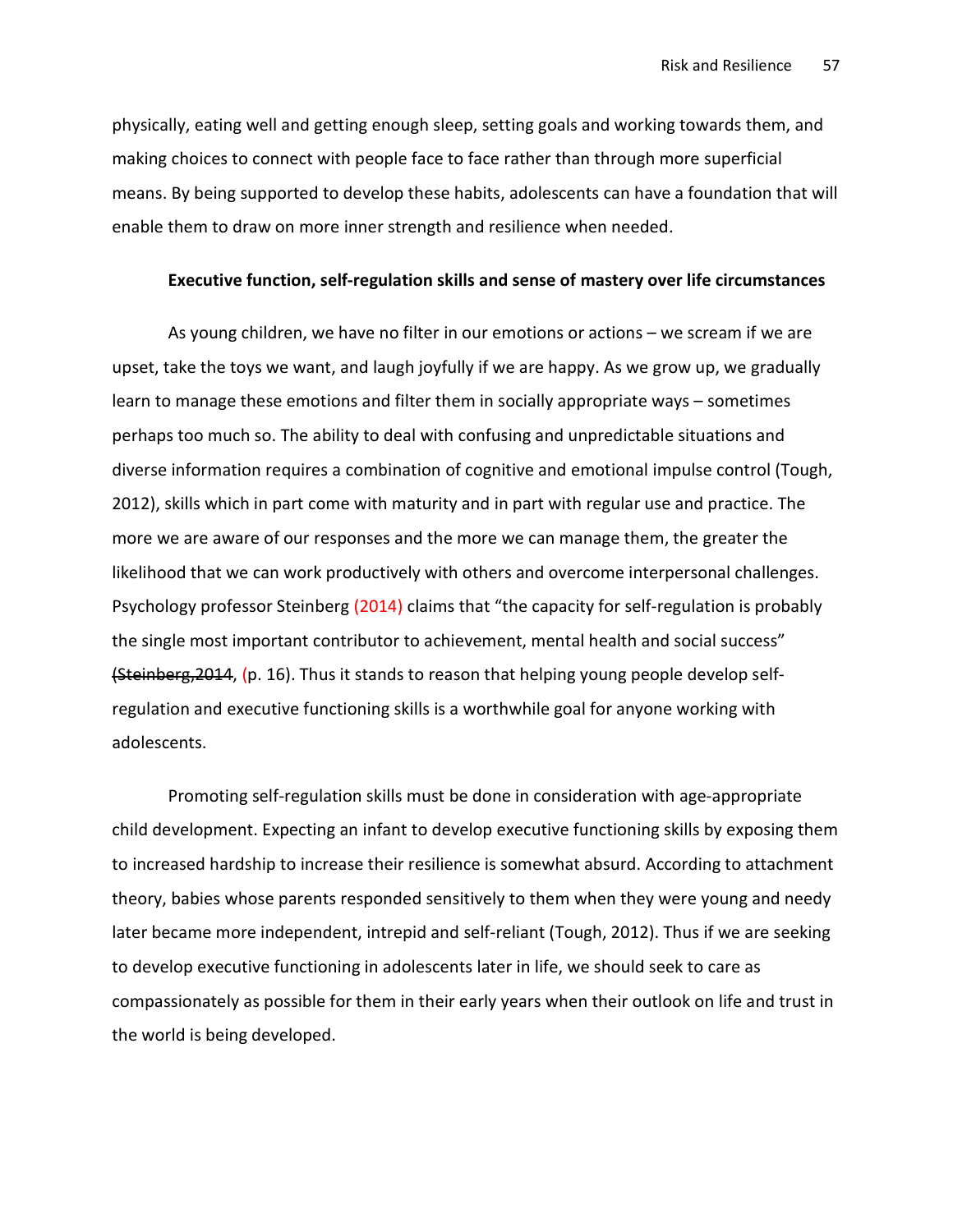Swedish psychologist K. Anders Ericsson theorizes that it takes ten thousand hours of deliberate practice to truly master something; a concept later popularized by Malcolm Gladwell's book Outliers (2008). If young people are to have the opportunity to develop executive function, self-regulation skills and sense of mastery over life circumstances, they need a strong foundation as children and subsequent continual opportunities to practice these skills in every facet of life – at home, at school and in their free time. Our current educational system and those who work with adolescents would benefit from taking into account the importance of having the freedom to develop these critical life skills.

#### Resilience in the face of challenge or failure

Contradictory as it may seem, many of the people who we now deem to be great successes also experienced great failures in their life. Albert Einstein's teachers said he would never amount to much, Steve Jobs was fired from the company he started, and Michael Jordan didn't make the cut for his basketball team. Ironically while the value of resilience is becoming more recognised, there is still a hesitancy to let young people experience the failure and challenges that help build resilience. In his 2015 book David and Goliath: Underdogs, Misfits, and the Art of Battling Giants., Malcolm Gladwell describes the story of investment banker Gary Cohn who as a young man took the chance of jumping into a cab with high level options trader and talked his way into a job. Cohn attributes his ability to deal with possible failure (and his success from taking these risks) in part to his dyslexia, because by the time people with dyslexia "get out of college, our ability to deal with failure is highly developed" (Gladwell, 2015, p. 123). Whether on the stock market, tackling a difficult ski jump, or asking someone on a date – "risk and reward are inextricably linked" (Jensen, 2015, p. 109). By building the stepping stones that enable young people to gain a sense of this relationship, they are more likely to approach these decisions with perspective and to demonstrate resilience in the cases where situations may not go as planned.

Young people who have had the opportunity to take small, age-appropriate risks – maybe just something as small as balancing over a fallen log or jumping off a boulder – are more likely to have the inner self-regulation that is part of resilience. Free unstructured play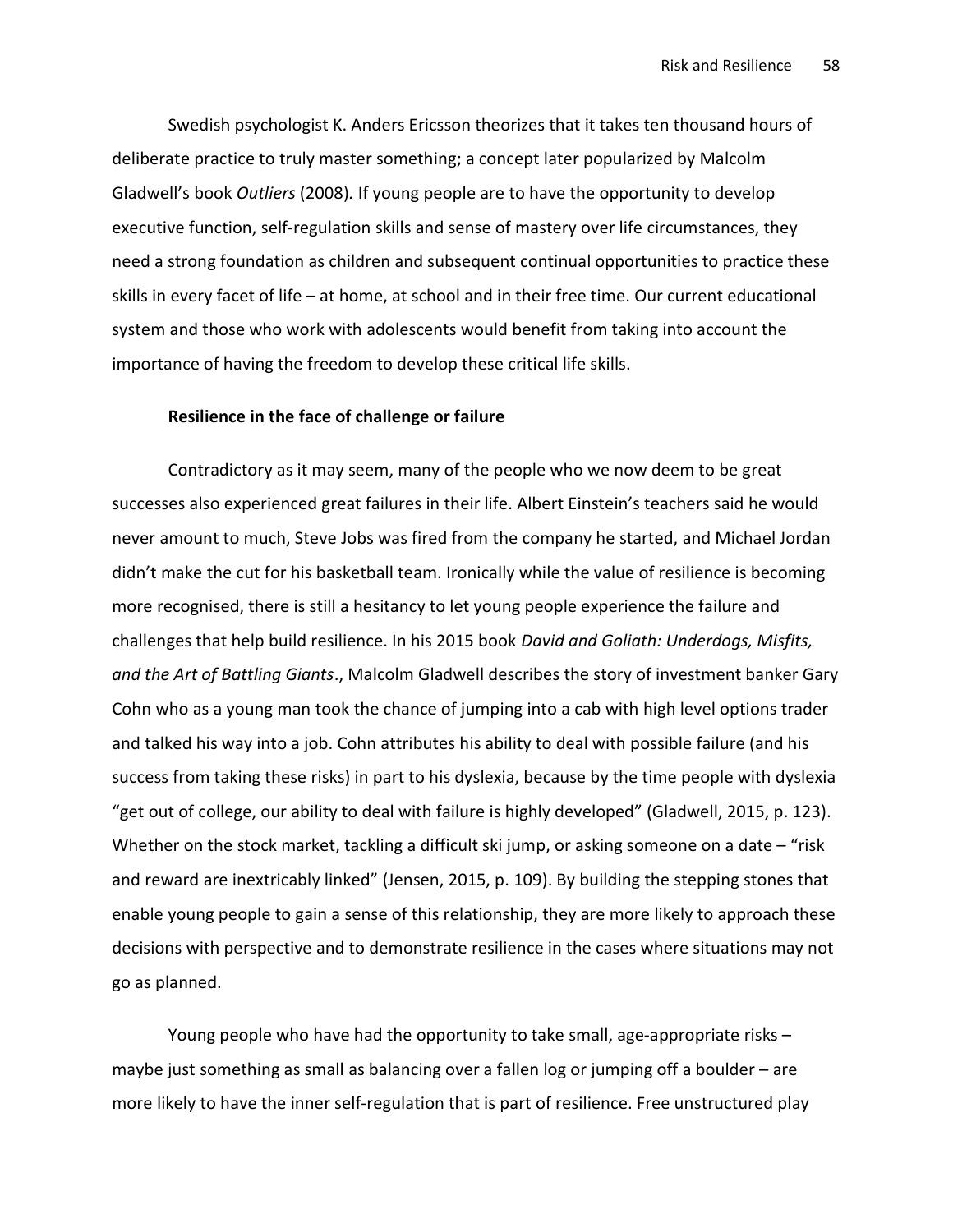(see Chapter 4) is one of the most efficacious contexts for developing this self-regulation. Tough (2012, Introduction) observes that "extended, complex make-believe scenarios (….) naturally teach children how to follow rules and regulate impulses" – far more so than structured environments with predictable outcomes; yet increasingly young people are removed from these rich learning opportunities in the interest of progress and academic success.

Daniel Siegel likens the teenage brain's quest for novelty to the powerful push of a waterfall – we cannot try to stop it, but we can seek to direct its course and harness its power (Siegel, 2013, p. 16-16), just as the creative power of the teenage brain can be harnessed to move towards independence in a positive way. With adolescents' brains that are neurologically hypersensitive to dopamine, they are inevitably more drawn to short term rewards versus larger, delayed rewards (Jensen, 2015, p. 111). This can have positive outcomes in situations that require a quick response, but a predictor of long-term success is the ability to delay gratification. Individuals who have the tendency to follow through on a plan and have the ability to persist at a boring and unrewarding task are more likely to see long-term rewards. This psychological trait is perhaps most famously measures by the so-called "marshmallow test" developed in the 1960s by professor of psychology Walter Mischel. Children participating in this study were given the option of having one marshmallow now or two marshmallows fifteen minutes later, and researchers found a striking correlation between ability to wait and later academic success (Tough, 2012, p. 62). Of course, the ability to wait and have confidence in positive outcomes also may say more about the stability and predictability of a child's upbringing rather than their inherent character traits, but it is an interesting idea to ponder nonetheless. While the ability to delay gratification tends to make people more successful in life in general, it also reduces the likelihood of negative outcomes such as obesity or addiction (Steinberg, 2014, p. 108). Given that in the  $21<sup>st</sup>$  century school may seem endless to young people and it may take decades for tangible positive rewards (other than the superficial recognition of good marks) to come out of traditional schooling, the importance of delayed gratification is even more relevant today.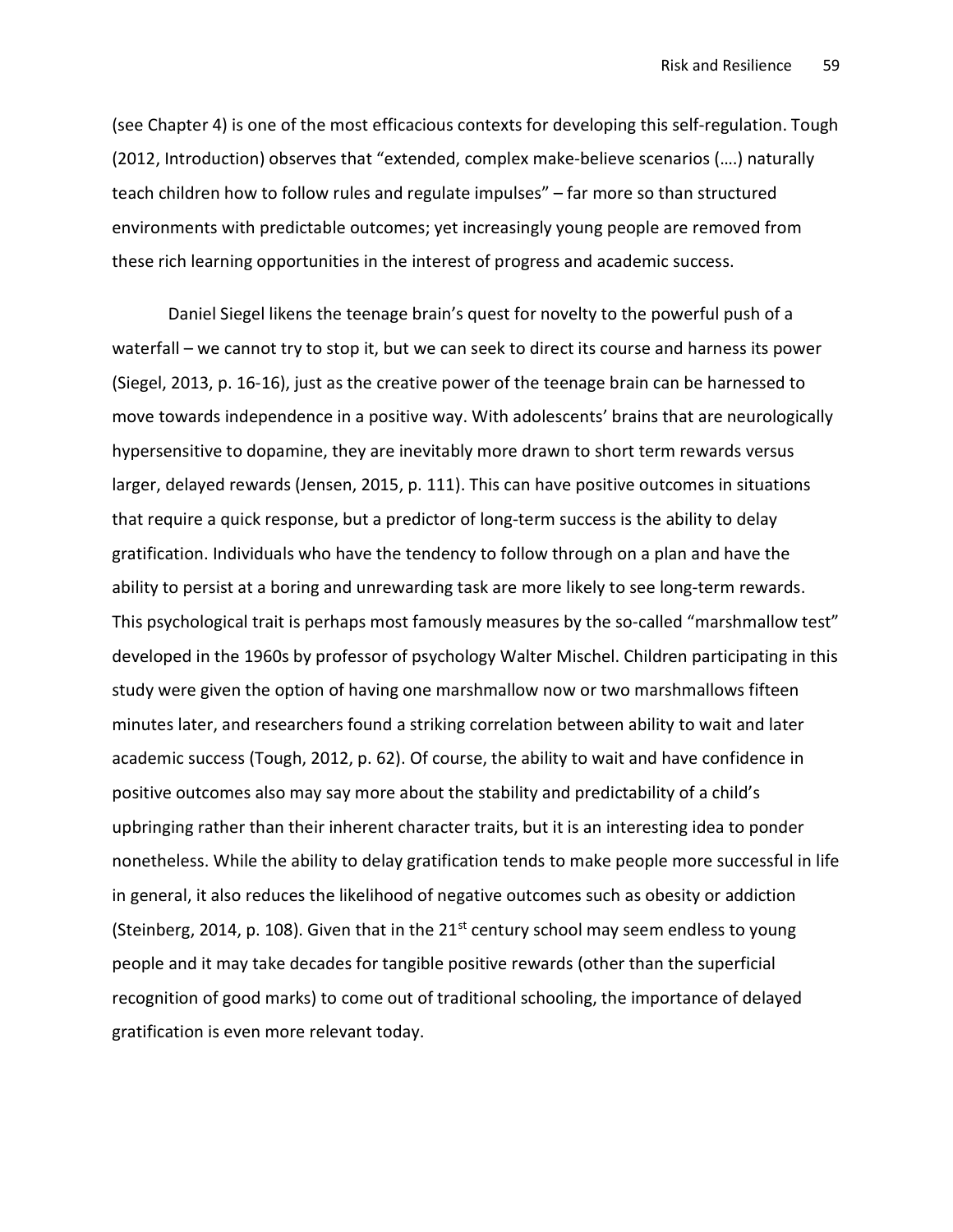While teenagers' sensitivity to dopamine rewards means they are primed for learning, their natural tendency to want the metaphorical marshmallow immediately also comes with a cost. Adolescents between 12 and 24 are three times more likely to die due to accidents or other risky behaviors (Siegel, 2013, p. 22). This predilection also means adolescents are more prone to addictions (Jensen, 2015, p. 117). However, these risks can be counteracted to some degree by developing executive functioning and self-regulation, and the ability to see the longterm positive outcome of making choices like not driving recklessly. Siegel (2013, p. 71) states that helping teenagers develop their intuition and connection to heartfelt values plays an important role in balancing their tendency to be hyper-rational and focused on immediate reward.

Adolescence is not the most ideal time to begin experimenting with risks. Instead of playing with tricycles, Lego blocks or muddy creeks, young adults are more likely to be making potentially high consequence decisions involving motorized vehicles, possible careers, illegal substances, or relationships. The importance of prior opportunities to develop good judgment regarding risks cannot be overemphasised. Adolescents who have never had the opportunity to experience negative consequences are more likely to continue reckless behaviour to seek out the gratification of dopamine rewards (Jensen, 2015, p. 108). This builds on the importance of letting young adults experience the consequences of their actions (See Chapter \*\*\*). While we cannot directly teach resilience or good judgment, if we seek to develop these skills early there is a greater chance that adolescents will demonstrate good judgment. According to the cognitive hypothesis, success depends upon cognitive skills and the best way to develop these skills is to begin as early as possible (Tough, 2012, Introduction). Educators who have worked with children of different ages recognize that these expectations also need to be developmentally appropriate and meet the needs of each specific age. By supporting developing adolescents in their journey to developing good judgment and self-regulation skills, we can support their resilience and long-term success in the face of challenge.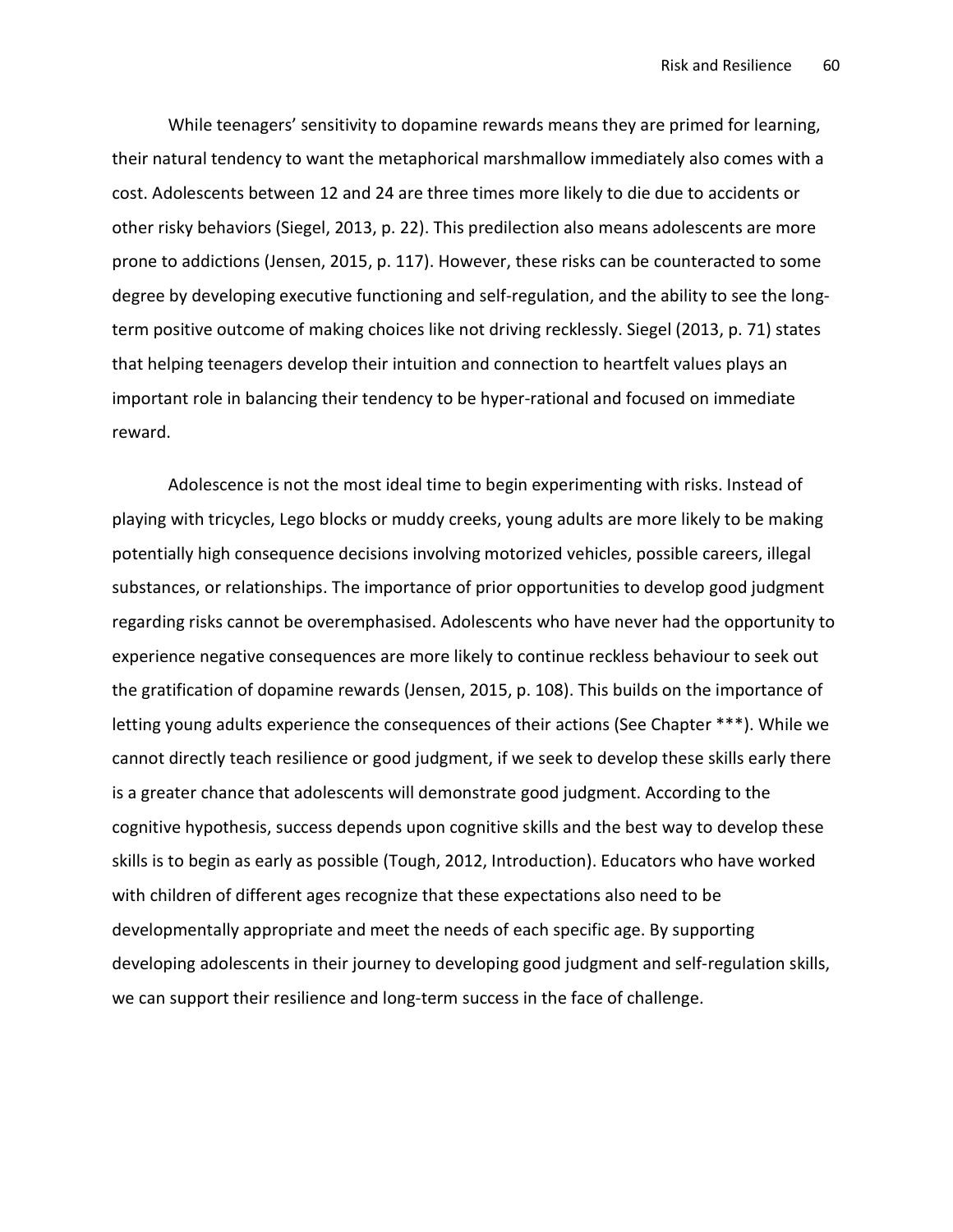#### Well-being and flow

If we are fortunate, at some point in our lives we have experienced the joy that comes from successfully tackling a challenging task, from taking a calculated risk, throwing our heart and skills into an all-consuming project, and coming out successfully and stronger at the end. For different people this may take different forms: performing a challenging concerto, tackling a new ski jump, mountain biking along demanding trails, or thinking on our feet in an emergency situation and taking action to help others. Psychologist Mihaly Csikszentmihalyi describes these highly focused, all absorbing moments of psychological concentration as "flow experiences." Tough (2012, p. 136) refers to this as a "feeling of intense well-being and control" felt by chess experts, mountain climbers, and professionally trained dancers. For true flow to happen, the skill of the individual must be matched with the difficulty of the task – if something is too easy or too hard, we will be bored or feel overwhelmed. Inspired by intrinsic motivation rather than external forces, these moments of flow generate tremendous feelings of well-being and the quiet satisfaction of being in control and inner balance in challenging, stimulating environments (Csikszentmihalyi, 2014). Thus what may be perceived as a risky or at least rather challenging activities can also have immense benefits both in immediate happiness and long-term success – if the individual has prepared and built up towards being prepared for these situations.

In the context of education, the concept of flow is valuable for informing how we approach the creation and implementation of meaningful learning experiences. Of course, realistically there will be times where lessons may be more on the repetitive and dull end of the spectrum; however, if we are to engage young people and make the most of their ability to learn through new sensations and experiences, we would do well to consider how optimal experiences of flow can be incorporated into our daily lives.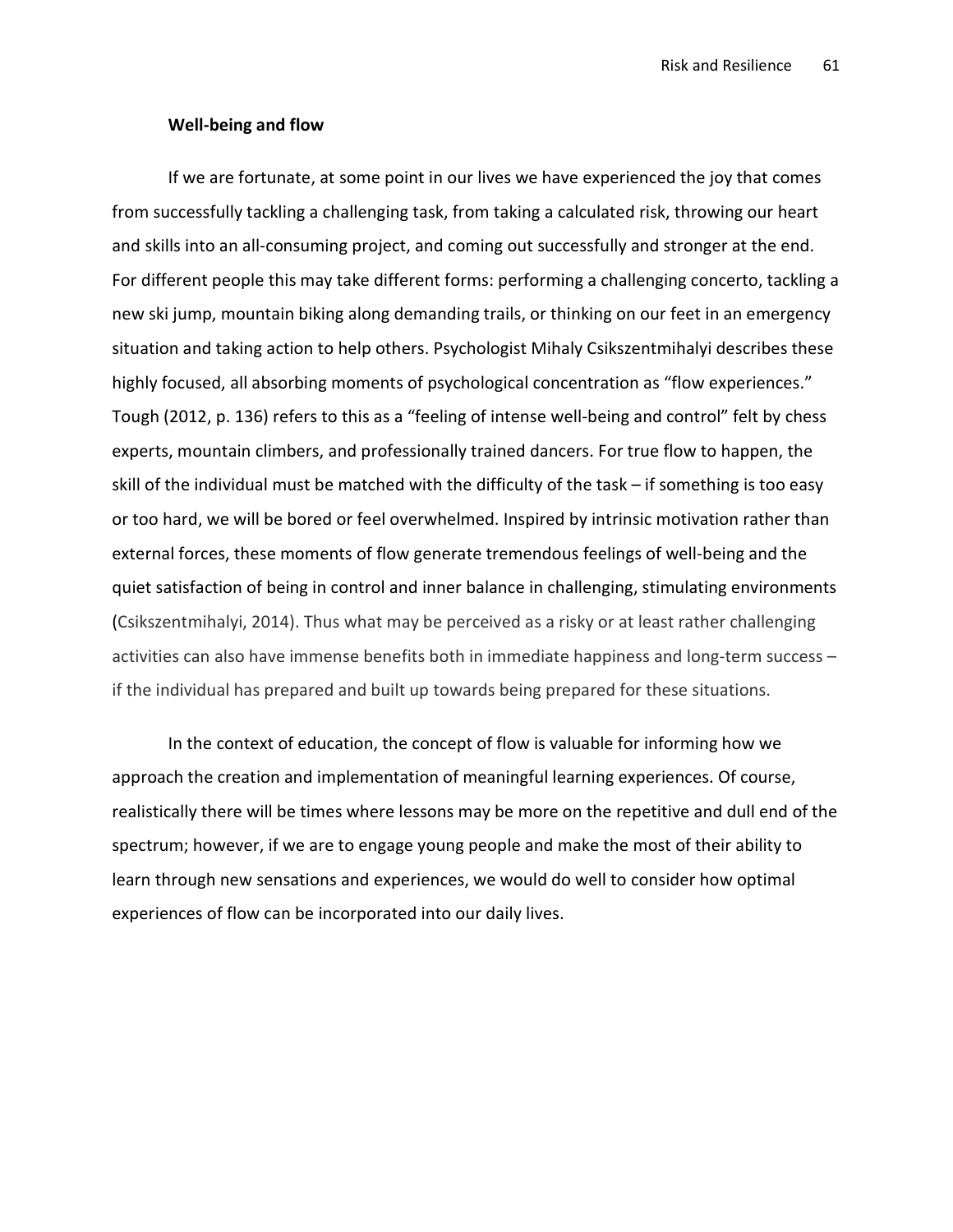#### Chapter 6 – The Cost of Insufficient Risk

### Undervaluing and Misinterpreting Risk

As discussed earlier in this paper in Chapter 3, humans generally have a remarkably poor ability to predict and manage risk. Accurate data and a methodical approach can mitigate these weaknesses, but we are still inherently influenced by the emotions created by inner or outer images of dramatic one-time events. As Sunstein states (2004): "People show a disproportionate fear of risks that seem unfamiliar and hard to control" (p. 50) and this is why we are more worried about unlikely events like terrorism or killer bees, and don't worry as much about more common risks such as diabetes and car crashes. This same dichotomy influences how we perceive risk in childhood and adolescence, and as certain norms change – such as riding a bike to the park without parental supervision – our emotional reaction to this unfamiliar but quite harmless activity becomes even stronger.

Our perception of risk is further influenced by our emotional evaluation of certain activities. Some activities such as driving cars, playing football and rugby, or downhill skiing are – for many individuals – perfectly accepted norms. Even though these activities have potential risks such as death, head injuries and broken limbs, we often even encourage young people to pursue these activities because our culture sees them as beneficial. However, not everyone agrees with the benefits of these potentially risky activities; one scientist who studies doping commented: "I would prefer my child to take anabolic steroids and growth hormone than play rugby – I don't know of any cases of quadriplegia caused by growth hormone" (Gardner, 2008, p. 13). Without delving too deeply into the nuances of this statement, suffice it to say that risk is often misinterpreted and influenced by emotion rather than logic. Sunstein (2008) observes that people tend to think that risky activities have low benefits and that beneficial activities contain low risks, rarely think that something is risky and beneficial. Furthermore, our emotionbased decision-making tends towards shortcuts and absolutes, with people rarely taking the time to develop a more measured and perhaps less absolutist approach.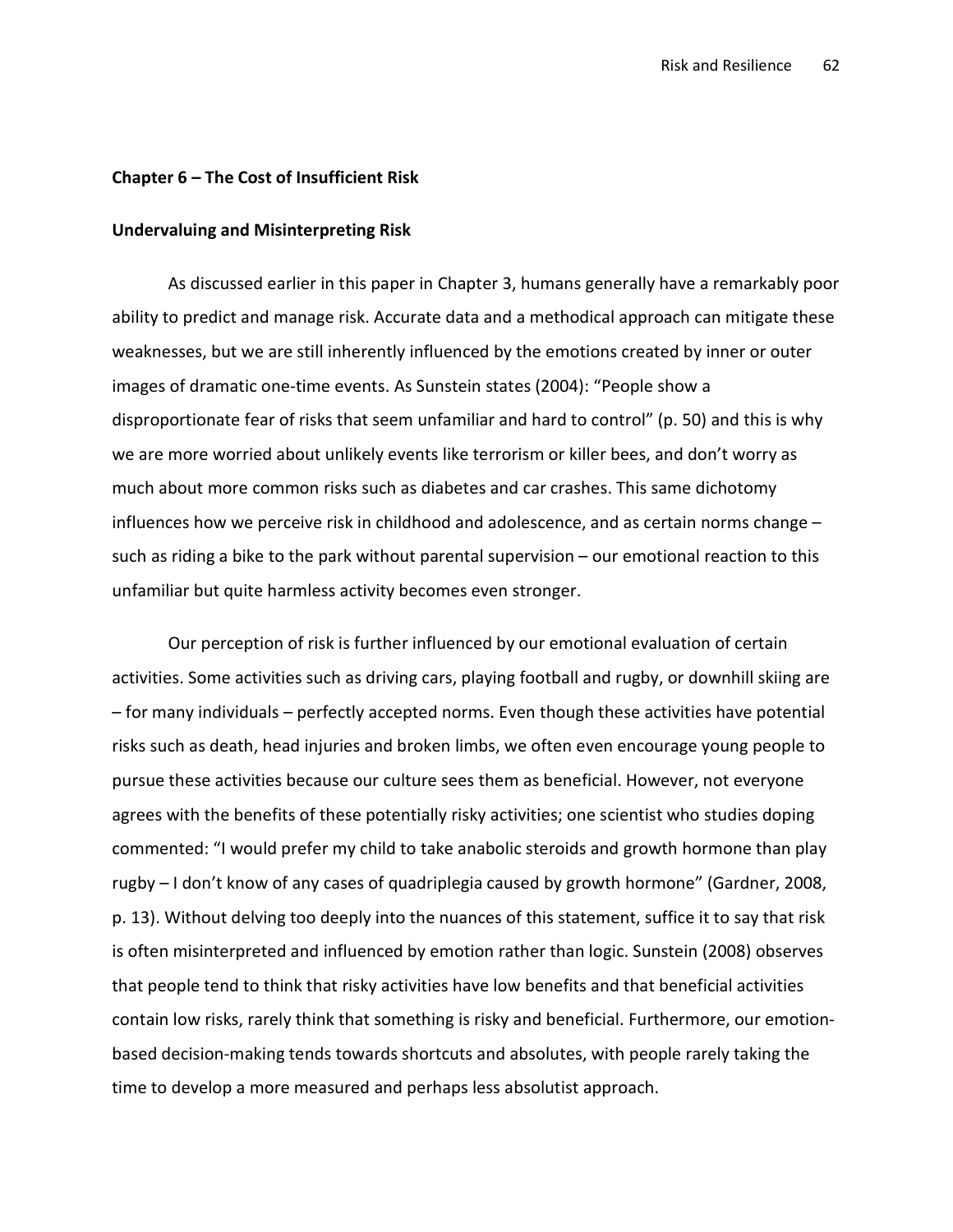Insufficient opportunities for manageable risks have costly side effects for young people. These side effects include decreased opportunity to develop critical life skills such as executive function, self-regulation skills and sense of mastery over life circumstances (See Chapter 5). It also holds back individuals from achieving optimal "flow" experiences where they are performing successfully at the maximum potential – a state that brings both joy to the individual and potential benefits to broader society.

Lack of opportunity to develop these life skills, particularly in the face of the changing demands and increased stresses placed on many young people today (see Chapter 4), can have a variety of consequences including increased rates of mental illness such as anxiety and depression, and decreased internal locus of control. If an individual's internal locus of control is weak, the more likely they are to hold accountable external forces such as luck, fate or other people for their state of being. In contrast, if an individual has a strong internal locus of control then they will feel that they can have the power to take action regarding their physical, mental and emotional state, and this is correlated with strikingly lower stress levels even in the face of challenging circumstances (Lefcourt, 2013). In order to develop these key coping mechanisms, a certain amount of developmentally-appropriate risk is necessary so that young people can gain a sense of their own capacities.

Fear of potential dangers is a basic human trait and to some degree informs all our decisions. People understandably tend to be loss averse and will seek to avoid what they perceive as potential risks (Sunstein, 2008). However, our perception and reality do not always align. The major causes of death for youths are "accidents, homicide and suicide – causes are largely preventable and reflect the stresses young people experience during this stage of life" (Brown, 2002, p. 37). By promoting developmentally-appropriate opportunities to develop tools for facing stress, risk and uncertainty, young people can be better prepared for the complexities of life. Without sufficient opportunities to take these small but important risks, individuals may suffer more challenges in the long run.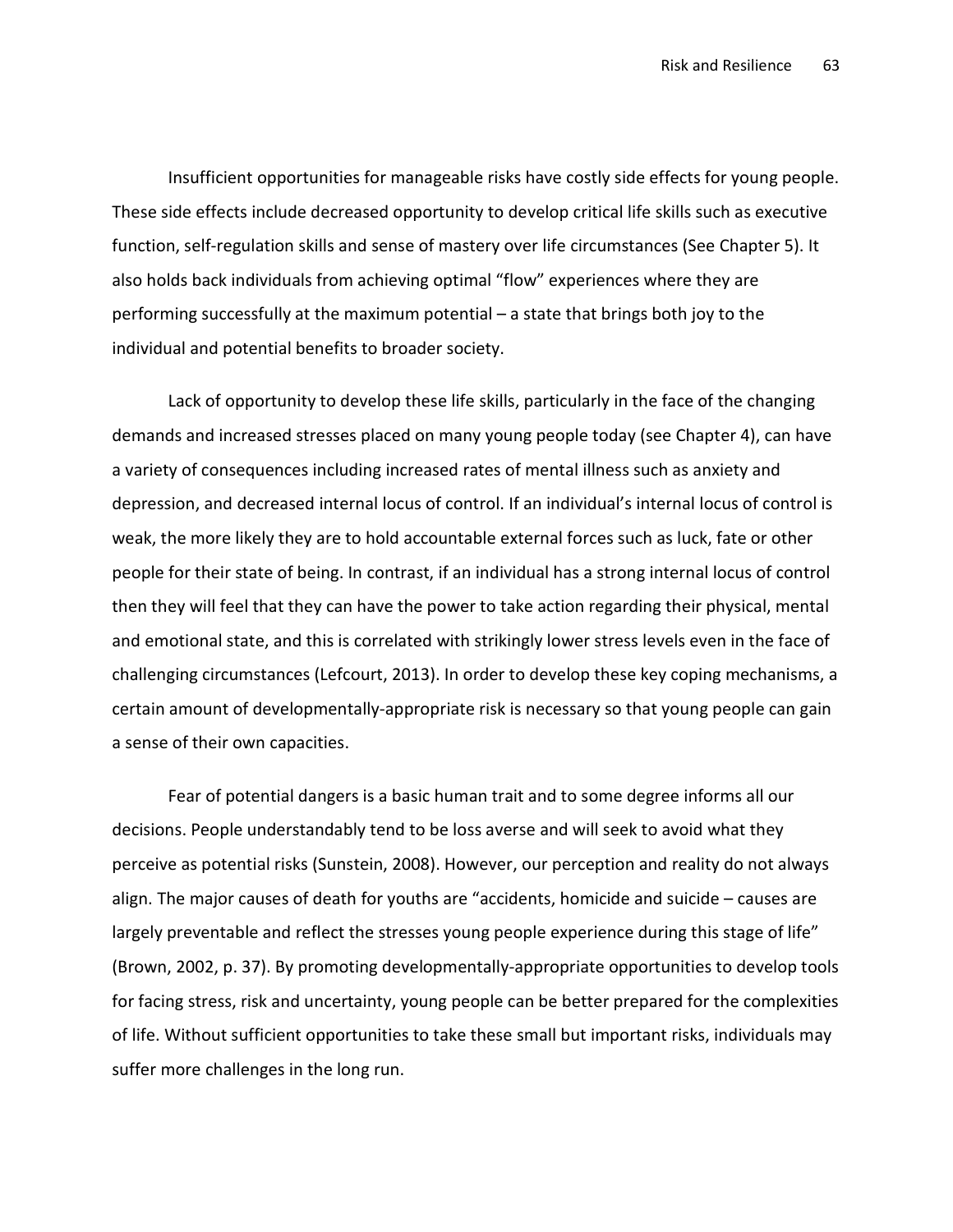#### Depression

Experiencing moments of happiness and sadness to varying degrees is a normal part of the human experience. Macro-historical professor Yuval Noah Harari (2014) argues that serotonin levels likely have remained fairly constant over the past centuries, if not millennia. He contrasts the example of a medieval French peasant coming home to his mud hut with the example of a wealthy Parisian banker coming home to his modern penthouse and argues that due to human biochemistry both likely experienced very comparable levels of happiness despite their vastly different realities. Yet while serotonin levels may be somewhat steady throughout human history, worldwide rates of depression have skyrocketed since the 1940s with the United States leading the charge; as other countries 'Americanize", their rates of depression increase accordingly (Lasn, 1999). Exposure to stressors early in life can lead to brain hyperactivity and increased risk of depression later in life (Heim, 2004), but this does not easily explain why a prosperous and relatively peaceful part of the world suffers from such high rates of mood disorders. Therefore it would seem that depression is not purely a biochemical process but due to the interplay of lifestyle, worldview, community support networks and other factors that cannot necessarily be pinpointed easily.

Today depression is the leading cause of disability in North America (Kessler, 2012), with 17% of individuals suffering from depression at some point in their lives (Center for Behavioral Health Statistics and Quality, 2015). It must be noted that these statistics are derived from interviews that do not include "people with no fixed household address (e.g., homeless or transient people not in shelters), active-duty military personnel, and residents of institutional group quarters, such as correctional facilities, nursing homes, mental institutions, and longterm hospitals," and thus one may extrapolate that the actual rates would be much higher if those populations were included in this survey. As discussed in Chapter 4, prescription of antidepressants has increased almost 400% from the late 1980s to 2008 (Pratt et al, 2011), yet these do not appear to be adequately addressing the underlying problems. Homer-Dixon (2000) argues that the rising incidence of depression and anxiety may be due to modern society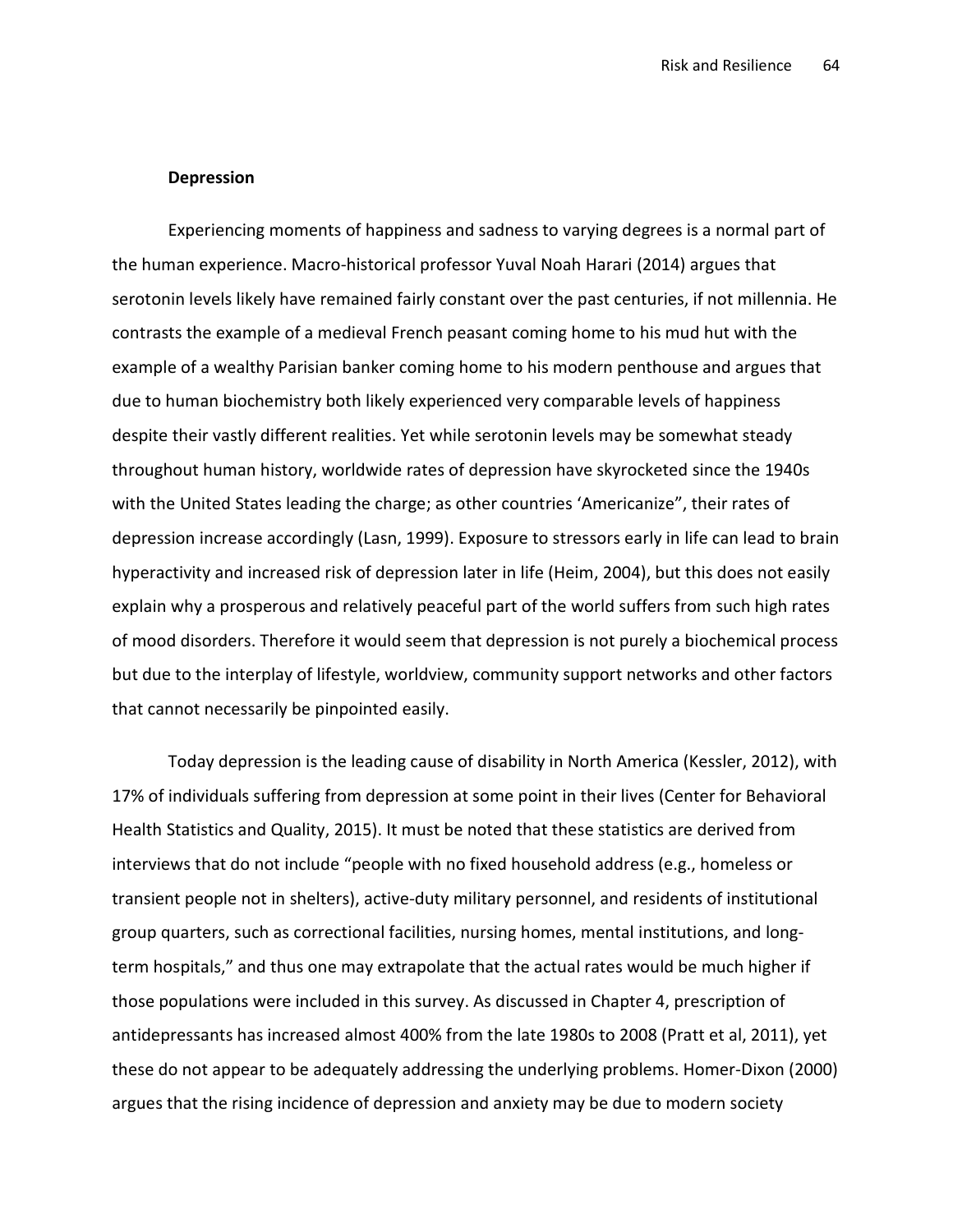exceeding our adaptive abilities. This may to some degree explain the higher rates of depression found in more developed countries and may help us find ways to counteract these effects.

The medical profession does not (or cannot) always differentiate effectively between deep-seated neurobiological hindrances and feelings which are a normal, albeit difficult, part of the human spectrum of emotions. For many people, depression is not an illness but "a severe low mood that occurs when we harbor pessimistic beliefs about the causes of our setbacks" (Tough, 2012). In his book Learned Optimism (2011), professor of psychology Martin Seligman argues that pessimists tend to believe problems are permanent, personal and pervasive – views which create a sense of helplessness in the face of hardship. He argues that individuals can learn to develop habits and views which will increase their sense of empowerment to take meaningful action.

Adolescence is a period of time where real mental illnesses can emerge, as many of these involve the full functioning (or lack thereof) the frontal cortices (Jensen, 2015). The rise of earlier puberty in girls has been linked to depression and anxiety as these young women may feel overwhelmed or under supported in the face of external pressures and expectations (Steinberg, 2014) and between 20-30% of adolescents report at least one depressive episode (Jensen, 2015). However, given that malleability of the adolescent brain, this is also a time where individuals truly have the opportunity to develop new and positive habits that can serve them in the future. Tough (2012) claims that "the most fruitful time to transform pessimistic children into optimistic ones is before puberty but late enough in childhood that they are metacognitive (capable of thinking about thinking)" (p. 91). Whether learning to use positive self talk through formal cognitive behavioural therapy (CBT) or gaining opportunities to step outside of themselves through meaningful community service or learning opportunities, adolescents are at a stage in life where they can form habits and worldviews that will have an impact for the rest of their lives.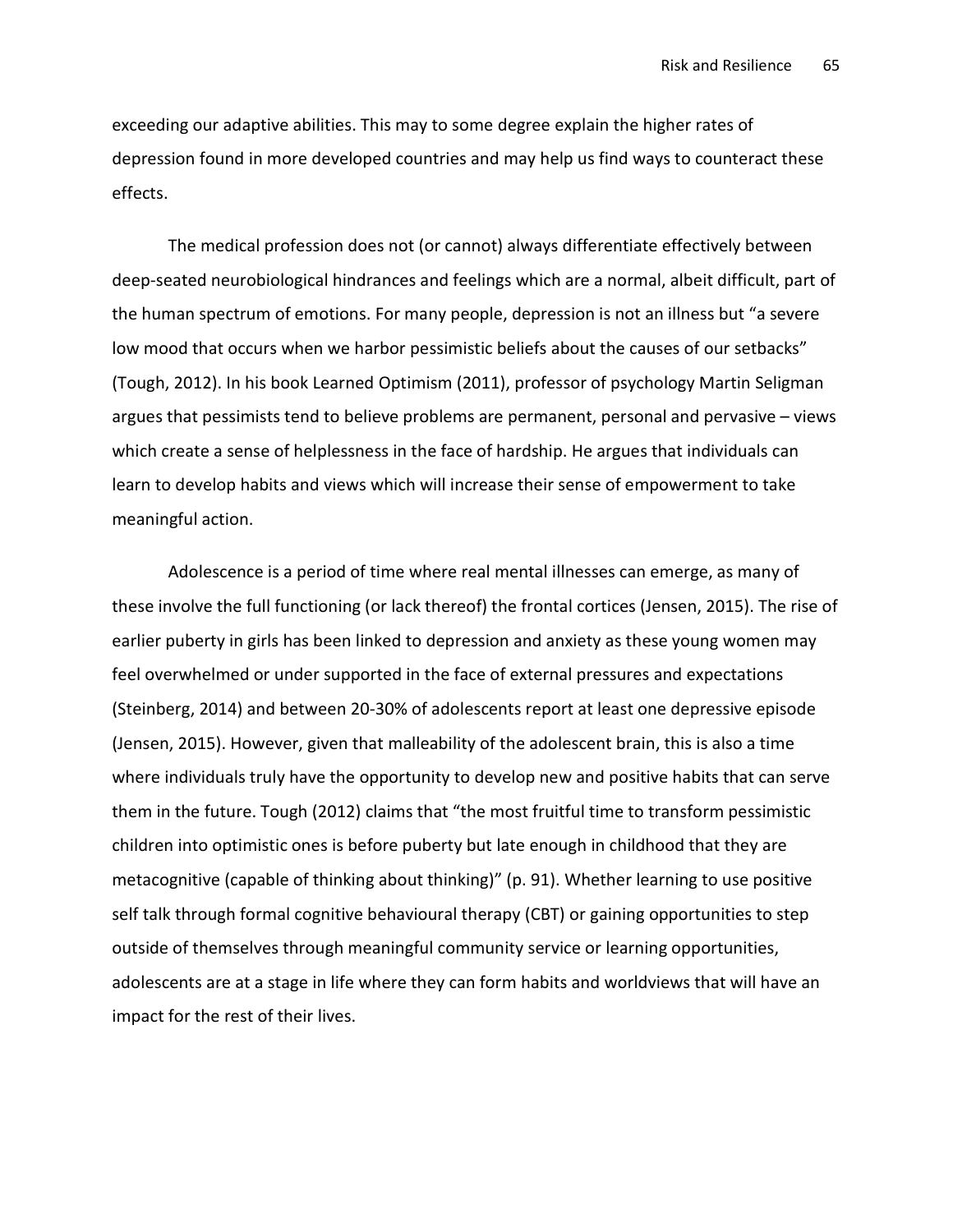#### Anxiety

Adolescence is almost inevitably a time of increased stress, as teenagers seek to navigate the emotional, mental and physical changes and challenges that come with their shifting realities. As discussed in Chapter 2, teenagers are more susceptible to the negative effects of stress and these increased levels of cortisol can cause anxiety and a host of other difficulties. Stress and anxiety affect frontal lobes, which in turn affect executive functioning and integrative processes like using imagination and creativity to planning and taking action in a complex world (Homer-Dixon, 2000). Thus anxiety not only results in more stress – a truly problematic feedback loop – but also limits an individual's capacity to take action and change these circumstances.

Anxiety is a widespread concern in North American society. An estimated 30% of people will suffer from anxiety disorder at some point in their lives (Lebowitz, 2013). Compared to their counterparts around the world, anxiety and mental illness are particularly prevalent in adolescents in North America. A study comparing young people's mental health with that of their peers 75 years ago found that 5 times as many teenagers scored above the test's cut-off for serious psychological problems (Steinberg, 2014). In some cases, children are anxious in their parents' presence and less anxious when without their parents, demonstrating that children have their own coping abilities but are also susceptible to being exposed to an atmosphere of fear and anxiety. Child studies professor Lebowitz (2013) notes that "if a child fears a situation that is not actually dangerous, our protection becomes a liability of its own" (p. 127) and creates more anxiety in the long run. In such cases, active involvement from a parent or educator will only reaffirm the child's fear, rather than let the child discover that he or she has the courage and resourcefulness to discover that there are no monsters under the bed.

Anxiety disorders are the most common psychiatric illnesses affecting children and adults in North America. Yet a description of the diagnostic characteristics of social anxiety (just to choose one form of anxiety) appears to have many aspects in common simply with being an adolescent: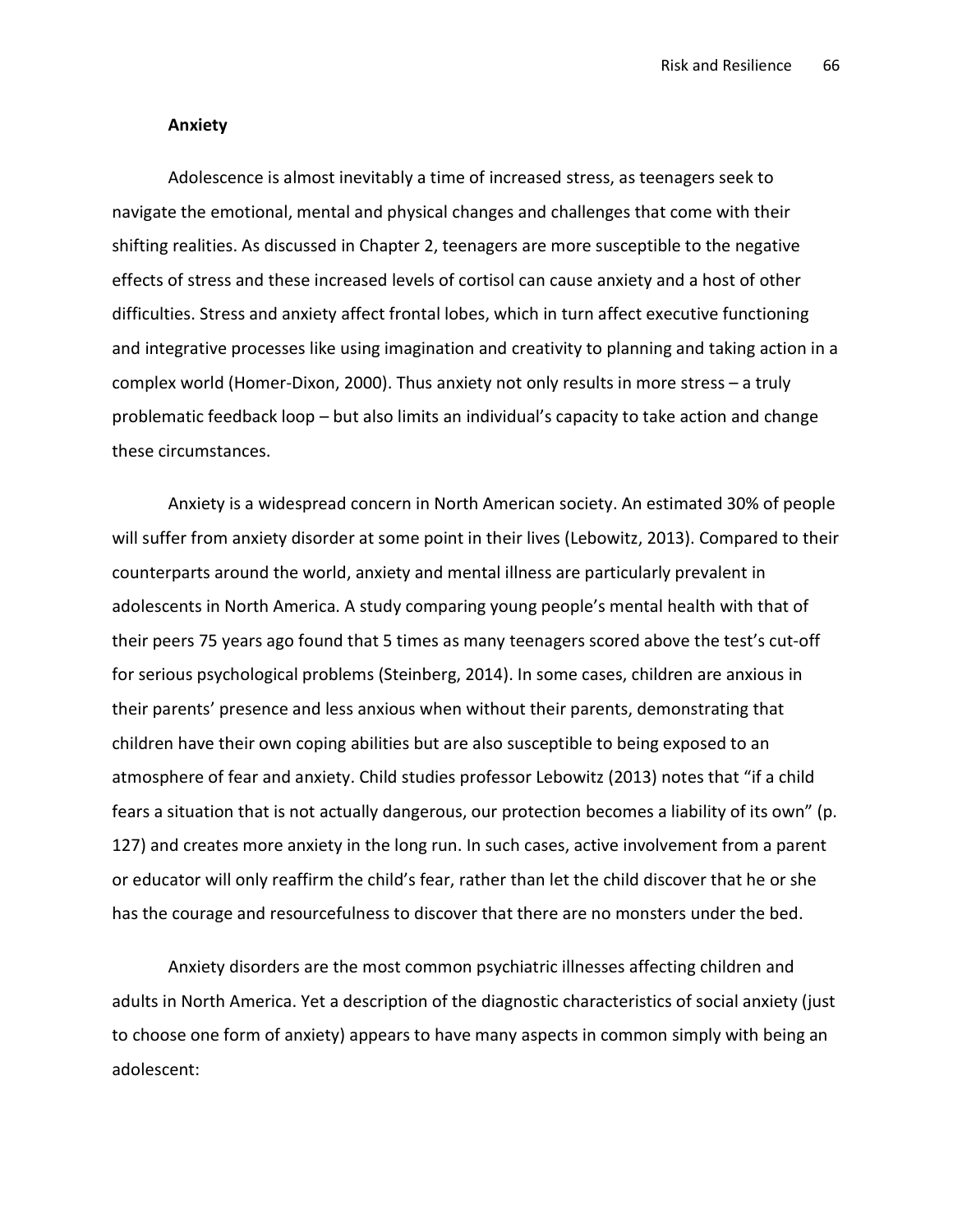Feeling highly anxious about being with other people and having a hard time talking to them

Feeling very self-conscious in front of other people and worried about feeling humiliated, embarrassed, or rejected, or fearful of offending others

- Being very afraid that other people will judge them
- Worrying for days or weeks before an event where other people will be
- Staying away from places where there are other people
- Having a hard time making friends and keeping friends
- Blushing, sweating, or trembling around other people
- Feeling nauseous or sick to your stomach when other people are around

(Facts & Statistics: Anxiety and Depression Association of America, 2014)

While experiencing these feelings can be debilitating – to the degree that many people are seeking treatment in the form of medication and therapies – in many cases this can be mitigated by the opportunity to experience a range of social interactions, contexts and yes, even risks, during childhood and as an adolescent. Turkle (See Chapter 4) explores the importance of face time and meaningful human interactions; if these are genuinely declining, it stands to reason that young people will feel more anxiety and stress when expected to interact with others in a non-controlled, emotionally vulnerable manner. Yet taking the risk to do so has immeasurable benefits to our mental, physical and emotional well-being and perhaps even is part of what defines us as human beings.

### Poor choices in future

Limited opportunities for unstructured free play and the primarily minor risks associated with childhood play inherently result in limited opportunities to develop judgment and decision making capacities. This has led to astonishing changes in North American society and the adolescent experience. Brown observes that unlike in earlier generations, the vast majority of youth will not die from infectious diseases or unsafe working conditions in mines or factories, rather the "primary threats to their health arising from their behaviour" (Arnett, 2007, p. 329).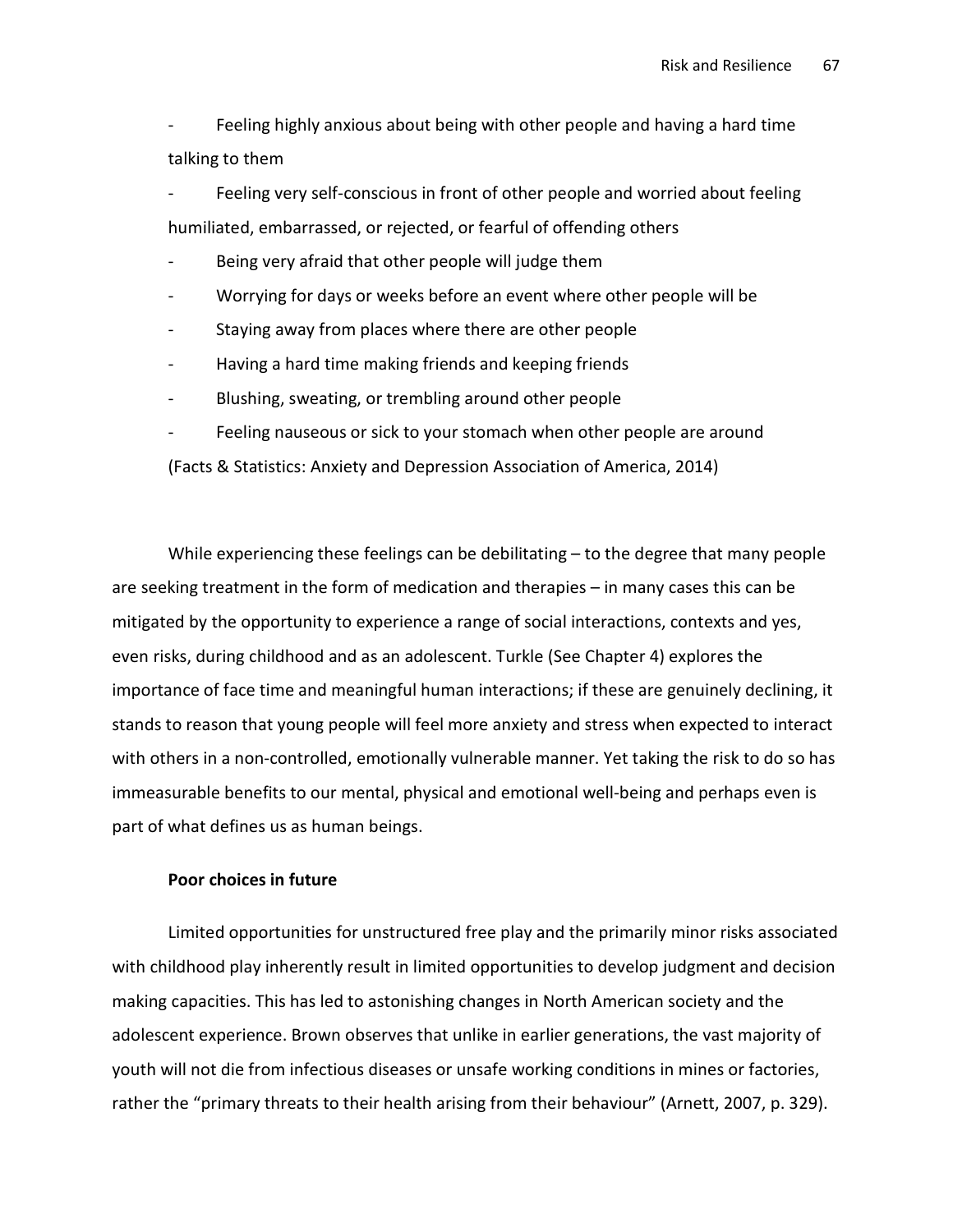As discussed in Chapter 3, the leading causes of death among adolescents in North America are automobile accidents and suicide, except in US where homicide is higher due to access to firearms (not because suicide is lower) (Brown, 2002). While it is positive that unsafe working conditions and infectious diseases no longer cut short as many lives, the leading causes of death that exist today could be further reduced.

One of the strongest contributing factors to developing self-regulation skills is the opportunity for unstructured play in early years. While there is a growing awareness of this need, much of our policy and education structure still is going in the direction of increased structure and early academics for young children. The consequences of this are not immediately evident, but it is entirely plausible that this change will have a ripple effect on adolescents in coming years. Tough (2012) observes that "trouble controlling impulses in elementary schools leads to relatively limited problems, but in adolescence impulsive decisions can lead to drunk driving, unprotected sex, shop lifting, or dropping out of high school" (p. 21). Given that unstructured free time for young children is a relatively simple and highly effective tool for developing critical self-regulation skills, as educators we must work towards making this a key component of early childhood education programs.

# Decreased sense of control over destiny

Throughout history, human beings have sought out different ways to find a sense of purpose and relevance in life. For much of human history, close connections to the natural world and shared religious or spiritual beliefs helped bring an external sense of order and purpose. Even if an individual person could not necessarily make sense of an unexpected or tragic event, they could trust in the larger order of things which would provide reassurance and comfort through difficult times. While religion still plays a relatively large role in North America (particularly in the United States) when compared to other developed countries (Albright et al, 2002), these religious beliefs are more diverse and perhaps fragmented than in the past. For all but the most fervently religious followers, worldviews tend to be influenced by a variety of sources ranging from Hollywood gossip to reports on the economy. What we do with this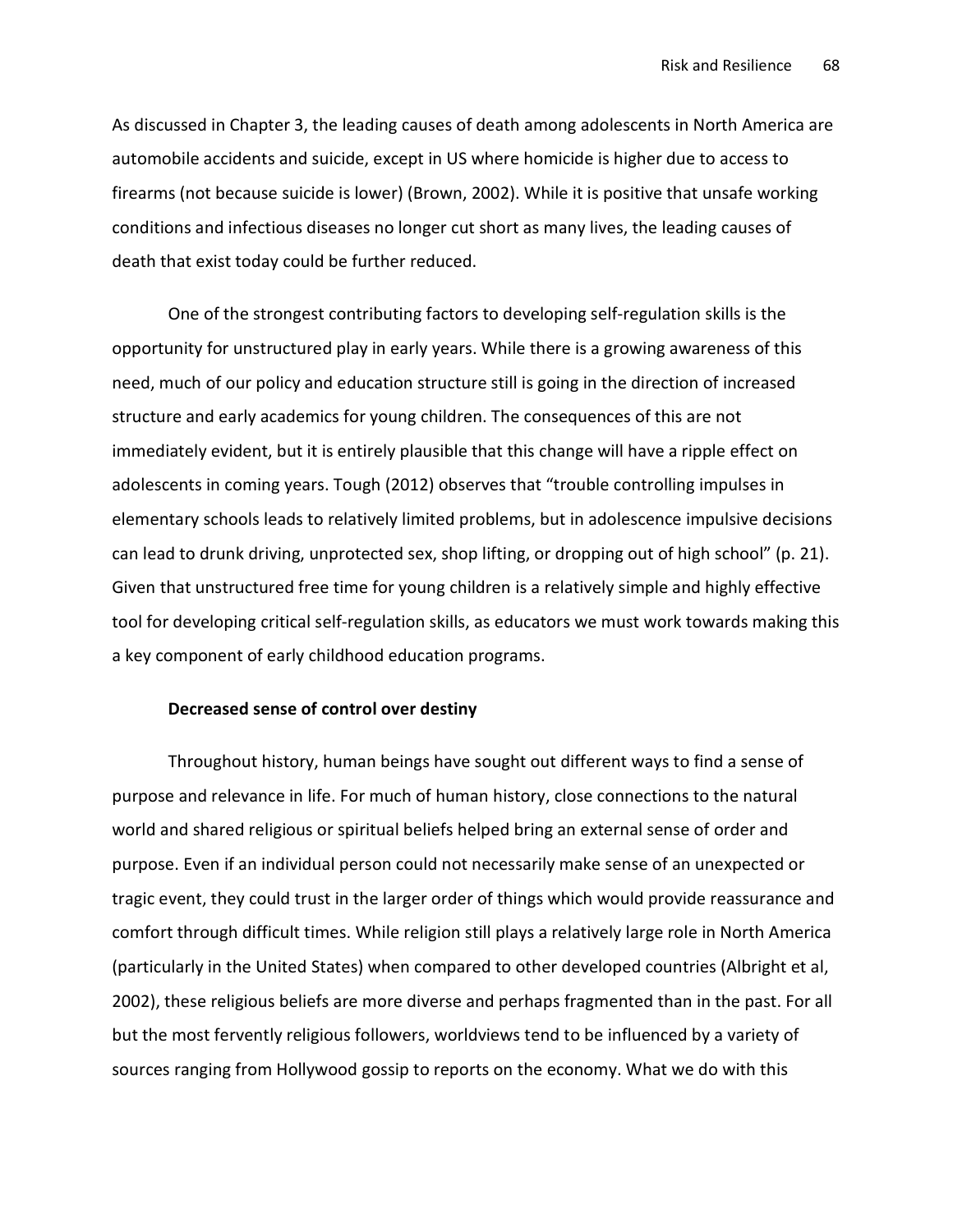disparate abundance of information and how we order it in a way that brings us purpose and meaning in life is an individual rather than collective challenge.

With the rapid changes in society since the start of Industrial Era and perhaps even more so since the advent of the Information Age, human beings have had more options but also more stimuli and stresses. As discussed in Chapter 4, some experts such as Homer-Dixon (2000) believe that the demands of modern society may be exceeding our adaptive abilities. Others would argue that human beings are remarkably adaptive, but need the opportunities to develop a sense of themselves and their surroundings. While structured educational environments can strive to meet specific needs, much of this deep learning and connecting to the outer world happens through unstructured exploration and play. If opportunity for this disappears, individuals will have less possibilities to discover themselves and the world, and thus will have a decreased sense of control over their destiny as discussed earlier in this chapter in the section which examined intrinsic motivation and internal locus of control. The impact of perceived control over destiny is vividly illustrated by a study of British bureaucrats in civil service which showed that mortality rates were strongly correlated with status; researchers attributed these differences to high level of control and predictability in lives of those with more status, whereas lower level bureaucrats had less control which equalled more stress and stress related illness ((Homer-Dixon, 2000). Other factors may be at play too – nutrition, education, home life, and quality of healthcare, to name only a few – but it stands to reason that the power to control and determine aspects of one's life are a determinant for decreased stress and greater wellbeing.

In today's demanding and fluid world, rigid academic or social structures are no longer (if they ever were) reliable predictors of success. Students who succeed in life do not necessarily excel academically but have other skills like optimism, resilience and social agility (Tough, 2012). Yet many educational systems continue to focus on teaching students in a way that prepares them for a world that no longer exists. Rudolf Steiner speaks of teachers having the responsibility to recognize that which belongs to the future: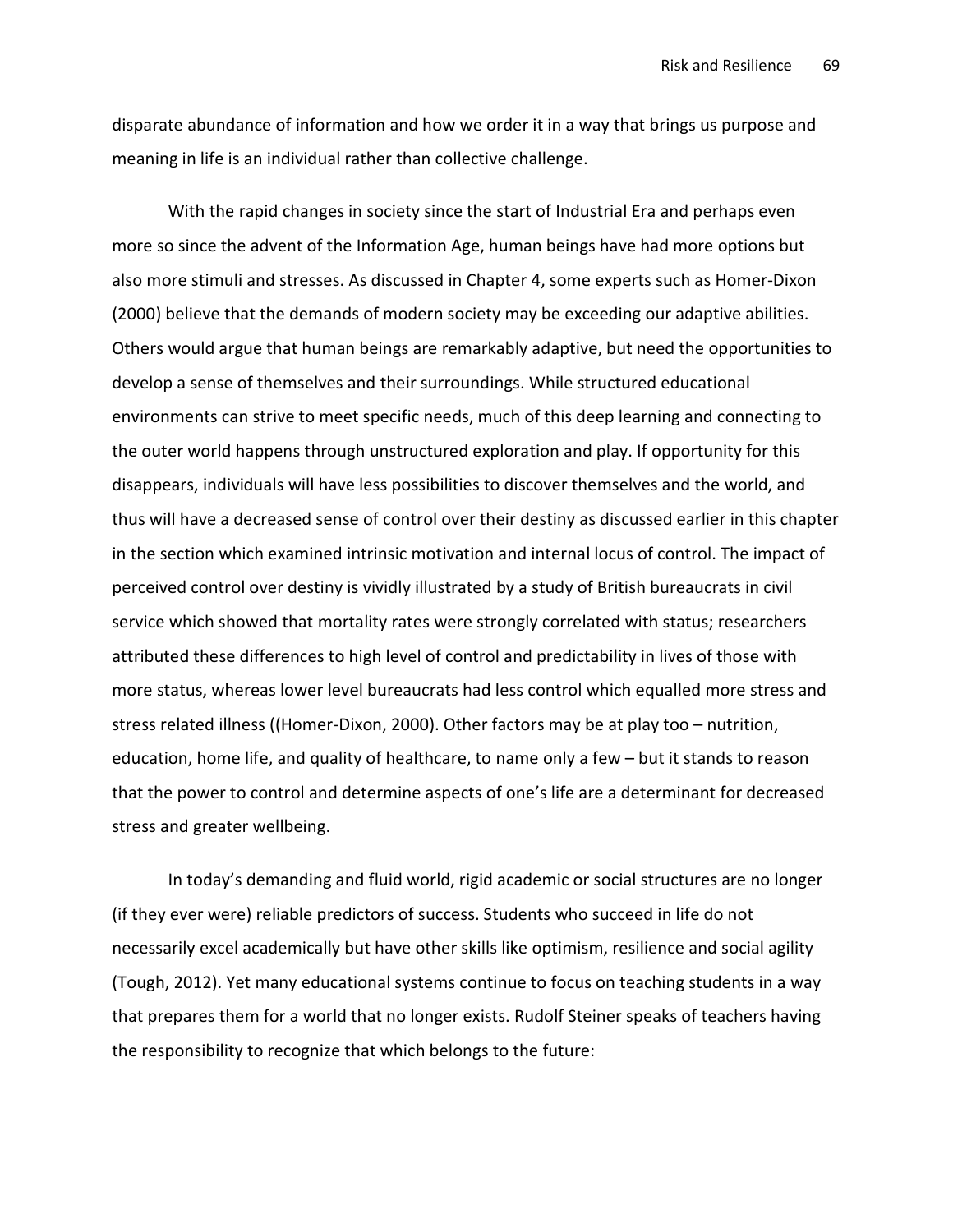For you who will to work with he who guides the future of mankind, bring forth spirit potential within yourself and so achieve the power to awaken dormant faculties in others. Cultivate the seed points; foster forces of development; and recognize that which is of the future. (Rudolf Steiner, date unknown).

Many aspects of the current framework for adolescents, both in educational institutions and in broader society, fail to sufficiently recognize and foster the transferrable skills that will serve young people and the world in the future. Kohn (2014) speaks of "an epidemic of acquiescence" (p. 180) and claims that we are failing to teach young people to question, think critically and have independent thoughts. Tough (2014) argues that most affluent students are "caught in the meritocracy machine of private schools, private tutors, Ivy League colleges and safe careers" (p. 176) and are being shortchanged by not being given enough genuine opportunities to overcome adversity and thus develop character. Underprivileged youth face a host of other problems, though some strong-willed individuals manage to overcome these challenges through resilience, determination and support networks. By providing opportunities to help young people have the freedom to learn how to make their own choices and to take developmentally appropriate risks, young people have the possibility to develop a greater sense of confidence and control over their own destiny.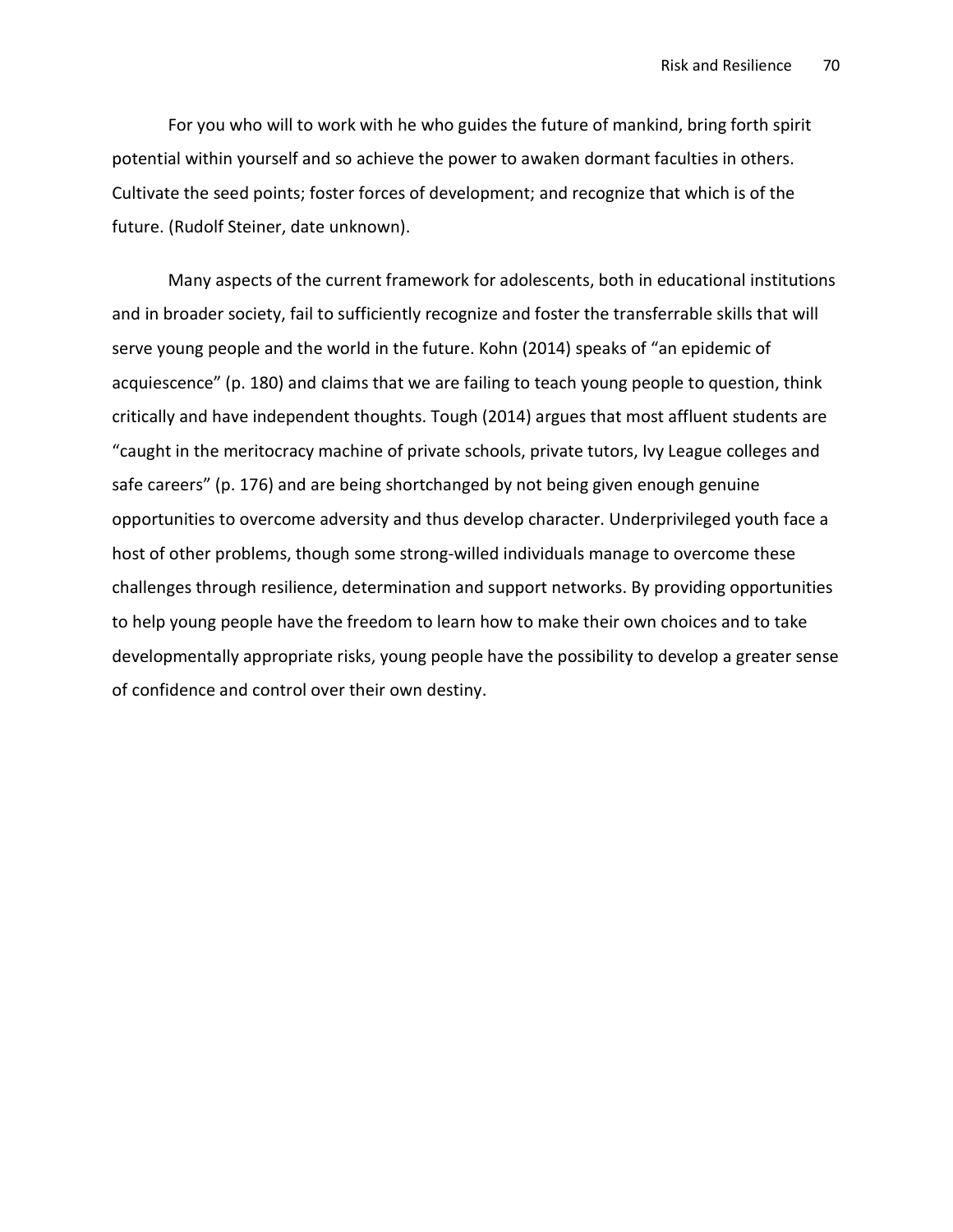#### Chapter 7 – Creating opportunities for healthy risk

While certain aspects of the collective consciousness have gradually changed over time, human brain development has followed certain patterns for the past millennia. Given these deep-seated patterns, educators or parents are unlikely to change how teenage brains work: as discussed in Chapter 2, adolescents seek novel stimuli and sensations, and this enables them to learn, be challenged and grow as human beings. As part of this growth involves the intrinsic drive to seek out new stimuli, this period of time in life can involve both heightened real risk and perceived risk. Individuals, society and policymakers are not always effective at differentiating between genuine and perceived risks, nor the possible long-term benefits of these potential risks. One way that society can strive to lower true risk and support adolescent development is to worry less about trying to change adolescent gravitation to risk, but rather reflect on what skills we are teaching young people, in what contexts they spend time, and how they can develop good judgment through these opportunities for growth. Understanding the potential benefits of authentic risk, learning through genuine failure and the subsequent opportunities for character development can help guide our approach to working with youth.

North American society has both a great fear of potential litigation and often a poor ability to identify genuine high-consequence risks versus improbable but dramatic occurrences. When identifying possible risks in our work with young people, it would be wise to "focus on the magnitude of risk, not with risks that are statistically small" (Sunstein, 2004, p. 100). By seeking out accurate information rather than blindly following popular trends we can seek to avoid the cascade effect, which causes individuals to make decisions based on other people's decisions – but not necessarily with any rational foundation. As individuals seeking to prepare young people for the future, it also would be advisable to ponder the additional hazards of excessive risk reduction – for each child we stop from climbing a tree or jumping across a creek, how are we contributing to potential healthy or unhealthy lifestyle choices that will have an impact for decades to come? Repeated interventions –even those with the best of intentions at heart – may prevent young people from developing important aspects of their life such as close connections with nature, healthy active living habits, confidence in their own abilities or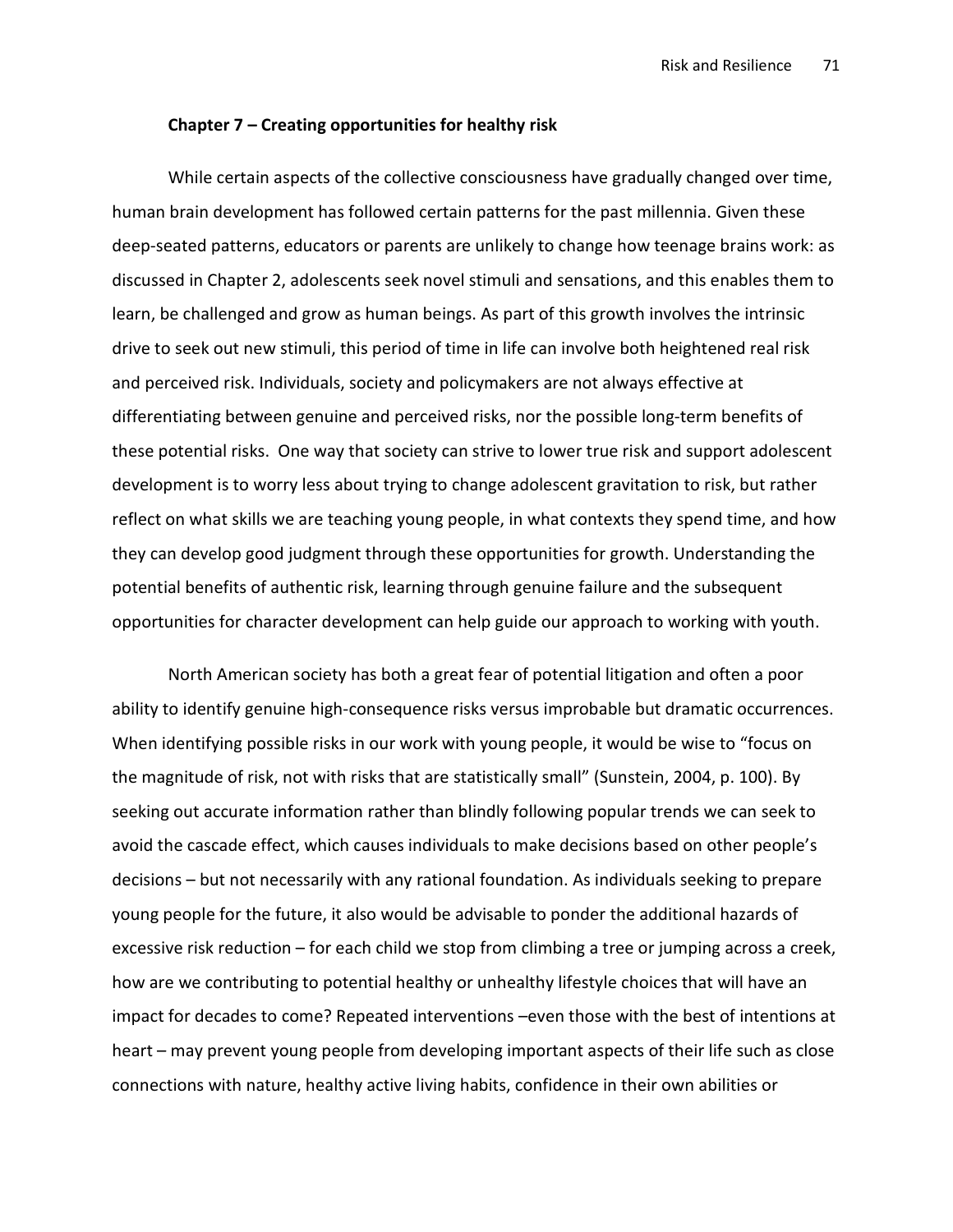relationships with their peers; thus, disproportionate short-sighted cautionary interventions may have unforeseen long-term consequences on the mental, emotional and physical wellbeing of young people.

Much of our current educational system is built up around specific expectations and frameworks to which each child and teacher is expected to adhere. However, as anyone who has worked with children can testify, human beings do not develop at a set rate nor do they naturally perceive the world in externally quantifiable ways. Specific expectations can stifle creativity as students are less likely to take a risk and more likely to do what pleases their teacher to earn good grades. A certain amount of out-of-the-box thinking can greatly benefit individuals and society; for example, if Alexander Fleming had been following a rubric or checklist for his research, perhaps he never would have thought imaginatively and discovered penicillin (Kaufman, 2010), resulting in a great loss for society. According to Tough (2012), our current educational system "rewards repressed drones" (p. 72), and the students with the highest GPAs scored lowest on measures of creativity and independence. While assessment would be more quantifiable if all students fit into convenient categories, stifling opportunities to develop creativity and independence serves neither students nor society in the long run.

Character traits such as independence and creativity, resilience and openness to taking risks can have great benefits, yet it can be difficult – both at an individual, institutional and societal level – to support their development. However, certain critical elements can help young people develop the capacity to face the world with balance and inner confidence. Tough (2012) states that "the most reliable way to produce an adult who is brave and curious and kind and prudent is to ensure his hypothalamic-pituitary-adrenal axis functions well" (p. 30). This is achieved by protecting young children from serious trauma and chronic stress, and provide a secure nurturing relationship with at least one parent. Researchers have identified specific characteristics such as grit, self-control, zest, social intelligence, gratitude, optimism, and curiosity as strengths most likely to predict life satisfaction and high achievement (Peterson, 2004). These are not traits that can be taught in a closely controlled environment; rather, they come from meeting the developmental needs of young people. For young children, a loving and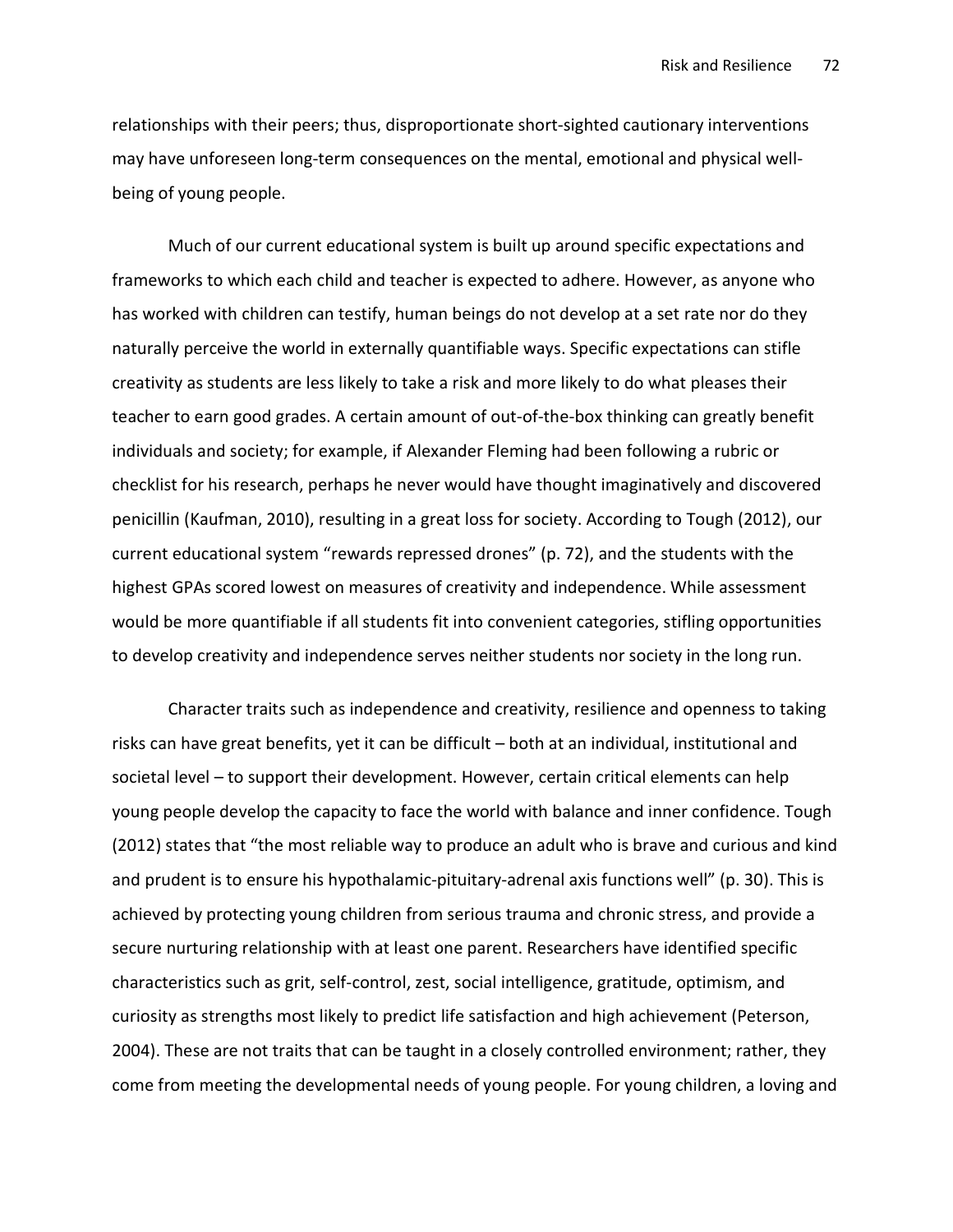supporting environment will help develop trust and confidence in the world, whereas adolescents require a certain amount of freedom – and risk – in order to fully develop their capacities. If this is reversed and young children are pushed too early while adolescents are held back, the subsequent stress and anxiety will limit their ability to develop key life skills. As parents, teachers, friends and neighbours of young people we can seek to support this healthy development by observing how our own actions, choices and responses to young adults may support or hinder opportunities for growth in these areas. One key area which can have a direct impact on young people is by evaluating the opportunities for healthy risk in educational institutions. Outdoor education, performing arts, community service and traditional academic subjects are all areas where openness to healthy risks can support adolescent development.

#### Creating opportunities for healthy risk in academic contexts

As educators, we have immense opportunities to support opportunities for growth through our daily interactions with adolescents. Through our pedagogy, school policies and interactions with the broader world, we can consciously choose to incorporate our understanding of adolescent development to guide our choices and meet the needs of young people. Upon reflection, there are many tangible ways that educators can incorporate healthy opportunities for risk.

Academics is one significant area where teachers can explore how to support opportunities for healthy risk in the interest of supporting creativity, resilience and confidence. Each class – whether learning French verbs, medieval history, algebra or doing chemistry experiments – can involve a certain amount of space for creativity. In each of these cases, there also is a certain amount of form that needs to be followed – after all, French verbs have an established pattern, algebra questions need to come to a specific resolution, and chemistry experiments need to have certain safety precautions. However if we dwell solely on the mechanics of the form and do not allow time and space for discussion or exploration of potential applications, we are missing key opportunities for growth. Staley (1988) notes that "facts are safe – the person is right or wrong" (p. 101), and observes that too few facts lead to a subjective view of life while too heavy a reliance on facts deprives young people of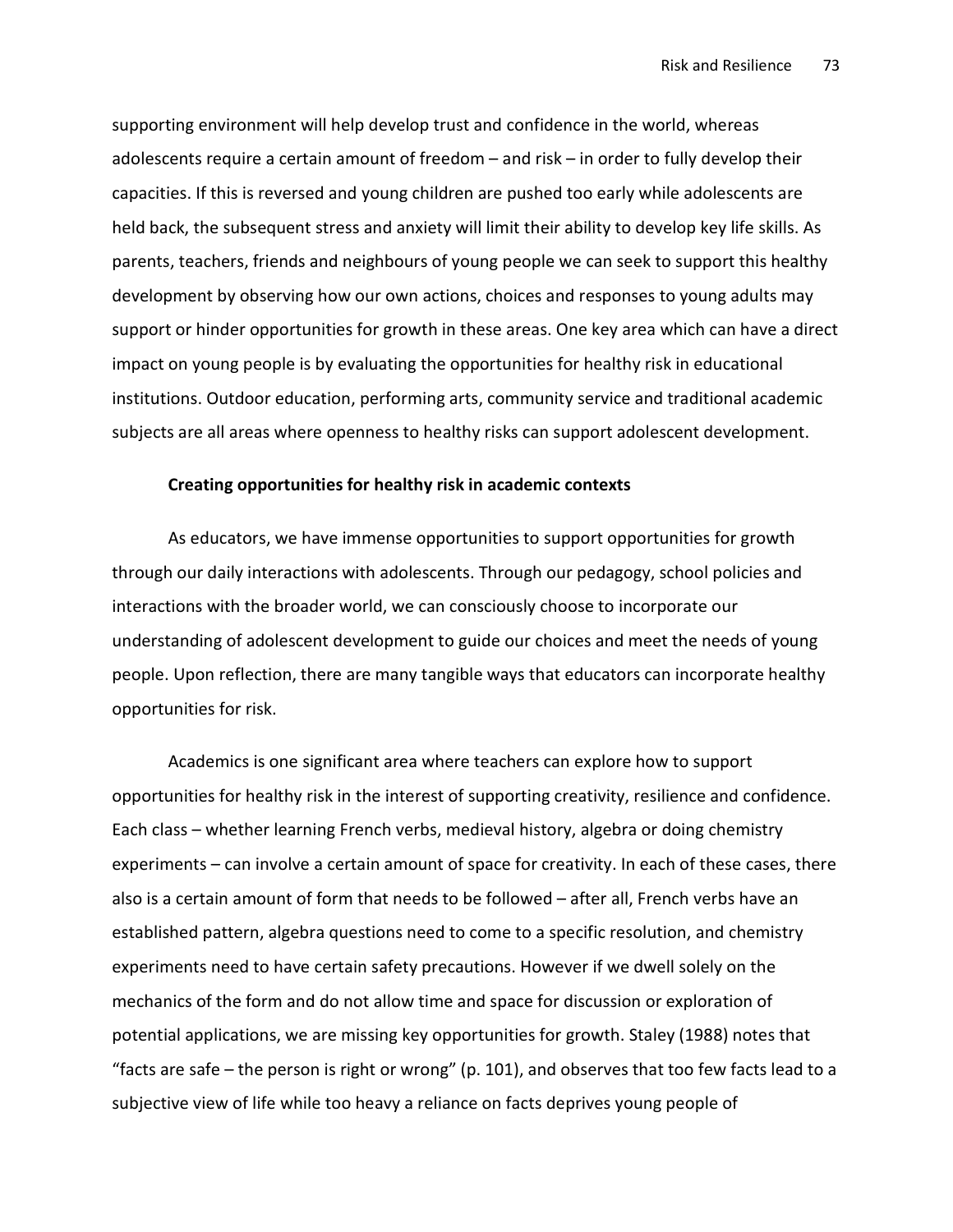opportunities for of inner exploration. Much of our society today is obsessed with facts, while not necessarily supporting the skills to reliably interpret and apply this information in meaningful ways. For students to find this balance, educators must leave space for both factual knowledge and imagination, and support their personal exploration of these fields of thought.

Something as small as allowing choice in assignment topics, different presentation formats, or giving space for students to argue potentially controversial viewpoints can help create the space for students to take intellectual and emotional risks. Authentic opportunities to develop an opinion, voice this opinion and stand up for it can be powerful learning experiences. Educators cannot be part of a rigid hierarchical system and then expect creativity to happen in convenient increments when they schedule a five minute time slot. Staley (1988) observes that "to have a profound effect on the development of character means to do something over and over, to engage one's will, to build new habits and attitudes" (p. 85). For students to have confidence in expressing their own thoughts and the creativity to try innovative approaches, ideally these values are an ongoing part of the school life and culture. For teachers, as for students, it can be potentially uncomfortable to allow space for this uncertainty – after all, there is perceived and potentially real risk in giving up control and allowing space for the new. However, with time and experience and intuition, one can seek to find a balance between structure and freedom; and the more we know our students and ourselves, the better we can reach this equilibrium.

Much of North America has moved towards increasingly defined academic outcomes, standardized testing and sweeping curriculums. Yet some educators argue that this approach actually limits opportunities for learning and growth, and does not best suit the developmental needs of young people. One element that represents our obsession for measurable but not necessarily meaningful data is the use of marks and grades. While feedback and evaluation are obviously useful components of learning, the educational world's obsession with grades is not a particularly healthy habit yet one that seems immensely difficult to change. A small handful of educational institutions, such as Rudolf Steiner High School in Ann Arbor, have selected to completely stop using marks. According to their school profile: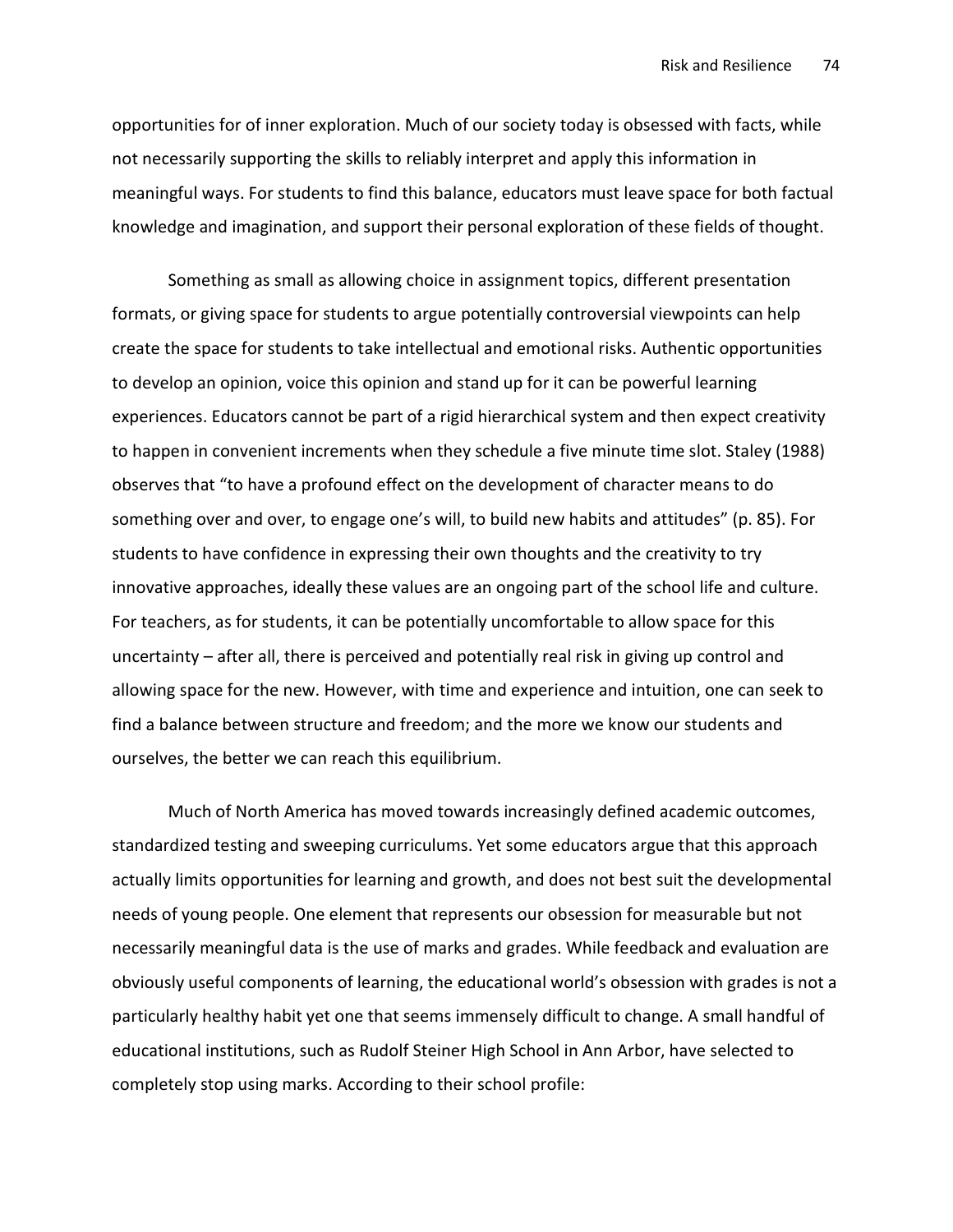"Students at the Rudolf Steiner High School do not receive letter grades. The requirements for passing a course consist of mastery of subject material, completion of assigned work on time, and participation in class. Students and their parents receive written evaluations at the end of each lesson block that include test scores and specific feedback. High School transcripts provide verification of credits earned and comments on the students' performance in each class." (Rudolf Steiner High School, 2015).

Contrary to some fears that these students would not be competitive in "the real world" or gain access to postsecondary institutions, the school has found that college and university acceptance levels have increased since this change, as enrollment offices now look at the individual written applications and recognize the strengths of the students rather than just seeing them as a sum of their grades. Similarly, grades have little relevance in the "real world" – employers, colleagues and friends want to know if a person is trustworthy, reliable, can follow through on a project, and problem-solve creatively when things don't go as planned. These are skills that are best developed in creative environments where there is space for risk, imagination, and unconventional ideas – plus of course the space to actually put these ideas into practice and learn from their failures and successes. As educators find the courage and insight to meet the needs of the students rather than the demands of external structures, these risks will have positive benefits for adolescents.

### Physical and outdoor education

Outdoor education and physical education are a natural fit for developing a host of skills in young people. Organised sports offer a structured, recognised format for young people to challenge themselves and each other. Outdoor education experiences such as camping trips, high ropes courses, backpacking or canoeing are one of the few times in adolescence where young people can receive immediate and authentic feedback, and many people – even decades later – will remember key moments from such trips.

Both physical education and outdoor education have valuable attributes, but there are a few notable differences. Physical education, while active and dynamic, still tends to involve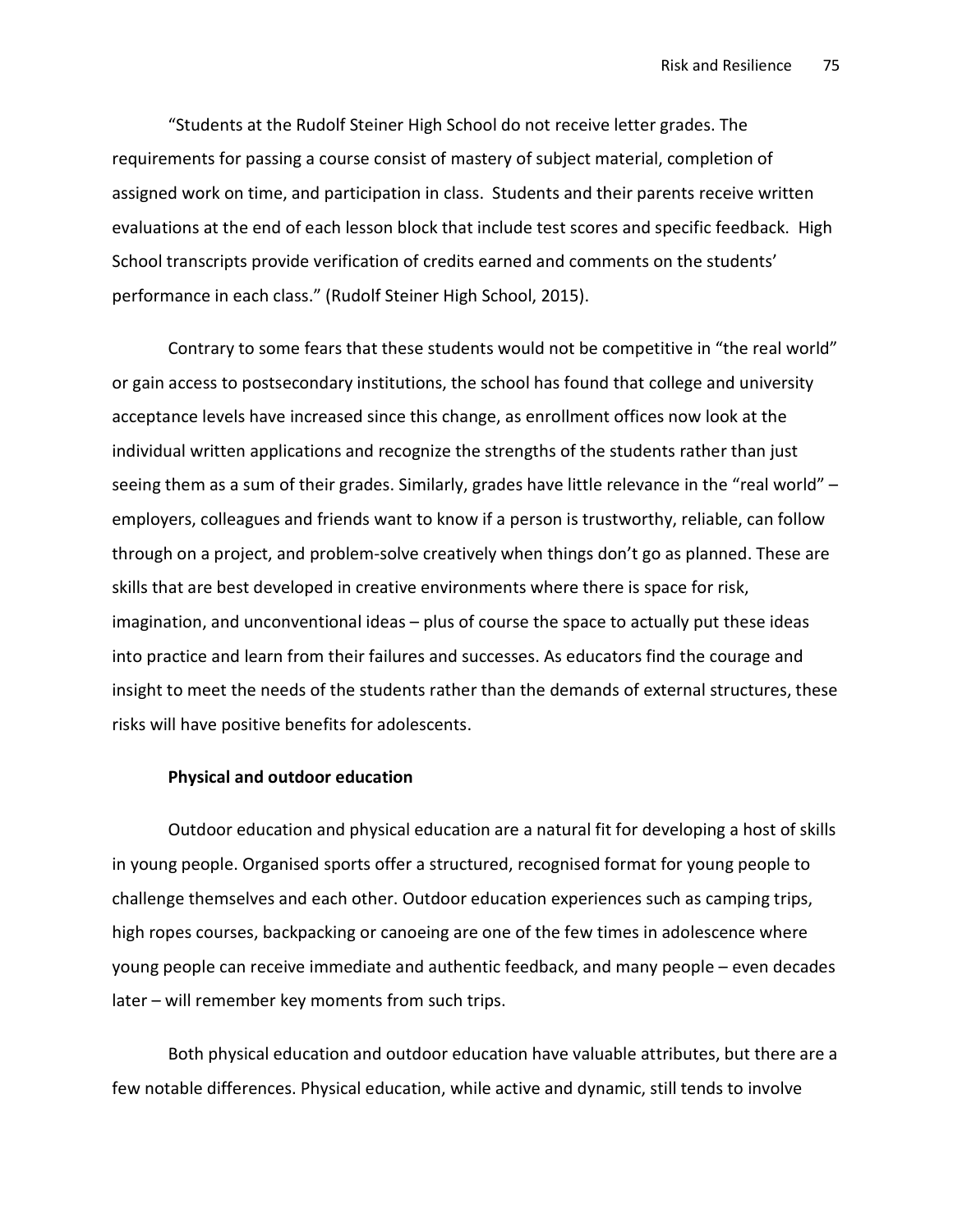specific frameworks and rules for interaction. In outdoor education, there are some specific expectations or guidelines, but also tremendous opportunity for exploration, discovery and growth in big and small ways. In the outdoors, there are natural consequences that clearly give us feedback as to whether or not we are making thoughtful choices in our actions. If we don't bother to put up a tarp well, we get wet. If we lily-dip, our boat will fall behind. If we don't pay attention to our cooking on the fire, we might eat burnt mac n cheese for dinner! In a classroom setting, there are not as many immediate natural consequences if we don't want to learn algebra or how to conjugate French verbs (though there may be later consequences). So as a teacher it can be a greater challenge to find ways to make the curriculum relevant and interesting for each student. While some students succeed easily in classroom settings, others may struggle; however, outdoor education can meet the needs of all types of learners and it can promote both life skills and academic capabilities for everyone because it promotes critical thinking, creative problem solving, awareness of self and others, and resilience in challenging situations.

Lack of opportunity to be physically active and challenged can exacerbate conditions such as attention deficit disorder (ADD) and attention deficit hyperactivity disorder (ADHD). An astonishing 20% of all high school aged boys in North America take prescription medication and the United States consumes 75% of world's ADHD medication (Steinberg, 2014). These statistics speak more to the misguided expectations of our society rather than inadequacies in young men in North America. For millennia, adolescence has been a time of heightened activity where individuals pursue meaningful challenges and gain a sense of their role in the world; sitting in a highly structured, intellectual environment five days a week simply does not adequately meet the developmental needs of most young people.

While spending time in the natural spaces clearly has great benefits, it in some ways it has become an exclusive enterprise. The North American approach to outdoor pursuits often requires extensive transport, expensive equipment, specialized training and ongoing expenses like lift passes or memberships. Outdoor education is widely perceived as giving an added edge to young people; this is evident in the numerous private schools who offer extensive outdoor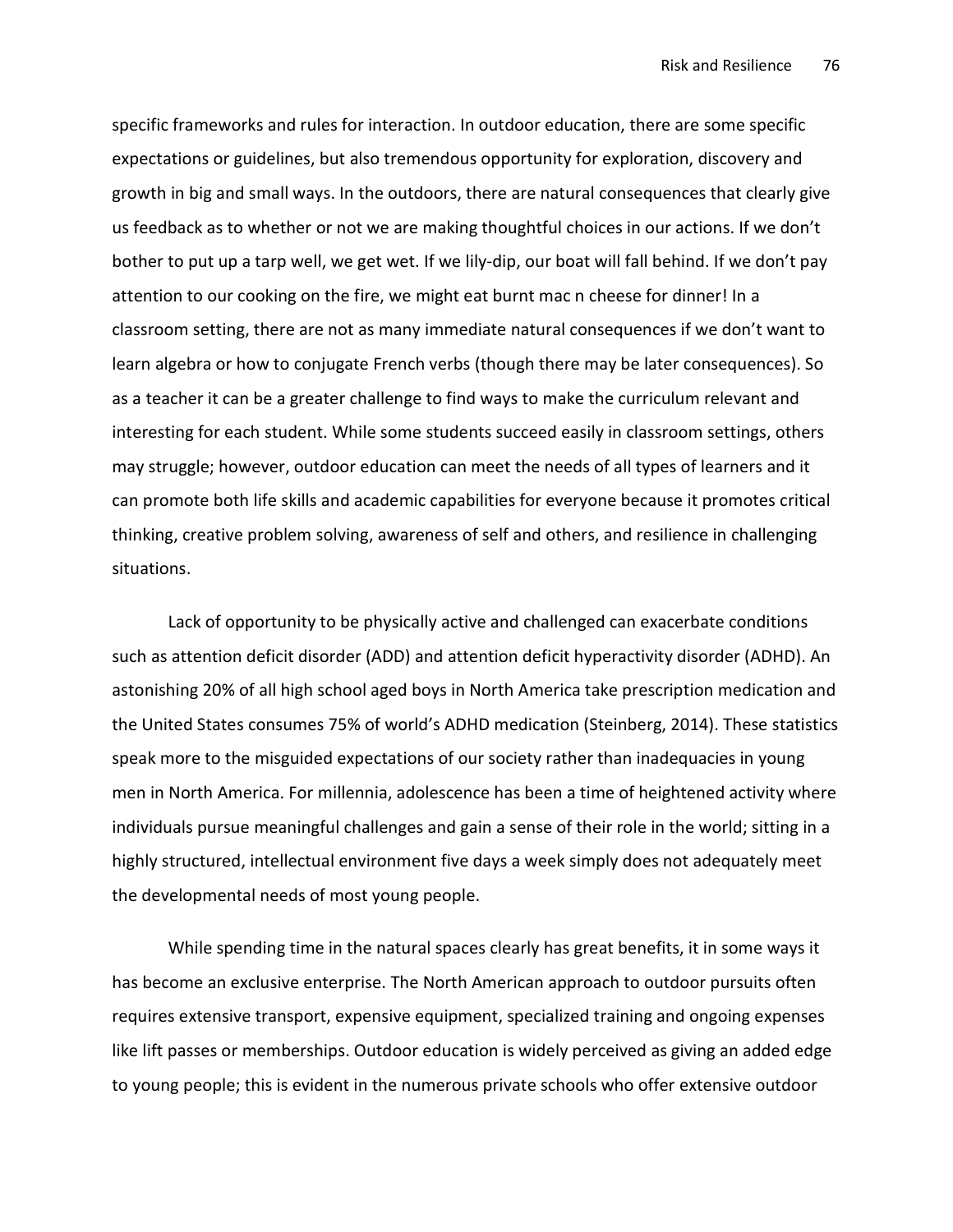education programs, as well as the many not-for-profit organisations who work with underprivileged youth. Unfortunately many public schools face greater challenges in implementing and maintaining outdoor education programs. While the value of outdoor education experiences is widely recognised, concerns about risk and cost continue to hamper valiant effort to bring these experiences to a wider audience.

 Even if adventure-based outdoor experiences remain elusive in some educational contexts, in many realms of education there is increased openness to and understanding of the value of these experiences. Even just an introspective afternoon in a local park or ravine can have benefits for the participants. This peaceful and nourishing environment can be a powerful antidote to the hectic routine of daily life. Staley (1988) reflects that "creativity is born in silence. If our young people are to have the resources to deal with the world that's before them, their creativity must be protected and cultivated" (p. 94). One way we can cultivate this inner creativity and resourcefulness is through working actively to increase the accessibility of experiences in nature.

### Performing arts

Performing arts and fine arts can provide a powerful form of expression for adolescents at a time in life when the human experience can seem almost overwhelming. Expression and experimentation through art and performance can allow adolescents to "try out roles, experiment with anger, confrontation, sensitivity, compassion and sacrifice, and vicariously experience what happens to people in different life situations" (Staley, 1988, p 15). Sloan (2001) states that "young people today need drama more than ever. They are growing up in a virtual wasteland for the soul, in an age where electronic simulation has all but supplanted direct and vital experience" (p. 7). Incorporating the arts into education can be an accessible but transformative process for all involved.

Performing on a stage or showcasing one's art can be an intimidating experience as it requires the individual to take on great perceived risk with no easy way to hit rewind or hide. However, the rewards can also be immense. Sloan (2001) eloquently speaks of "the vitalizing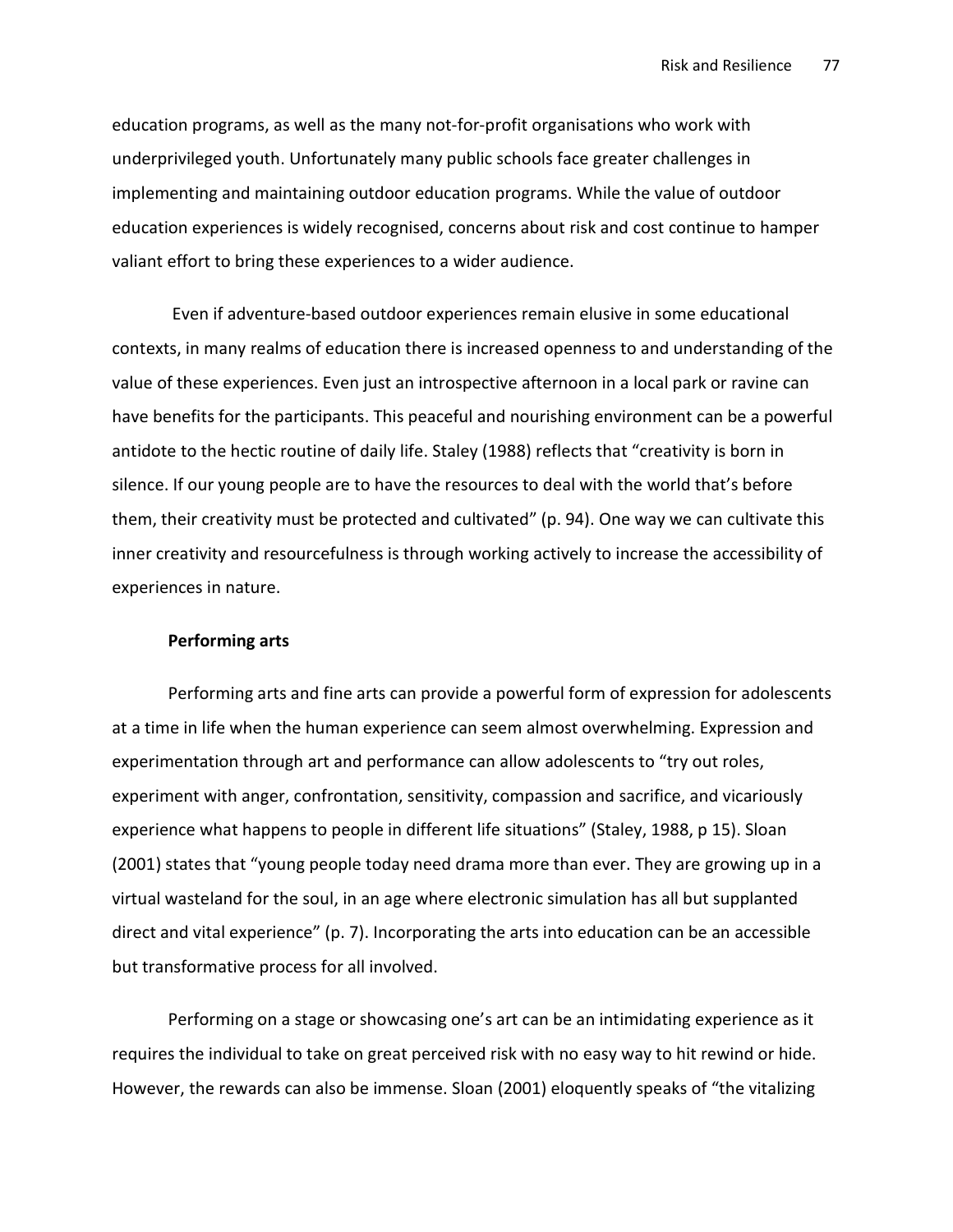power of imagination, the collaborative nature of the theatre, the striving to portray the truth onstage – these aspects of dramatic work can all counteract the adverse effects of an age that seems to value the digital over the human and the simulated over the actual" (p. 7). As young people are spending less time relating to human beings face-to-face (see Chapter 4), the role of theatre as a tool for developing communication and relationships becomes even more important (Sloan, 2001). According to Staley (1988), these social opportunities and friendships can be an important way for young people to engage in the "process of finding out who they are" (p. 155). While engaging in full-fledged theatre productions may not be possible for all schools or adolescents, educators can strive to incorporate some of these elements into academic subjects such as re-enactments of key historical moments or speeches, dialogues in world language classes, creative writing assignments in language arts or contact improv games in physical education.

All of these activities allow participants to take on what can feel like intimidating risks – speaking in public, expressing powerful emotions, - yet in a safe environment with the added layer of theatre. Through theatre a shy student can experience the opportunity to stand up for themselves in an over-the-top argument and an outwardly boastful student can be nudged into showing vulnerability – all experiences which expand their understanding of human emotion and interaction. At a time where empathy is decreasing and individualism is idolized (see Chapter 4), Sloan (2001) argues that "the make-believe world of drama can offer a potent antidote to the soul-sapping tendencies of our age" (p. 9) and as "the most inherently collaborative, the most social of all arts" (p. 9) is a critical tool for the social training necessary for community building. The teamwork, communication, courage and support requires for a successful drama production is in some ways a microcosm of the skills required to be an engaged member of society and thus provide rich learning environments. Sloan (2001) quotes Staley as stating that: "If, as teachers and parents, it is our highest task to help our students become themselves in the fullest and healthiest possible manner, drama can be one of our most dynamic means of assisting this unfolding" (p. 12). Whether through elaborate productions or small in-class activities, the use of performing arts is a powerful way to create engaging and meaningful opportunities for risk.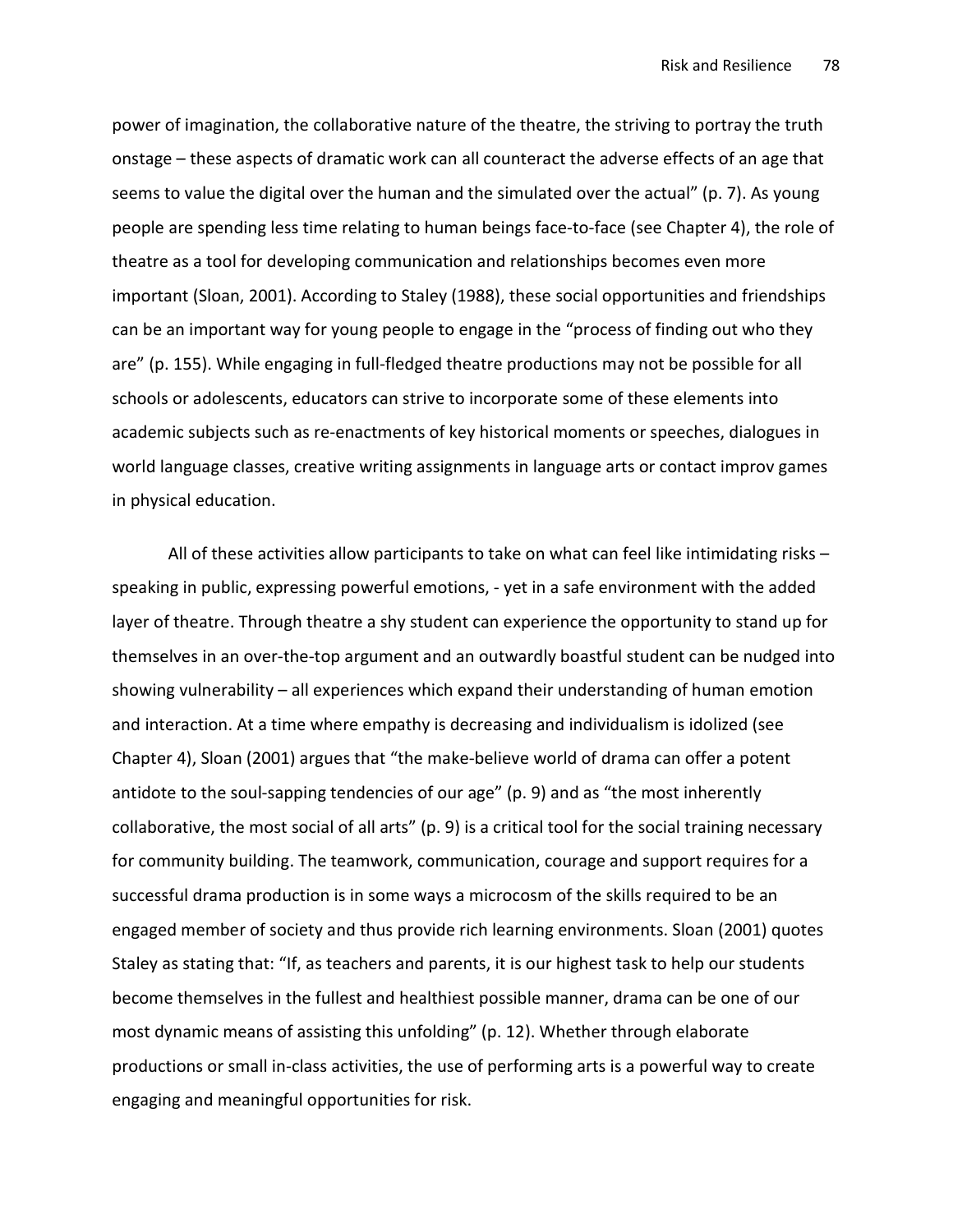#### Community service, work placements and exchanges

Stepping out into the world and connecting with the community can create remarkable learning opportunities for young people. Classroom environments have their limitations and much can be gained by creating regular opportunities for engagement with the broader world, both for young people and for the community. Staley (1988) observes that "the world has so much need for the vitality and vision of our young people, and when this is clearly conveyed to them, the response is outstanding. Young people today yearn to be needed" (p. 100). Schools who recognize this need implement a variety of ways that allow young people to step into the world.

Possible opportunities for learning opportunities include community service, work placements and exchanges. As Steiner notes (quoted by Staley, 2001): "healthy emotional growth occurs when teenagers become interested in the world outside of themselves" (p. 35). Community service, whether regular involvement at a soup kitchen or a one-time commitment at a special event fundraiser, is a potent way to interest young people in the world outside of themselves, make meaningful contributions and feel needed. Beyond the aforementioned benefits, such experiences can help young people identify areas of strength and interest which they may wish to pursue in their future careers.

On a similar note, work placements or co-op placements can be a pivotal learning experience for young people. Some may discover that they love a certain type of job (or vice versa!), and often students return to the classroom with increased motivation and context for their academic studies. Some Waldorf schools follow a certain progression in their annual high school placements, for example moving from group work experiences on a farm or other practical hands-on types of work, to individual placements in socially minded organizations or in professions that are of interest to specific students.

These first experiences outside of the classroom can be intimidating – the first time my Grade 8 students volunteered at a soup kitchen, there was a moment where I remember them all huddling wide-eyed in the kitchen with no one wanting to take the risk to step into the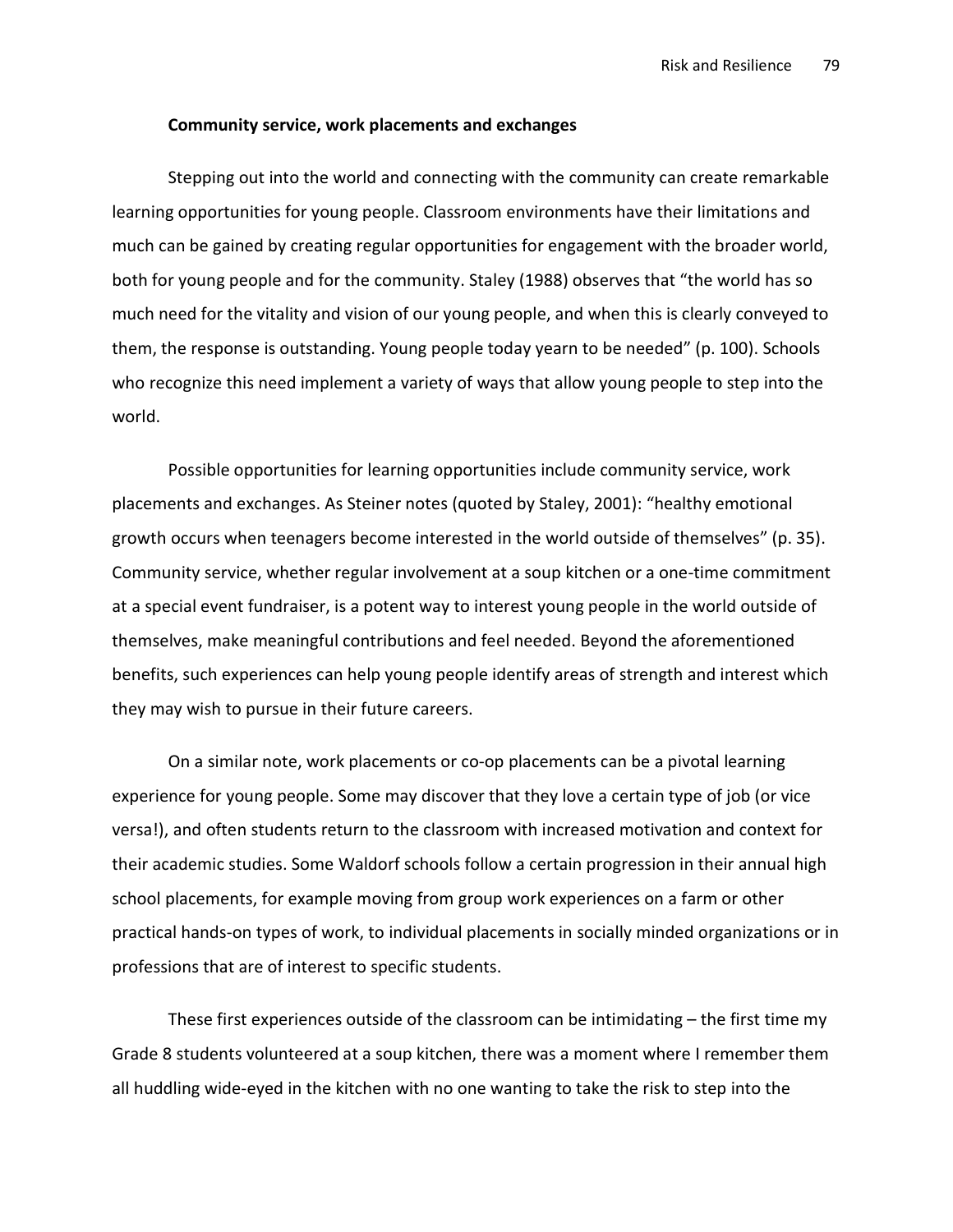crowded hall first. However, within a short time the students found the courage to take on their various tasks of serving food, welcoming people, and by the end of the evening they had efficiently served and prepared a meal for several hundred people (with the support of some regular volunteers). When the doors closed and the last dishes were put away, even the students who had been anxious felt a huge sense of accomplishment and had learned immeasurably about themselves and others.

Beyond the value of having the freedom to take meaningful risks and experience the consequences in academics, physical and outdoor education, performing arts and community work placements, the importance of unstructured time must be reiterated (see Chapter 4). Without the opportunity to breathe out, process new experiences at a deep level and allow the mind, body and soul time to rejuvenate, our best efforts to create meaningful development opportunities for young people wasted will be ineffectual.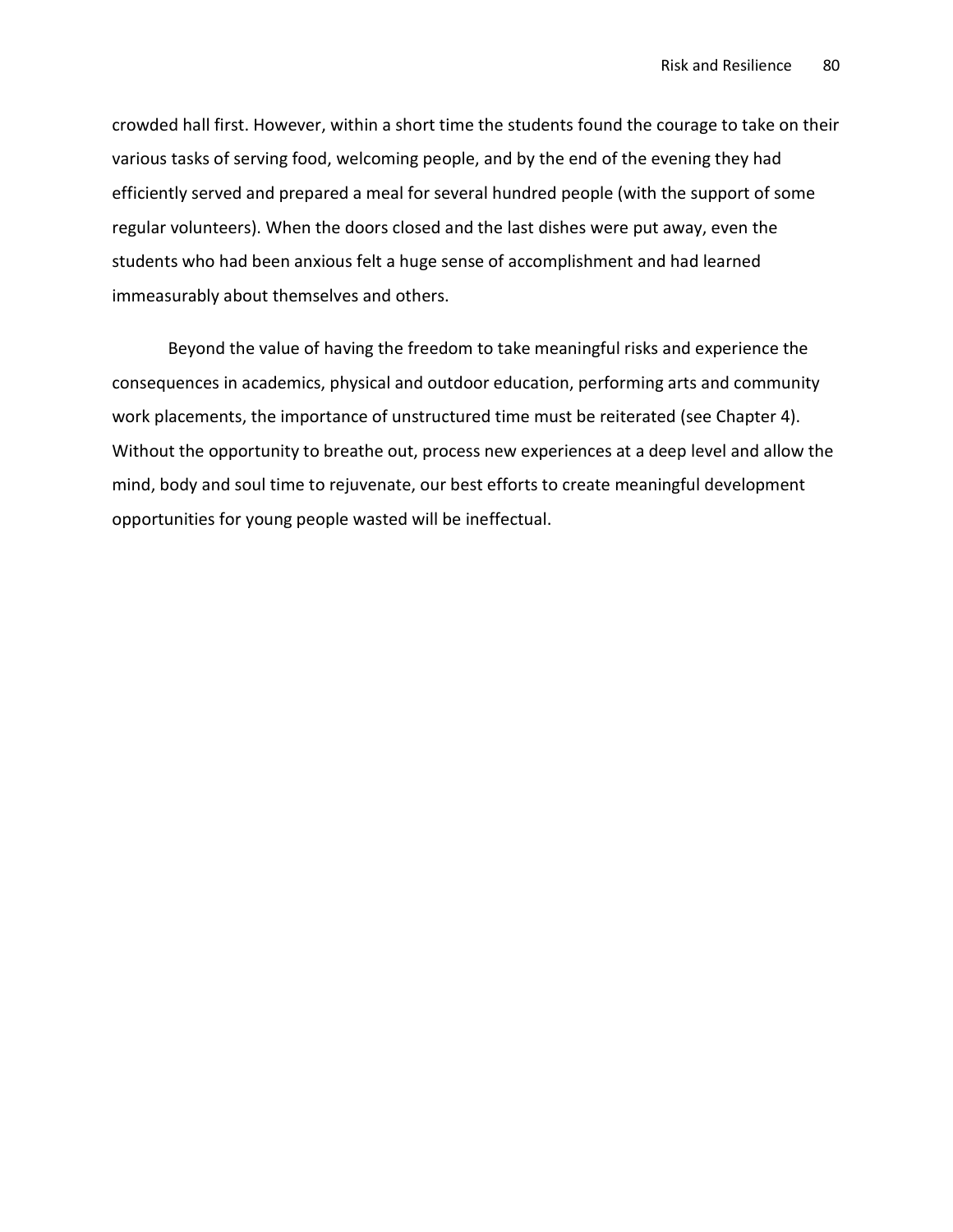#### Chapter 8 – Conclusion

The research thus far has explored an overview of adolescence, with an examination of historical, cultural, gender and educational considerations of adolescence in the 21st century. The research has identified key aspects of the adolescent brain, particularly its developing prefrontal cortices and natural gravitation towards new sensations. The effects of childhood trauma, stress and potential protective factors were also discussed. Risk – both real and perceived – were studied, as well as the influence of media, youth, and policy development. The changing reality of adolescence was investigated, with in-depth looks at changing factors such as unstructured time, external pressures, technology, shifting levels of empathy and greater individualism. Benefits of healthy risk were identified, such as sense of mastery over life circumstances, executive function, self-regulation skills and resilience. Potential costs of insufficient risk were surveyed such as decreased sense of control over destiny, mental illness and impact on choices in the future. Lastly, this research examined how to create opportunities for healthy risk in educational contexts through academics, physical and outdoor education, performing arts, community service, work placements and sufficient unstructured time in order to promote healthy emotional, physical and mental development in adolescents. The following sections consist of reflections on this research and ultimately findings from this research in the context of Waldorf education.

#### Reflections on Research

Researching the relationship between risk, resilience and the reality of adolescence in North America in the 21st century has opened my eyes to a host of intriguing, inspiring and at times troubling observations. After working with adolescents for the past two decades, and experiencing the impacts of risk and resilience in the context of young people's development through a wide range of situations, it has been a thought-provoking journey to delve deeper into some of the neurobiological factors, underlying assumptions, cultural norms and realities that underpin these elements.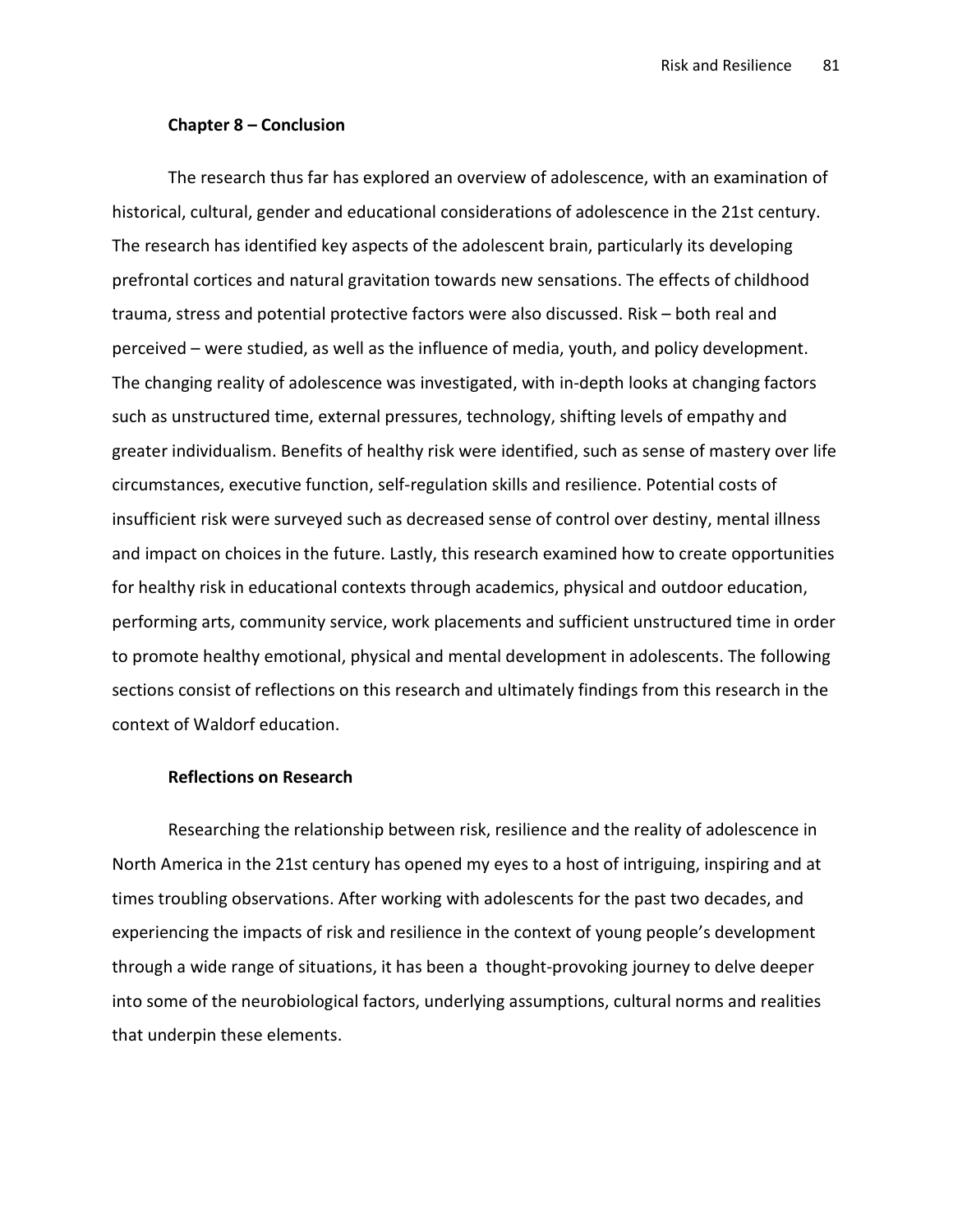In an historical context, it was revealing to be reminded that adolescence as we know it was a relatively recent construct and in some ways came into existence more due to societal changes than care for the developmental needs of young people. While our definition of teenagehood may be a recent development, the adolescent brain has been observed to have certain consistent characteristics. I found it interesting to learn more about the neurobiological factors that explain the behaviour of the young people I work with, and how by building on these characteristics rather than seeking to change them we can maximize the opportunities of adolescence. Rather than categorizing adolescence as primarily a time of turmoil, tortured emotions and poor choices, we can learn to see it more as a time of immense opportunity for both the individual adolescent and society as a whole who would surely benefit from harnessing this energy, creativity and desire for authentic experience.

Researching our understanding of risk proved to be a veritable rabbit hole of fascinating studies, publications and revelations about how we make decisions and how this has an impact on our individual as well as collective reality. I was particularly intrigued by how much of our perception of risk is influenced by emotion, assumptions and values rather than accurate statistical information, and how intuition and quick instinctive responses can be critical at certain times and misleading at other times. The complexity of the factors that influence decision-making reminded me of the importance of critical thinking skills – and how we as educators can encourage this in young people so that they will question wisely rather than follow blindly.

In my readings about the changing reality of adolescence I was somewhat taken aback to see how much has changed since my adolescence. While young people today have access to exciting and unprecedented technology and opportunities, I am immensely grateful that I experienced life before the internet and smartphones – just so that I know that yes, we can detach ourselves from these influences and choose how we would like to involve them in our lives. While reading about the changing reality of adolescents in North America in the 21st century, I also felt a deep gratitude for the supportive family, natural environment and peaceful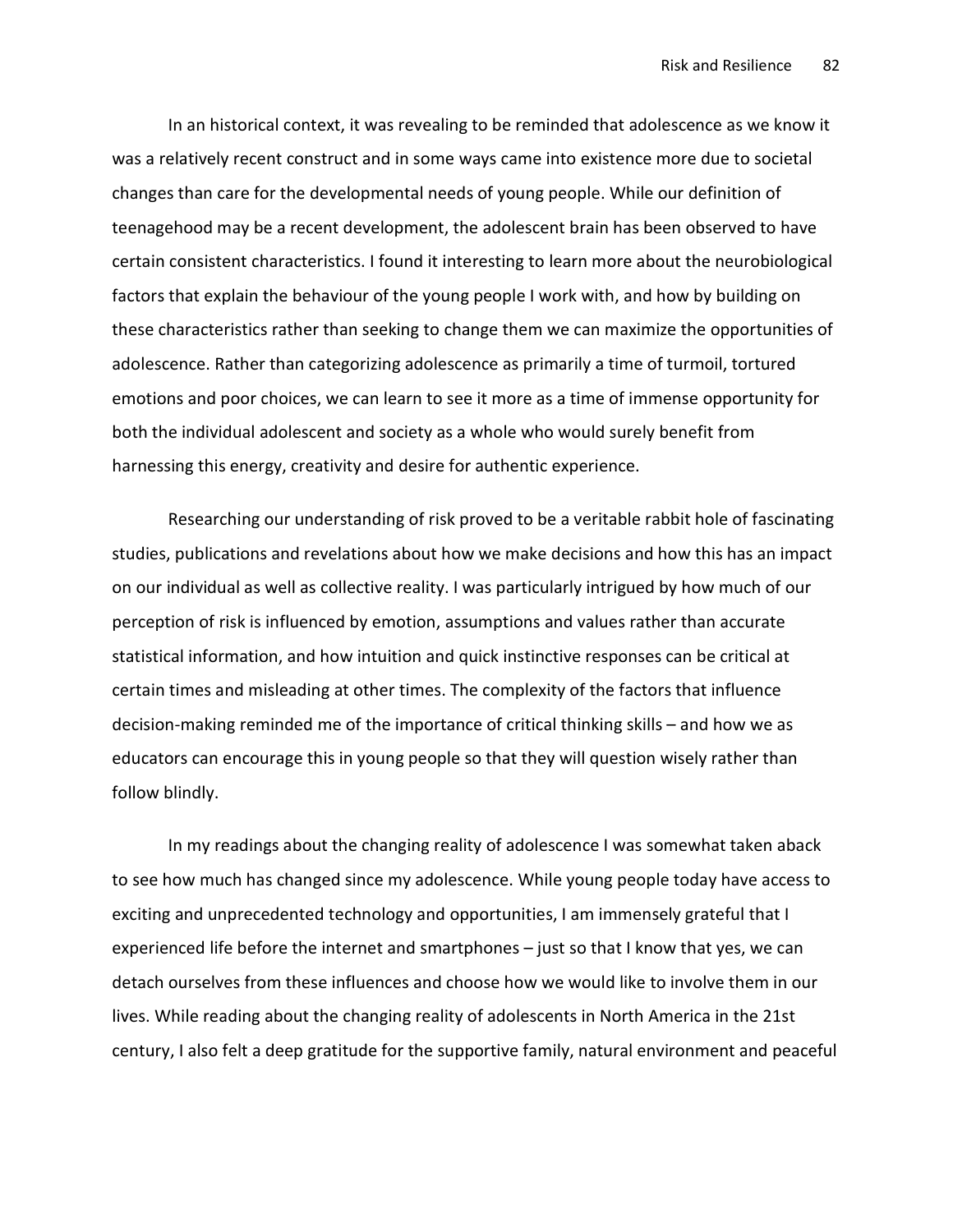rhythm that was part of my childhood, and for the freedom, trust and responsibility that was part of my adolescence.

Exploring the benefits of risk and the costs of inadequate risk made me ponder many elements of contemporary North American society. While we claim to live in a time of freedom and opportunity, and in many ways this is true, in some ways our fears and expectations can hold us back from developing to our maximum capacity as individuals and as a collective society. Throughout this section it also became clearer to me how many of the challenges that face us today – sense of isolation, rising rates of mental illness such as depression and anxiety, environmental degradation, feeling of powerlessness in the face of a complex, daunting world – are closely interconnected. Similarly, the remedies to these challenges are not singular. A loving supportive environment needs to be balanced by the freedom to experience risk and develop the capacity to make good decisions; opportunity to participate in meaningful activity needs to be balanced by time and space for unstructured introspective reflection. Opportunity for risk is hardly the answer to today's ills, rather it is one interconnected element that is part of learning and growth, and this opportunity for healthy risk are underrepresented in the lives of many young people in North America today.

The recommendations and ideas for incorporating healthy risk into educational contexts are only the tip of the iceberg – any one of these areas has enough potential content for a master's project of its own. Openness to risk and uncertainty is not only a necessary element of education; in many parts of our lives, openness to the unknown can create rich opportunities for learning and growth. Ultimately as we move away from trying to control or predict the outcome of our actions, while having the confidence in ourselves and the universe that matters will turn out alright, this detachment can reduce anxiety and suffering while still leaving opportunity for learning, self-development and an engaged life. In part this increasing openness to risk and uncertainty can be supported in educational contexts through the areas discussed: academics, physical and outdoor education, performing arts, community service, work placements and sufficient unstructured time. However, a large part of creating a positive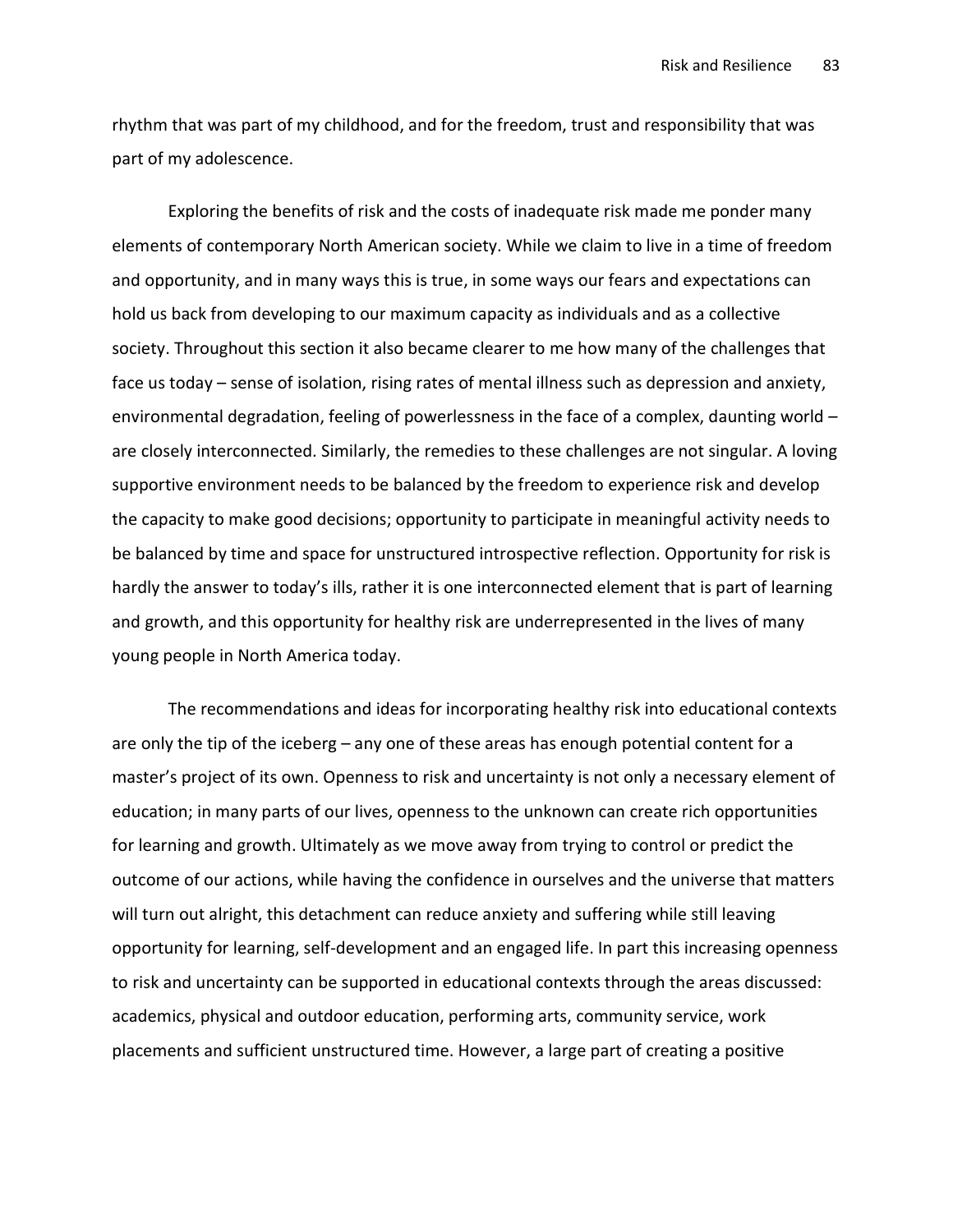change in promoting healthy emotional, physical and mental development in adolescents requires a shift in societal values rather than isolated actions.

### Risk in the Context of Waldorf Education

Many elements of this research align with the underlying values of Waldorf education. However, at times contemporary values or societal pressures may cause individuals or institutions to lose sight of their pedagogical goals or philosophy.

Waldorf schools have long sought to incorporate elements from different cultures, historical epochs and geographical areas into their curriculum. One could argue that the curriculum remains somewhat Eurocentric and at times could benefit from more diversity (a brief examination of proposed biographical figures in Waldorf tomes such as Wilkinson's Teaching History (2000) shows a great dearth of female role models. However, overall this is not atypical of educational curriculums and if anything, the Waldorf movement is in a position to make active changes in these areas by striving to find a nourishing balance between archetypes and inclusivity in the modern era.

One of the foundational tenets of Waldorf education is the concept of developmentallyappropriate education which meets the needs of each child as the change and grow. Thus the ideas presented by neuroscientists regarding adolescent brain development in many ways supports and mirrors the observations of Steiner. While Waldorf education does not necessarily use the same terminology, many of the underlying observations are complementary or comparable to modern research on adolescent brains. One difference perhaps is that anthroposophy embraces the interconnected elements of the human being while some branches of research focus primarily on the physical aspects.

While Steiner did not write extensively on risk using those terms, he spoke at length about the need for clarity of thought. Similarly to our at times skewed interpretations of real and perceived risk, Steiner speaks of the importance of making acute observations and acting on our true understanding of the world rather than out of habit or without thought. It appears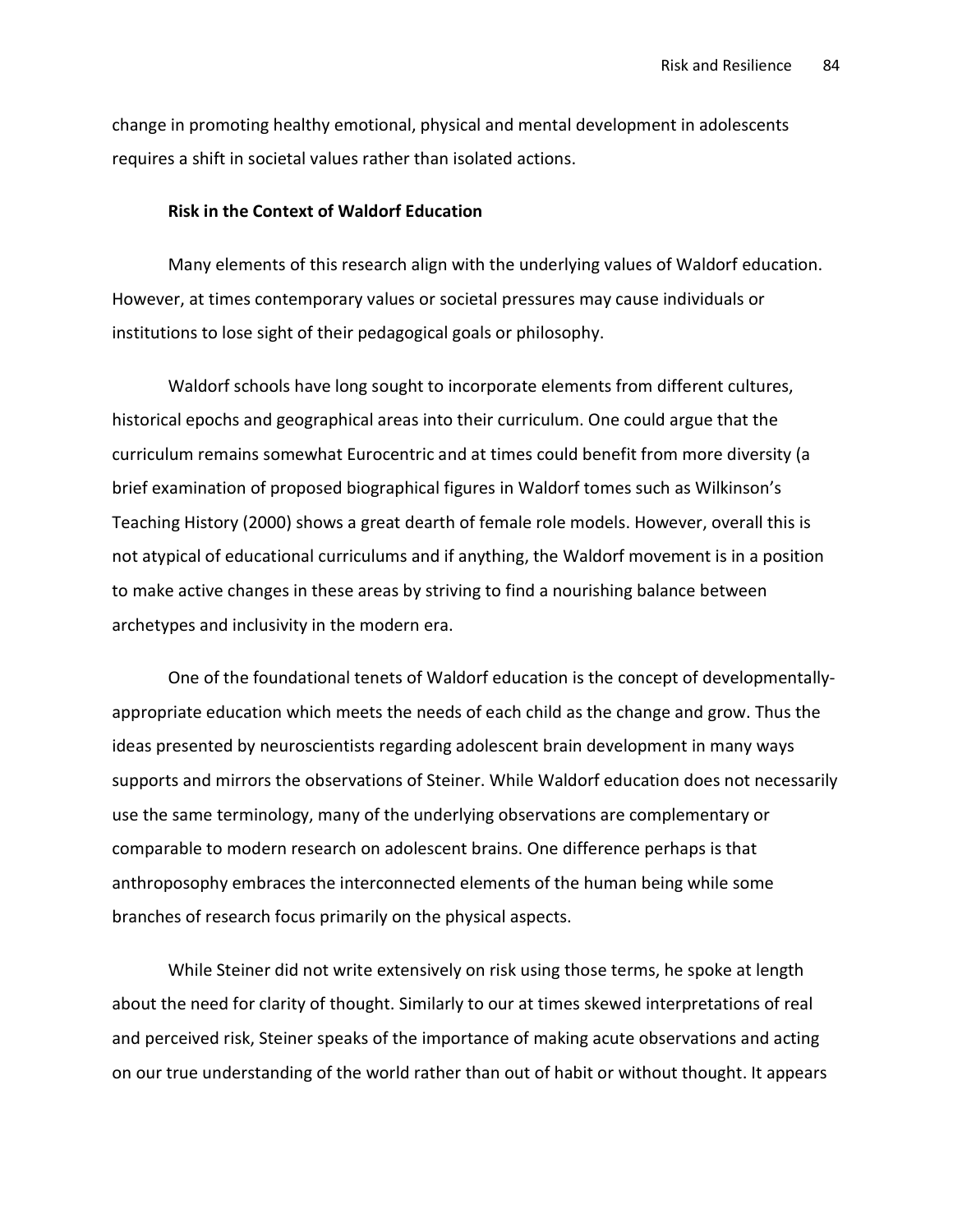that Steiner also recognized the value of risk and challenge in developing character, as is evident in the following anecdote from the first Waldorf school in Stuttgart:

"One day, Bothmer was teaching and a boy was disruptive in the class. This was a middle-school-aged boy, and it was not the first time this had happened. Bothmer got a long beam and attached each end to the balcony, across the expanse of the gymnasium. Please note that the beam was quite high in the air. Bothmer had the boy walk across the beam. Just at that moment, Rudolf Steiner walked in, as he was prone to do in the early days of the school. At this point, Bothmer had second thoughts and wondered if this was too severe; but the boy made it safely across. Steiner told Bothmer afterwards, that this experience saved the boy from becoming a criminal!" (Swain, p. 1.).

While we may not always know the long term consequences of providing developmentally appropriate opportunities for challenge and risk to young people, both intuition and research demonstrate that key life skills are fostered through such experiences.

Many aspects of Waldorf education naturally lend themselves to the development of emotional, physical and mental capacities in young people. More so than many educational systems, at its best, Waldorf includes a diverse range of experiences available for students. Movement, music, intellectual and creative work are all part of the in breath and out breath of a balanced day and year. The areas discussed in Chapter 7 – academics, physical and outdoor education, performing arts, community service, work placements and sufficient unstructured time – are already part of many Waldorf school. The richness and relevance of this curriculum puts Waldorf schools into the position that they can be leaders in the field of developmentallyappropriate curriculum and education.

While Waldorf schools already have many of the elements that can contribute to opportunities for healthy risk and growth in adolescents, they too are influenced by the values and concerns of modern society. As Waldorf schools seek to meet the needs of the students while also addressing societal pressures, educators must walk a fine line between trusting their judgment and intuition yet also addressing external concerns and pressures. Rather than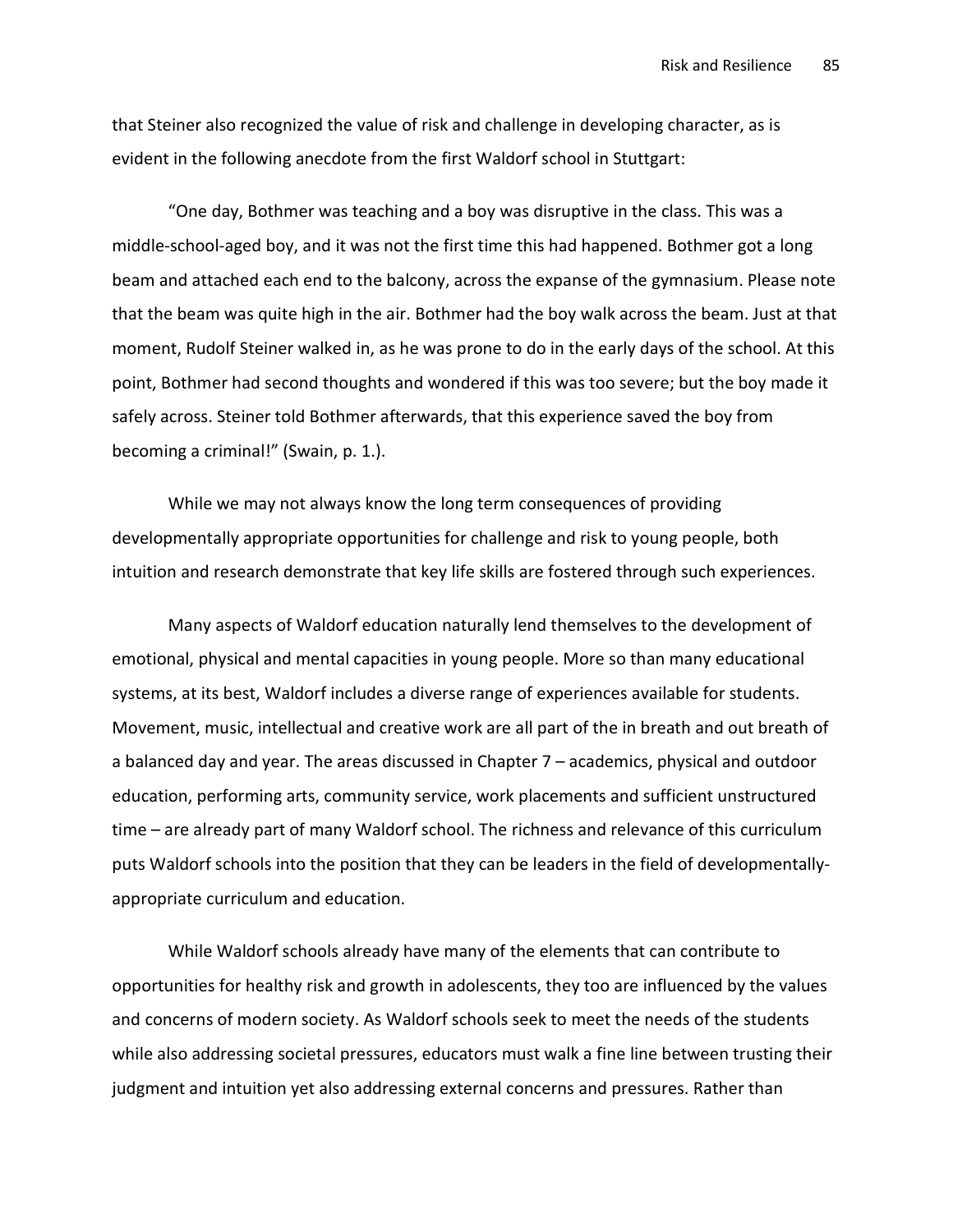seeking isolation from these external forces, Waldorf educators can strive to further develop bridges with broader educational world. Relatively straightforward elements such as accessible terminology, shared professional development opportunities, educational workshops for the public and an openness to connecting with contemporary issues or concerns are key ways that the Waldorf movement can further grow and connect with the broader public. Waldorf education has many of the key elements that can address contemporary issues in adolescents; however, the educational movement is still learning how to present itself in a way that is accessible – financially, philosophically and logistically – to a greater number of participants.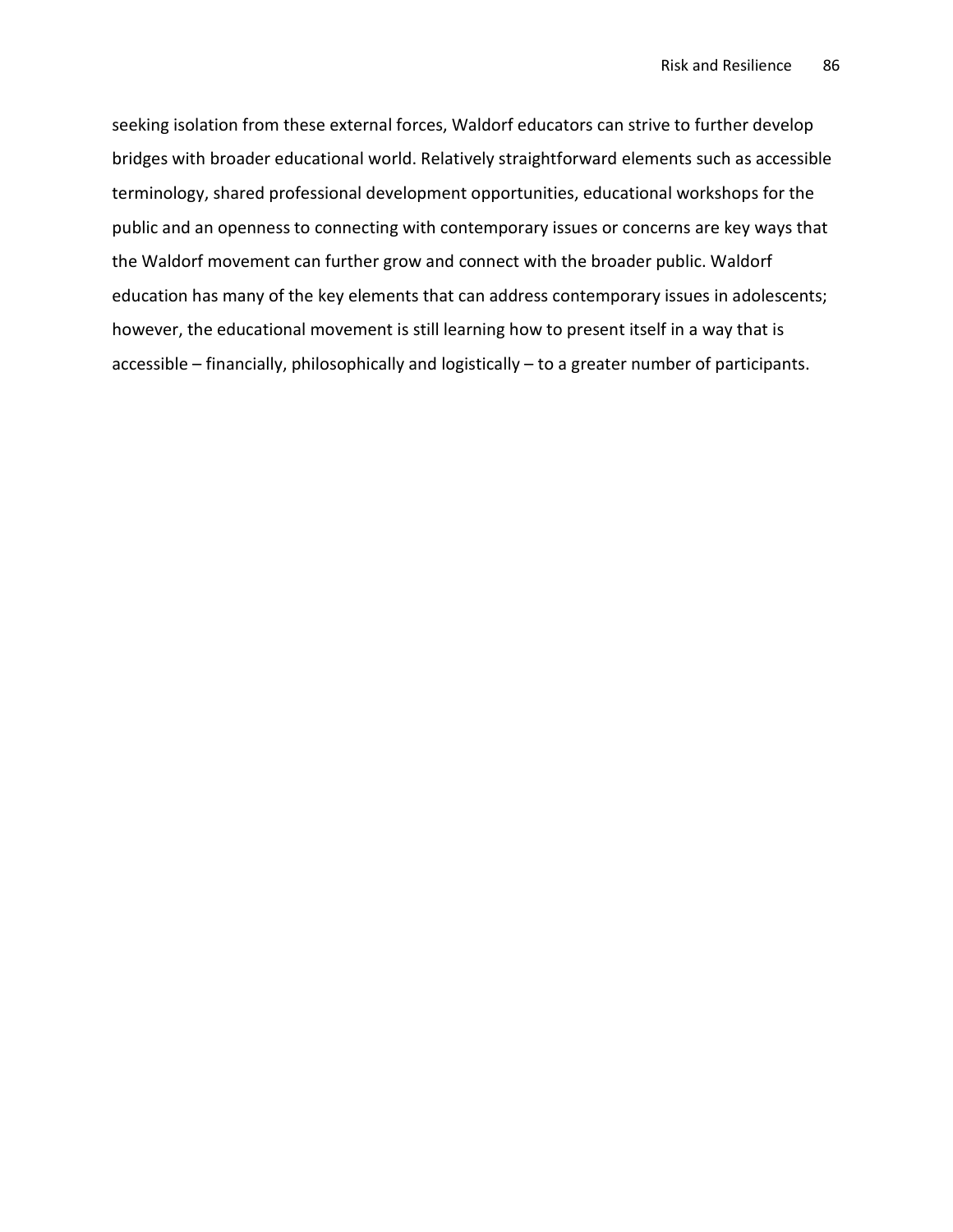## List of Relevant Organizations

# Association for Experiential Education

http://www.aee.org/

## National Outdoor Leadership School

http://www.nols.edu/

## Children & Nature Network

http://www.childrenandnature.org/

## Outward Bound International

http://www.outwardbound.net/

# Association of Waldorf Schools of North America

https://waldorfeducation.org/

# Annual Wilderness Risk Management Conference

http://www.nols.ca/wrmc/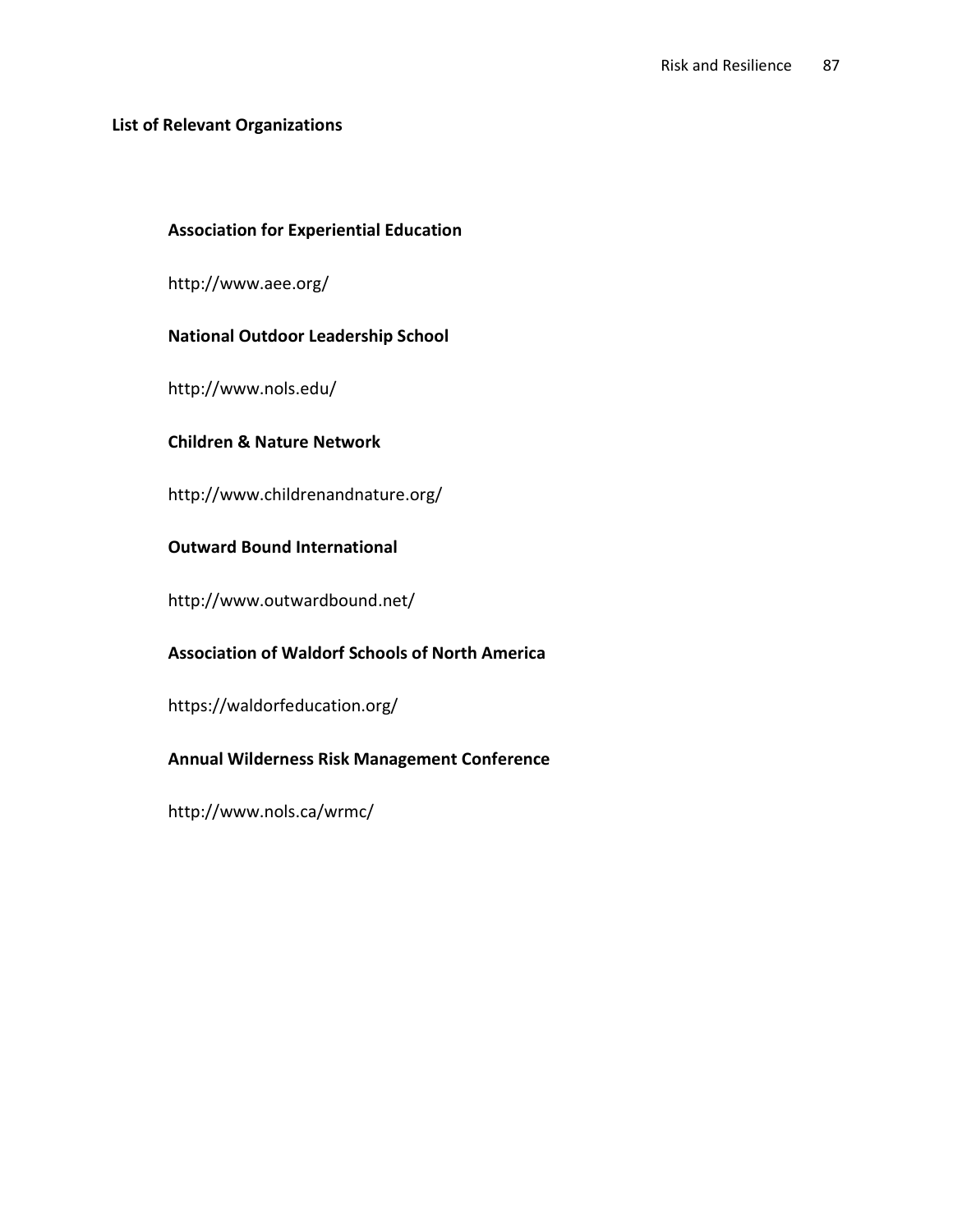# Works Cited

- Albright, M. K., Kohut, A., Stokes, B., McIntosh, M., Gross, E. M., & Speulda, N. (2002). Among wealthy nations... US stands alone in its embrace of religion. Washington, DC: Pew Research Center for the People and the Press.
- Antonuccio, D. O., Burns, D. D., & Danton, W. G. (2002). Antidepressants: A triumph of marketing over science? Prevention & Treatment, 5(1).
- Arnett, J. J. (2007). Adolescence and emerging adulthood: A cultural approach. Upper Saddle River, NJ: Pearson Prentice Hall.
- Brown, B. B., Larson, R., & Saraswati, T. S. (2002). The world's youth: Adolescence in eight regions of the globe. Cambridge, UK: Cambridge University Press.
- Brussoni, M., Olsen, L. L., Pike, I., & Sleet, D. A. (2012). Risky play and children's safety: Balancing priorities for optimal child development. International Journal of Environmental Research and Public Health, 9(9), 3134-3148.
- Burdette, H. L., & Whitaker, R. C. (2005). Resurrecting free play in young children: looking beyond fitness and fatness to attention, affiliation, and affect. Archives of pediatrics & adolescent medicine, 159(1), 46-50.
- Center for Behavioral Health Statistics and Quality. (2015). Behavioral health trends in the United States: Results from the 2014 National Survey on Drug Use and Health (HHS Publication No. SMA 15-4927, NSDUH Series H-50). Retrieved March 30 from http://www.samhsa.gov/data/
- Chen, X., & Kaspar, V. (2004). Cross-cultural research on childhood. Childhood and adolescence: Cross-cultural perspectives and applications, 46-80.
- Csikszentmihalyi, M. (2014). Toward a psychology of optimal experience. In Flow and the foundations of positive psychology (pp. 209-226). Springer Netherlands.
- Dagdeviren, H., Donoghue, M., & Promberger, M. (2016). Resilience, hardship and social conditions. Journal of Social Policy, 45(01), 1-20.
- Escudero King, C., & Leduc, S. (2015). The other suicide pill? Investigating the potential association between SSRI use and increased suicide risk. Psychotherapy and Psychosomatics, 72, 71-79.
- Facts & Statistics: Anxiety and Depression Association of America. (2014, September). Retrieved April 05, 2016, from http://www.adaa.org/about-adaa/press-room/facts-statistics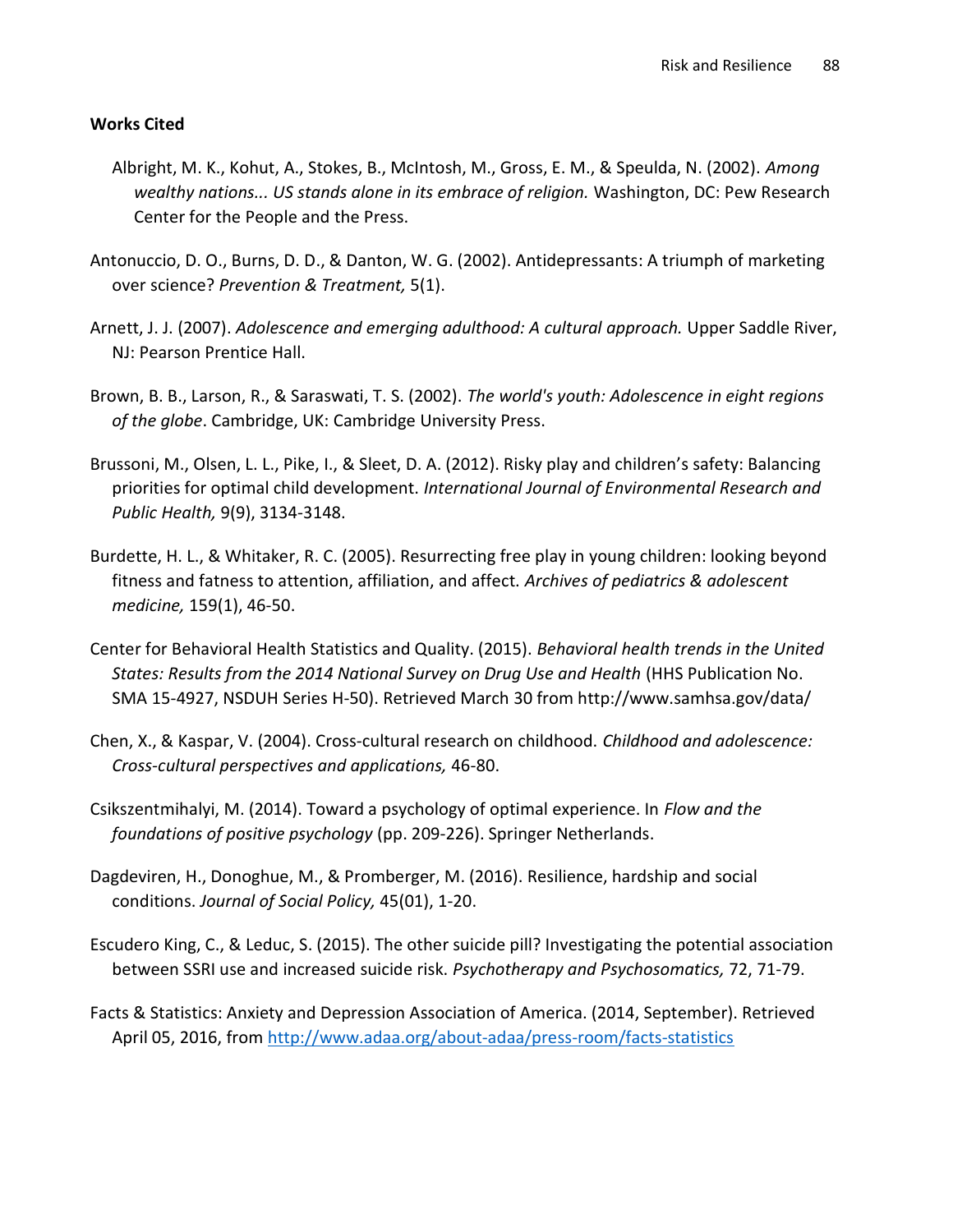Fry, R. (2014). Young adults, student debt and economic well-being. Pew Research Center, 14.

Gardner, D. (2008). Risk: The science and politics of fear. Toronto: McClelland & Stewart.

- Gielen, U. P., & Roopnarine, J. L. (2004). Childhood and adolescence: Cross-cultural perspectives and applications. Westport, CT: Praeger.
- Gill, T. (2007). No fear. Growing up in a risk averse society. London: Calouste Gulbenkian Foundation.
- Gladwell, M. (2008). Outliers: The story of success. New York: Little, Brown and Company.
- Gladwell, M. (2015). David and Goliath: Underdogs, misfits, and the art of battling giants. Back Bay Books.
- Gottlieb, Lori. (2011). How to land your kid in therapy. The Atlantic Magazine, 308, 64.
- Griffiths, Jay. (2014). A country called childhood: Children and the exuberant world. Berkeley: Counterpoint.
- Hahn, Kurt. (1958). Address at the Forty-Eighth Annual Dinner of the Old Centralians. Retrieved April 3, 2016 from http://www.kurthahn.org

Harari, Yuval Noah. (2014). Sapiens: A brief history of humankind. Toronto: McClelland & Stewart.

- Health Promotion and Chronic Disease Prevention in Canada. (2015, January 15). Retrieved April 3, 2016, from http://www.phac-aspc.gc.ca/publicat/hpcdp-pspmc/35-5/assets/pdf/35-5-eng.pdf
- Heilman, M. E. (2015). Gender stereotypes: Impediments women's career progress. In Auswahl von Männern und Frauen als Führungskräfte (pp. 73-84). Springer Fachmedien Wiesbaden.
- Heim, C., Plotsky, P. M., & Nemeroff, C. B. (2004). Importance of studying the contributions of early adverse experience to neurobiological findings in depression. Neuropsychopharmacology, 29(4), 641-648.
- Heron, M. (2013). Deaths: leading causes for 2010. National vital statistics reports: from the Centers for Disease Control and Prevention, National Center for Health Statistics, National Vital Statistics System, 62(6), 1-96.
- Hine, T. (1999). The rise and fall of the American teenager. New York: Bard.
- Hofferth, S. L., & Sandberg, J. F. (2001). How American children spend their time. Journal of Marriage and Family, 63(2), 295-308.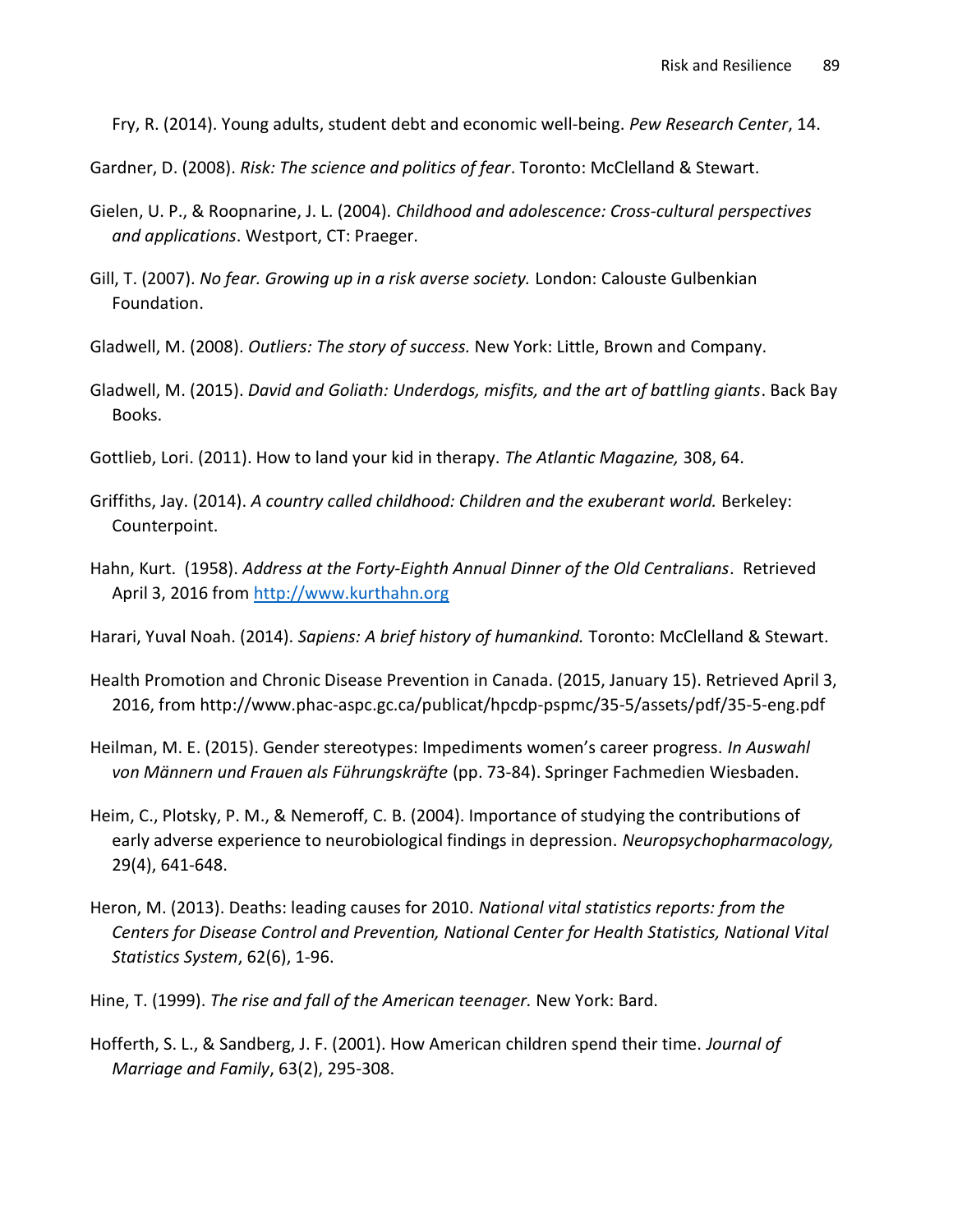Homer-Dixon, Thomas. (2000). The Ingenuity Gap. New York: Knopf.

- Immordino-Yang, M. H., Christodoulou, J. A., & Singh, V. (2012). Rest is not idleness implications of the brain's default mode for human development and education. Perspectives on Psychological Science, 7(4), 352-364.
- Jacobsen, P. L. (2003). Safety in numbers: more walkers and bicyclists, safer walking and bicycling. Injury prevention, 9(3), 205-209.
- Jarrett, O. S. (2013). A research-based case for recess. US Play Coalition.
- Jensen, F. E., & Nutt, A. E. (2015). The teenage brain: A neuroscientist's survival guide to raising adolescents and young adults. New York: HarperCollins.
- Johnson, S. B., Blum, R. W., & Giedd, J. N. (2009). Adolescent maturity and the brain: The promise and pitfalls of neuroscience research in adolescent health policy. The Journal of Adolescent Health : Official Publication of the Society for Adolescent Medicine, 45(3), 216–221.

Kahneman, Daniel. (2011). Thinking, fast and slow. Anchor Canada.

- Kaufman, J. C., & Sternberg, R. J. (Eds.). (2010). The Cambridge handbook of creativity. Cambridge University Press.
- Kessler, R. C., Petukhova, M., Sampson, N. A., Zaslavsky, A. M., & Wittchen, H. U. (2012). Twelvemonth and lifetime prevalence and lifetime morbid risk of anxiety and mood disorders in the United States. International journal of methods in psychiatric research, 21(3), 169-184.
- Kindlon, Dan. (2001). Too much of a good thing: Raising children of character in an indulgent age. New York: Hyperion.
- Kohn, A. (2014). The myth of the spoiled child: Challenging the conventional wisdom about children and parenting. Boston, MA: Da Capo Lifelong.
- Konrath, S. H., O'brien, E. H., & Hsing, C. (2010). Changes in dispositional empathy in American college students over time: A meta-analysis. Personality and Social Psychology Review, 15(2), 180-198.

Kuss, D. (2015). Treating internet addiction–the expert perspective. European Psychiatry, 30, 464.

Lapham, Lewis. (1997). Waiting for the barbarians. London: Verso.

Lasn, Kalle. (1999). Culture jam: The uncooling of America. New York: Eagle Brook.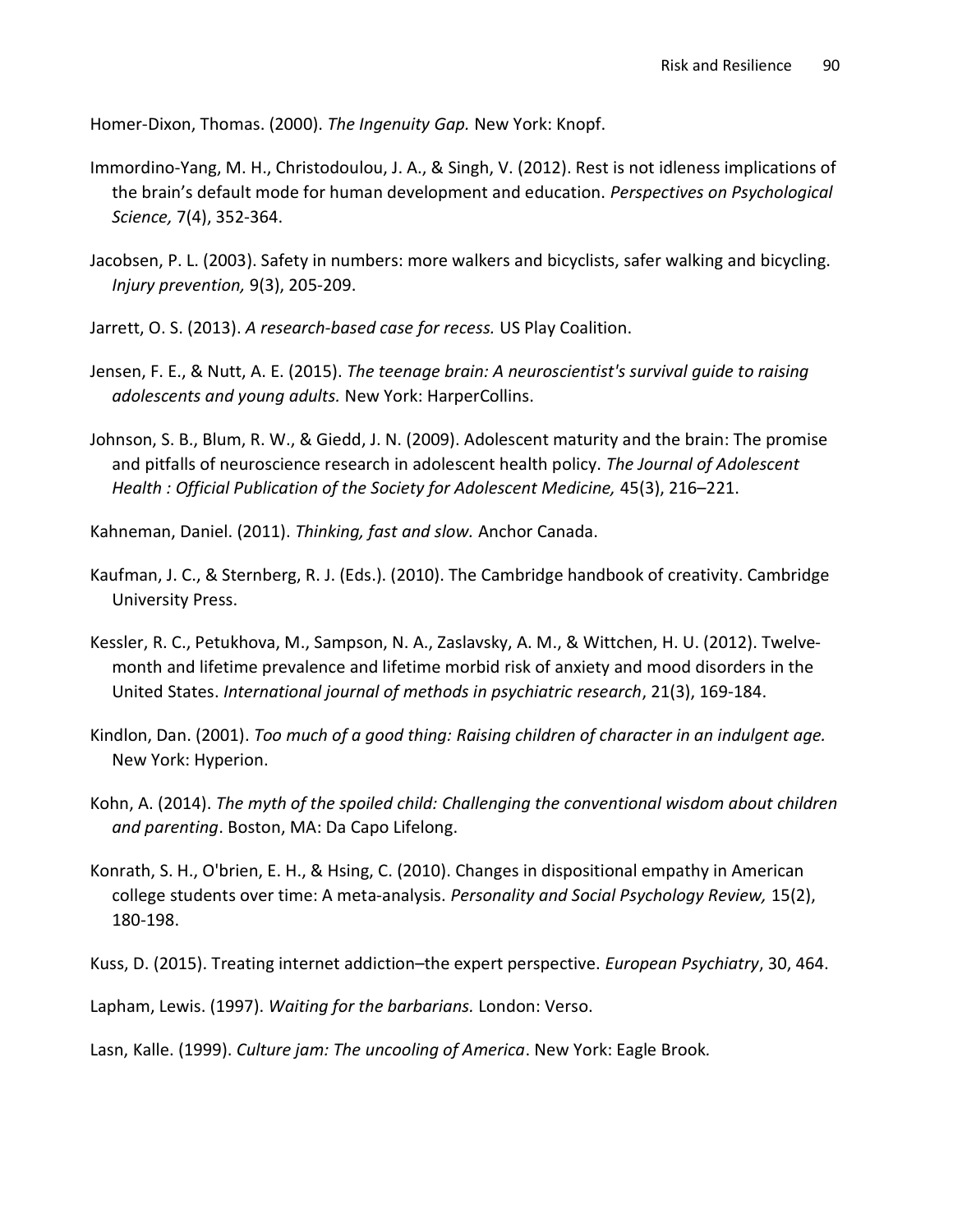- Lebowitz, E. R., & Omer, H. (2013). Treating childhood and adolescent anxiety: A guide for caregivers. Hoboken: John Wiley and Sons.
- Lefcourt, H. M. (2013). The locus of control as a moderator variable: Stress. Research with the locus of control construct, 2, 253-270.
- Lesko, N. (2012). Act your age!: A cultural construction of adolescence. New York: Routledge.
- Louv, Richard. (2005). Last child in the woods: Saving our children from nature-deficit disorder. Chapel Hill, NC: Algonquin Books of Chapel Hill.
- Oakley, Ann. (2015). Sex, gender and society. Burlington, VT: Ashgate Publishing, Ltd.
- Passolunghi, M. C., Ferreira, T. I. R., & Tomasetto, C. (2014). Math–gender stereotypes and mathrelated beliefs in childhood and early adolescence. Learning and Individual Differences, 34, 70- 76.
- Peterson, C., & Seligman, M. E. (2004). Character strengths and virtues: A handbook and classification. Washington, DC: American Psychological Association.
- Pratt, L. A., Brody, D. J., & Gu, Q. (2011). Antidepressant use in persons aged 12 and over: United States, 2005-2008. National Center for Health Statistics.
- Race to nowhere: The film, the movement. (2010). Retrieved March 15, 2016, from http://www.racetonowhere.com/about-film#sthash.ZPrLsNNc.dpuf
- Raffan, James. (2002). Deep waters: Courage, character and the Lake Timiskaming canoeing tragedy. Toronto: Harper Flamingo Canada.
- Rogers, A., & Pilgrim, D. (2014). A sociology of mental health and illness. McGraw-Hill Education (UK).
- Rudolf Steiner High School School Profile. (2015). Retrieved March 15, 2016, from http://www.steinerschool.org/wp-content/uploads/2014/07/High-School-Profile.pdf
- Saxenian, A. (1996). Beyond boundaries: Open labor markets and learning in Silicon Valley. The boundaryless career: A new employment principle for a new organizational era, 23-39.
- Schwartz, B. (2004). The paradox of choice: Why more is less. New York: HarperCollins.
- Seligman, M. E. (2011). Learned optimism: How to change your mind and your life. New York: Vintage.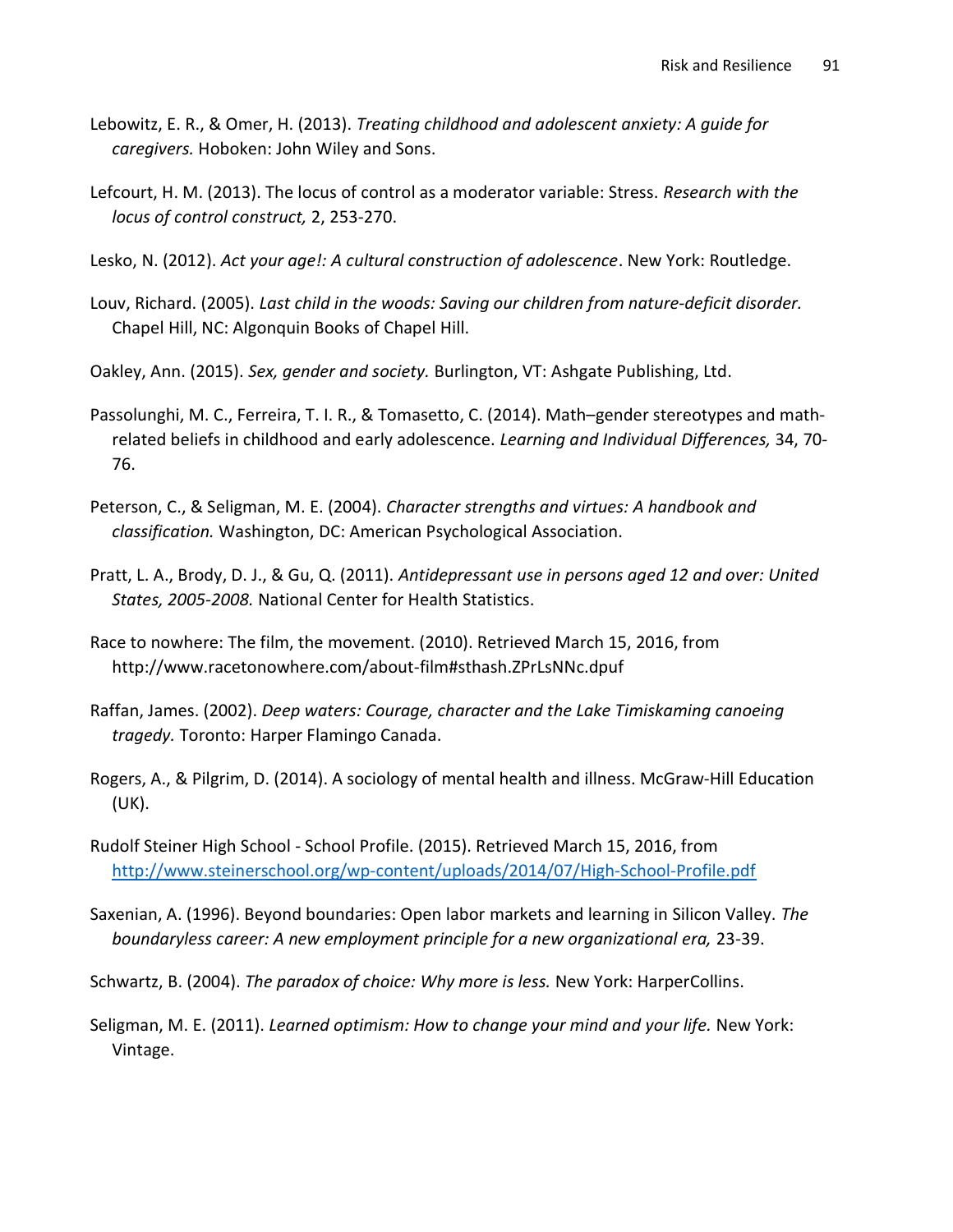- Siegel, Daniel J. (2001). Toward an interpersonal neurobiology of the developing mind: Attachment relationships, "mindsight," and neural integration. Infant mental health journal, 22(1-2), 67-94.
- Siegel, Daniel J. (2013). Brainstorm: The power and purpose of the teenage brain. New York: Penguin.
- Sloan, D., & Mitchell, D. S. (2001). Stages of imagination: Working dramatically with adolescents. Fair Oaks, CA: Association of Waldorf Schools of North America.
- Staley, Betty. (1988). Between form and freedom: A practical guide to the teenage years. Stroud: Hawthorn.
- Steinberg, L. D. (2014). Age of opportunity: Lessons from the new science of adolescence. New York: Mariner Books.
- Steiner, R., Mitchell, D., & Clouder, C. (2001). Observations on adolescence: The third phase of human development. Fair Oaks, CA: Association of Waldorf Schools of North America.
- Sternberg, R. J. (2006). The nature of creativity. Creativity Research Journal, 18(1), 87-98.
- Strasburger, V. C., Hogan, M. J., Mulligan, D. A., Ameenuddin, N., Christakis, D. A., Cross, C. & Moreno, M. A. (2013). Children, adolescents, and the media. Pediatrics, 132(5), 958-961.
- Sunstein, Cass. R. (2004). Risk and reason: Safety, law and the environment. Cambridge: Cambridge University Press.
- Swain, J. (n.d.). Development in the Three Planes of Space. Retrieved April 5 from http://www.sophiashearth.org/images/Planes-of-Space.pdf
- Thelin, J. R. (2003). Historical overview of American higher education. Student services: A handbook for the profession, 4, 3-22.
- Toffler, A. (1970). Future shock. New York: Random House.
- Tomlinson, J. (1999). Globalization and culture. Chicago: University of Chicago Press.
- Tough, Paul. (2012). How children succeed: Grit, curiosity, and the hidden power of character. New York: Mariner.
- Turkle, Sherry. (2015). Reclaiming conversation: The power of talk in a digital age. New York: Penguin Press.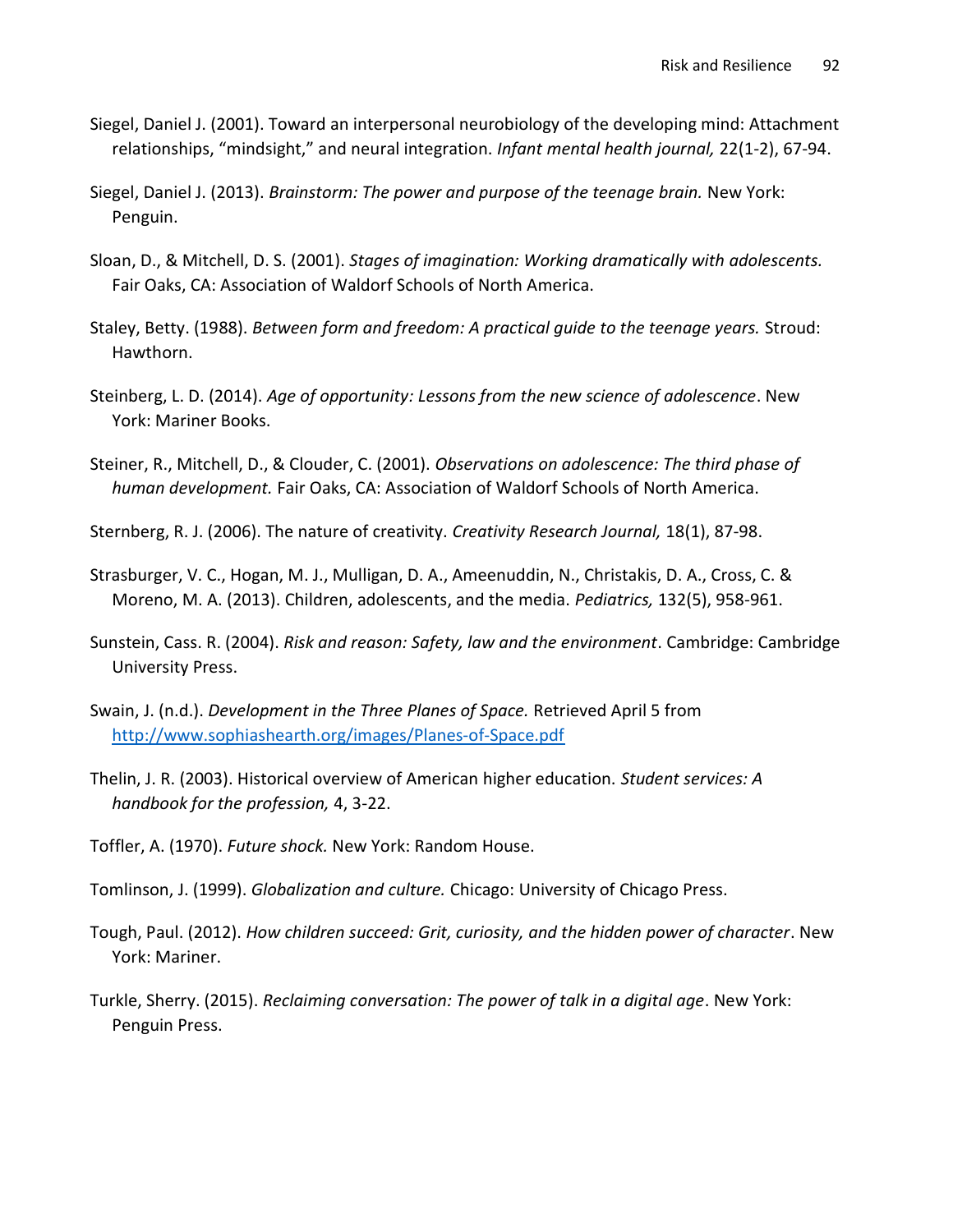- Twenge, J. M., Campbell, W. K., & Freeman, E. C. (2012). Generational differences in young adults' life goals, concern for others, and civic orientation, 1966–2009. Journal of personality and social psychology, 102(5), 1045.
- Twenge, J. M. (2014). Generation me-revised and updated: Why today's young Americans are more confident, assertive, entitled--and more miserable than ever before. Simon and Schuster.
- United States OECD Better Life Index. (2015). Retrieved April 2, 2016, from http://www.oecdbetterlifeindex.org/countries/united-states/
- Weale, S. (2014, September 27). The school with no rules that teaches the unteachable. Retrieved April 10, 2016, from http://www.theguardian.com/education/2014/sep/26/school-no-rulesteaches-unteachable-ian-mikardo
- Wearn, C. (2016, March 28). Let the mountains teach us to fail. The NOLS Blog. Retrieved April 06, 2016, from http://blog.nols.edu/2016/03/28/let-the-mountains-teach-us-to-fail/
- Wilkinson, R. (2000). Teaching history, Volume 2: The Middle Ages From the Renaissance to the Second World War. Fair Oaks, CA: Rudolph Steiner College Press.
- Wilkinson, R. (2015). Toward the lonely crowd: a report on an interview with David Riesman. David Riesman's Unpublished Writings and Continuing Legacy, 153.
- Wood, B., Rea, M. S., Plitnick, B., & Figueiro, M. G. (2013). Light level and duration of exposure determine the impact of self-luminous tablets on melatonin suppression. Applied ergonomics, 44(2), 237-240.
- World Health Organization. (2001). The World Health Report 2001: Mental health: new understanding, new hope. World Health Organization.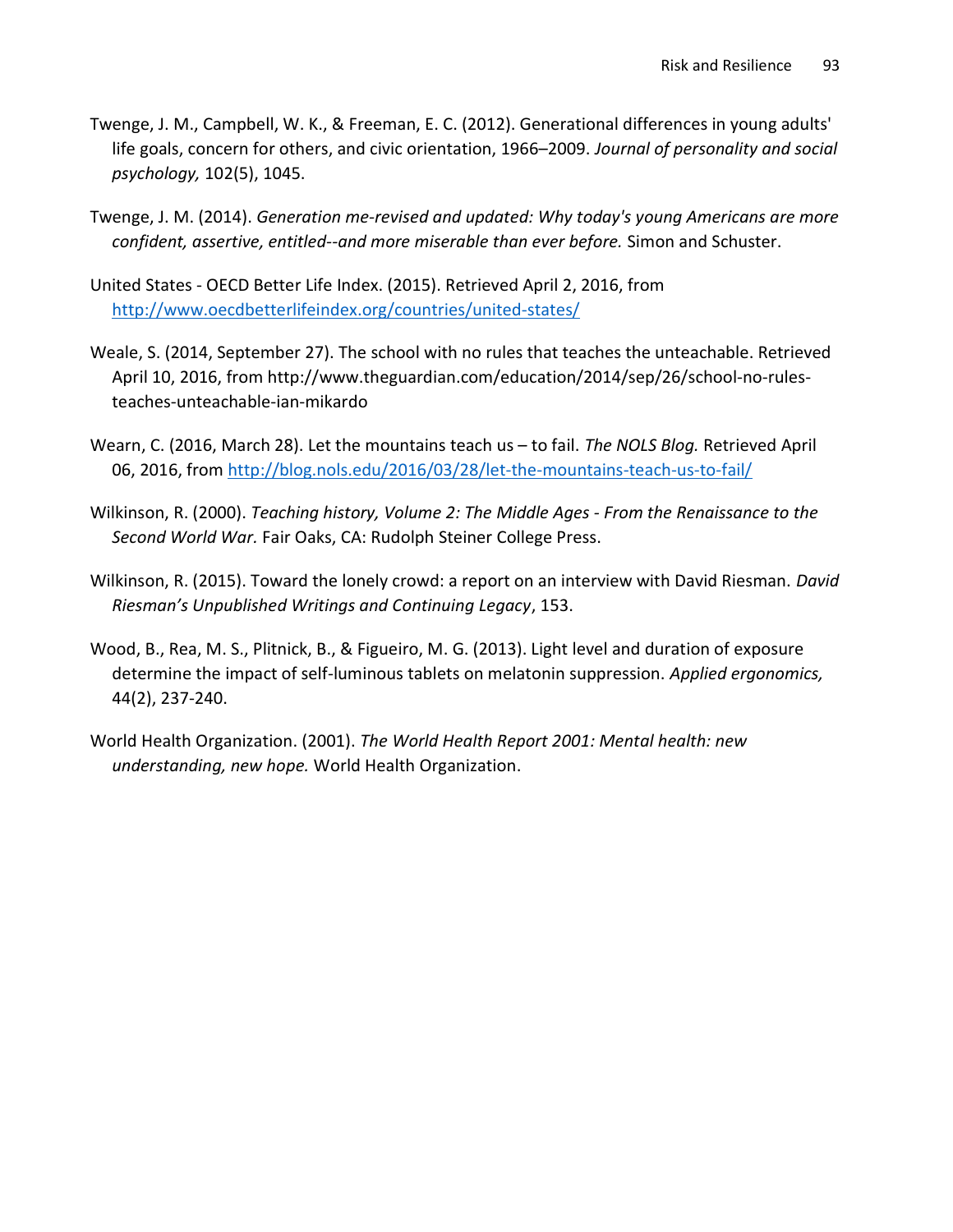# Bibliography

Adams, John. (1995). Risk. London: UCL Press.

- Bird, W. (2007). Natural thinking: Investigating the links between the natural environment, biodiversity and mental health. Royal Society for the Protection of Birds.
- Brooks, R. B., & Goldstein, S. (2001). Raising resilient children: Fostering strength, hope, and optimism in your child. Lincolnwood, IL: Contemporary Books.
- Csikszentmihalyi, M. and Schmidt, J.A. (1998). Stress and resilience in adolescence: An evolutionary perspective. In K.M. Borman and B. Schneider (Eds.), Adolescent years: Social influences and educational challenges (National Society for the Study of Education Yearbook on Adolescence) pp.1-17. Chicago: University of Chicago Press.
- Darbyshire, David. (2007, June 15). How children lost the right to roam in four generations. Daily Mail. Retrieved April 03, 2016, from http://www.dailymail.co.uk/news/article-462091/Howchildren-lost-right-roam-generations.html
- Ginsburg, K. R., Jablow, M. M., & Ginsburg, K. R. (2011). Building resilience in children and teens: Giving kids roots and wings. Elk Grove Village, IL: American Academy of Pediatrics.
- Gray, Peter. (2011). The decline of play and the rise of psychopathology in children and adolescents. American Journal of Play, 3(4), 443-463.
- Gray, Peter. (2013). Free to learn: Why unleashing the instinct to play will make our children happier, more self-reliant, and better students for life. New York: Basic Books.
- Harackiewicz, J. M., Barron, K. E., Tauer, J. M., Carter, S. M., & Elliot, A. J. (2000). Short-term and long-term consequences of achievement goals: Predicting interest and performance over time. Journal of educational psychology, 92(2), 316.
- Koenig, H. G. (2009). Research on religion, spirituality, and mental health: A review. Canadian Journal of Psychiatry, 54(5), 283.
- Konnikova, Maria. (2016, February 11). How people learn to become resilient. Retrieved April 03, 2016, from http://www.newyorker.com/science/maria-konnikova/the-secret-formula-forresilience
- Lievegoed, Bernard. (1997). Phases of childhood:. Edinburg: Floris Books.
- Louv, Richard. (2012). The nature principle: Reconnecting with life in a virtual age. Chapel Hill, NC: Algonquin Books of Chapel Hill.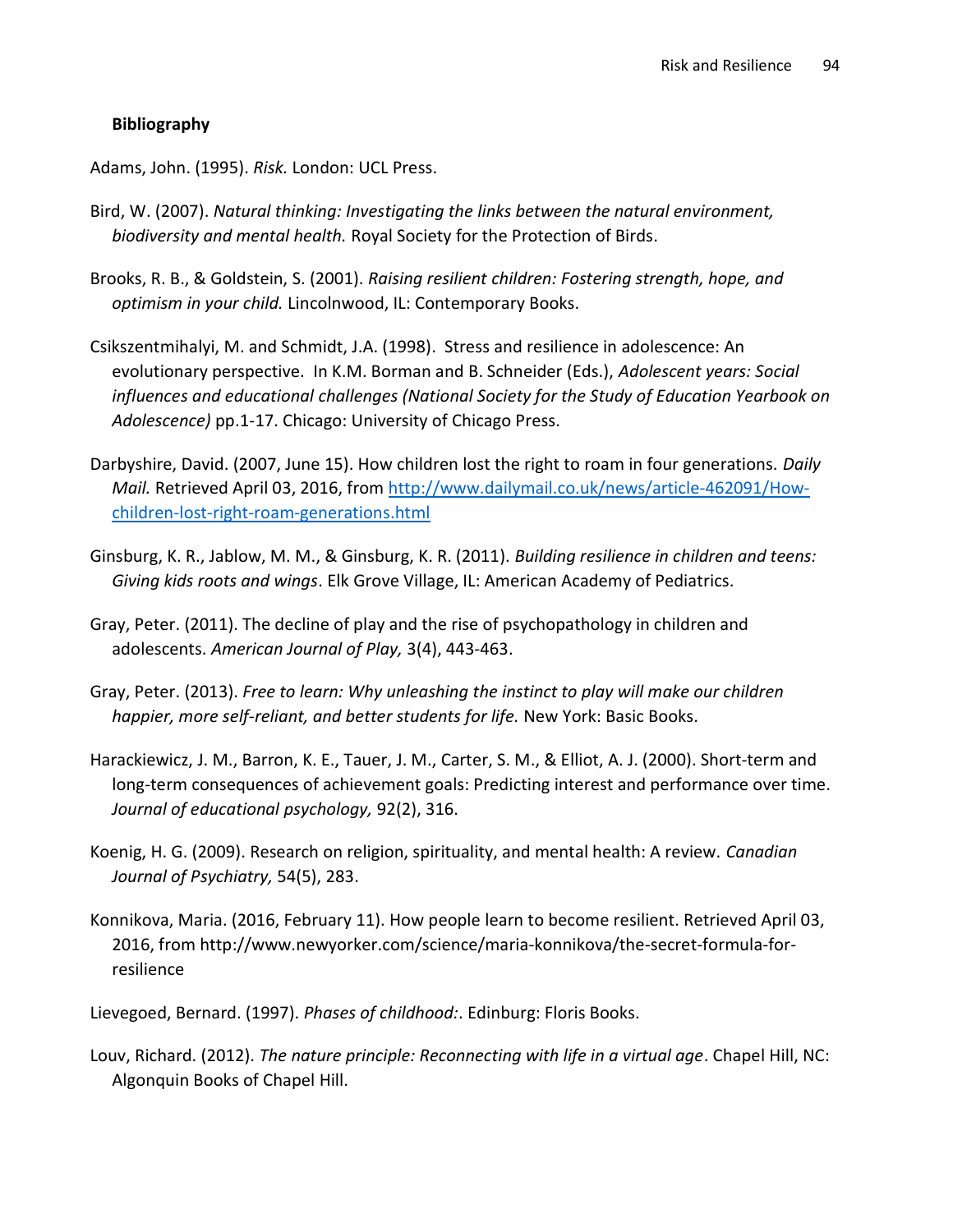- Nadworny, Elissa. (2016, March 12). How adults can encourage kids to be original thinkers. Retrieved April 03, 2016, from http://www.npr.org/sections/ed/2016/03/12/467976865/howadults-can-encourage-kids-to-be-original-thinkers
- O'Brien, E., Konrath, S. H., Grühn, D., & Hagen, A. L. (2012). Empathic concern and perspective taking: Linear and quadratic effects of age across the adult life span. The Journals of Gerontology Series B: Psychological Sciences and Social Sciences.
- O'Neal, E. E., Plumert, J. M., & Peterson, C. (2015). Parent–Child Injury Prevention Conversations Following a Trip to the Emergency Department. Journal of pediatric psychology, jsv070.
- Osler, J. (2016, January 15). Playgrounds begin to focus on riskier play. Retrieved April 03, 2016, from http://www.cbc.ca/news/canada/playgrounds-risky-play-1.3512559
- Payne, K. J., & Ross, L. M. (2009). Simplicity parenting: Using the extraordinary power of less to raise calmer, happier, and more secure kids. New York: Ballantine Books.
- Roberts, A., & De Jong, A. (2016, February 3). Kids gone wild. Retrieved April 03, 2016, from http://www.sbs.com.au/news/dateline/story/kids-gone-wild
- Schmidt, J.A. (2003). Promoting educational resilience among at-risk youth. Thresholds in Education 29, 3, 3-5.
- Shechtman, N., DeBarger, A. H., Dornsife, C., Rosier, S., & Yarnall, L. (2013). Promoting grit, tenacity, and perseverance: Critical factors for success in the 21st century. Washington, DC: US Department of Education, Department of Educational Technology, 1-107.
- Sleigh, Julian. (1989). Thirteen to nineteen. Edinburgh: Floris.
- Steiner, Rudolf. (1996). The education of the child and early lectures on education. Hudson, NY: Anthroposophic Press.
- Steiner, Rudolf. (1996). Education for adolescents: Eight lectures given to the teachers of the Stuttgart Waldorf School, June 12-19, 1921. Hudson, NY: Anthroposophic Press.
- Tough, P. (2011, September 14). What if the Secret to Success Is Failure? Retrieved February 09, 2016, from http://www.nytimes.com/2011/09/18/magazine/what-if-the-secret-to-success-isfailure.html? r=0
- Wedge, M. (2015). A disease called childhood: Why ADHD became an American epidemic. New York: Penguin.
- Westheimer, J. (2008). No child left thinking: Democracy at-risk in American schools. Colleagues, 3(2), 8.